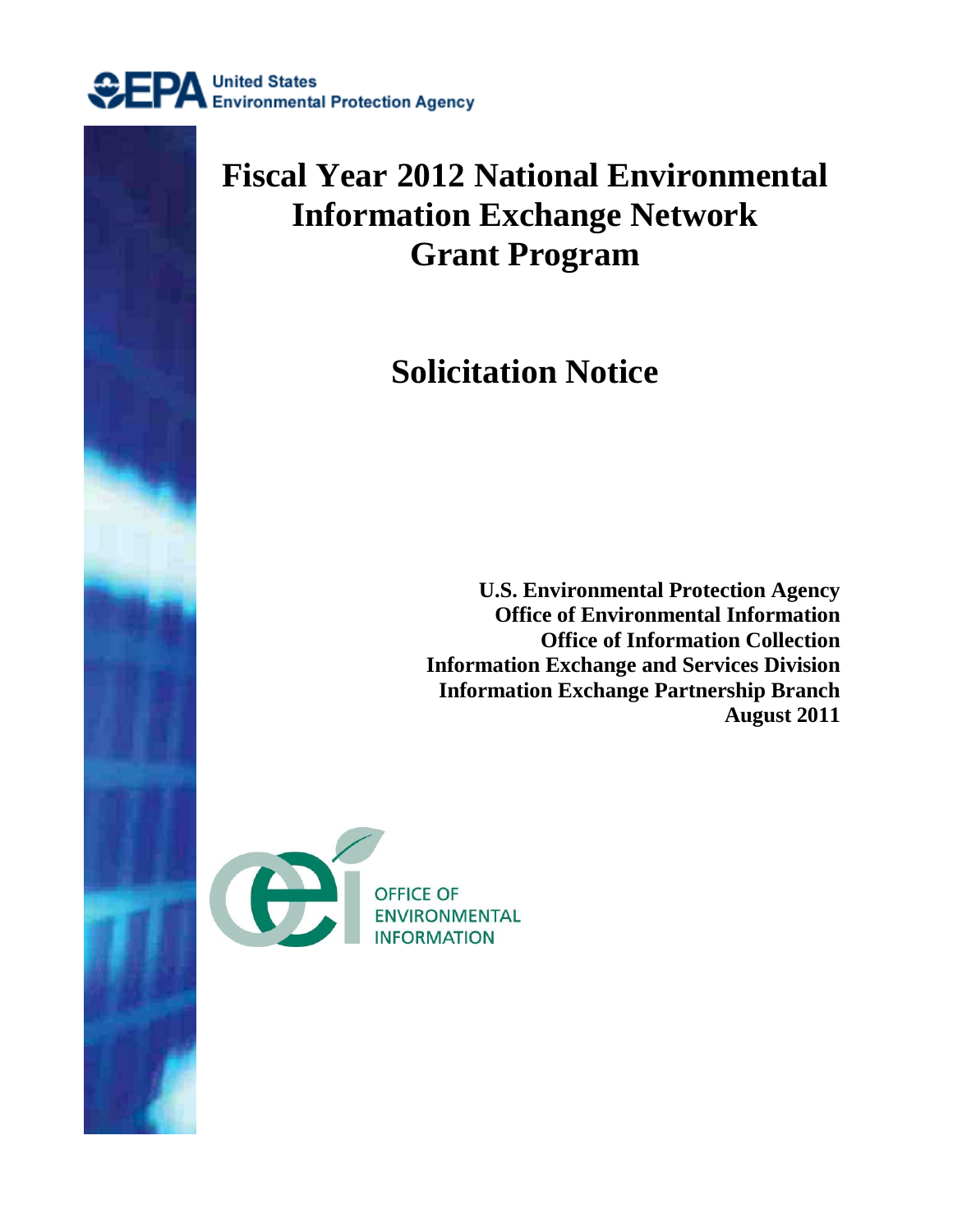## **Fiscal Year 2012 National Environmental Information Exchange Network Grant Program Solicitation Notice**

## **Table of Contents**

| I.  |                                                                                                                                                                                                                                |  |
|-----|--------------------------------------------------------------------------------------------------------------------------------------------------------------------------------------------------------------------------------|--|
|     |                                                                                                                                                                                                                                |  |
|     |                                                                                                                                                                                                                                |  |
|     | C. Assistance Activities 2000 and 2000 and 2000 and 2000 and 2000 and 2000 and 2000 and 2000 and 2000 and 2000 and 2000 and 2000 and 2000 and 2000 and 2000 and 2000 and 2000 and 2000 and 2000 and 2000 and 2000 and 2000 and |  |
|     |                                                                                                                                                                                                                                |  |
|     |                                                                                                                                                                                                                                |  |
|     |                                                                                                                                                                                                                                |  |
| II. |                                                                                                                                                                                                                                |  |
|     |                                                                                                                                                                                                                                |  |
|     | B. Types of Assistance <u>manual contract and a series of Assistance</u> 7                                                                                                                                                     |  |
|     | C. Funding Restrictions <b>C. Funding Restrictions</b> 8                                                                                                                                                                       |  |
| Ш.  |                                                                                                                                                                                                                                |  |
|     |                                                                                                                                                                                                                                |  |
|     |                                                                                                                                                                                                                                |  |
|     | C. Eligibility Criteria for Partnership Applications [11] [12] The Eligibility Criteria for Partnership Applications [11] [12] The Eligibility Criteria for Partnership Applications [12] The Eligibility Criteria for Partner |  |
|     |                                                                                                                                                                                                                                |  |
| IV. | Application and Submission Information <b>Manufacture 11</b> 11                                                                                                                                                                |  |
|     |                                                                                                                                                                                                                                |  |
|     |                                                                                                                                                                                                                                |  |
|     |                                                                                                                                                                                                                                |  |
|     |                                                                                                                                                                                                                                |  |
|     | E. Confidential Business Information 2000 and 2000 and 2000 and 2000 and 2000 and 2000 and 2000 and 2000 and 2000 and 2000 and 2000 and 2000 and 2000 and 2000 and 2000 and 2000 and 2000 and 2000 and 2000 and 2000 and 2000  |  |
| V.  | Application Review Information 2008 and 2008 and 2008 and 2008 and 2008 and 2008 and 2008 and 2008 and 2008 and 2008 and 2008 and 2008 and 2008 and 2008 and 2008 and 2008 and 2008 and 2008 and 2008 and 2008 and 2008 and 20 |  |
|     | A. Evaluation Criteria 2000 13                                                                                                                                                                                                 |  |
|     | B. Review and Selection Process Manual Communication and Selection Process Manual Communication and 14                                                                                                                         |  |
|     |                                                                                                                                                                                                                                |  |
| VI. |                                                                                                                                                                                                                                |  |
|     |                                                                                                                                                                                                                                |  |
|     |                                                                                                                                                                                                                                |  |
|     |                                                                                                                                                                                                                                |  |
|     | D. Dispute Resolution Provision Material Communication and Above 16                                                                                                                                                            |  |
|     | E. Subaward and Executive Compensation Reporting [16] [16] The Subaward and Executive Compensation Reporting [16] [16] The Subaward and Executive Compensation Reporting [16] The Subaward and Executive Compensation Reportin |  |
|     |                                                                                                                                                                                                                                |  |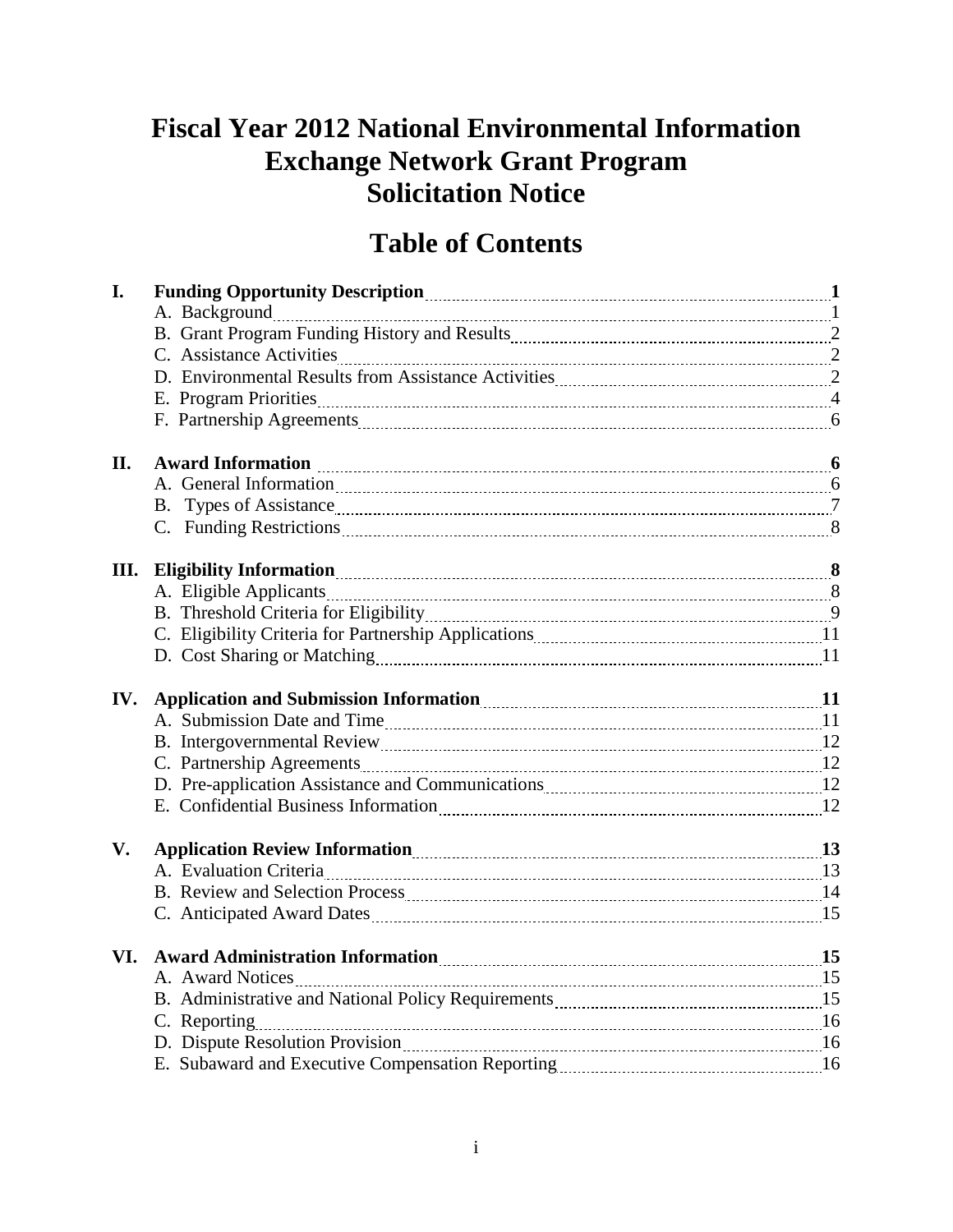| F. Central Contractor Registration (CCR) and Data Universal                                                    |           |
|----------------------------------------------------------------------------------------------------------------|-----------|
| Numbering System (DUNS) Requirements [16] Manuscript Research 16                                               |           |
| G. Unliquidated Obligations [16] The Contract of the United States of the Unliquidated Obligations [16] The Co |           |
|                                                                                                                | <b>17</b> |
| <b>Appendices</b>                                                                                              |           |
|                                                                                                                | $A-1$     |
|                                                                                                                |           |
| C. Appendix C: Cloud Transition Grants for EN Partners <b>Election</b> C-1                                     |           |
|                                                                                                                |           |
| E. Appendix E: Sample Project Goals, Outputs and Outcomes <b>ELE</b> 1                                         |           |
|                                                                                                                | $F-1$     |
| G. Appendix G: Application Checklist Manual Communication and G-1                                              |           |
| H. Appendix H: Sample State Implementation Plan <b>Manuel Accord Container</b> H-1                             |           |
|                                                                                                                |           |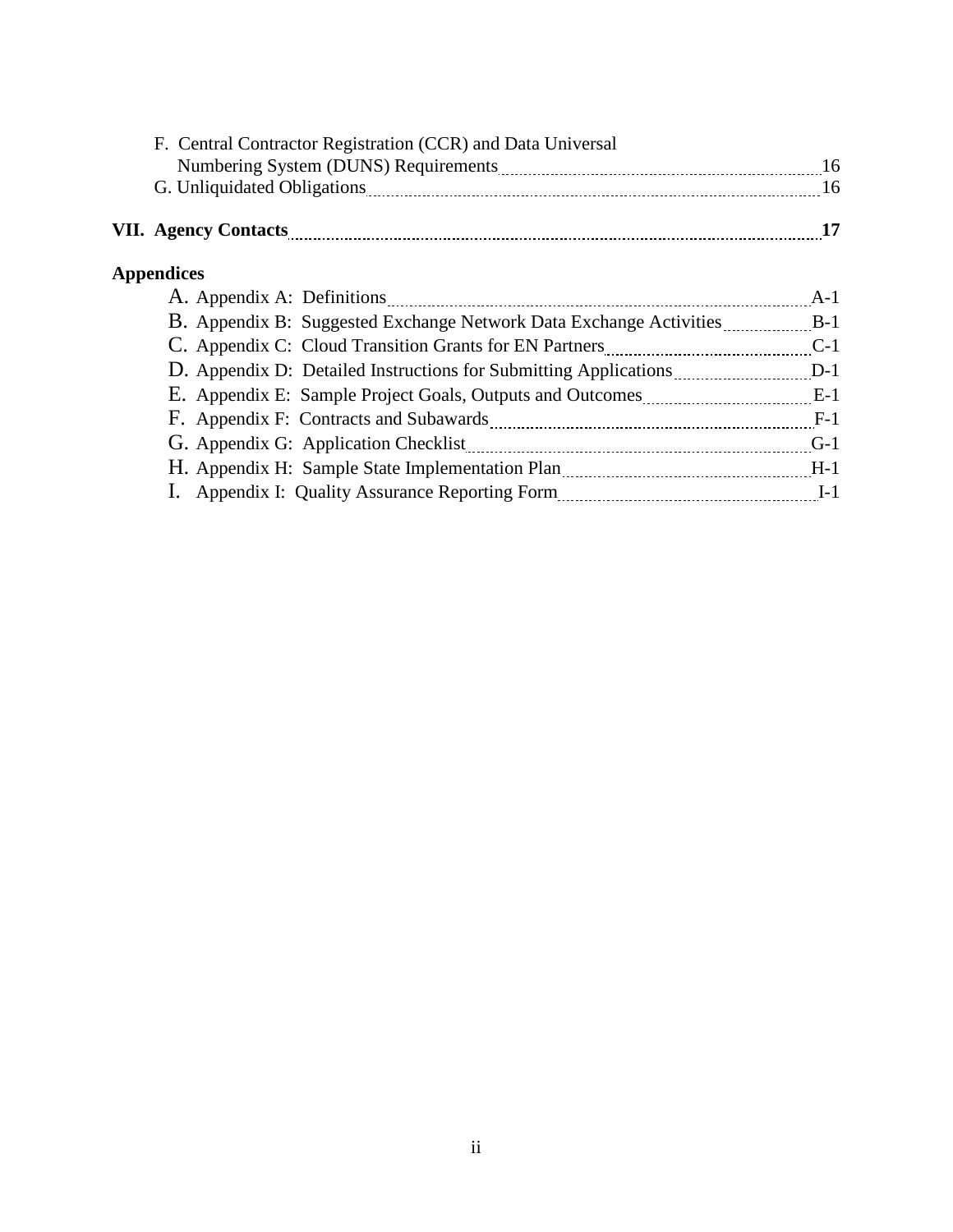## **FY 2012 National Environmental Information Exchange Network Grant Program Solicitation Notice**

#### **Overview Information**

**Agency Name and Office:** U.S. Environmental Protection Agency (EPA), Office of Environmental Information (OEI)

**Funding Opportunity Title:** FY 2012 National Environmental Information Exchange Network Grant Program

**Announcement Type:** Availability of Funding Solicitation Notice

**Funding Opportunity Number**: EPA-OEI-12-01

**Catalog of Federal Domestic Assistance (CFDA) Number:** 66.608

| <b>Dates:</b> November 4, 2011 | - Deadline for submitting applications to EPA       |
|--------------------------------|-----------------------------------------------------|
| July 31, 2012                  | - Expected Award of FY 2012 Exchange Network Grants |

## **I. Funding Opportunity Description**

EPA, states, tribes, and territories, are working together to implement the Exchange Network (EN), a secure, Internet- and standards-based way to support electronic data reporting, sharing, and integration of both regulatory and non-regulatory environmental data. EN Partners exchanging data with each other or with EPA, should make the Exchange Network and the Agency's connection to it, the Central Data Exchange (CDX), the standard way they exchange data and should phase out any legacy methods they have been using. More information on the Exchange Network is available at www.exchangenetwork.net.

The Exchange Network Grant Program provides funding to states, tribes, inter-tribal consortia and territories to develop and implement the information technology and information management capabilities they need to actively participate in the Exchange Network. This grant program supports the exchange of environmental data and collaborative work within the Exchange Network. Grantees may also use grant funds for the standardization, exchange and integration of geospatial information to support work to preserve and improve the environment, natural resources, and human health.

#### **I-A. Background**

EPA and its state, tribal, and territorial partners continue to invest collaboratively to expand the Exchange Network. In 2007, the Exchange Network Leadership Council (ENLC) issued the Exchange Network Strategic Plan that committed to "building a state-of-the-art Environmental Information Exchange Network which will become the preferred method for exchanging environmental data in support of better environmental decision-making." The Plan's objectives include completing infrastructure, exchanging environmental data, and expanding use of the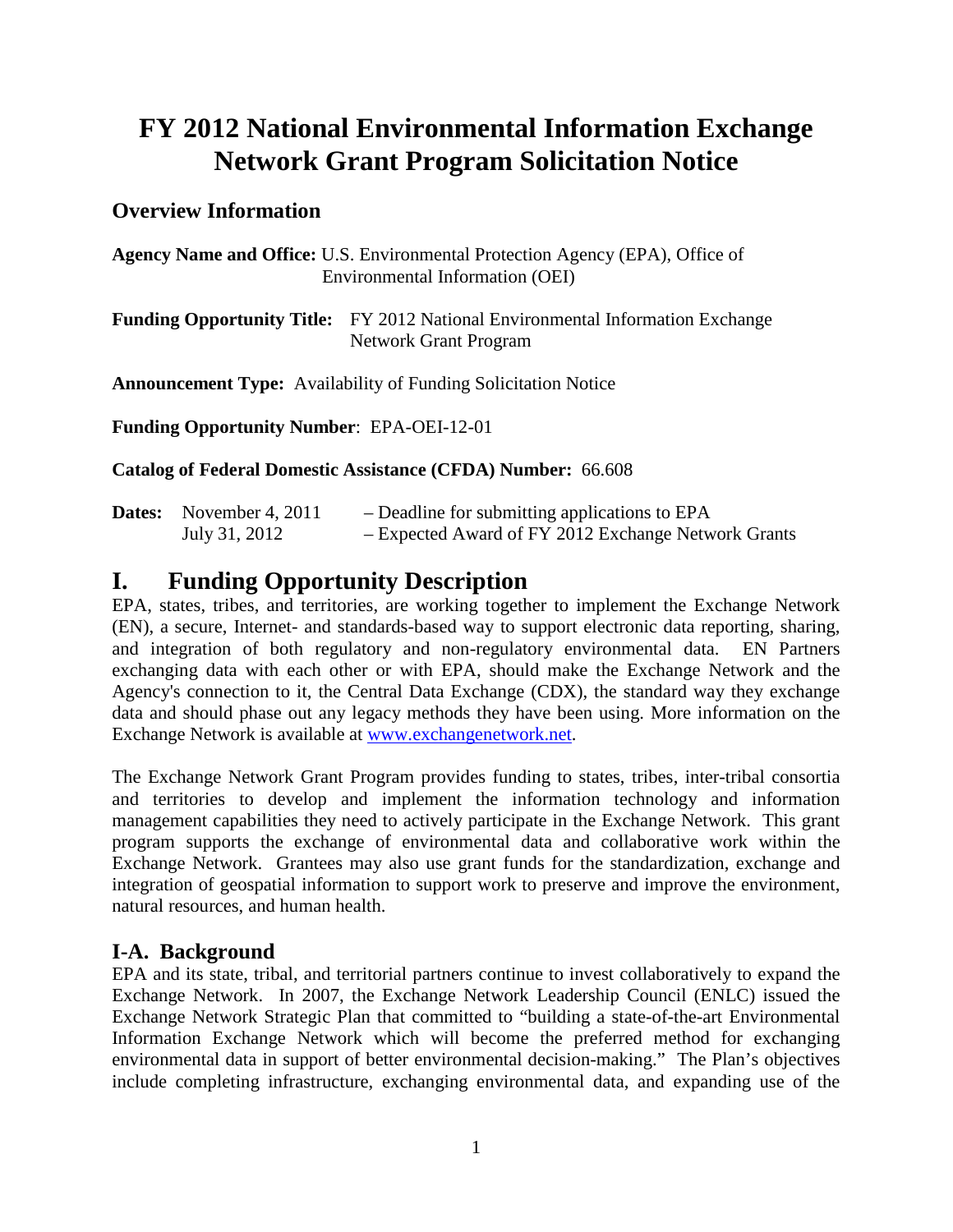Network to support environmental decision-making. EN Grant Program applicants can access the EN Strategic Plan at [http://www.exchangenetwork.net/ENStrategicPlan.pdf.](http://www.exchangenetwork.net/ENStrategicPlan.pdf)

EPA expects the statutory authority for the Fiscal Year 2012 Exchange Network Grant program to be provided under the State and Tribal Assistance Grant (STAG) heading within EPA's Fiscal Year 2012 appropriation act. The FY 2012 President's Budget requests \$10,200,000 for the National Environmental Information Exchange Network Grant Program. Funding of grant applications under this Solicitation Notice is subject to the availability of program funds in the FY 2012 annual appropriation for EPA.

#### **I-B. Grant Program Funding History and Results**

FY 2012 is the eleventh year of the Exchange Network Grant Program. From FY 2002 to FY 2011, EPA has provided approximately \$162 million for state, tribal, and territorial awards and associated program support through the grant program. As of June 2011, all 50 states, 86 tribes and five territories have participated in developing the Exchange Network at some level. For descriptions of previously awarded Exchange Network grants, please see [http://www.epa.gov/exchangenetwork/grants/index.html.](http://www.epa.gov/exchangenetwork/grants/index.html) For information on the progress of the data exchanges, see [http://www.exchangenetwork.net.](http://www.exchangenetwork.net/)

#### **I-C. Assistance Activities**

This Solicitation Notice requests that states, tribes, inter-tribal consortia, and territories develop and submit applications to support the exchange of data among Exchange Network partners. Applications must focus on the Exchange Network priorities stated in Section I-E. Applications must commit to and clearly describe the development and implementation of EN tools and services reusable by other partners or the development and implementation of technologies and services directly related to Exchange Network activities. Examples of EN activities are contained in Section I-E and in Appendix B. Applicants may propose projects that include activities other than those listed as examples, provided they are consistent with the EN priorities.

EPA will determine the eligibility of each applicant (see section III-A). EPA will then evaluate applications from eligible applicants based on the evaluation criteria in Section V-A. Appendix B of this Solicitation Notice offers more detailed information on data exchanges and priority EN project areas. Applicants are responsible for reading and complying with the instructions and criteria found in this Notice.

#### **I-D. Environmental Results Supported by Assistance Activities**

EPA's mission is to protect human health and the environment. Timely access to information supports strong environmental decision-making and improves the ability of EPA, with its state and tribal partners, to carry out that mission. The Exchange Network helps states, territories, tribes, and EPA share environmental information more efficiently and effectively over the Internet. Efficient sharing of high-quality data among EN partners strengthens their ability to make sound environmental decisions including improved priority setting and resource targeting.

Applications under this Solicitation must clearly demonstrate support of the EPA 2011-2015 Strategic Plan, Cross-Cutting Fundamental Strategies, Objectives of "Strengthening State, Tribal,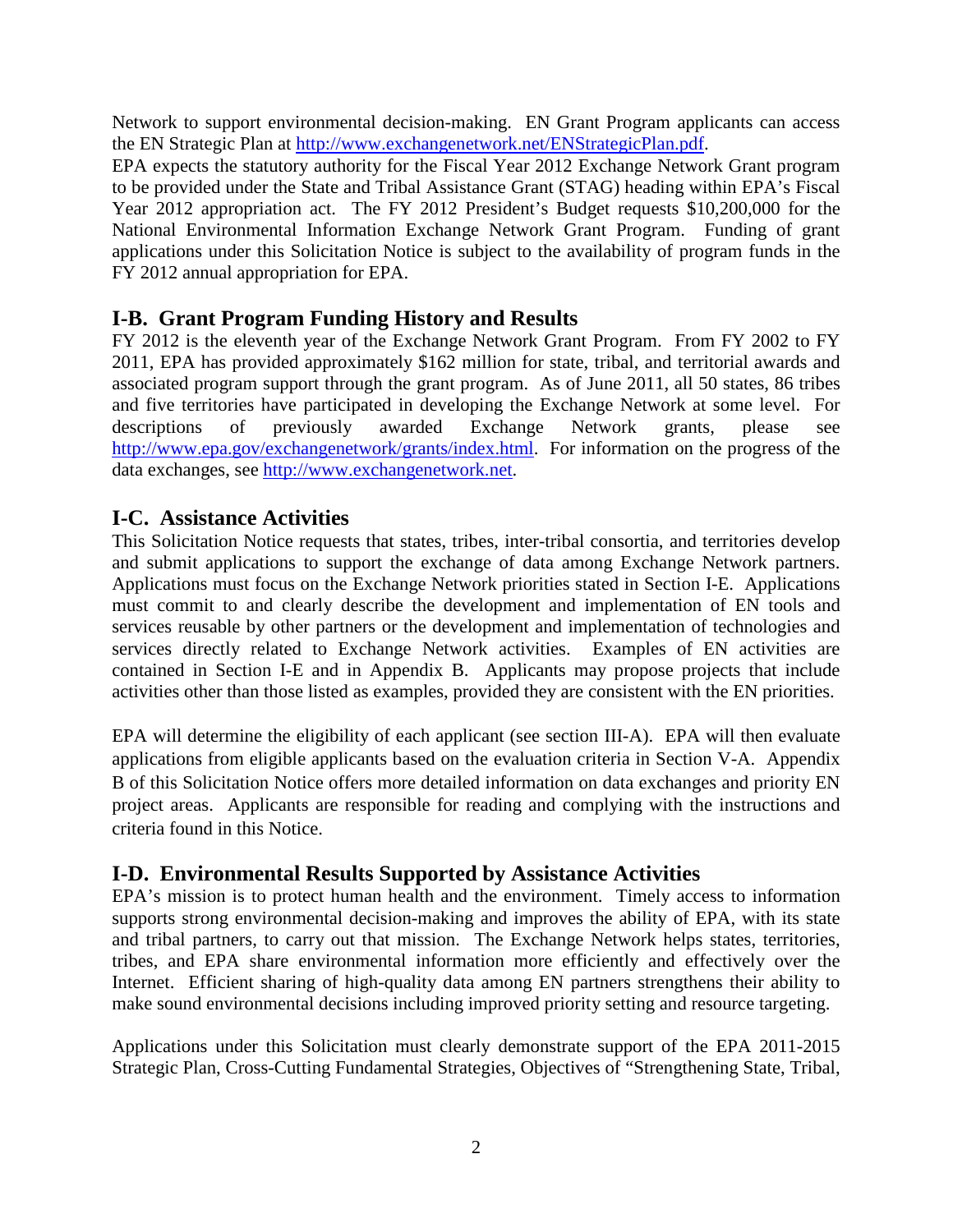and International Partnerships" and "Expanding the Conversation on Environmentalism". (EPA's 2011-2015 Strategic Plan can be found at: [http://epa.gov/planandbudget/strategicplan.html\)](http://epa.gov/planandbudget/strategicplan.html) It is EPA policy to directly link work supported by assistance agreements to the Agency's mission and Strategic Plan. Grant applications, assistance agreements, and work plans must all have outcomes that lead to or are instrumental in achieving environmental results supporting Agency's mission and Strategic Plan goals.

#### **Goals, Outputs, Outcomes and Environmental Results**

EPA recognizes that Exchange Network projects do not *directly* produce environmental results, and will therefore evaluate applications based on the major technical and non-technical outputs and outcomes of the proposed work. **Each proposed goal should have at least one outcome the applicant expects will lead to or be instrumental in achieving an environmental result.**

#### *Examples of Project Outputs:*

- $\triangleright$  development of schema
- $\triangleright$  development of publishing tools
- $\triangleright$  issuance of RFPs

#### *Examples of Project Outcomes:*

- $\triangleright$  improving the timeliness and accuracy of environmental data
- $\triangleright$  reducing burden and costs associated with data management and reporting
- $\triangleright$  supporting better decision-making by building data access for environmental professionals and the public
- $\triangleright$  facilitating place-based decision-making through the inclusion of quality locational data which transcend jurisdictional boundaries

**Figure 1-1** below shows an example of relationship of a proposed goal, its outputs and its outcomes leading to environmental results.

| <b>Goal 1 – Implement WQX Flow</b>            | <b>Goal 1 Outcome(s)</b><br>1. Supports timelier, more accurate data to improve<br>environmental decision-making by Agency<br>managers<br>2. Supports better understanding of environmental<br>conditions by the public and other interested<br>parties. |  |
|-----------------------------------------------|----------------------------------------------------------------------------------------------------------------------------------------------------------------------------------------------------------------------------------------------------------|--|
| Output                                        | <b>Scheduled Date</b>                                                                                                                                                                                                                                    |  |
| 1.1 Select contractor for flow                | December 2012                                                                                                                                                                                                                                            |  |
| 1.2 Data mapped to XML schema                 | March 2013                                                                                                                                                                                                                                               |  |
| 1.3 Implement sustained WQX Flow              | September 2013                                                                                                                                                                                                                                           |  |
| 1.4 Written documentation of implementing WQX | January 2014                                                                                                                                                                                                                                             |  |
| 1.5 Publish web service                       | September 2014                                                                                                                                                                                                                                           |  |

**Figure 1-1:** Example workplan for an EN flow showing the relationship of goals, outcomes and outputs

- Each goal should result in a major deliverable, such as a sustained data flow.
- Applications should list and schedule major outputs that lead to achieving a goal.
- Each goal should have at least one outcome that leads to environmental results.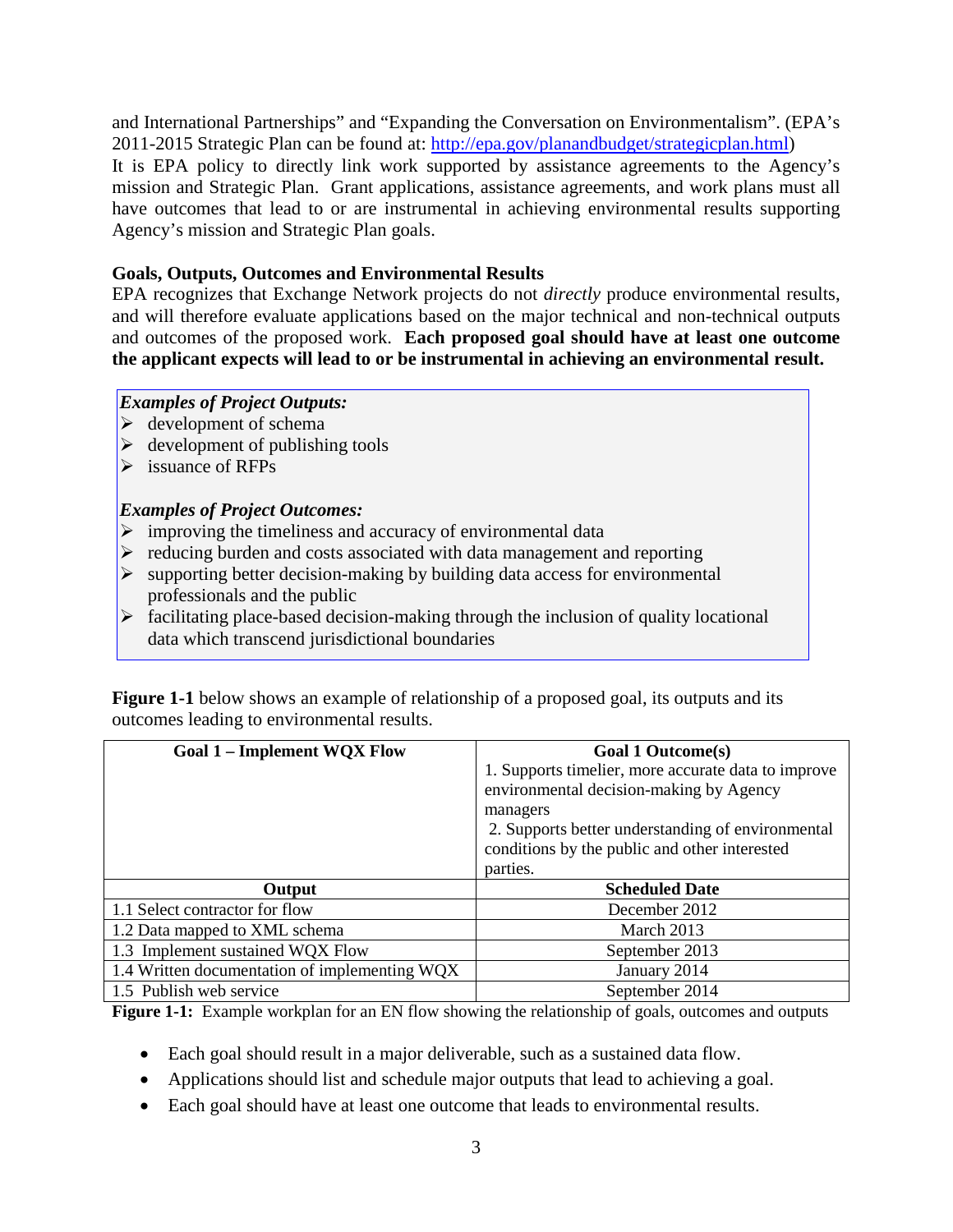#### **I-E. Program Priorities**

EPA expects Exchange Network assistance agreement supported projects to improve the exchange of and access to high-quality environmental data from public and private sector sources. With this outcome in mind, applications should demonstrate the implementation of the tiered EN program priorities below. Applications that include tier 1 goals will receive more points than those with tier 2 goals, which, in turn, will receive more points than those with only tier 3 goals (see section V for more details).

#### **Tier 1 Activities:**

- Development and deployment of AQS, RCRAinfo, UIC, data exchanges (EPA will count funding requests for a state's second UIC program that expands the types of wells included in the data flow as Tier 1. EPA will count funding requests to implement additional RCRAInfo modules as Tier 1).
- $\triangleright$  Network publishing using web services to allow EN partners and the public to access, integrate, and analyze information from sources across the Network.
- **Collaborative Opportunity:** a partnership application that includes joint State and/or Tribal efforts to map to the SDWIS schema, expanded to include compliance monitoring (e.g., parametric, sampling schedules) data, and development and deployment of web services that Exchange Network partners can use to consume the data specified in this expanded schema.
- **Collaborative Opportunity:** Transitioning to one of the cloud based node platforms that EPA will implement. EPA is evaluating two cloud models for the Exchange Network including a multi-instance node model and a multi-tenant application model (descriptions of each cloud model and more details on this collaborative opportunity can be found in Appendix C). EPA will setup and maintain this infrastructure in a central, shared cloud environment. EPA expects these models will be most valuable for small to medium sized partners needing more cost efficient ways to manage their nodes and decrease operational costs. EPA is currently developing and testing the details of these models. The focus of this opportunity is to cover the transition cost for partners to move from a physical node implementation to either a virtual node (multi-instance) or into the multi-tenant (shared) node implementation. **Applicants should clearly state which of the two cloud models they are requesting funding for. Funds for this activity will be awarded as cooperative agreements.**

#### **Tier 2 Activities:**

- $\triangleright$  Development and deployment of data exchanges for national priority systems, other than those in tier 1 and as identified in section II of Appendix B, including:
	- Emission Inventory System (EIS)
	- Electronic GHG Reporting Tool (eGRET)
	- Integrated Compliance Information System National Pollutant Discharge Elimination System (ICIS-NPDES)
	- Net Discharge Monitoring Reports
	- Assessment TMDL Tracking and Implementation System (ATTAINS)
	- eBeaches
	- Safe Drinking Water Information System (SDWIS) (the standard SDWIS data exchange for reporting violation data)
	- Water Quality Exchange (WQX)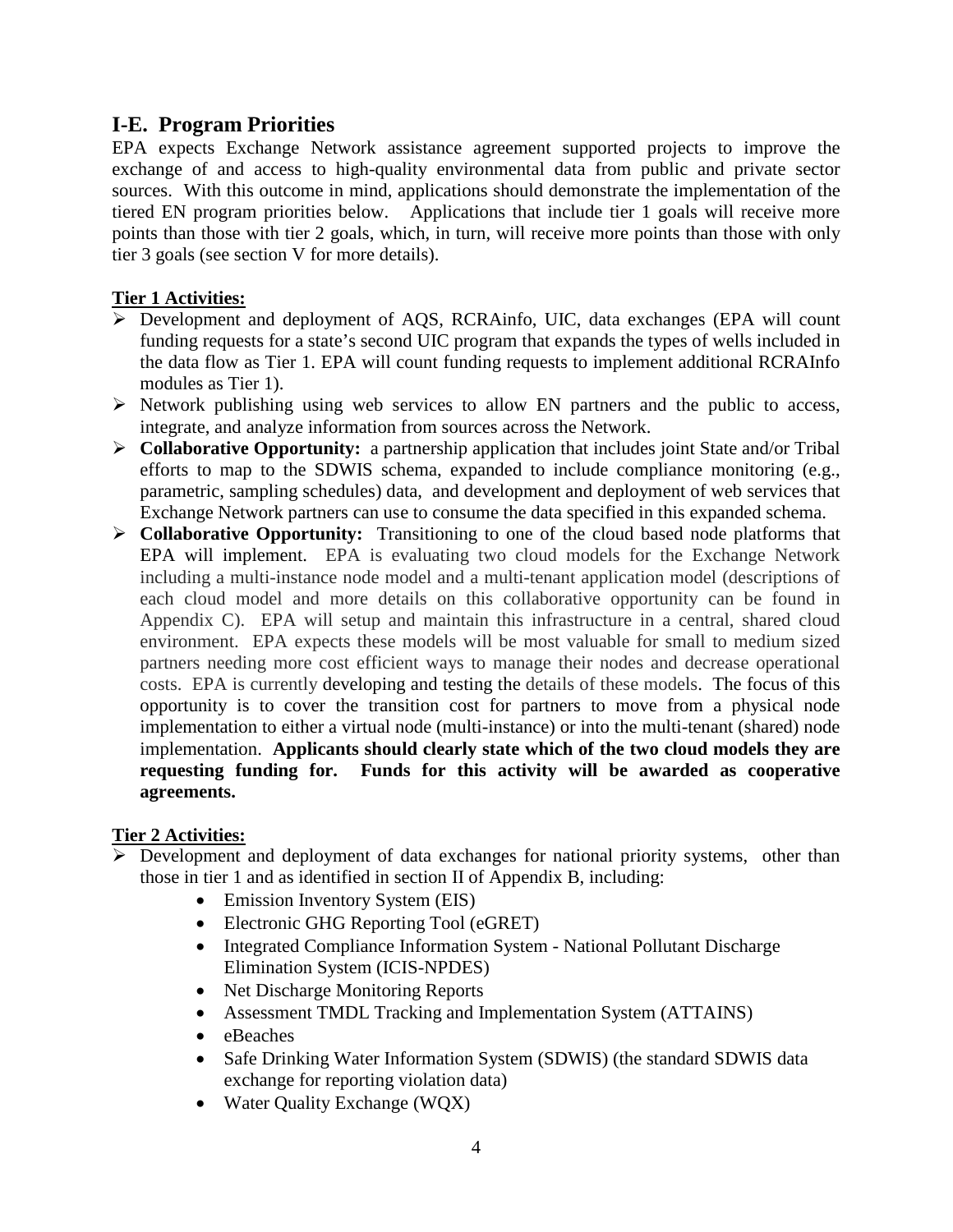- Facility Registry System (FRS)
- Toxic Release Inventory System (TRIS)
- $\triangleright$  Development and implementation of applications using web services to allow data access to EN partners and the public; projects must use EN technology that can be shared by EN partners
- $\triangleright$  Enhancement (adding new data elements, expanding geographic coverage, additional parameters, historical data) of existing priority data exchanges
- $\triangleright$  Integration of FRS web services into state data systems
- $\triangleright$  Expansion of national priority system data exchanges already implemented by the applicant to potential network partners that are ineligible to apply for Exchange Network grants on their own (e.g., states partnering with locally delegated governments) through collaborative re-use of existing tools and services
- Development and deployment of a Cross-Media Electronic Reporting Rule (CROMERR) system upgrade, described in a CROMERR application previously approved by EPA
- **Collaborative Opportunity:** Partnership to develop multi-program CROMERR application for states that currently do not have an enterprise-wide approach; application should seek to leverage existing solutions approved by EPA.
- **Collaborative Tribal Opportunity:** Tribal governments and inter-tribal consortia are eligible to apply for Exchange Network grants to build tribal capacity that will result in enhancing environmental programs on tribal lands and the ability to share environmental data electronically with EN partners. Collaborative tribal capacity building applications must include multiple tribes and identify tribes with existing capacity that can serve as mentor. Collaborative tribal capacity applications must identify specific outputs and outcomes that result in the increased ability to share environmental information/data electronically with EPA and/or other EN partners (e.g., developing a backend database for a priority data system).

#### **Tier 3 Activities:**

- $\triangleright$  Development and deployment of other innovative data exchanges (e.g., emergency response, open dump, surface coal mining data integration and reporting, support for sustainable development through sharing data related to transit, zoning/master plan, building permits and LEED buildings and infrastructure initiatives such as water quality laboratory data reporting) that are applicable to multiple partners.
- $\triangleright$  Geo-enabling national priority system data exchanges
- Implementation of *new*, open-source Node 2.0-compliant tribal nodes or node clients (tribal requests for resources should be limited to hardware needs and installation/configuration in applicants environment); please note that grant resources are not available in FY 2012 to support upgrading existing nodes to the Node 2.0 specification.
- $\triangleright$  Additional activities identified by program offices in Appendix B

EPA will score an innovative application as Tier 1, such as the Homeland Emergency Response System (HERE), if the applicant will be implementing a new national or priority system data flow for SDWIS, UIC, AQS, or RCRA Info. For example, EPA would score an application that includes completion of the RCRAInfo Handler data exchange as a component of a HERE exchange as Tier 1. If, on the other hand, the applicant is implementing an application such as HERE that is integrating existing data flows, and the application does not propose a new Tier 1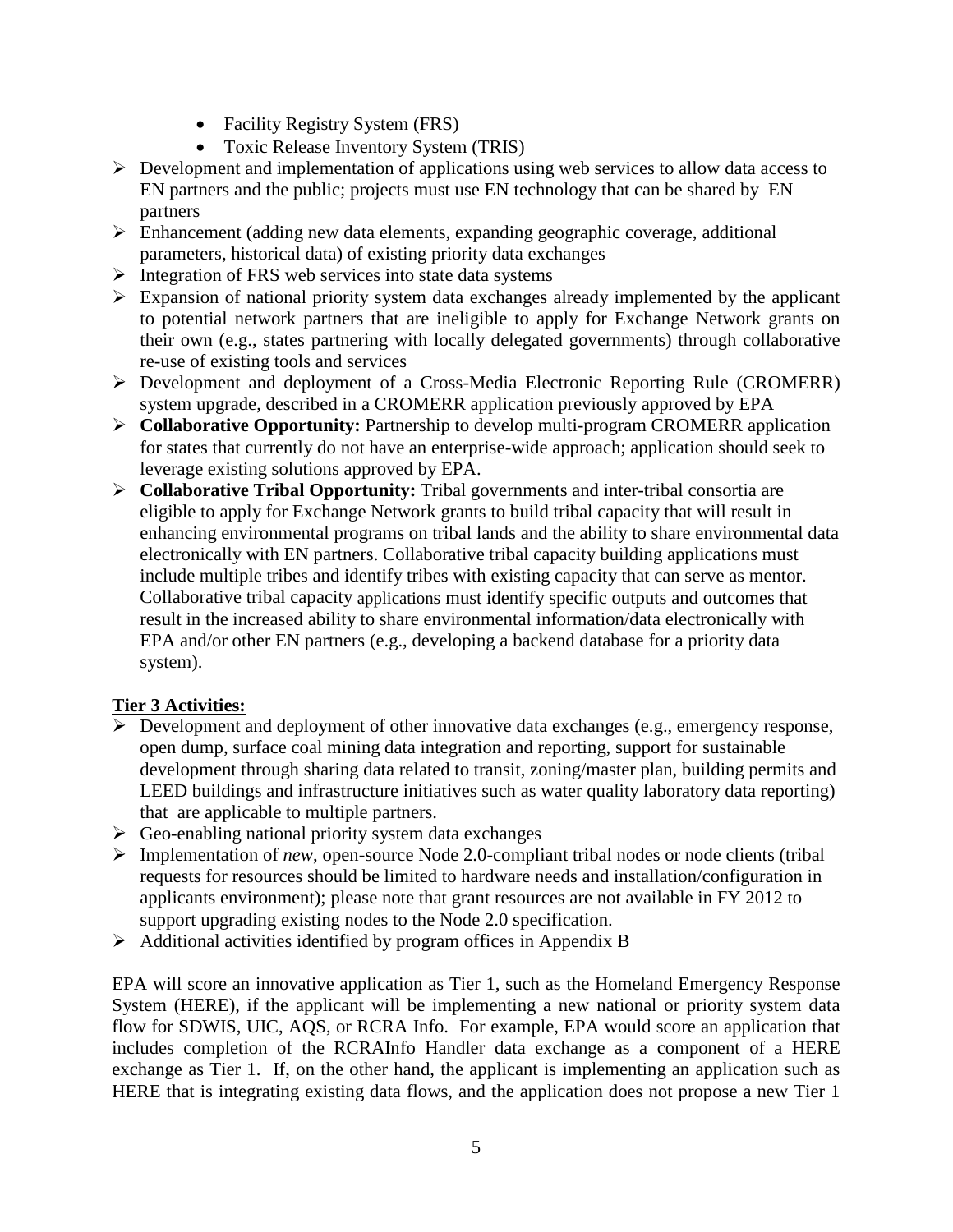flow, then EPA would score this application as either Tier 2 or Tier 3 based on the goals included in the narrative. For example, a application that includes HERE implementation, integrating an *existing* RCRAInfo Handler data exchange and a new implementation of WQX would be a Tier 2 application.

#### **I-F. Partnership Agreements**

In addition to the collaborative opportunities identified in the previous section, applicants may propose collaborative activities such as:

- pursuing priority activities in formal collaboration with other Exchange Network partners;
- developing, with partners, exchanges of data not previously available or exchanging data not previously shared among partners, such as environmentally-related human health data; geospatial data; data needed to fill current data gaps; or data related to pollution prevention practices, technologies, or case studies; and
- developing, with partners, exchanges of data EN partners need to address environmental issues across a multistate region or in support of a Large Aquatic Ecosystem (e.g., Gulf of Maine, Great Lakes, Long Island Sound, Chesapeake Bay, San Francisco Bay-Delta, Monterey Bay, Lake Tahoe Puget Sound, U.S./Mexico border, Gulf of Mexico). One example of such a project would be to use the Exchange Network to share watershed monitoring data and the analytical results produced by watershed analysis tools.

*Project narratives and budgets should explain specifically why the proposed project requires additional resources available through a partnership assistance agreement. Reasons for additional funding may include project complexity or activities in support of partner collaboration.* See Section III-C, "Eligibility Criteria for Partnership Applications," before making any financial commitments to project partners or listing these partners in your application.

## **II. Award Information**

The Catalog of Federal Domestic Assistance number for the Exchange Network Grant Program is  $66.608$  [\(http://www.cfda.gov\)](http://www.cfda.gov/).

## **II-A. General Information**

In FY 2012, EPA expects to award about \$10,000,000 for 40 to 50 grants of up to \$350,000. The exact number of grants will depend on the final amount of EPA's appropriation for the grant program, the number of applications submitted to EPA by the application deadline, the amounts of proposed budgets, and the outcome of application reviews.

EPA expects that most awards will be in the \$50,000 to \$200,000 range. **Awards to a single applicant cannot exceed \$200,000. EPA may make a limited number of awards to collaborative, partnership assistance agreements. Budgets for these projects cannot exceed \$350,000.** EPA remains committed to, at a minimum, awarding tribal assistance agreements of approximately 10 percent of the appropriated funds. The amount awarded to tribes may be greater than this minimum level, depending on the merit of tribal applications and on the competitive review of all applications. The standard period of performance for each project is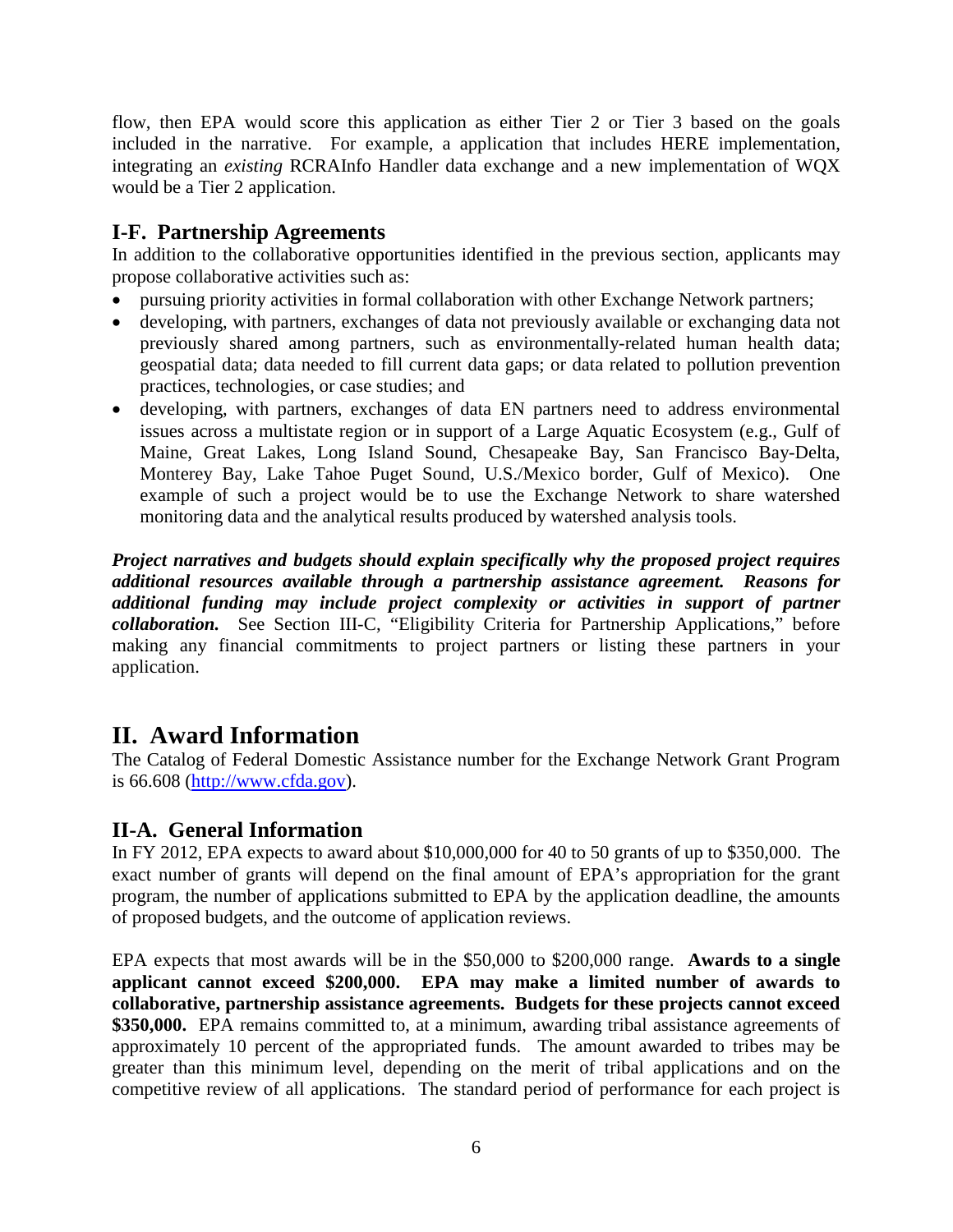two years. EPA expects to announce the FY 2012 Exchange Network Grant program awards during April 2012 and award the grants by August 2012.

EPA reserves the right to partially fund applications by funding discrete portions or phases of proposed projects. If EPA decides to partially fund a project, it will do so in a manner that does not prejudice any applicants or affect the basis upon which the application or portion thereof, was evaluated and selected for award, and therefore maintains the integrity of the competition and selection process.

**Additional Awards:** EPA reserves the right to make additional awards under this announcement, consistent with Agency policy, if additional funding becomes available after the original selections. EPA will make any additional selections for awards no later than six months from the date of the original selections.

#### **II-B. Types of Assistance**

EPA may award assistance agreements funded through the Exchange Network Grant Program as grants or cooperative agreements, in-kind services, or performance partnership grants. EPA will consider an applicant's preferences when the Agency decides what type of assistance to award.

EPA uses assistance agreement vehicles to transfer funding and services to a recipient to accomplish a public purpose. Unlike contracts, grants are structured and managed to ensure the project benefits the recipient toward the identified public purpose. Exchange Network assistance agreements allow recipients to develop infrastructure, systems, and capacity to electronically report environmental information and participate fully on the Network. Applicants should identify and justify requests for the various structural elements available within their assistance agreement to best achieve their project goals. EPA will consider the following options for awarding EN resources:

- **Grant or Cooperative Agreement**. Grants represent direct funding to a recipient to support an identified project with defined environmental results. A cooperative agreement anticipates substantial involvement from EPA, in collaboration with the recipient, to achieve project results. If the recipient does not identify a preference, EPA's default award will be a grant.
- **Direct Funding or In-Kind Services**. EPA will consider grantee requests to use all or a portion of awarded grant funds to provide in-kind services to the recipient through an EPA contract vehicle. Applicants should request and justify project efficiencies they expect from this approach.
- **Single Grant or Performance Partnership/Consolidated Grants**. An applicant whose organization has an existing Performance Partnership Grant (PPG) with EPA may request any new grant recommended for funding be incorporated into the PPG. Similarly, a territorial applicant whose territory has a Consolidated Grant (CG) with EPA may request that new awards be incorporated into the CG. Absent a request from the recipient for inclusion within a PPG or CG, EPA will award the grant in a stand-alone vehicle.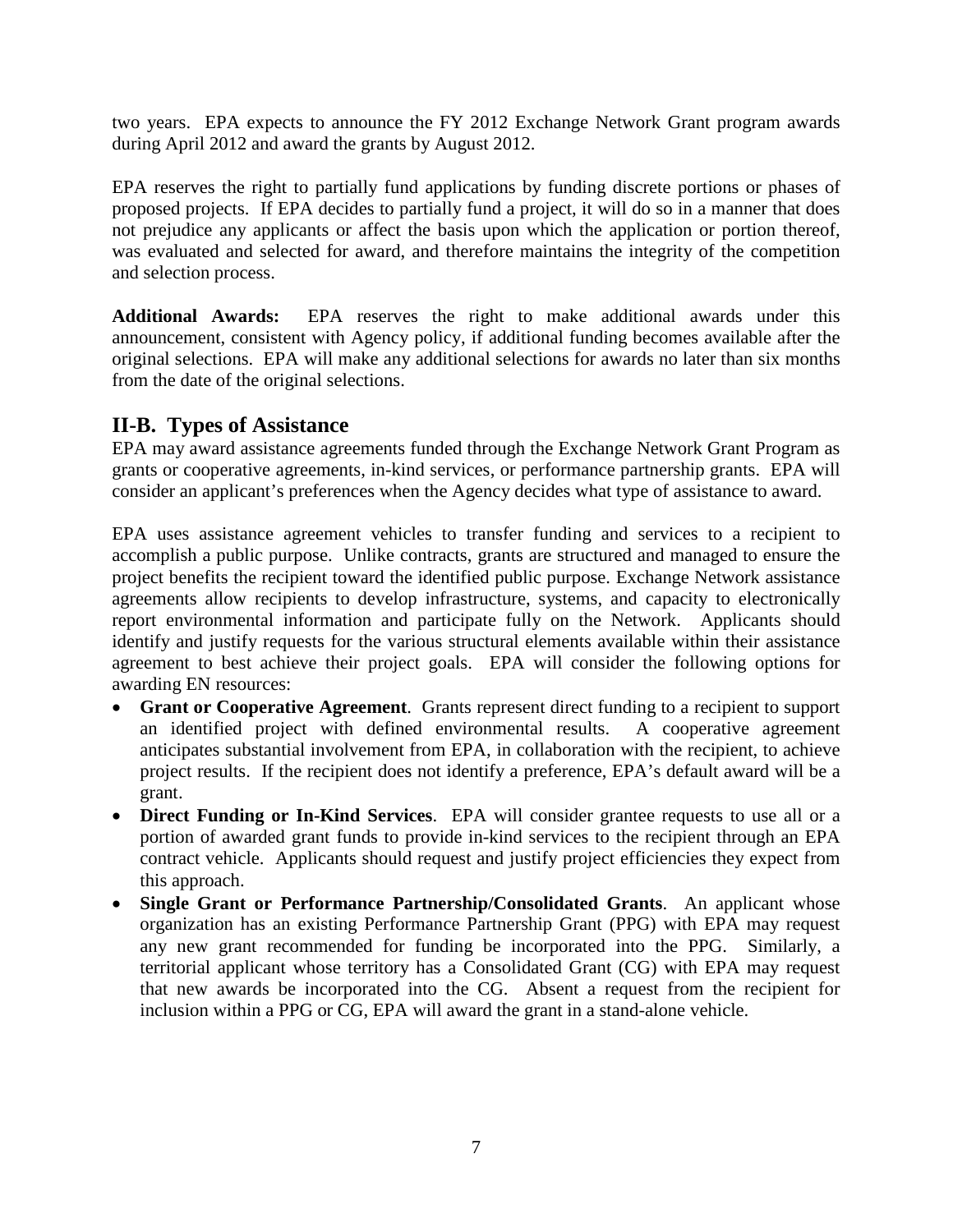#### **II-C. Funding Restrictions**

Applicants may propose EN project funding for costs associated with personnel salaries and fringe benefits, Intergovernmental Personnel Act Agreements (IPAs) travel, travel related to Exchange Network activities, equipment, supplies, contractual costs, in-kind services provided by EPA, and indirect costs. Applicants may *not* use EN funding for the following functions (see Appendix A for definitions.):

- **Construction costs.**
- **Operations and maintenance** including previously developed and implemented EN projects.
- **Workshops and Conferences** that are not initiated, advertised, and conducted for the benefit of the recipient and other state, tribal, territorial, or local representatives or public participants or are conducted primarily for EPA's benefit.
- **Pre-Award Costs** not previously requested to cover pre-award costs incurred 90 days or less before the award date.
- **Management Fees** in excess of the direct costs and indirect costs at the rate approved by the applicant's cognizant audit agency, or at the rate provided for by the terms of the agreement negotiated with EPA.

## **III. Eligibility Information**

#### **III-A. Eligible Applicants**

*Examples of Eligible Project Leads:*  $\triangleright$  State Department of Environmental Quality  $\triangleright$  Territorial Environment Division  $\triangleright$  Tribal Council on behalf of two or more tribal environmental and/or health agencies  $\triangleright$  State Department of Public Health  $\triangleright$  Tribal Water Quality Administration  $\triangleright$  State Office of the Chief Information Officer  $\triangleright$  Regional Air Quality Board delegated authority for the air program  $\triangleright$  State university where the university or the university system is formally designated as an instrumentality of the state

Eligible applicants for the Exchange Network Grant program include states, U.S. Territories (i.e., American Samoa, the Commonwealth of the Northern Mariana Islands, the District of Columbia, Guam, Palau, Puerto Rico, the U.S. Virgin Islands), federally recognized Indian tribes and native villages, and inter-tribal consortia of federally recognized tribes (e.g., the Northwest Indian Fisheries Commission because their membership is primarily federal recognized tribes and they have sufficient controls to ensure tribes will benefit from funding).

Other entities, such as regional air pollution control districts, and some public universities may apply for assistance if they are agencies or instrumentalities of a state under applicable state laws. These entities, as well as other entities that submit applications asserting they are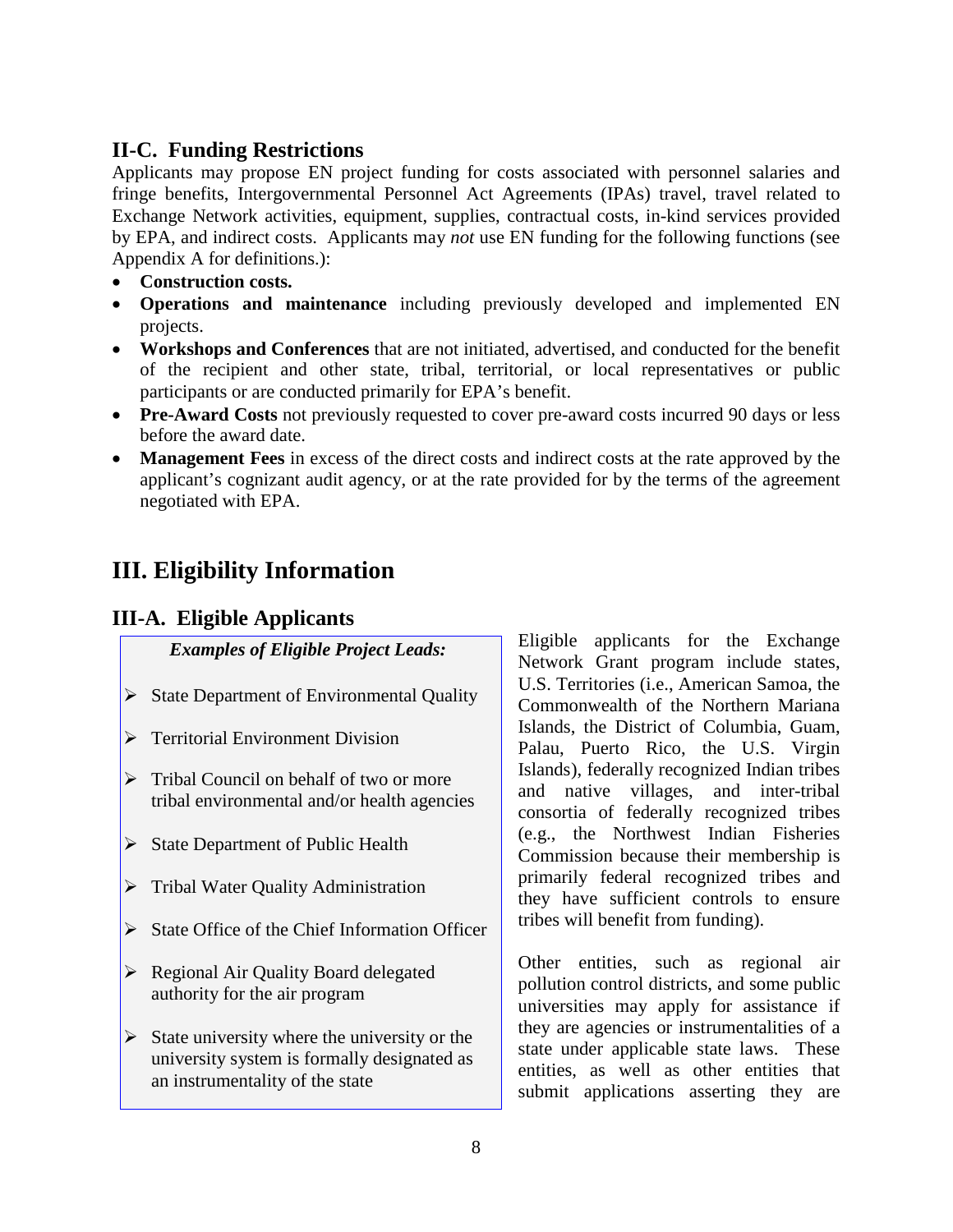agencies or instrumentalities of a state, must provide with the application a letter from the appropriate state Attorney General certifying that the applicant is an agency or instrumentality of the state. If the application does not contain the required documentation, the application will not be considered.

EPA recognizes that some EPA programs are delegated to local governments, which are responsible for reporting data to EPA. Local governments that can demonstrate that they are instrumentalities of the state by providing the documentation described in the preceding paragraph, are eligible to apply for Exchange Network Grants. Most local governments that are delegated to implement EPA programs, however, are not agencies or instrumentalities of the state (i.e., a true agency or instrumentality is under the direct control of the state and the management of a state agency or instrumentality may generally be changed by the state executive or other state officials) and, therefore, are not eligible to apply. EPA encourages such entities to partner with a state applicant to allow for their data to be reported and shared through the Exchange Network. Interstate commissions and other interstate entities are not eligible to apply and are also encouraged to partner with a state applicant.

Applicants with questions about eligibility can contact Ryan Humrighouse, Exchange Network Grants Program Manager, at (202) 566-1680 or [humrighouse.ryan@epa.gov.](mailto:humrighouse.ryan@epa.gov) They may also attend Exchange Network Users meetings to learn about and discuss Exchange Network projects and technology. Applicants not meeting the eligibility criteria may consider collaborative work with eligible organizations. EPA will only evaluate applications with eligible entities identified as the lead implementing agency for the project.

#### **III-B. Threshold Criteria for Eligibility**

These are requirements that, if not met by the time of application submission, will result in elimination of the application from consideration for funding. EPA will only evaluate applications from eligible entities (see above). EPA will notify applicants it deems ineligible for funding consideration as a result of the threshold eligibility review within 15 calendar days of the ineligibility determination.

1. EPA will only review proposed goals that lead to the completion of tiered activities in the Priorities Section (I-E) or additional activities identified in Appendix B. Examples of EN activities are contained in Section I-E and in Appendix B. Applicants may propose projects that include activities other than those listed as examples, provided they are consistent with the EN priorities.

2.a. Applications must comply with submission instructions and requirements in Section IV and Appendix D of this announcement or else they will be rejected. Section IV and Appendix D require that a project narrative not exceed ten pages. EPA will not review any page beyond this limit.

2.b. Applicants must submit applications postmarked or electronically submitted on or before the application submission deadline published in Section IV and Appendix D of this announcement.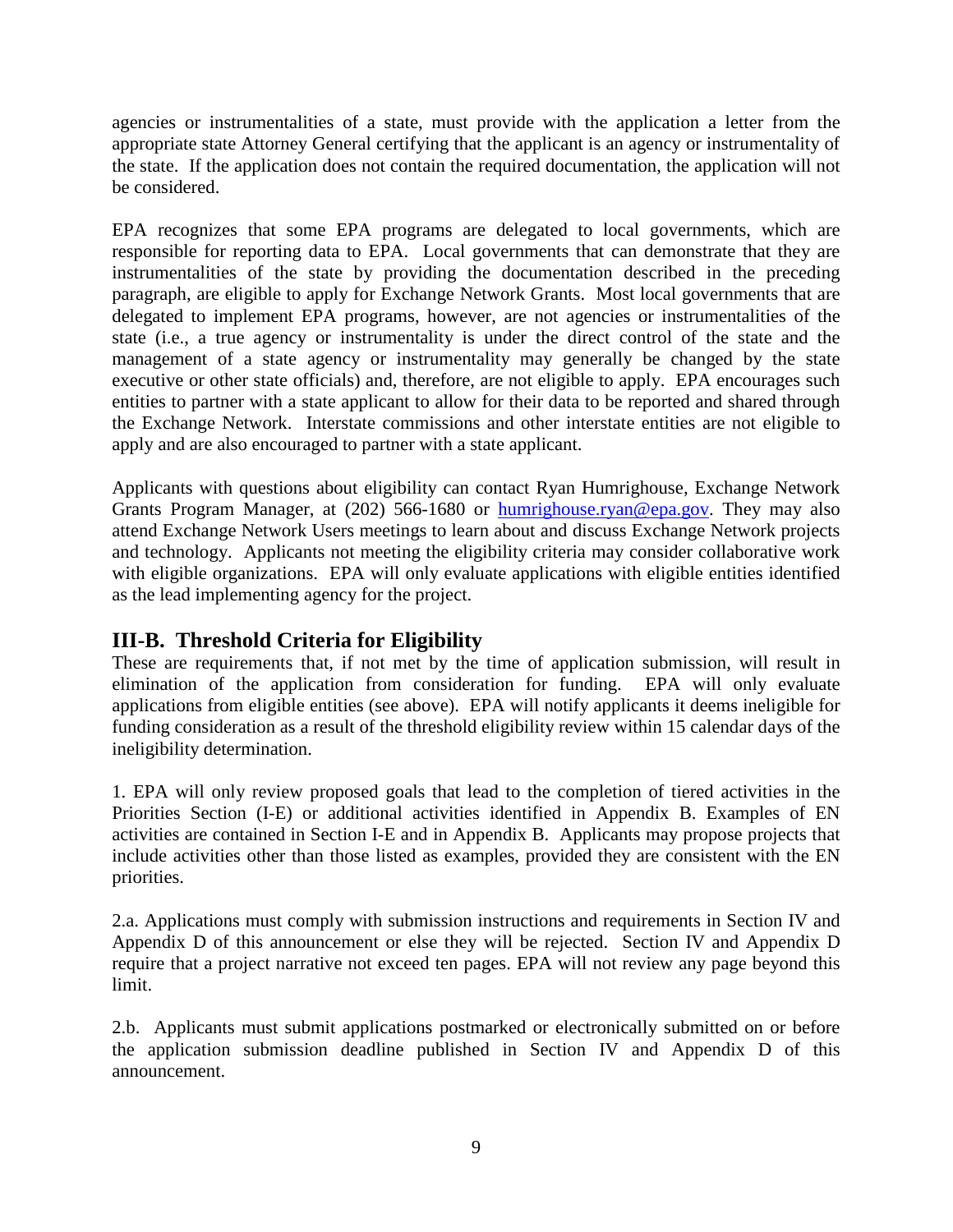2.c. EPA will consider applications postmarked or submitted after the submission deadline late and late submissions will be returned to the sender without further consideration unless the applicant can clearly demonstrate that it was late due to EPA mishandling. Applicants should confirm receipt of their application with Ryan Humrighouse (humrighouse.ryan@epa.gov) as soon as possible after the submission deadline – failure to do so may result in EPA not reviewing your application.

3. EPA will not fund any activities or deliverables for which the entity has previously received funds. If an application is similar to a previously funded activity, applicants must briefly discuss how previously funded activities differ from current activities proposed or how the current application will complement or build on past or ongoing accomplishments.

4. All **state government applicants** must provide an Implementation Plan describing how their state will implement all national and priority system data exchanges (for which the applicant is responsible) identified in the sample Implementation Plan in Appendix H. *EPA will not review state applications that do not include this Implementation Plan.* The Implementation Plan must contain sufficient detail to demonstrate a strategic approach to fully implementing the Network for all applicable national and priority system flows.EPA encourages applicants to coordinate with other agencies within their state to provide a comprehensive, statewide Implementation Plan for all national and priority data exchanges within the Exchange Network. The Implementation Plan does not count as part of the 10-page maximum page limit for the project narrative

Territorial and tribal applicants are not required to submit an Implementation Plan. However, territorial and Tribal applicants may wish to include an Implementation Plan to provide increased details on how the specific proposed project will contribute to their long-term participation in the Exchange Network.

At a minimum, the Implementation Plan *must* address the following:

- Identify which of the ten national and priority system data exchanges the applicant is responsible (authorized or delegated) for flowing data to EPA or receiving data from EPA using the Exchange Network. Direct users of national and priority systems are not required to flow data through the Exchange Network.
- Provide the date of your agency's most recent flow for any of the data exchanges it has completed. If your Agency's most recent data flow was before July 1, 2010, explain why the data exchange was discontinued and include the target date for when you plan to resume the flow.
- For each national and priority system data exchange for which the applicant has not yet flowed data, identify the target date for flowing data.
- If there are any national and priority system data exchanges to which the applicant does not plan to participate in, the applicant must explain why. Reasons include not being delegated to implement the program, applicant is a direct user of an EPA system, an EPA system will not be ready to accept data, or other business reasons.
- Describe any technical or organizational impediments to fully implementing all national and priority system data exchanges by the end of 2012 and any solutions you may have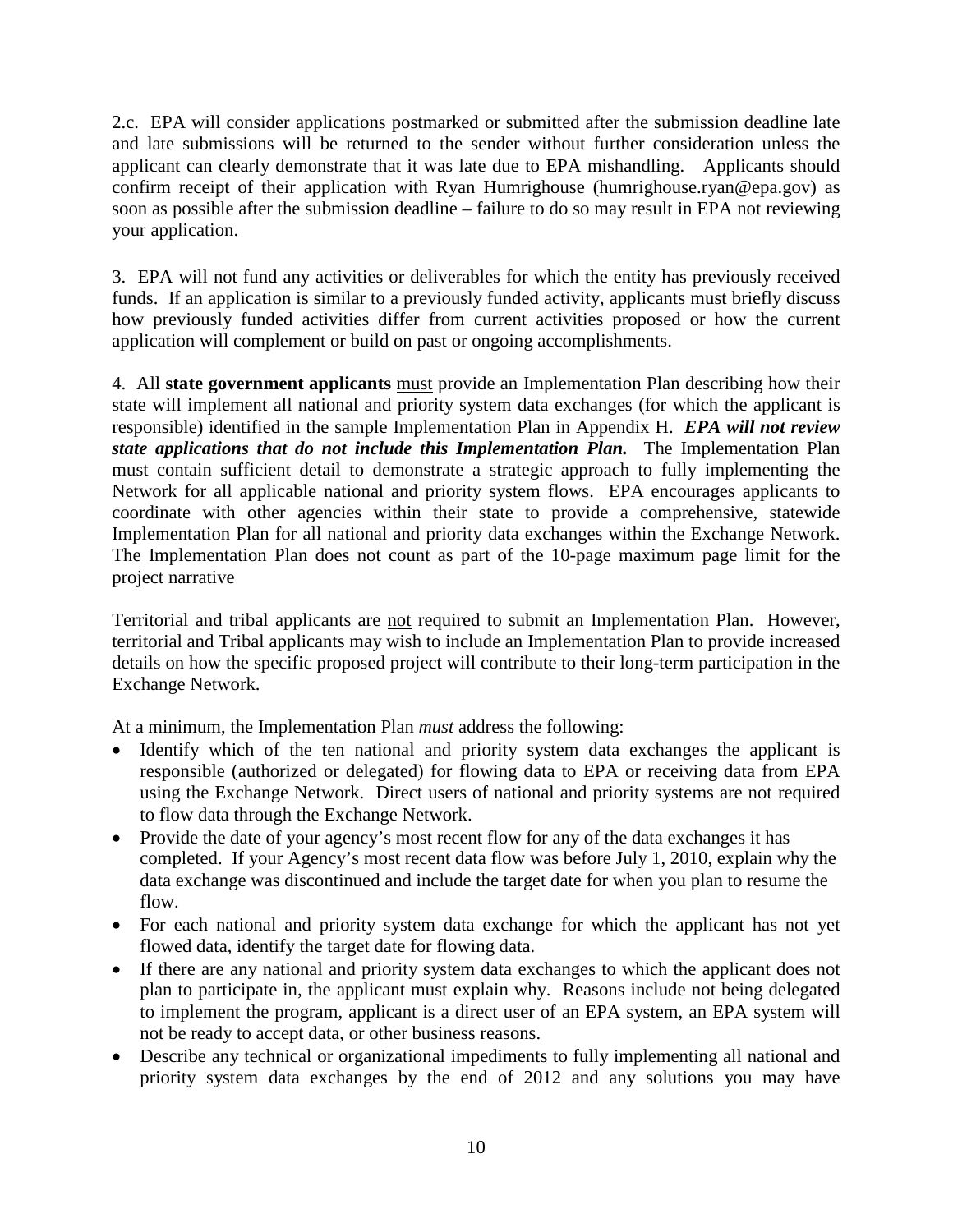identified. Provide any other information that may help EPA evaluate this Implementation Plan.

5. EPA will not review applications with a project period of more than two-years, applications from a single applicant with a budget of more than \$200,000 or multi-partner, collaborative applications that have budgets over \$350,000.

6. EPA will not review an application or a part of an application that requests funding to upgrade an existing node to the Node 2.0 specification.

#### **III-C. Eligibility Criteria for Partnership Applications**

EPA will consider the higher funding limit (\$350,000) for projects that include more than one Exchange Network partner. For these, one eligible entity must lead the collaborative effort and assume program and financial responsibility for the project. Partners must state their support, through a letter of intent or other written mechanism included within the application, for specific project activities within the partnership application.

The lead applicant for a partnership application must demonstrate within their application the project's support for Exchange Network priorities and explain how the partnership components justify a need for the additional partnership funding. **EPA will not consider coalitions formed from within a single state, territorial, or tribal government (e.g., coalition of environment and health departments within a state) as eligible partnerships. EPA will limit funding for intrastate projects of this sort to the maximum funding for a single-jurisdiction grant, which in FY 2012 is \$200,000.**

#### **III-D. Cost Sharing or Matching**

Exchange Network grants do not require cost sharing or matching of funds by applicants.

## **IV. Application and Submission Information**

Applicants for the FY 2012 Exchange Network Grant program must submit a application package to EPA by November 4, 2011. EPA will accept applications for National Environmental Information Exchange Network grants in one of two ways: 1) a hardcopy mailed or delivered application, including one original, two copies or; 2) an application submitted electronically through the grants.gov website. EPA will confirm receipt of each application with an e-mail to the contacts listed in the cover letter.

The specific requirements of the application package and each document included with the package are available in Appendix D, which outlines the format for the project narrative (no more than ten-single-spaced pages) and provides detailed application instructions. Appendix G provides a checklist of required documents to submit. Fillable versions of these forms are available at <http://www.epa.gov/ogd/AppKit/application.htm>

EPA may require applicants approved for funding to submit additional or updated documents to complete the funding package. EPA will provide further instructions for submittal of additional or updated documents at that time.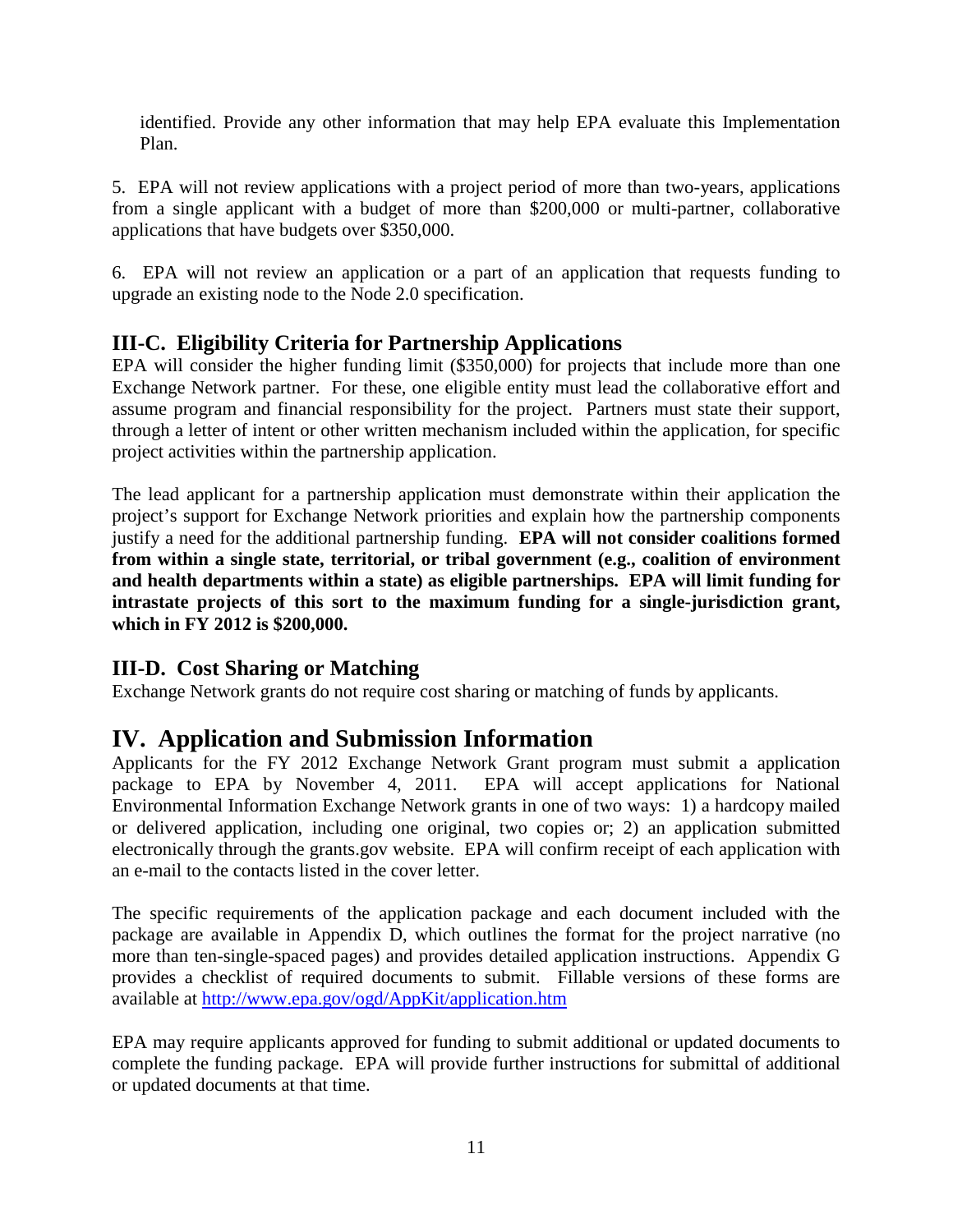#### **IV-A. Submission Date and Time**

Signed and completed application packages as described in Appendix D must be sent electronically via grants.gov, postmarked or delivered by an overnight courier service **no later than 11:59 PM Eastern Standard Time, November 4, 2011**. EPA will return application packages to the sender without further consideration if they are postmarked, sent electronically through grants.gov, or delivered by an overnight courier *after* the published closing date and time.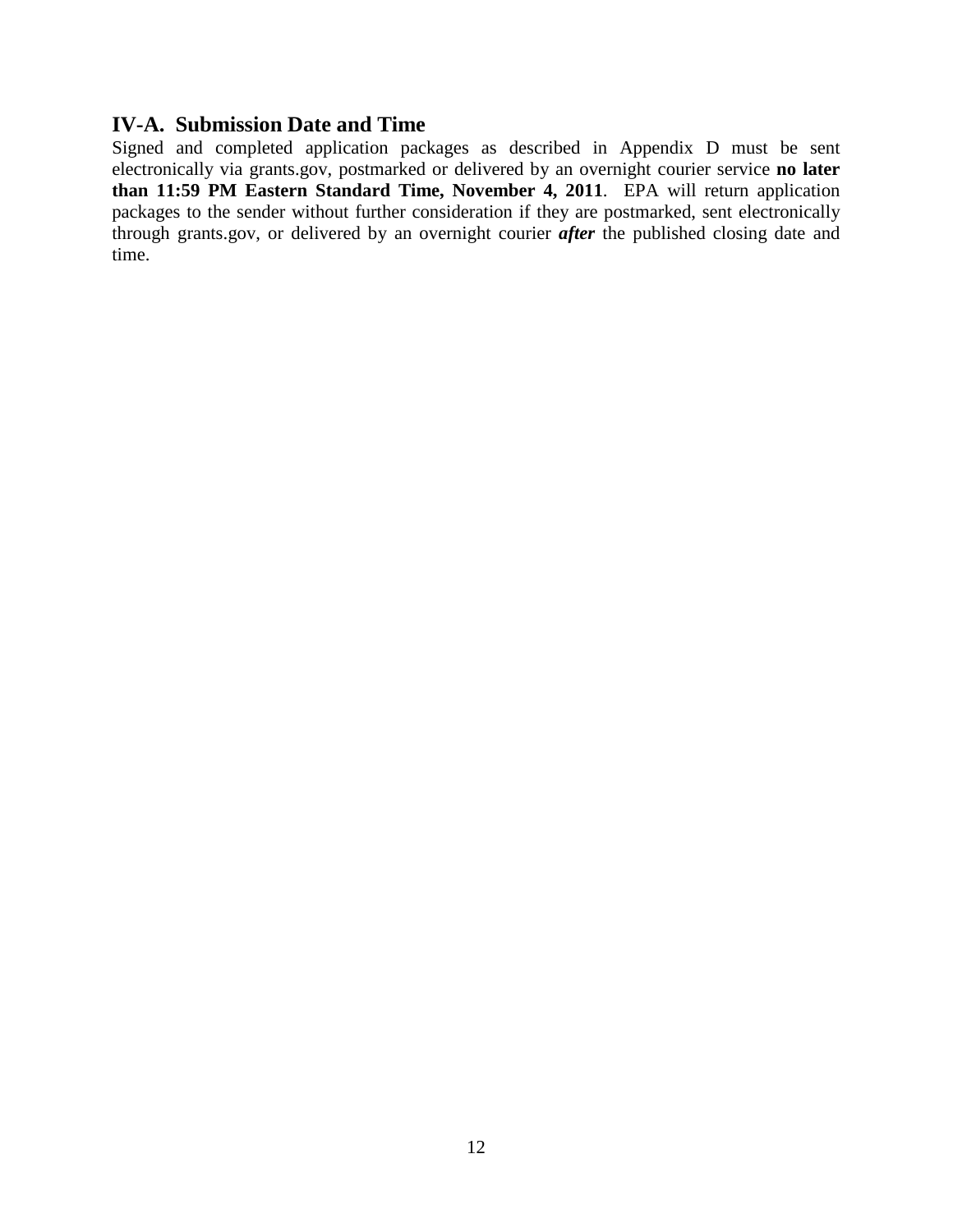#### **IV-B. Intergovernmental Review**

This funding opportunity is *not* subject to Executive Order (EO) 12372, "Intergovernmental Review of Federal Programs."

#### **IV-C. Partnership Agreements**

EPA awards funds to one eligible applicant as the recipient even if other eligible applicants are partners, co-applicants, or members of a coalition or consortium. The awardee is accountable to EPA for the proper expenditure of funds, programmatic and administrative reporting and attainment of program and environmental results.

Grantees may provide subgrants or subawards to fund partner work within the overall project, provided the recipient complies with applicable requirements for subawards or subgrants including those contained in 40 CFR Parts 30 or 31, as appropriate. Successful applicants cannot use subgrants or subawards to avoid requirements in EPA grant regulations for competitive procurement by using these instruments to acquire commercial services or products from forprofit organizations to carry out its assistance agreement. For more detailed information on partnership agreements, contracts, and subawards, please see Appendix F.

EPA panels will review applicants' qualifications, past performance, and reporting history, and will consider, as appropriate and relevant, the qualifications, expertise, and experience of formal partners. Applicants should detail their own project roles and responsibilities, experience and past performance and those of their formal partners. Section V, below, describes in detail the evaluation criteria and process EPA will use to make selections under this Notice.

#### **IV-D. Pre-application Assistance and Communications**

In accordance with EPA's Assistance Agreement Competition Policy (EPA Order 5700.5A1), EPA staff will not meet with individual applicants to discuss draft applications, provide informal comments on draft applications, or provide advice to applicants on how to respond to ranking criteria. Applicants are responsible for the contents of their applications. However, EPA will respond to questions in writing, including electronic mail, from individual applicants regarding threshold eligibility criteria, administrative issues related to the submission of the application, and requests for clarification about the announcement. Questions should be addressed to Ryan Humrighouse [\(humrighouse.ryan@epa.gov\)](mailto:humrighouse.ryan@epa.gov). Applicants can find answers to frequently asked questions, helpful tips, and links to the required application forms at <http://www.epa.gov/exchangenetwork/grants/index.html>

#### **IV-E. Confidential Business Information**

In accordance with 40 CFR 2.203, applicants may claim all or a portion of their application as confidential business information. EPA will evaluate confidentiality claims in accordance with 40 CFR Part 2. Applicants must clearly mark applications or portions of applications they claim as confidential. If no claim of confidentiality is made, EPA is not required to make the inquiry to the applicant otherwise required by 40 CFR 2.204(c) (2) prior to disclosure. The Agency, however, considers competitive applications confidential and protected from disclosure prior to the completion of the competitive selection process.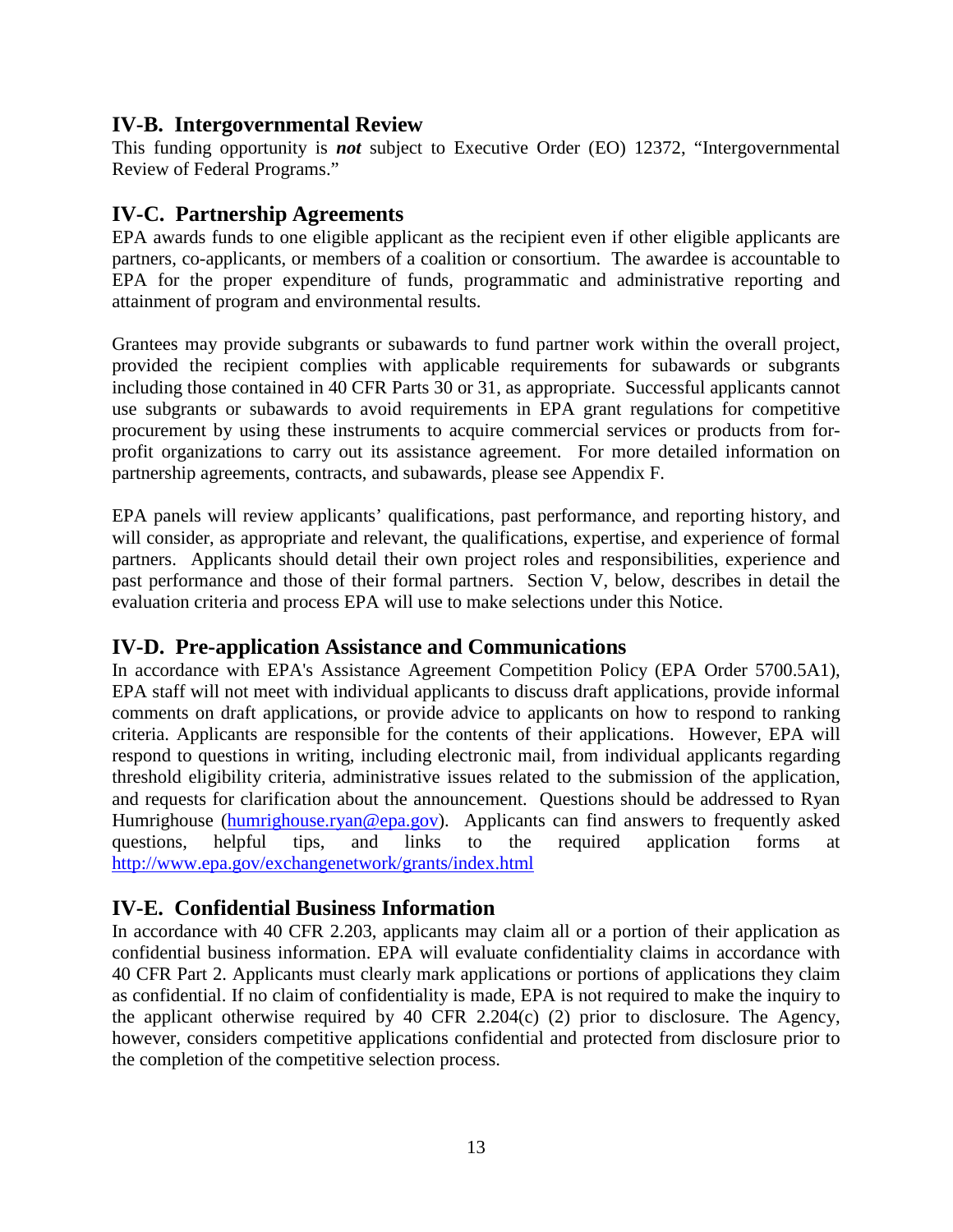## **V. Application Review Information**

## **V-A. Evaluation Criteria**

EPA review panels will evaluate and score applications from eligible applicants using the evaluation criteria in this section. The EPA Selection Official will make the final funding decisions based on an applicant's score and other factors as discussed in section V-B.

**Project Outputs and Outcomes Leading to Environmental Results** (20 points): EPA will evaluate the clarity of project outputs, outcomes and environmental results (such as improved environmental decision-making) and of the method for tracking them using these criteria:

- Does each goal in the application include at least one outcome that leads to an environmental result? These might include outcomes such as improving the timeliness, completeness and accuracy of environmental data; reducing the burden and costs associated with data management and reporting; or supporting better environmental decision making by enhancing data access for environmental professionals and the public, as well as providing high quality locational data, facilitating place-based approaches and community-oriented initiatives. (10 points)
- Does the application include a plan that allows the applicant to track and report to EPA progress towards achieving the project's expected outputs and expected outcomes leading to environmental results? Each grant-funded goal, such as a completed data flow, should have several outputs scheduled over the project period. (10 points)

**Project Feasibility and Approach** (20 points): EPA will evaluate the feasibility of proposed projects using the following criteria:

- Does the design of the project appear to be within the technical capabilities of the applicant? (5 points)
- Does the application clearly describe project roles and responsibilities for the applicant and, for collaborative projects, each partner? (5 points)
- Does the project narrative clearly describe how the applicant's IT/IM staff will collaborate with environmental or health programs to integrate project outputs into the programs' business operations, thereby increasing the likelihood that the project will achieve its desired outcomes and results? (5 points)
- Applicants must commit to re-use existing EN tools or share new tools with EN partners and register, where appropriate, into ENDS or RCS. For innovative flows, applicants must demonstrate that the project will use Exchange Network technology and result in the development of reusable services for the Exchange Network. (5 points)

**Exchange Network Priorities** (30 points)**:** EPA will evaluate how an application advances Exchange Network objectives (Section I-D) and the consistency of proposed work with EN priorities (Section I-E). More details on data exchange activities are in Appendix B or the EN website at [http://www.exchangenetwork.net/exchanges/.](http://www.exchangenetwork.net/exchanges/)

Under this criterion, projects that include at least one Tier 1 activity will receive the maximum 30 points. If an application is for a Tier 2 priority, and does not include any Tier 1 activities, it will only be eligible for a maximum of 20 points. Similarly, projects proposing only Tier 3 activities will receive 15 points.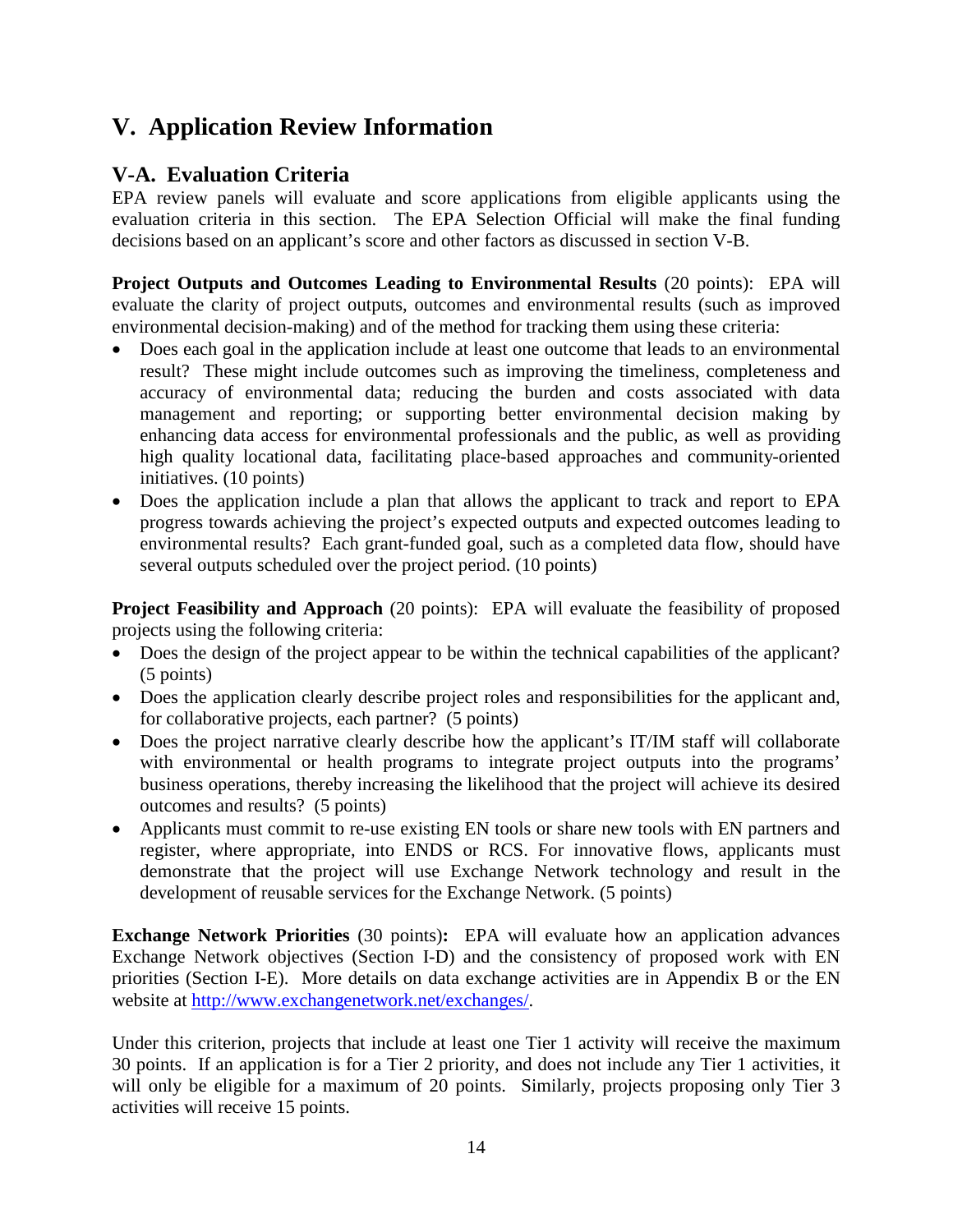**Budget, Resources and Key Personnel** (15 points): EPA will evaluate: (1) the budget's appropriateness including the amount allocated to each goal and its adequacy to support and complete the proposed work; and (2) the qualifications of the project manager and other key personnel to perform the project.

- Does the application include an appropriate amount budgeted for each goal in the project narrative? (10 points)
- Does the application document the qualifications of the project manager and other key personnel to perform the proposed work? (5 points)

**Past Performance** (15 points): EPA will evaluate applicants on their progress towards achieving the expected results under prior Exchange Network grants and as reported in Exchange Network Grant semi-annual progress reports (past recipients who have a poor semi-annual reporting record will receive a reduced score). If an applicant does not have prior Exchange Network grants then they will be evaluated based on their progress towards achieving the expected results under other prior federal agency assistance agreements (an assistance agreement is a grant or cooperative agreement and not a contract) performed within the last 3 years.

Please note that in evaluating applicants under this criterion, the Agency will consider the information provided by the applicant and may also consider relevant information from other sources including agency files and prior or current grantors to verify or supplement the information supplied by the applicant. If an applicant does not have any relevant or available past performance or reporting information, the application should state this and will receive a neutral score for this criterion of 7 points. If the applicant does not provide any response for these items, the application will receive a score of zero for this criterion.

#### **V-B. Review and Selection Process**

EPA review panels will base their evaluation and ranking of applications on the criteria listed in section V-A. The EPA reviewers will submit comments and rankings and make funding recommendations to the selection official, the Assistant Administrator of the Office of Environmental Information (OEI) or his or her designee who will make the final funding decisions. The EPA selection official may decide to partially fund a project to focus limited resources only on those demonstrated goals and results of each project that support the stated Exchange Network priorities within this Solicitation Notice.

**Other Evaluation Factors:** In making the final funding decisions from among the most highly scored applications, the EPA selection official may consider one or more of the following factors*:* 

- EPA programs' ability or readiness to support proposed project activities;
- geographic distribution of funding;
- selection of higher priority activities over other assistance activities;
- ensuring participation in the Exchange Network by federally recognized Indian tribes and inter-tribal consortia; and
- EPA's capacity to provide any requested in-kind services.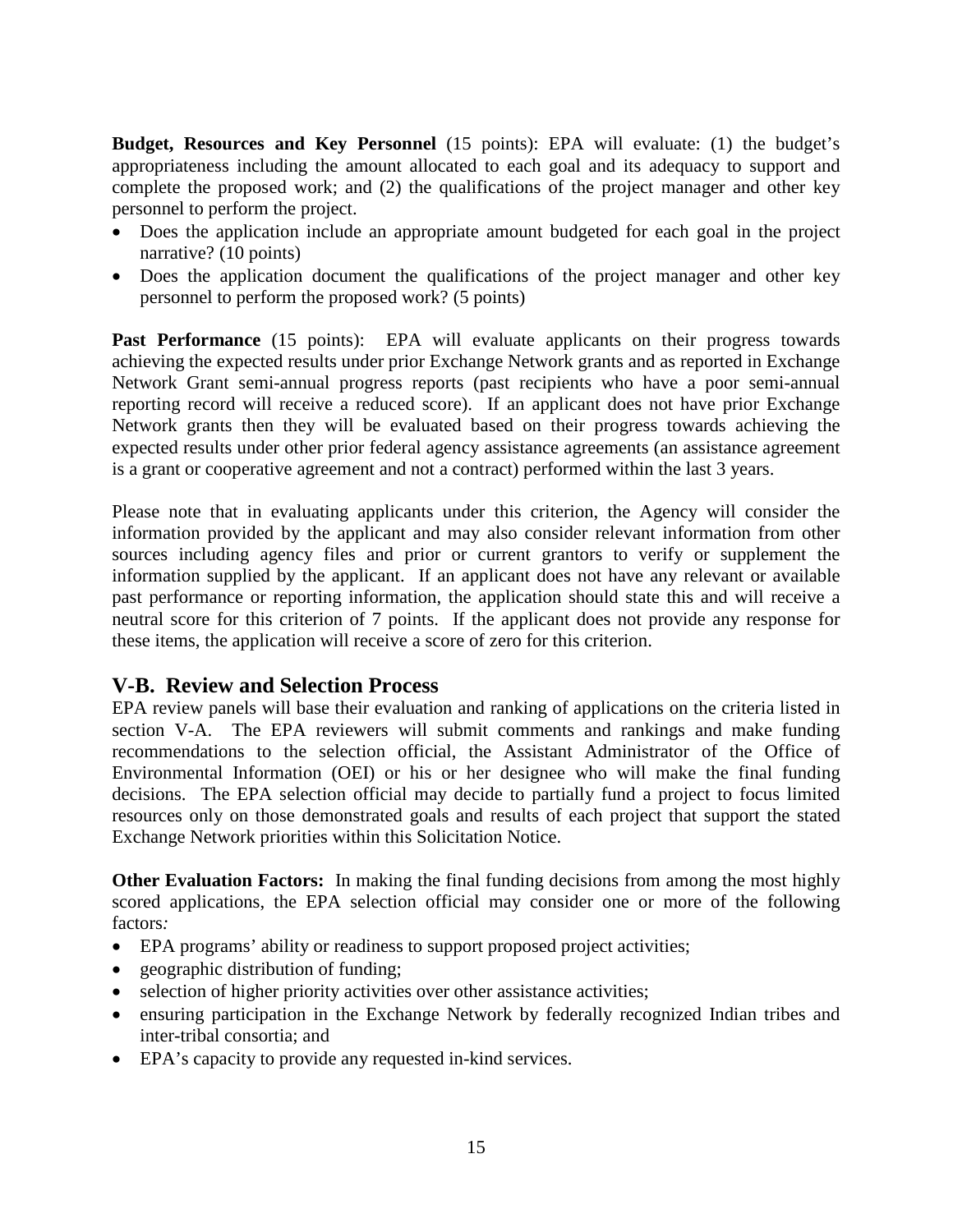#### **V-C. Anticipated Award Dates**

EPA anticipates that it will announce selection decisions in or around April 2012. EPA plans to issue the awards by August 2012.

## **VI. Award Administration Information**

#### **VI-A. Award Notices**

EPA will notify all applicants, by telephone, or by electronic or postal mail, of their status in or around April 2012. The notification of a full or partial funding recommendation, which advises the applicant that EPA has preliminarily selected and recommended their proposed project for award, is not an authorization to begin work. EPA's notifications will detail final application requirements and other required information applicants preliminarily recommended for funding must submit. EPA will give applicants instructions and a due date for submittal of the final application package.

#### **VI-B. Administration and National Policy Requirements**

Each assistance agreement will include a set of Administrative Terms and Programmatic Conditions, such as requirements for electronic funding transfers, additional financial status reporting, and limitations on payments to consultants, and application of indirect cost rates. These terms and conditions form the basis for the final award of Exchange Network grant funding. Failure to concur with the included terms and conditions will invalidate the award.

In accordance with the Exchange Network Interoperability Policy, applicants must commit, in writing, to the reuse of existing and registered Exchange Network Discovery Services (ENDS) dataflows, nodes, and services whenever they exist. Grantees must agree to register in ENDS new exchange flows and flow components, nodes, and EN services as they are developed. The assistance agreement will include a condition that any node and/or dataflow developed under these and past agreements be registered with the Exchange Network Discovery Service (ENDS) version 2.0. Grant recipients must register any components such as software tools, XML schema, widgets, software tools, or reusable code developed using grant funds in the Reusable Component Services (RCS). EPA will require all recipients of grants issued under this solicitation to meet these conditions.

EPA will include a grant condition in the assistance agreement requiring the recipient to submit a tailored Quality Assurance Project Plan (QAPP) to the EPA Regional Project Officer within 90 days of the award issuance date. This tailored QAPP must describe for each goal and task: the relevant task-specific QA criteria, how the recipient will ensure adherence with the QA criteria, and how the recipient will confirm and document that the project deliverables meet the QA criteria. Completion of the Exchange Network Quality Assurance Reporting Form (QARF) satisfies the requirements for a tailored QAPP. The QA criteria information specified above must be documented for each goal and task under the Quality Assurance Measures section of the Exchange Network QARF. The template for the Exchange Network QARF can be found at <http://www.epa.gov/exchangenetwork/grants/index.html> and in Appendix I of this notice.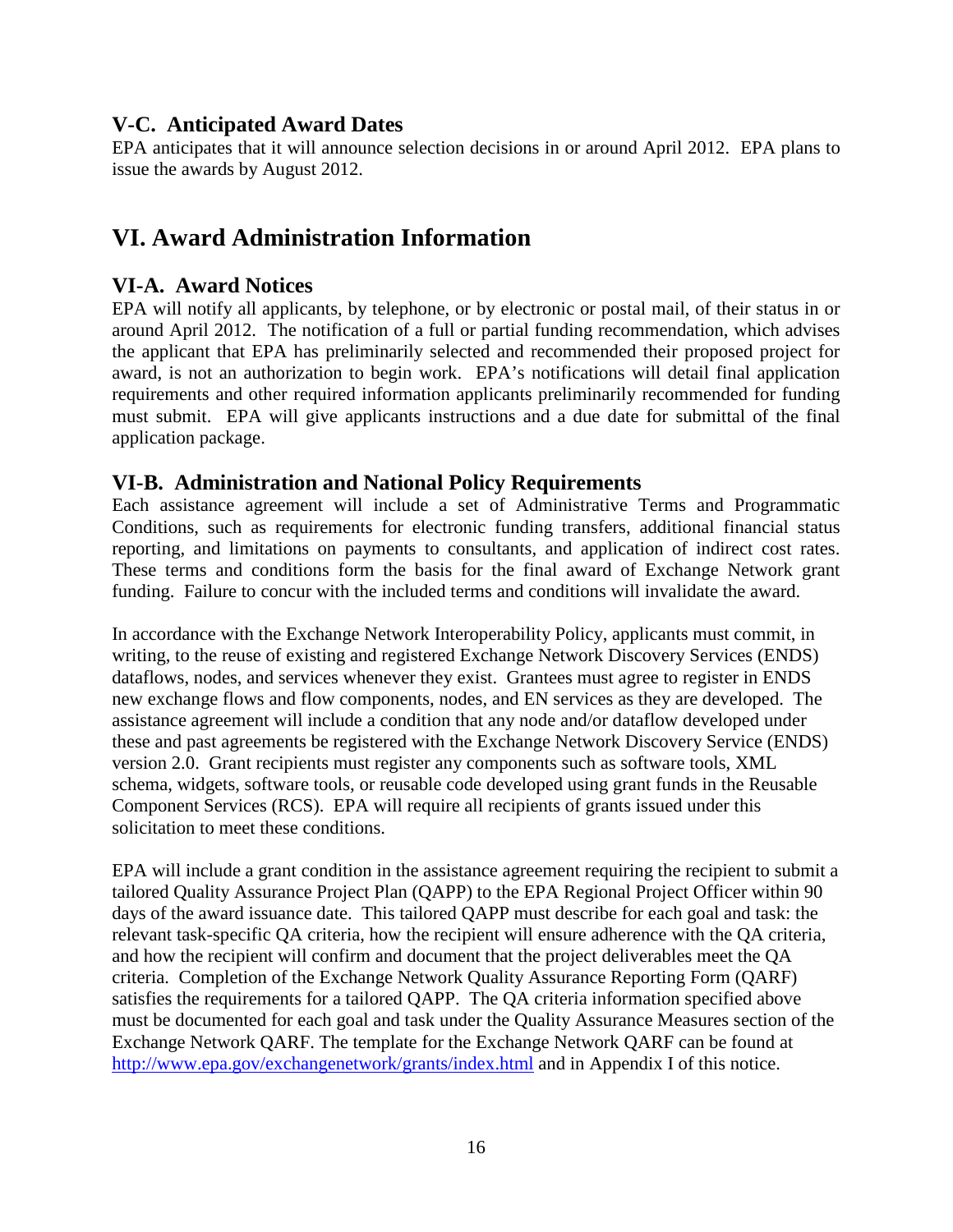#### **VI-C. Reporting**

**Semi-Annual Performance Progress Reports:** Reporting is an important obligation that award recipients agree to undertake when they sign an assistance agreement. Both EPA and recipients are accountable to Congress and to the public for the proper and effective use of Exchange Network assistance funds. Award recipients will submit semi-annual and final technical reports electronically through EPA's Central Data Exchange (CDX) using a web form. EPA will provide successful applicants with detailed instructions for registering with and reporting through CDX at the time of award.

#### **VI-D. Dispute Resolution Provision**

Assistance agreement competition-related disputes will be resolved in accordance with the dispute resolution procedures published in 70 FR (Federal Register) 3629, 3630 (January 26, 2005) which can be found at [http://www.epa.gov/ogd/competition/resolution.htm.](http://www.epa.gov/ogd/competition/resolution.htm) Copies of these procedures may also be requested by contacting Ryan Humrighouse at 202-566-1680 or humrighouse.ryan@epa.gov.

#### **VI-E. Subaward and Executive Compensation Reporting**

Applicants must ensure that they have the necessary processes and systems in place to comply with the subaward and executive total compensation reporting requirements established under OMB guidance at 2 CFR Part 170, unless they qualify for an exception from the requirements, should they be selected for funding.

#### **VI-F. Central Contractor Registration (CCR) and Data Universal Numbering System (DUNS) Requirements**

Unless exempt from these requirements under OMB guidance at 2 CFR Part 25 (e.g., individuals), applicants must:

- 1. Be registered in the CCR prior to submitting an application under this announcement. CCR information can be found at https://www.bpn.gov/ccr/
- 2. Maintain an active CCR registration with current information at all times during which it has an active Federal award or an application under consideration by an agency, and
- 3. Provide its DUNS number in each application it submits to the agency. Applicants can receive a DUNS number, at no cost, by calling the dedicated toll-free DUNS Number request line at 1-866-705-5711, or visiting the D&B website at: [http://www.dnb.com.](http://www.dnb.com/)

If an applicant fails to comply with these requirements, it will, should it be selected for award, affect their ability to receive the award.

#### **VI-G. Unliquidated Obligations**

An applicant that receives an award under this announcement is expected to manage assistance agreement funds efficiently and effectively and make sufficient progress towards completing the project activities described in the work-plan in a timely manner. The assistance agreement will include terms/conditions implementing this requirement.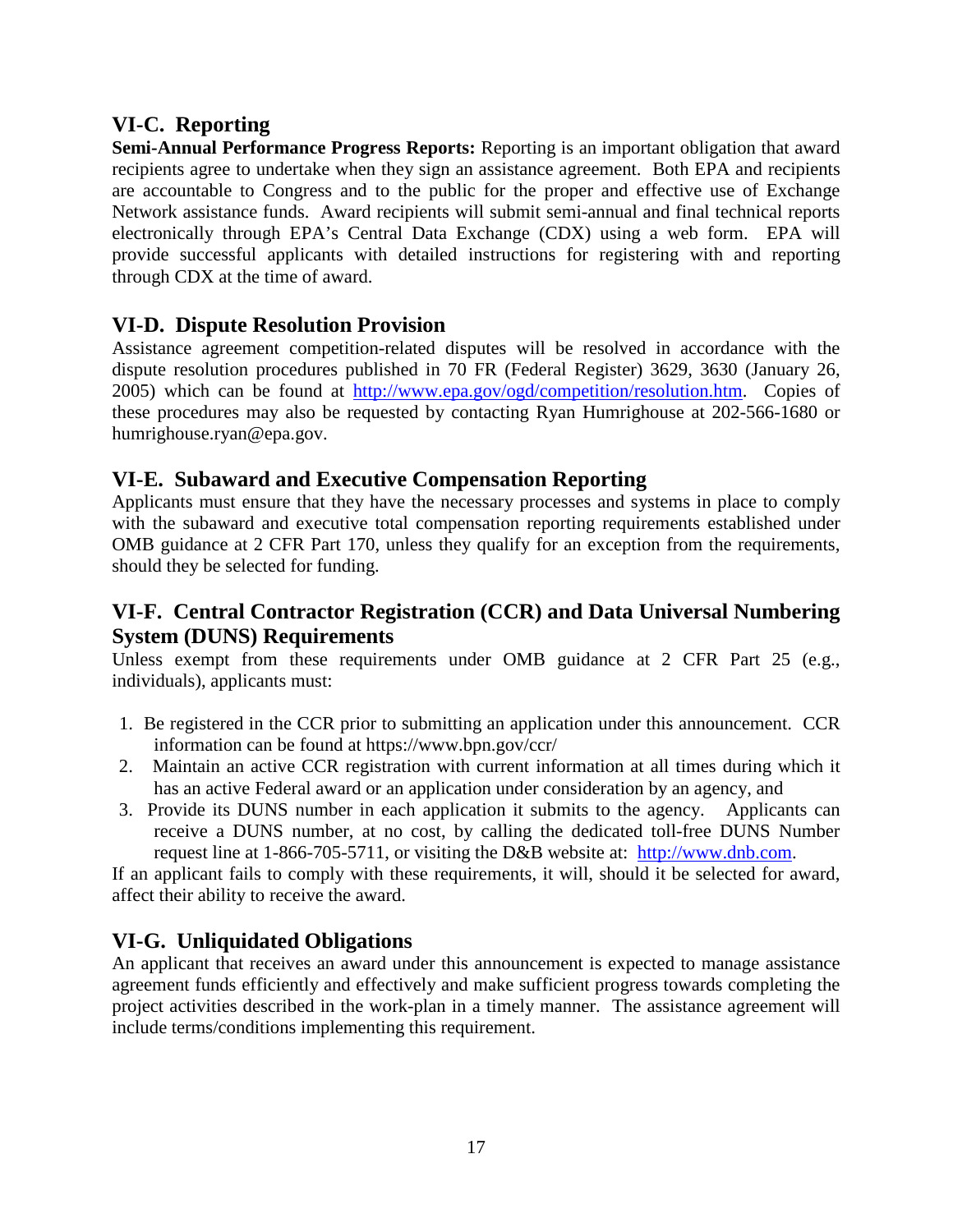## **VII. Agency Contacts**

The primary EPA Headquarters point of contact is: Ryan Humrighouse Exchange Network Grant Program Manager Office of Information Collection Office of Environmental Information Phone: (202) 566-1680 Facsimile: (202) 566-1684 Email: [humrighouse.ryan@epa.gov](mailto:moser.rebecca@epa.gov) 

Ryan Humrighouse U.S. Environmental Protection Agency U.S. Environmental Protection Agency 1200 Pennsylvania Avenue, NW (2823-T) 1301 Constitution Avenue, NW (Rm 6416E) Washington, DC 20460

# **Mailing Address**: **Physical Address** (*for overnight, or courier deliveries*):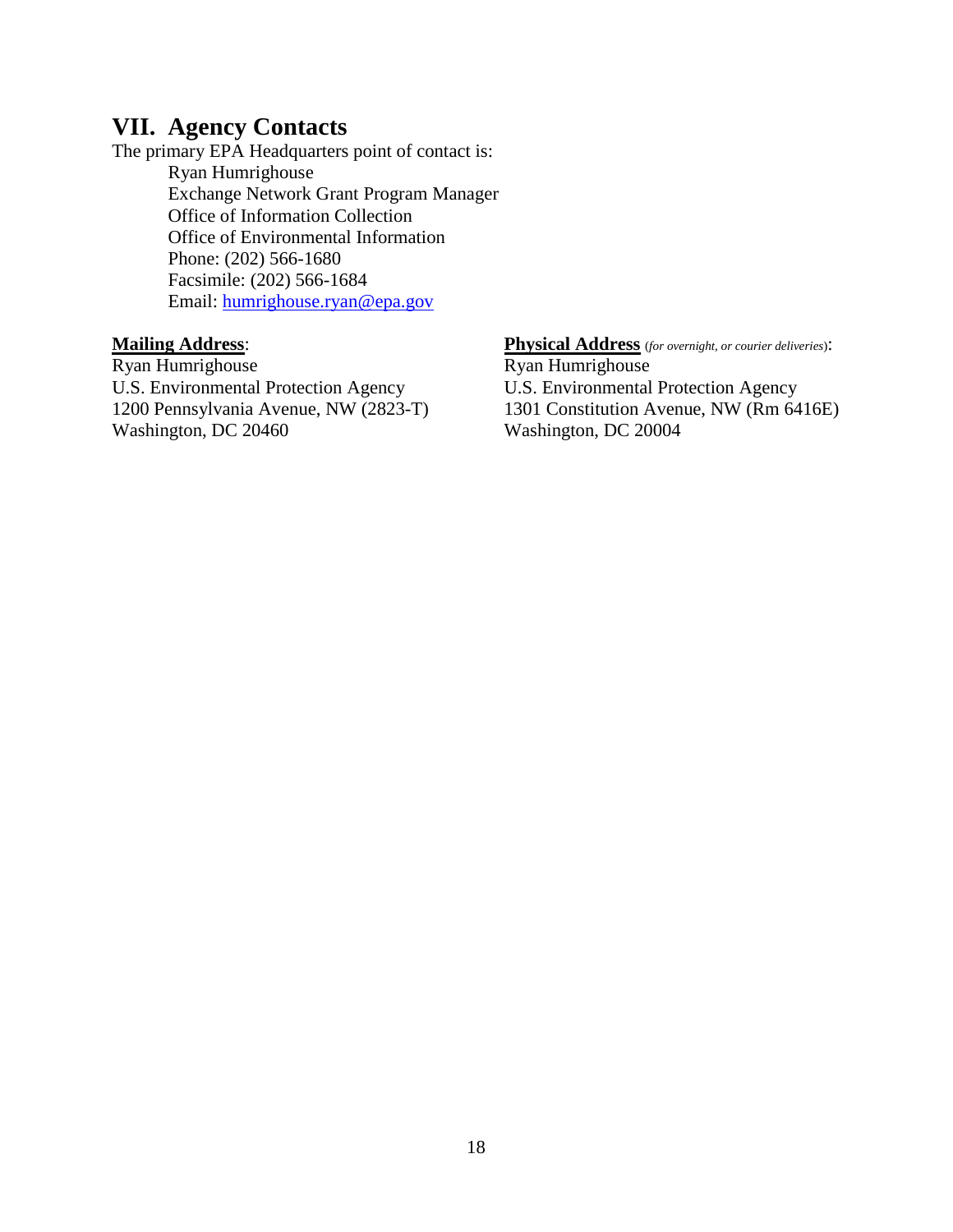# **Appendix A**

## **Definitions**

#### **Central Data Exchange (CDX)**

EPA's CDX is the point of entry to the National Environmental Information Exchange Network (Exchange Network) for environmental data exchanges to the Agency. CDX provides the capability for submitters to access their data through the use of web services. CDX enables EPA and participating Program Offices to work with stakeholders - including state, tribal and local governments and regulated industries - to enable streamlined, electronic submission of data via the Internet.

#### **Communities of Interest**

A community of interest is a group of Exchange Network stakeholders who share an interest in the exchange of a specific set of environmental data.

#### **Construction**

Construction is the erection, building, alteration, remodeling, improvement, or extension of buildings, structures or other property. Construction also includes remedial actions in response to a release, or a threat of a release, of a hazardous substance into the environment as determined by the CERCLA of 1980.

#### **Data Access Services**

Network publishing is a term that refers to using Web Services to make data available to Network users by querying nodes and returning environmental data in the form of XML documents. These services are also called data services. Once these data services are deployed, they can be used in a number of ways such as populating Web pages, synchronizing data between sites, viewing data in a Web service client, or building new sources of data into an integrated application. In other words, data access services are a specific subset of the many possible types of Web Services. Other Web service types include data submission, security, quality assurance, notification and status.

#### **Data Element**

A data element is the smallest unit of information stored in and exchanged among Exchange Network partners' information systems. Examples of data elements are the facility name, DUNS number, and inspection date.

#### **Data Exchange Template (DET)**

A data exchange template is a standardized format that identifies the types of information required/allowed in a particular document or data exchange. Data exchange templates contain no data, but they define the format for exchange according to data standards and trading partner agreements. A standard template for DET's is available on the Exchange Network Website [\(http://www.exchangenetwork.net/dev\\_schema\)](http://www.exchangenetwork.net/dev_schema).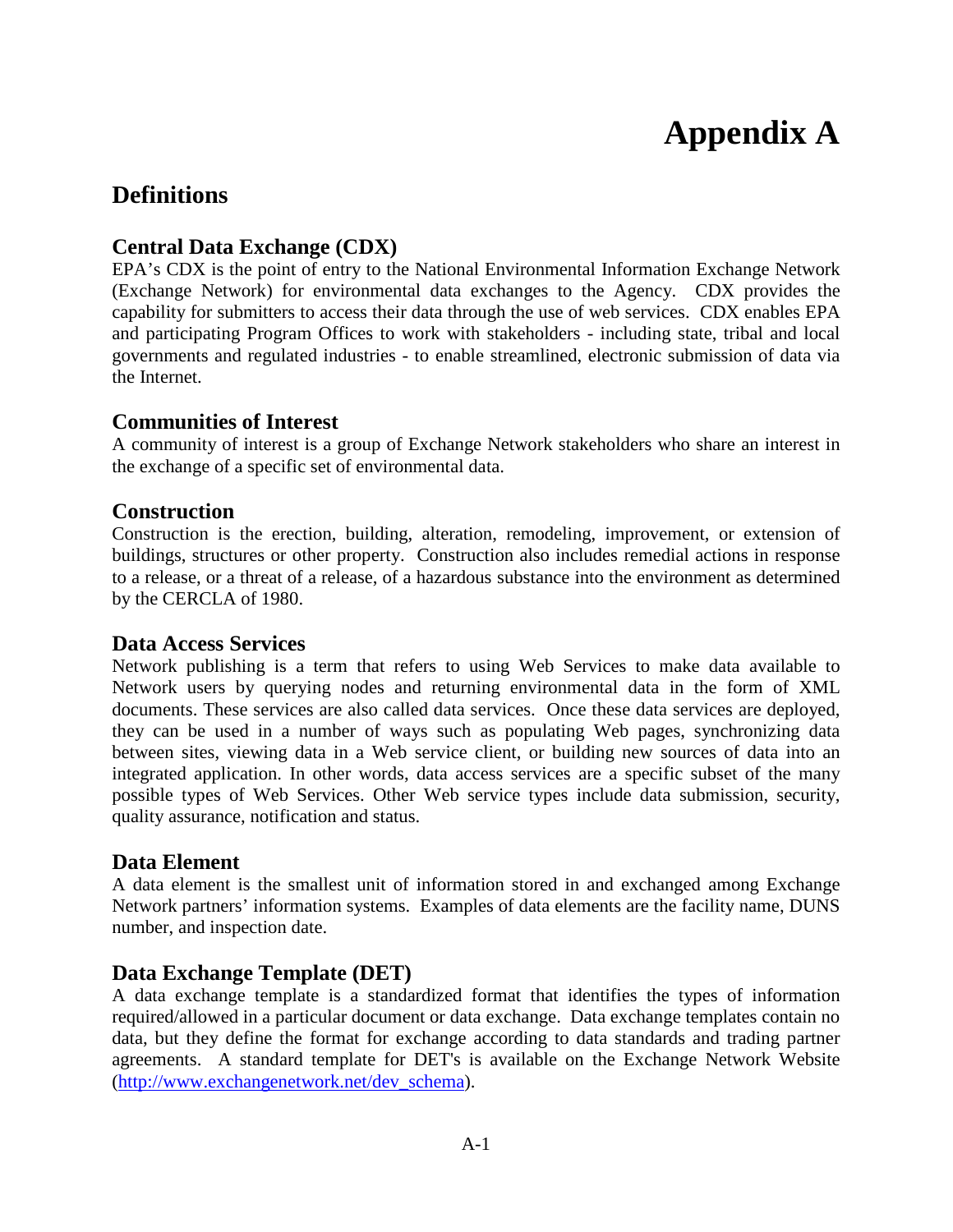#### **Data Standard**

A data standard documents an agreement on representation, format and definition of common data exchanged. Exchange Network partners must use data standards that have been approved by the Exchange Network Leadership Council (ENLC). The ENLC has subsumed the activities of the Environmental Data Standards Council (EDSC). See information at [http://www.exchangenetwork.net/standards.](http://www.exchangenetwork.net/standards)

#### **Demonstrated Node Configurations (DNCs)**

Demonstrated Node Configurations are the messaging layer for Web Services that interacts with the Exchange Network. It is based on the Network WSDL which defines the Web Services.

#### **Enhancement**

Adding new data elements, expanding geographic coverage, additional parameters, historical data to an existing national or priority data exchange or schema.

#### **Environmental Information Exchange Network (Exchange Network)**

The Exchange Network is an Internet and standards-based information network among EPA and its partners in states, tribes, and territories. It is designed to help integrate information, provide secure real-time access to environmental information, and support the electronic collection and exchange of high-quality data and information. The Exchange Network provides a more efficient way of exchanging environmental information at all levels of government. It significantly improves the way EPA and its state, tribal, and territorial partners send and receive information.

#### **Extensible Markup Language (XML)**

Extensible Markup Language is a flexible language for creating common information formats and sharing both the format and content of data over the Internet and elsewhere. XML is a formatting language recommended by the World Wide Web Consortium (W3C). For guidance on the development of XML schema for the Exchange Network or related activities of the Network Technical Group, see the Exchange Network Web site at [http://www.exchangenetwork.net.](http://www.exchangenetwork.net/)

#### **Flow Configuration Documents (FCD's)**

FCD's are the principle document that captures the detailed data exchange processing design and roles governing the data exchange using narrative text, diagrams and examples. A standard template for FCD's is available on the Exchange Network Website [http://www.exchangenetwork.net/dev\\_schema\)](http://www.exchangenetwork.net/dev_schema).

#### **Geographic Information Systems**

Geographic Information Systems (GIS) include software and hardware systems that relate and display collected data in terms of geographic or spatial location. GIS allow users to collect, manage, and analyze large volumes of geospatial data and metadata. EPA and its partners use GIS systems to conduct complex environmental analyses.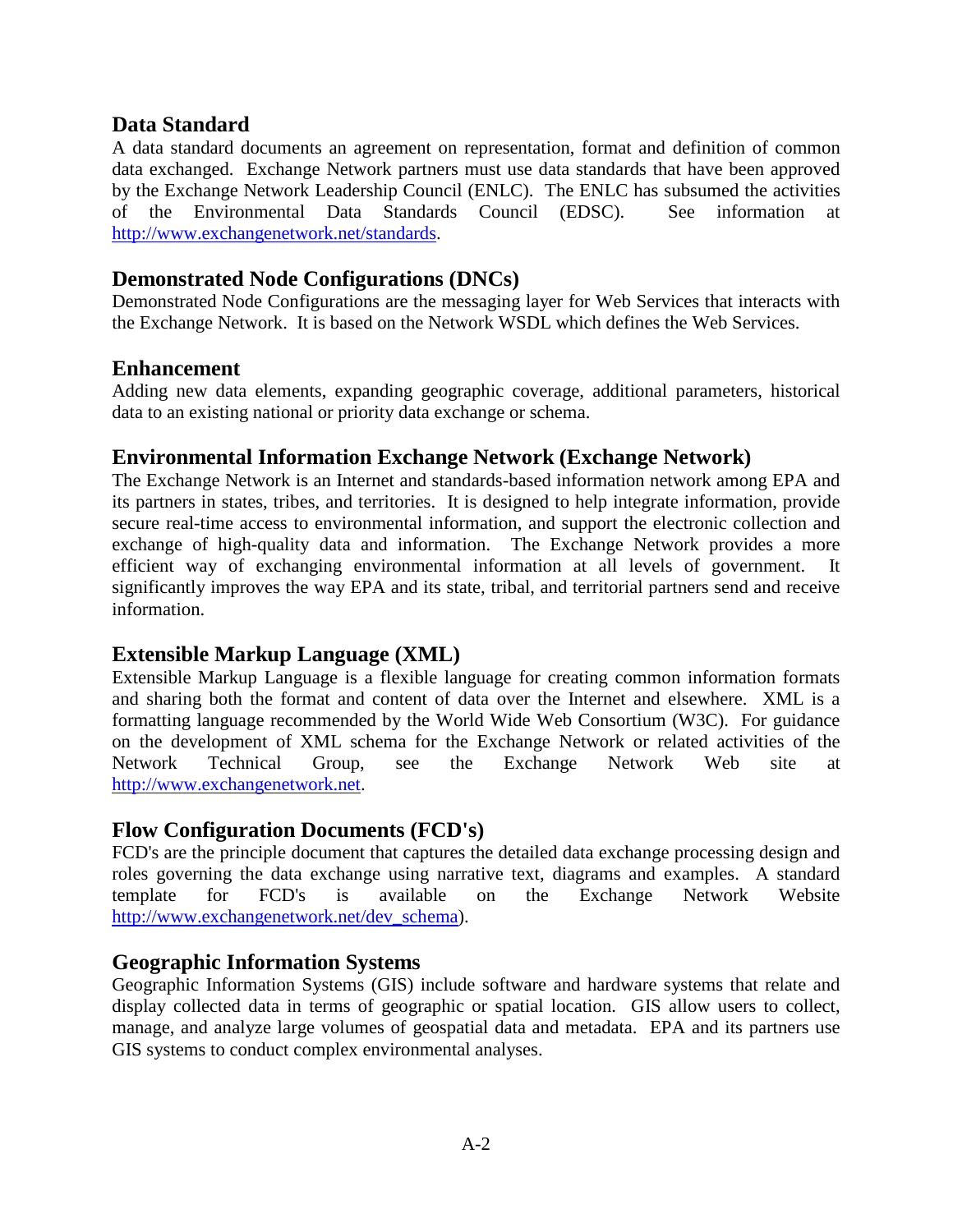#### **Geospatial Data**

Geospatial data are data that identify, depict, or describe the geographic locations, boundaries, or characteristics of the Earth's inhabitants or its natural or human-constructed features. Geospatial data include geographic coordinates (e.g., latitude and longitude) that identify a specific location on the Earth and data that are linked to geographic locations or have a geospatial component (e.g., socio-economic data, land use records and analyses, land surveys, homeland security information, and environmental analyses). Geospatial data may be obtained using a variety of approaches and technologies, including things such as surveys, satellite remote sensing, Global Position System (GPS) hand-held devices and airborne imagery and detection devices.

#### **Geospatial Technologies**

Geospatial technologies include the computer hardware and software that are commonly used to collect, import, store, manipulate, analyze, and display digital geospatial data. These technologies include GIS, global positioning systems (GPS), remote sensing and visualization systems.

#### **In-Kind Services**

Services provided by EPA contractors and consultants on specific parts of the project for the recipient. The recipient can request this type of service as part of the grant application, if the inkind work is directly related to the recipient's application and the applicant is the primary beneficiary of the work. However, EPA reserves the right to decide whether or not in-kind services will be provided. The recipient may not direct the work provided through in-kind services. These services are managed by EPA.

#### **Integrated Project Team**

A group of individuals comprised of partner and EPA staff, support contractors and technology vendors organized to design and implement a specific exchange.

#### **Metadata**

Metadata are data or information that describes other data. Examples include data that describe how or where the data were collected, whether or not the data comply with agreed-upon data standards, or how the data will be used.

#### **National and Priority System Flows**

Thirteen National and Priority System Flows identified in this Solicitation Notice The flows are: Air Quality System (AQS); Emissions Inventory System (EIS); Greenhouse Gas Data System (GGDS); Integrated Compliance Information System – National Pollution Discharge Elimination System (ICIS-NPDES); Net Discharge Monitoring Reports (NetDMR); Resource Conservation and Recovery Act Information System (RCRAinfo); Assessment TMDL Tracking and Implementation System (ATTAINS); eBeaches; Safe Drinking Water Information System (SDWIS); Underground Injection Control Database (UIC); Water Quality Exchange (WQX); Facility Registry System (FRS); and Toxic Release Inventory System (TRIS).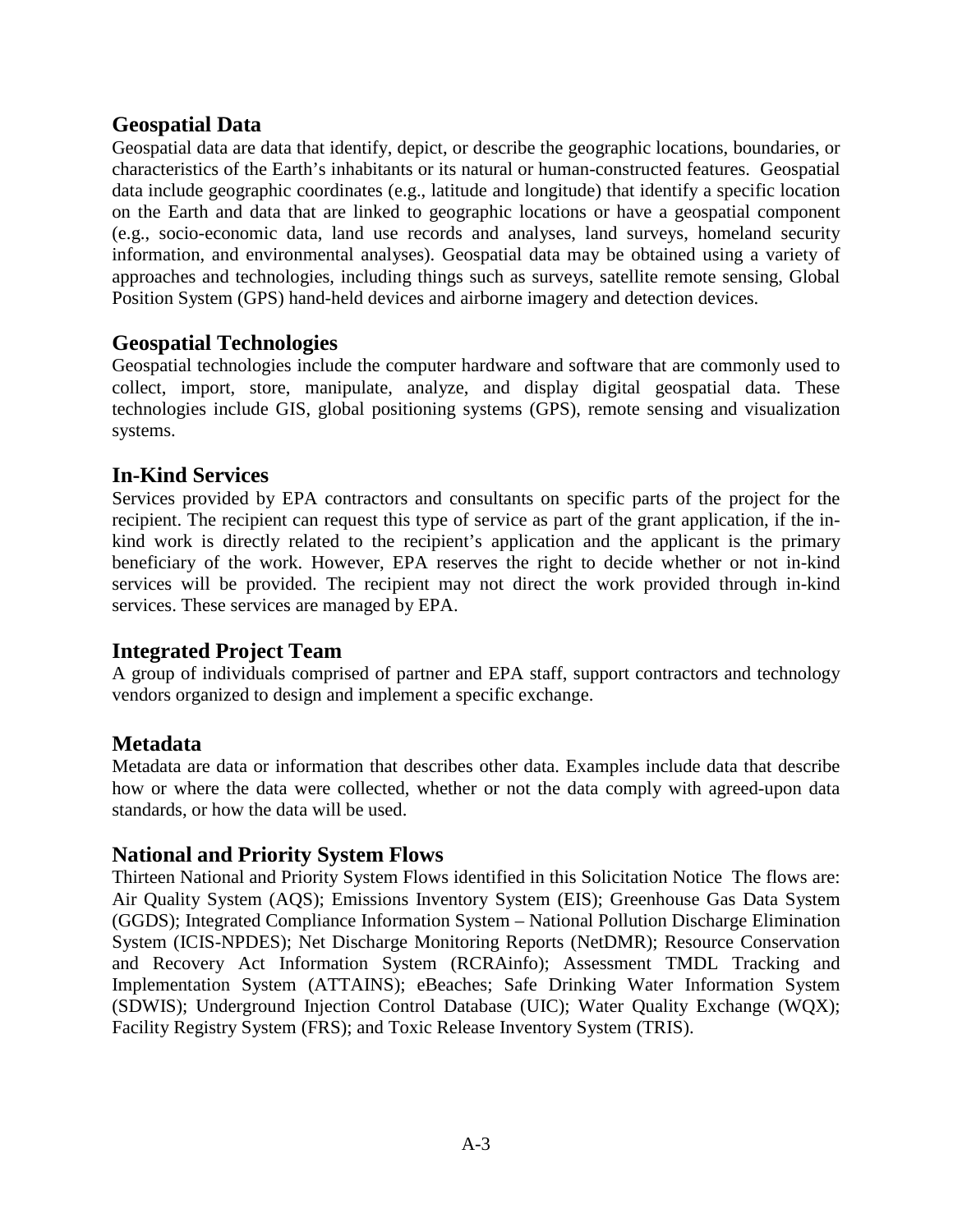#### **Network Authorization and Authentication Services**

Network Authorization and Authentication Services (NAAS) are a set of centralized information security services that Exchange Network partners can use to authenticate and authorize their users. NAAS provides an efficient way for Exchange Network participants to exchange data, without having to build and maintain their own security system. NAAS supports many levels of security, from PIN/passwords to public Key Infrastructure. All NAAS operations are conducted over a Secure Socket Layer (SSL) channel using 128-bit encryption.

#### **Node**

A Node is a Web service enabled server (hardware and software) that provides a point for exchanging information over the Internet. Exchange Network Nodes can gain access to and transmit information using Web Services. In order to achieve interoperability among Nodes, all Nodes must be set up according to the Exchange Network specifications. Specifications, protocols, tools, code, and documentation for building a functioning Exchange Network Node are available at [http://www.exchangenetwork.net/node/node2.0.htm.](http://www.exchangenetwork.net/node/node2.0.htm)

#### **Node 2.0**

Node 2.0 refers to the newest version of the Network Exchange Protocol (v 2.0) and the Network Node Functional Specification (v 2.0).

#### **Node Client**

A Node client is an application (software code) that can generate Web service messages for using the Exchange Network. A Node client can do the following:

- Submit data in XML format to EPA or other partners using the Exchange Network and
- Request data in XML format from EPA or other partners using the Exchange Network.

Several Node clients that are very user friendly are available on the Exchange Network Web site already. More are on the way. A Node client software developer kit (SDK) is also available to help you integrate Node client requests into your applications. Unlike Nodes, Node clients *cannot* publish data on the Exchange Network (i.e., they cannot listen for or respond to data queries from other Exchange Network partners)

#### **Operational Exchange Network Node**

An Exchange Network Node is *operational* if it meets all of the following criteria:

- demonstrates conformance with the Network Exchange Protocol version 2.0 and Network Node Functional Specification version 2.0 by successfully passing the Node Certification Tool test suite.
- implements the minimum Exchange Network security practices (e.g., including the use of Network Authorization and Authentication Services);
- submits data in XML format to EPA or other Exchange Network partners;
- receives data in XML format from EPA or other Exchange Network partners; and
- demonstrates ability to publish data to the Exchange Network by responding to specific data queries from authorized Exchange Network partners.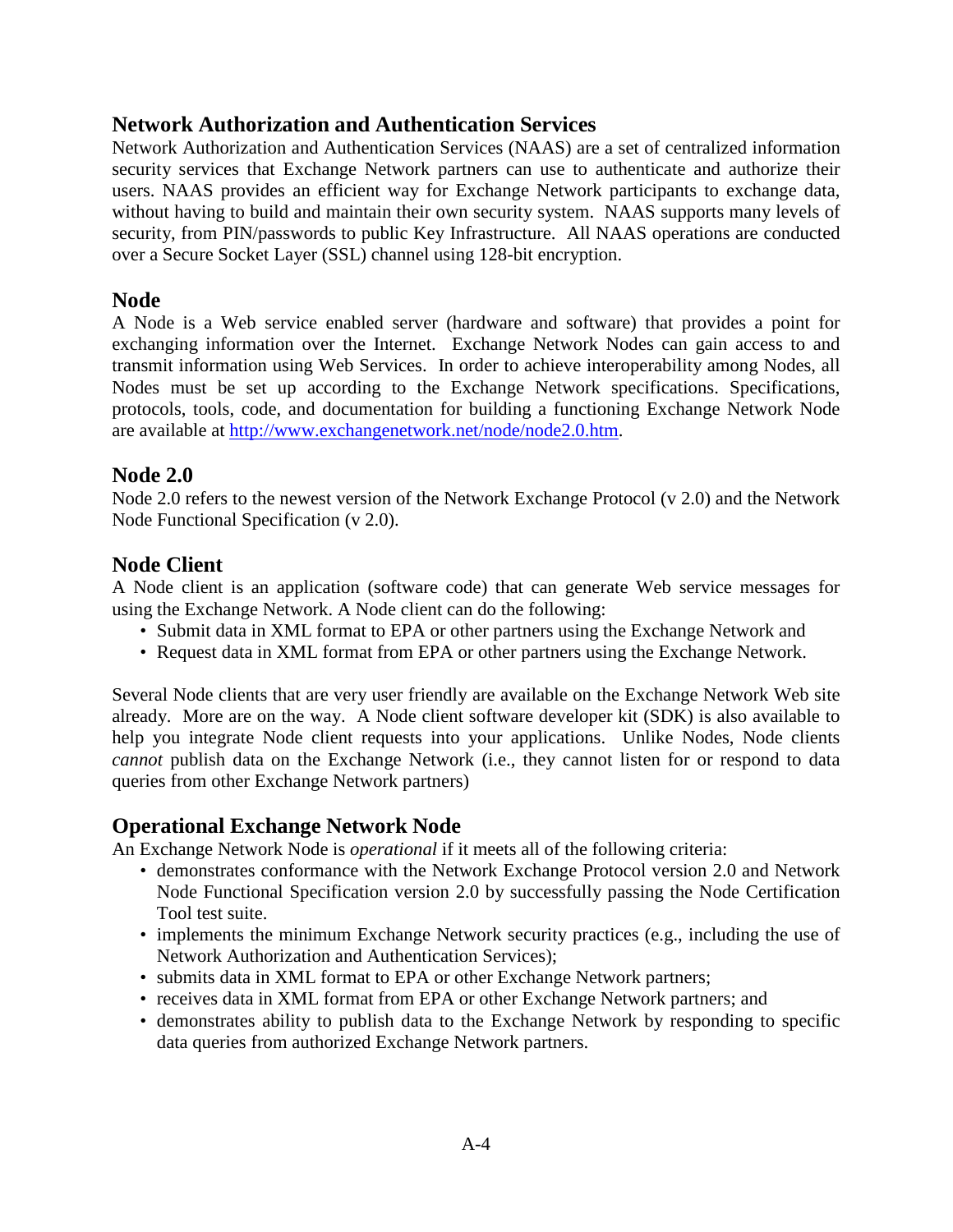#### **Outcome**

The term "outcome" means the result, effect or consequence of carrying out a project leading to an environmental or programmatic goal. Outcomes may be environmental, behavioral, healthrelated or programmatic in nature, must be quantitative, and may not necessarily be achievable within an assistance agreement funding period.

#### **Output**

The term "output" means an environmental activity, effort, or associated work products leading to an environmental goal, that will be produced or provided over a period of time or by a specified date. Outputs may be quantitative or qualitative but must be measurable during an assistance agreement funding period.

#### **Schema**

An XML schema defines the structure of an XML document including data elements and attributes can appear in a document; how the data elements relate to one another; whether an element is empty or can include text; which types of data are allowed for specific data elements and attributes; and what the default and fixed values are for elements and attributes. A set of Network quality assurance Web services is available to validate your XML documents against the schemas using a standard parser. A list of procedural and guidance documents related to schema development is available in the Flow Documentation Checklist document on the Exchange Network Website [\(http://www.exchangenetwork.net/dev\\_schema\)](http://www.exchangenetwork.net/dev_schema).

#### **Schematron**

Schematron is an open source application that is used for validating XML documents against business rules and returning error reports. It uses XML stylesheet (XSLT) technology. The Network Quality Assurance Services use Schematron to validate XML documents against the business rules, as well as supporting a standard parser for schema validation.

#### **Trading Partner Agreement (TPA)**

A Trading Partner Agreement (TPA) defines in writing, for specific data exchanges, the participating partners' individual and joint responsibilities in stewardship, security, and other items essential for the effective exchange of information between two or more trading partners on the Exchange Network. A TPA must be developed within six months after the exchange has begun unless a waiver is obtained. The Network Policy Framework including the TPA Procedure can be found at: [http://www.exchangenetwork.net/policy/.](http://www.exchangenetwork.net/policy/) There are a few examples posted on the exchangenetwork.net site. In the near future there will be a section on the site devoted to TPA's.

#### **Web Form**

A standard interface that can be downloaded from the Internet, a web form contains blank fields for a user to enter data and submit the form (e.g., environmental reports) to the receiver.

#### **Web Services**

Web Services are a software system designed to support interoperable machine-to-machine interaction over a network. They make it easier to conduct work across organizations regardless of the types of operating systems, hardware/software, programming languages, and databases that are being used.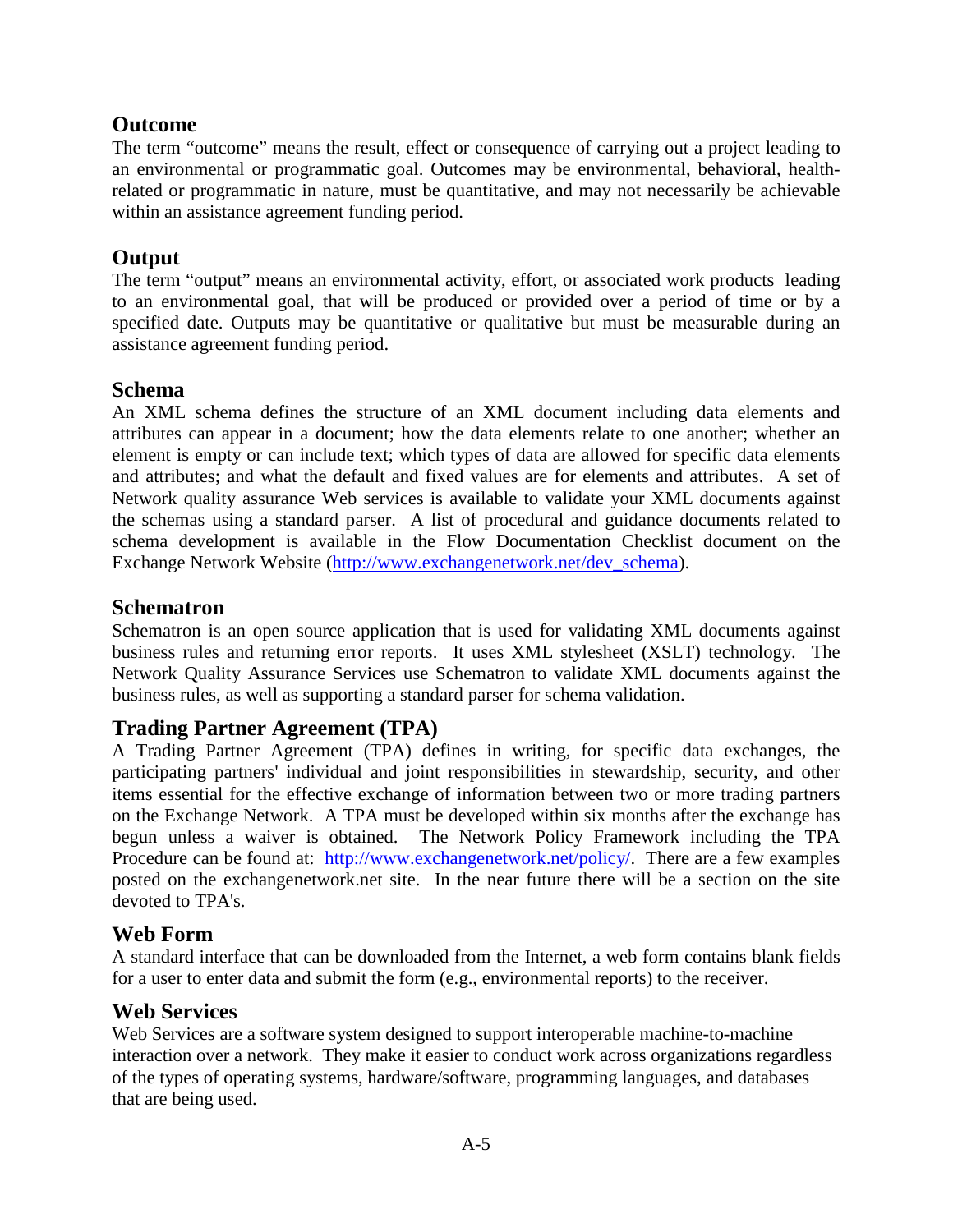# **Appendix B**

## **Suggested Exchange Network Data Exchange Activities**

This Appendix outlines the data exchange activities that applicants should consider when applying for the FY 2012 National Environmental Information Exchange Network Grant Program. Appendix B contains four subsections: Definition of Standard Milestones for EPA Information System or Data Exchanges, National Priority System Data Exchanges, Non-Regulatory Data Exchanges and Innovative Data Exchanges. This Appendix highlights the EPA Program Office activities related to flows and provides suggested activities for applicants to consider when developing their application.

The Exchange Network Grant Program supports a variety of activities, including the development of common data standards, formats, and trading partner agreements for sharing data over the Exchange Network and implementation of collaborative, innovative uses of the Exchange Network. It also supports the standardization, exchange, and integration of geospatial information to address environmental, natural resource, and related human-health issues.

As part of the standardization mentioned above, grantees must utilize data standards that have been previously approved by the Exchange Network Leadership Council (ENLC) as they develop Exchange Network products and services. In most cases, the data standards needed in implementation will have previously been incorporated in the major EPA systems and Exchange Network data flows. These data standards can simply be re-used. For detailed information on each ENLC approved standard please refer to the Exchange Network website at [http://www.exchangenetwork.net/standards/index.htm.](http://www.exchangenetwork.net/standards/index.htm) There is also a separate document (located at the web site cited above) to assist you with understanding how these standards have been implemented within the specific EPA systems. Please note that in some cases applicants may need to identify areas for new data standardization. If so, applications should identify the data standards needed and project the funding required to development them.

The success of the Exchange Network will ultimately depend on how EPA and its partners use the data and information that are exchanged to enhance decision-making and programmatic operations. EPA encourages all partners to use the Exchange Network to meet their business needs. This could include exchanging data that supports national environmental systems, as well as data that support particular state, territorial, and tribal needs. Innovative projects must demonstrate that they will be leverage Exchange Network technology and result in the development of reusable services for the Exchange Network. These reusable services and components should be registered into the Exchange Network Discovery Service (ENDS) and into the Reusable Component Services (RCS).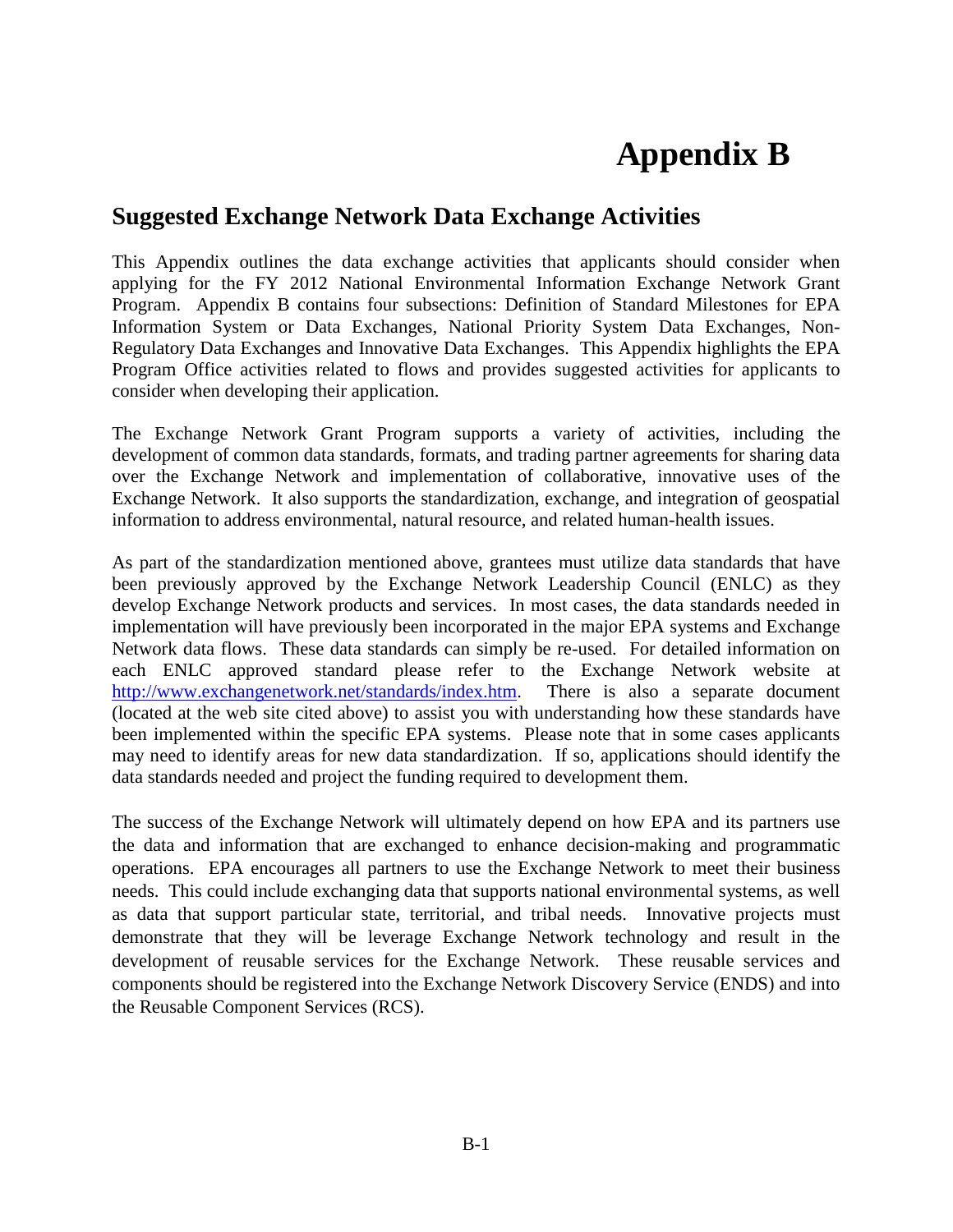## **I. Definition of Standard Milestones for EPA Information Systems or Data Exchanges**

This section will assist EPA Programs and Exchange Network partners in better understanding the EPA Program Office activities and establish consistency across all data flows by further defining each milestone. These activities may be already completed, in process or planned at the time of release of this guidance.

**Test XML Schema - (Version X)** - Schema has completed EPA testing and is ready for limited release to Exchange Network Partners that will support the testing process with EPA to identify any potential issues from real data exchanges. This includes the use of real data sets in XML instance documents. At this stage, Partners will have the constructs for mapping data to their own systems and sufficient time would be needed by these partners to complete that process once the schema(s) is released.

**Release final XML Schema – (Version X)** - Schema has undergone conformance review and is ready for posting to the Exchange Network Web Site for access by all Exchange Network Partners (www.exchangenetwork.net).

**National database available for testing** - National database is ready for testing to exchange data in a format that complies with agreed upon standards and rules. For example, the database can support testing the receipt and processing of XML instance documents or a converted format as part of the exchange process.

**Availability of EPA Node services for testing** - EPA Node services include all central services the program offices need or choose that enable a more efficient data exchange among exchange partners. Examples include XML validation (Schema and Schematron), Network Authentication and Authorization Service (NAAS), XML Gateway services, and the Universal Description and Discovery Integration tool.

**Readiness for complete end-to-end testing by Exchange Network Partners** - At this stage, the XML schema(s) at a minimum are ready for testing by Network Partners and the National Database and EPA Node services are available for testing. In addition, all EPA accounts have been established for testing (e.g. privileges to NAAS and authorization to the database)

**Flow Configuration Document completed or updated -** Flow Configuration Documents identify and standardize the minimum information needed by trading partners to execute a data exchange. They describe the technical configuration and business processes used to exchange data between trading partners.

**System ready to receive or publish** - This status indicates that a sufficient amount of end-toend testing has occurred and all problems have been addressed, the XML schema(s) has been released, supporting documentation has been finalized, all production readiness reviews have been completed, the Program Office has received approval (if applicable) from the National Computing Center for deploying new code to production, and the appropriate parties (e.g. helpdesks) have been notified of release and have the necessary tools to support Exchange Network Partners' inquiries.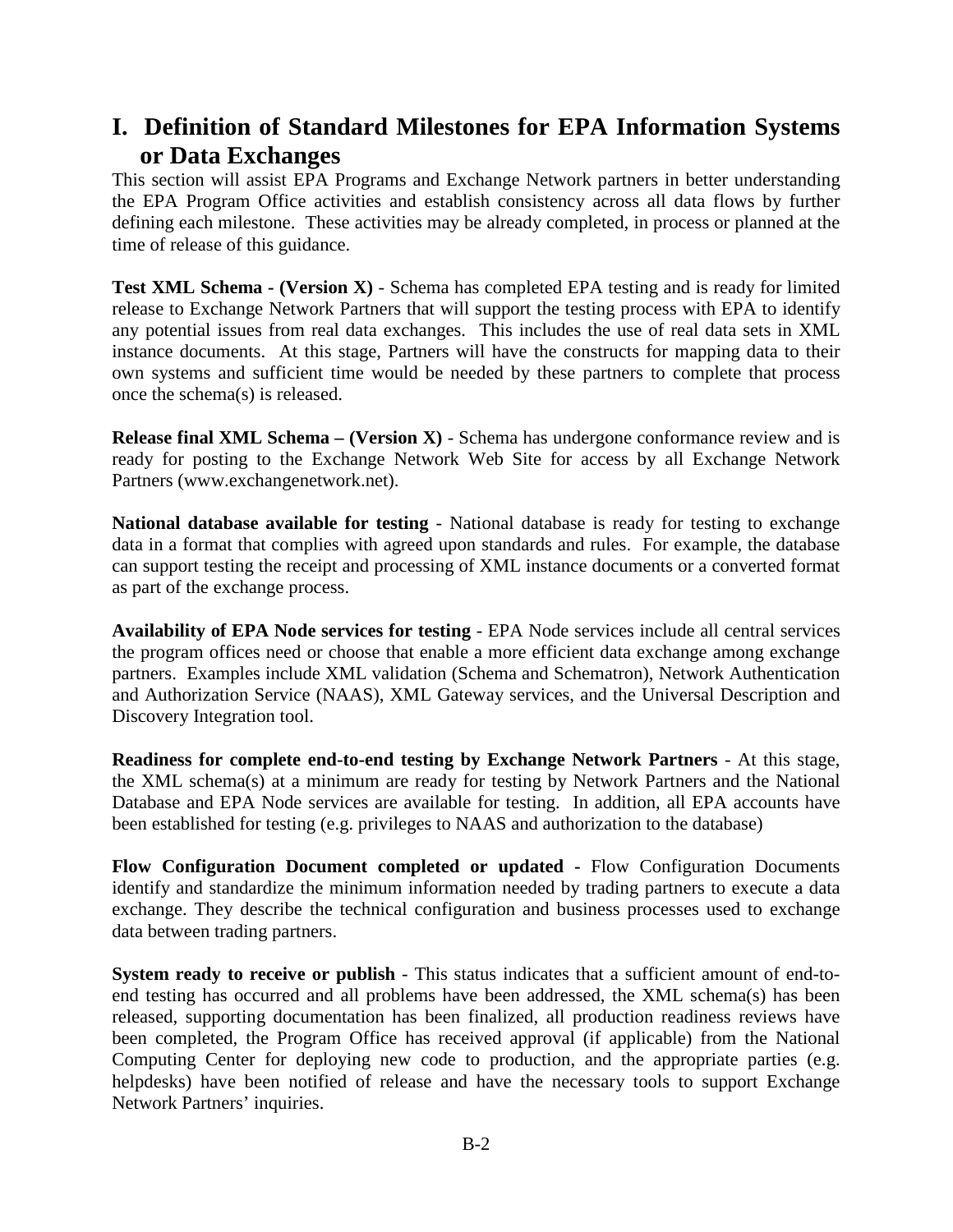**Develop Trading Partner Agreement (TPA) -** A Trading Partner Agreement (TPA) defines in writing, for specific data exchanges, the participating partners' individual and joint responsibilities in stewardship, security, and other items essential for the effective exchange of information between two or more trading partners on the Exchange Network. A TPA must be developed within six months after the exchange has begun unless a waiver is obtained. The Network Policy Framework including the TPA Procedure can be found at: http://www.exchangenetwork.net/policy/index.htm.

## **II. National Priority System Data Exchanges**

Applicants could propose to implement one or more of the following data exchanges. These exchanges are organized by media: EPA's priority will be on applications that focus on implementing national and priority system data exchanges. Each of these data exchanges is briefly described below, along with related EPA Program Office information and a description of milestones for the development of the data flow within the FY 2012-2014 timeframe. Applicants need to align their activities with the priorities described in Section I-E.

#### **Air**

|                                                                                                                                                                                                                                             | $B-4$  |
|---------------------------------------------------------------------------------------------------------------------------------------------------------------------------------------------------------------------------------------------|--------|
| $\bullet$                                                                                                                                                                                                                                   |        |
| Electronic GHG Reporting Tool (eGRET) [11] Marshall Reporting Tool (eGRET) [11] Marshall Reporting Tool (eGRET) [11] Marshall Reporting Tool (eGRET) [11] Marshall Reporting Tool (eGRET) [11] Marshall Reporting Tool (eGRET)<br>$\bullet$ |        |
| Office of Enforcement and Compliance Assurance (OECA)                                                                                                                                                                                       |        |
| Integrated Compliance Information System – National Pollutant Discharge                                                                                                                                                                     |        |
|                                                                                                                                                                                                                                             | $B-7$  |
| $\bullet$                                                                                                                                                                                                                                   |        |
| <b>Waste</b>                                                                                                                                                                                                                                |        |
| Resource Conservation and Recovery Act Information System (RCRAInfo) B-11                                                                                                                                                                   |        |
| Water                                                                                                                                                                                                                                       |        |
| Assessment TMDL Tracking & Implementation System (ATTAINS)<br>$\bullet$                                                                                                                                                                     | $B-12$ |
| eBeaches<br>$\bullet$                                                                                                                                                                                                                       | $B-13$ |
| $\bullet$                                                                                                                                                                                                                                   |        |
| Underground Injection Control (UIC) Database Manuscritting and B-16                                                                                                                                                                         |        |
|                                                                                                                                                                                                                                             | $B-18$ |
| <b>Other Data Exchanges</b>                                                                                                                                                                                                                 |        |
|                                                                                                                                                                                                                                             | $B-20$ |
| Toxics Release Inventory System (TRIS) [1982] [2012] Toxics Release Inventory System (TRIS) [1983] [2013] [2013] [2013] [2014] [2014] [2014] [2014] [2014] [2014] [2014] [2014] [2014] [2014] [2014] [2014] [2014] [2014] [201<br>$\bullet$ | $B-23$ |
|                                                                                                                                                                                                                                             |        |

## **III. Non-Regulatory and Innovative Data Exchanges**

|                                                                     | $B-24$ |
|---------------------------------------------------------------------|--------|
| Non-Point Source Best Practice Management Data Exchange (NPS-BMP) B | $B-27$ |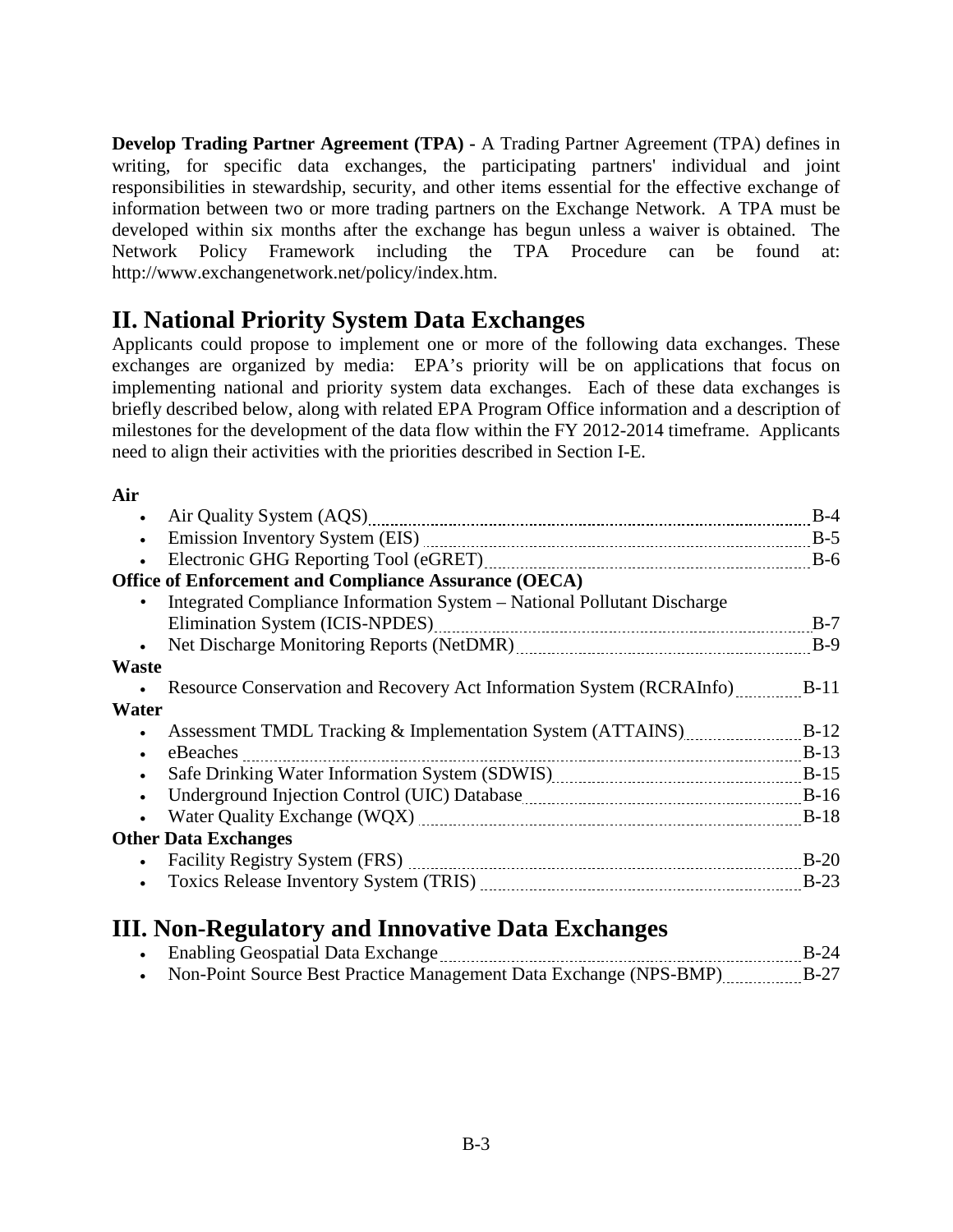#### **Air Quality System (AQS)**

#### **Description:**

AQS is the EPA national database system that contains ambient air quality monitoring data, and related location and measurement metadata, collected by state, tribal, and local governments. It is used for regulatory purposes for determining compliance with the Clean Air Act, and for scientific and health effects research. Presently the AQS flow (version 2.2) involves submission of the data to the EPA CDX Node, and manually initiated loading of this data into the AQS database. There are planned upgrades to the AQS flow (version 3.0) to allow submitted files to be automatically loaded into the AQS database. Note: Version 3.0 of the AQS Flow is expected to involve only definition of the Exchange Network Header, with no planned changes to the version 2.x payload.

| <b>Exchange Network Program Office Activities</b>           |                          |  |
|-------------------------------------------------------------|--------------------------|--|
| <b>Milestone</b>                                            | <b>Target Completion</b> |  |
|                                                             | Date                     |  |
| Report out on compliance with data standards                | Complete                 |  |
| Availability of database or system for testing              | 10/01/2011               |  |
| Availability of Node services for testing                   | 10/01/2011               |  |
| Readiness for complete end-to-end testing by States/ Tribes | 10/01/2011               |  |
| System readiness to receive production data to EPA          | 01/01/2012               |  |
| Flow configuration document completed or updated            | 09/30/2011               |  |

#### **Additional Activities to be considered by Grant Applicants:**

- 1. Upgrade of reporting agency's IT infrastructure to allow end-to-end use of XML format for ambient air quality monitoring data. Activities can include support necessary to upgrade existing COTS solutions required to generate XML files for submission to AQS. Grant applications should, wherever possible, promote the development of reusable tools and services. Applicants may want to form partnerships for these development efforts.
- 2. Development of software for reporting agency Quality Assurance/Quality Control of ambient air quality monitoring data, that is contained in XML files. Applicants may want to evaluate the software developed by the Massachusetts Department of Environmental Protection that automates quality review of monitoring data prior to its publication on the states website and submission to AQS.
- 3. Software development of interactive tools for the creation and/or editing of XML documents which enforce correct AQS Site and/or Monitor definitions as well XML document validity (i.e. the resulting XML document conforms to the 3.0 schema and all code fields)

Note: A number of commercially available air monitoring data systems are capable of producing data that is formatted in accordance with the XML schema for the AQS data exchange. When used in conjunction with freely available Nodes and data flow plug-ins, partners may be able to easily and efficiently implement the AQS data exchange. EPA encourages applicants to explore making use of these tools when developing Exchange Network grant applications.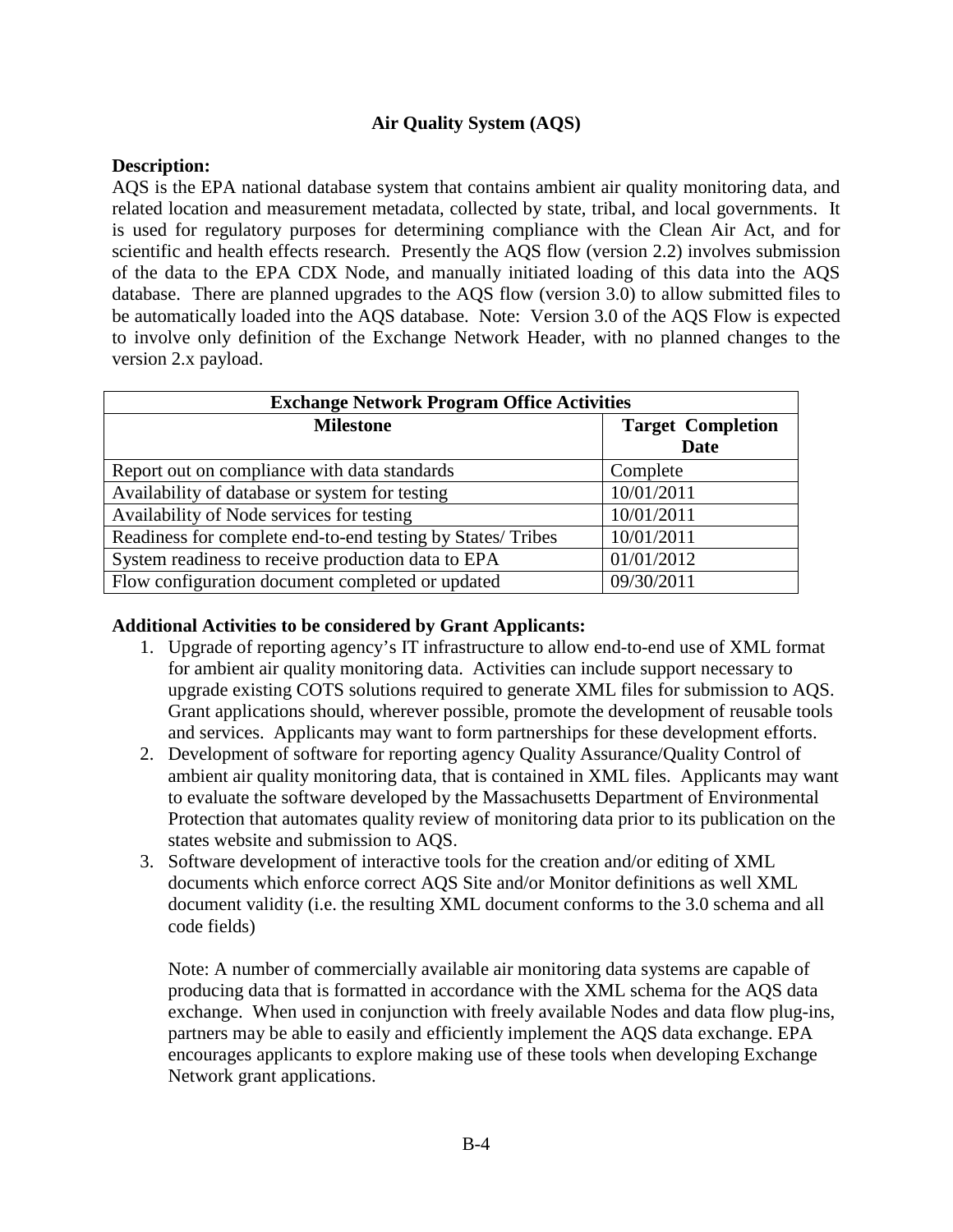#### **Emission Inventory System (EIS)**

#### **Description:**

The Emissions Inventory System (EIS) is the new information system for storing all current and historical emissions inventory data. It will be used to receive and store emissions data and generate annual and triennial National Emission Inventory beginning with the 2008 NEI.

The National Emissions Inventory (NEI) is EPA's compilation of estimates of air pollutants discharged on an annual basis and their sources. EPA uses the NEI to track emissions trends over time, develop regional pollutant reduction strategies, set and analyze regulations, perform air toxics risk assessments including inhalation risks and multi-pathway exposure, model air pollutant dispersion and deposition, and measure environmental performance as required by the Government Performance and Results Act.

| <b>Exchange Network Program Office Activities</b>           |                        |  |
|-------------------------------------------------------------|------------------------|--|
|                                                             | <b>Target</b>          |  |
| <b>Milestone</b>                                            | <b>Completion Date</b> |  |
| Test XML schema                                             | Completed              |  |
| Release XML Schema (Draft)                                  | Completed              |  |
| Availability of database or system for testing              | Completed              |  |
| Availability of Node services for testing                   | Completed              |  |
| Readiness for complete end-to-end testing by States/ Tribes | Completed              |  |
| System readiness to receive production data to EPA          | Completed              |  |
| Flow configuration document completed or updated            | Completed              |  |

#### **Additional Activities to be considered by Grant Applicants:**

EIS reporting will make use of a new schema that is expected to shorten the length of time required to meet reporting deadlines, and reduce burden on state, local and tribal agencies through the use of the Consolidated Emission Reporting schema (CERS). The CERS facilitates the reporting of data from state/local/tribal agencies-to-EPA for the NEI. The schema may also be used for direct facility to state reporting as additional data elements, identified in the Air Force project, have been included for this purpose.

Grant applications could include facility to state reporting and, the modernization of current systems to meet the shortened reporting requirements of the Air Emissions Reporting Rule (AERR) and the incorporation of the CERS.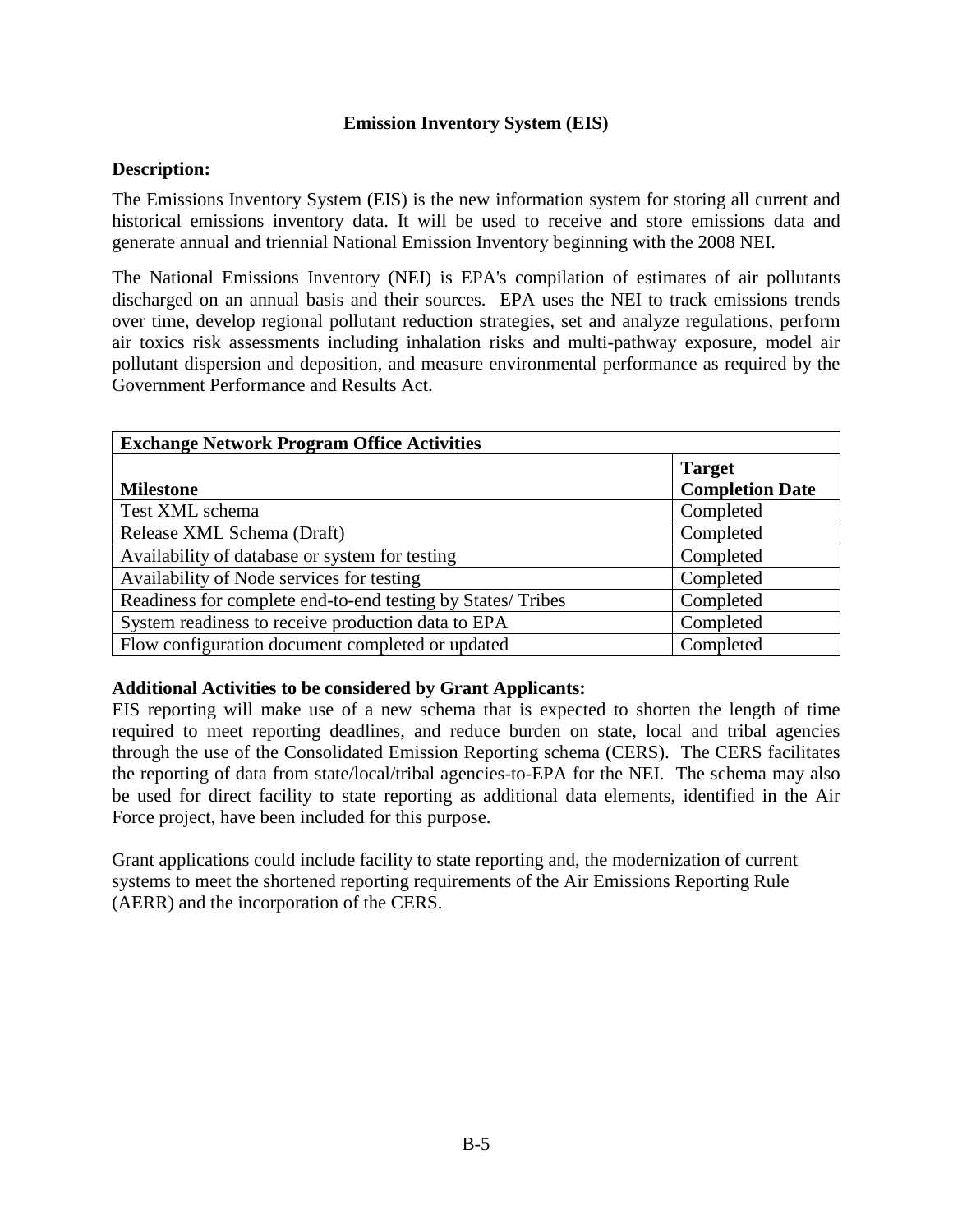#### **Electronic Greenhouse Gas Reporting Tool (e-GGRT)**

#### **Description:**

An electronic greenhouse gas data system developed by EPA will support EPA's final Mandatory Reporting Rule (MRR) for the collection of GHG emissions data from all sectors of the economy. Under EPA's Greenhouse Gas Reporting Program, approximately 10,000 facilities will submit reports to EPA on an annual basis. The first data collection will be for calendar year 2010 and the first reporting deadline will be September  $30<sup>th</sup>$ , 2011. Following QA of the data, EPA plans to publish the data (with the exception of CBI data) on a publically accessible GHG web portal as well as other agency data portals including the NEI and Envirofacts. In addition EPA plans to make the data available to interested states and tribes through network publishing. The relevant exchange schema, documentation and data flow (including flow configuration document) are being developed through a State-EPA task force (the State-EPA GHG Integrated Project Team). An applicant interested in obtaining data for facilities under their jurisdiction should seek funding to perform the work necessary to receive these data. GHG Reporting Program results will inform future policy by providing a comprehensive, facility-level listing of upstream and downstream GHG emissions. Additional information can be found at: http://www.epa.gov/climatechange/emissions/ghgrulemaking.html

| <b>Exchange Network Program Office Activities</b>              |                        |  |
|----------------------------------------------------------------|------------------------|--|
|                                                                | <b>Target</b>          |  |
| <b>Milestone</b>                                               | <b>Completion Date</b> |  |
| Availability of database or system for testing                 | Summer/Fall            |  |
|                                                                | 2011                   |  |
| Availability of Node services for testing                      | Summer/Fall            |  |
|                                                                | 2011                   |  |
| Readiness for complete end-to-end testing by States/Regions    | Summer/Fall            |  |
|                                                                | 2011                   |  |
| System readiness to share production data with States/Regions  | Fall2011               |  |
| Flow configuration document completed or updated               | Spring 2011            |  |
| Quality assurance of preliminary GHG Reporting Program results | October 2011           |  |
| Public release of GHG Reporting Program results                | December 2011          |  |

#### **Additional Activities to be considered by Grant Applicants**

Exchange Network grant activities include testing as well as quality assurance of GHG Reporting Program results. States and Regions will be invited to participate in testing the GHG Reporting Program data flow in 2011 using an exchange schema developed with State input via the State-EPA Integrated Project Team. EPA intends to share GHG Reporting Program production results with States and Regions via the Exchange Network approximately 45 days after the September 30, 2011 reporting deadline.

EPA will provide *preliminary* datasets to those States and Regions that are interested in participating in the quality assurance process. Many States already have GHG reporting programs in place that overlap with MRR sources. A comparison of results could, for example, help identify sources that should have reported to the MRR but failed to do so, a concern particularly in the first year.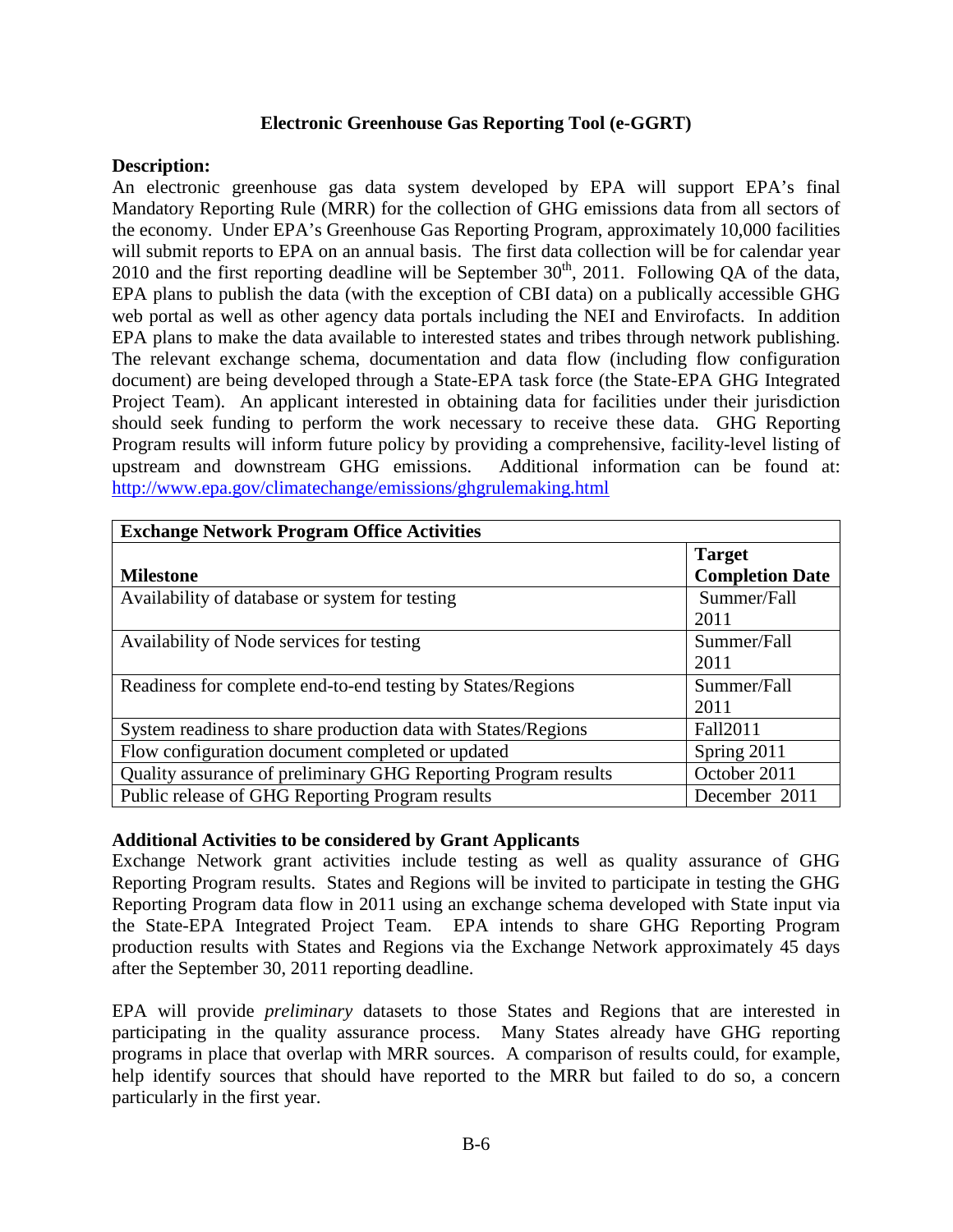#### **ICIS-NPDES Integrated Compliance Information System – National Pollutant Discharge Elimination System**

#### **Description:**

ICIS-NPDES, the modernized version of the Permit Compliance System (PCS), supports traditional NPDES wastewater discharge program functions (e.g., permitting, compliance monitoring, and enforcement), as well as new functions for special regulatory programs, such as concentrated animal feeding operations (CAFO) and wet weather concerns. ICIS-NPDES currently accepts XML-formatted discharge monitoring reports (DMR's) and permit-related data via the Exchange Network, and will soon be able to electronically receive inspections-related data. The ICIS-NPDES exchange will be completed with the final release of the Full "batch" implementation of the system, planned for the first quarter of FY2013, and PCS is scheduled to be retired soon thereafter. The Full "batch" implementation enables states and facilities to electronically transfer some or all of their NPDES data into ICIS-NPDES using CDX.

The ICIS-NPDES batch implementation is being accomplished in three parts:

- **Part 1**: Batch DMR for Hybrid States. As of May 2008, *Hybrid States* were able to electronically transfer (batch) their DMR data from their state system to ICIS–NPDES and directly enter all of their non-DMR NPDES data into ICIS–NPDES via the ICIS web screens. Hybrid states typically use ICIS-NPDES to directly manage their NPDES program.
- **Part 2**: NetDMR. As of June 2009, ICIS-NPDES became capable of receiving DMR's (via CDX) from facilities that had electronically signed and submitted them using NetDMR. The NetDMR tool was developed pursuant to an Exchange Network grant managed by Texas with the participation of 11 other states, OEI and OECA. The DMR XML schema components developed in Part 1: Batch DMR for Hybrid States formed the basis for the NetDMR flow.
- **Part 3:** Full Batch States. Full Batch states have their own systems to manage the NPDES program and will electronically transfer (batch) some or all of their NPDES data from their state systems via CDX to ICIS-NPDES. This includes the previously-developed DMR data flow as well as all other NPDES data families. There are currently 16 remaining full batch states to be migrated from PCS to ICIS-NPDES. The full batch work is being accomplished in three releases, organized by data family (permit and facility data; inspection data; and all remaining data families, including enforcement actions and violations).

| <b>Exchange Network Program Office Activities</b>                    |                        |  |
|----------------------------------------------------------------------|------------------------|--|
|                                                                      | <b>Target</b>          |  |
| <b>Milestone</b>                                                     | <b>Completion Date</b> |  |
| <b>Part 1:</b> System readiness to receive production data for Batch | Completed              |  |
| DMR for Hybrid states.                                               |                        |  |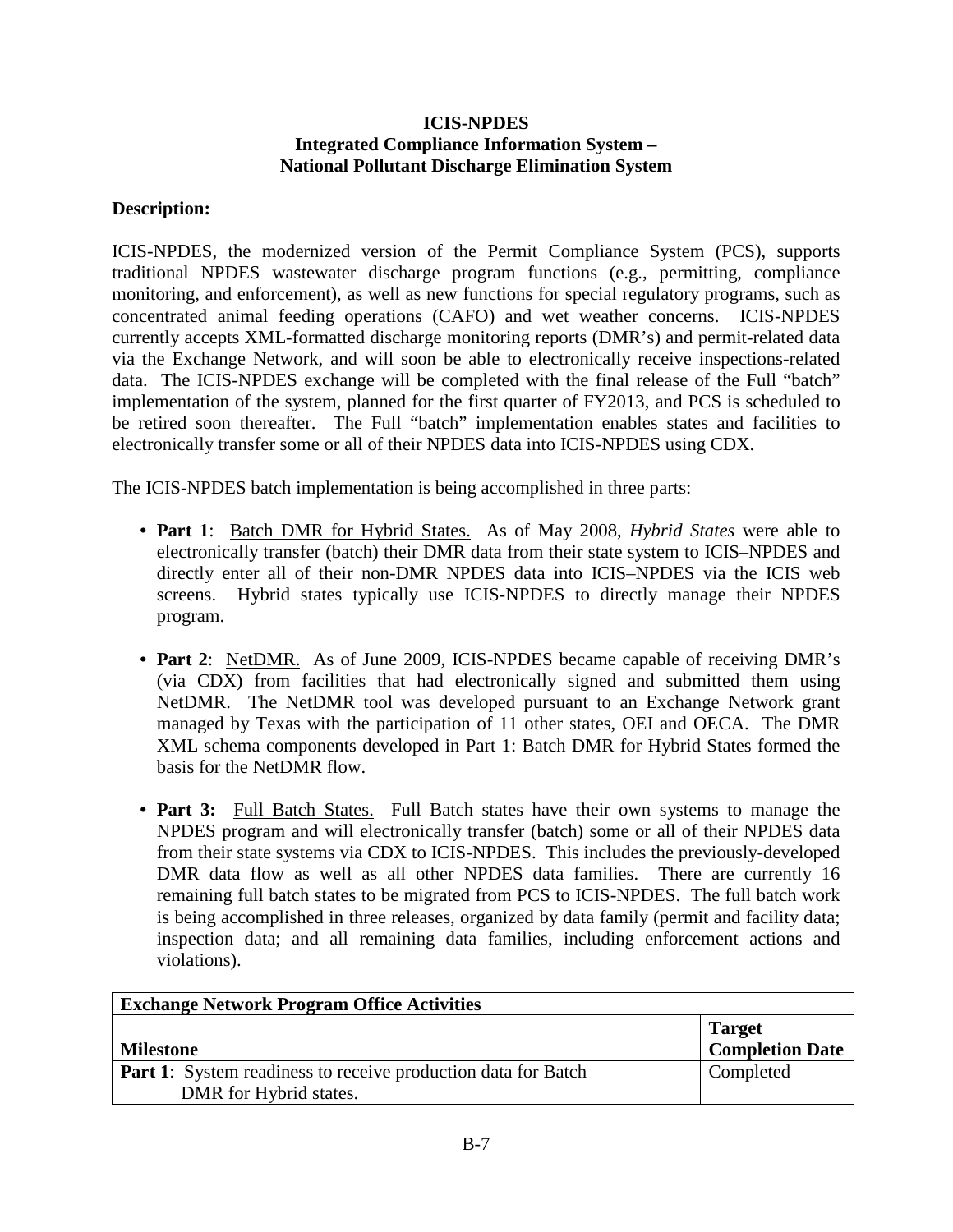| <b>Exchange Network Program Office Activities</b>                            |                |  |
|------------------------------------------------------------------------------|----------------|--|
| <b>Milestone</b>                                                             | <b>Target</b>  |  |
| <b>Part 2:</b> NetDMR National instance operational for facilities where EPA | Completed      |  |
| or selected States are permitting authority. System readiness to             |                |  |
| receive production facility data for the NetDMR Flow from                    |                |  |
| permitted facilities.                                                        |                |  |
| Part 3: Full Batch States activities *                                       |                |  |
| System readiness to receive production data for Full Batch Release 1         | Completed      |  |
| permit-related data families.                                                |                |  |
| Release XML Schema (Draft) for Release 2 of ICIS-NPDES Full                  | June 2011      |  |
| <b>Batch (Inspection Data Families)</b>                                      |                |  |
| Test ICIS-NPDES Inspection Data Families XML schema for                      | August 2011    |  |
| Release 2 of Full Batch                                                      |                |  |
| Readiness for complete end-to-end testing by Pilot States/ Tribes for        | August 2011    |  |
| Release 2 of ICIS-NPDES Full Batch (Inspection Data Families)                |                |  |
| Final Conformance Review of ICIS-NPDES Full Batch Release 2                  | September 2011 |  |
| (Inspection Data Families) XML schemas                                       |                |  |
| System readiness to receive production data for Release 2 of ICIS-           | November 2011  |  |
| NPDES Full Batch (Inspection Data Families) for Pilot States                 |                |  |
| Release XML Schema (Draft) for Release 3 of ICIS-NPDES Full                  | April 2012*    |  |
| <b>Batch (Remaining Data Families)</b>                                       |                |  |
| Test ICIS-NPDES Remaining Data Families XML schema for                       | June 2012*     |  |
| Release 3 of Full Batch                                                      |                |  |
| Readiness for complete end-to-end testing by Pilot States/ Tribes for        | June 2012*     |  |
| Release 3 of ICIS-NPDES Full Batch (Remaining Data Families)                 |                |  |
| System readiness to receive production data for Release 3 of ICIS-           | Q1FY2013*      |  |
| NPDES Full Batch (Remaining Data Families) for Pilot States                  |                |  |

\* Final details of the ICIS-NPDES Full Batch Phase 3 schedule will be available in early FY 2012.

#### **Activities to be Considered by Grant Applicants**

ICIS-NPDES grant applicants should consider the following activities among their opportunities for obtaining grant funding:

- Continue ICIS-NPDES data migration activities in coordination with EPA Headquarters, Regions, States, and data migration workgroup participants.
- Participate on Integrated Project Teams (IPTs), monitor progress, and test the processes for submitting NPDES data families to EPA.
- Participate in node testing processes for new submissions to EPA.
- Develop capability to generate final XML schema for ICIS-NPDES data flows.
- Develop capability to generate draft XML schema for ICIS-NPDES data flows and participate in pilot testing of Full Batch data flow testing.
- Extract and convert the data from State NPDES systems into the XML format needed to submit data to ICIS-NPDES via batch.
- Modify state systems to accommodate the data requirements for ICIS-NPDES.
- Develop requirements and design for extraction tool(s) to pull data out of ICIS-NPDES via the Exchange Network, and import the data to the State database.
- Develop and implement data mappings and extraction tool(s).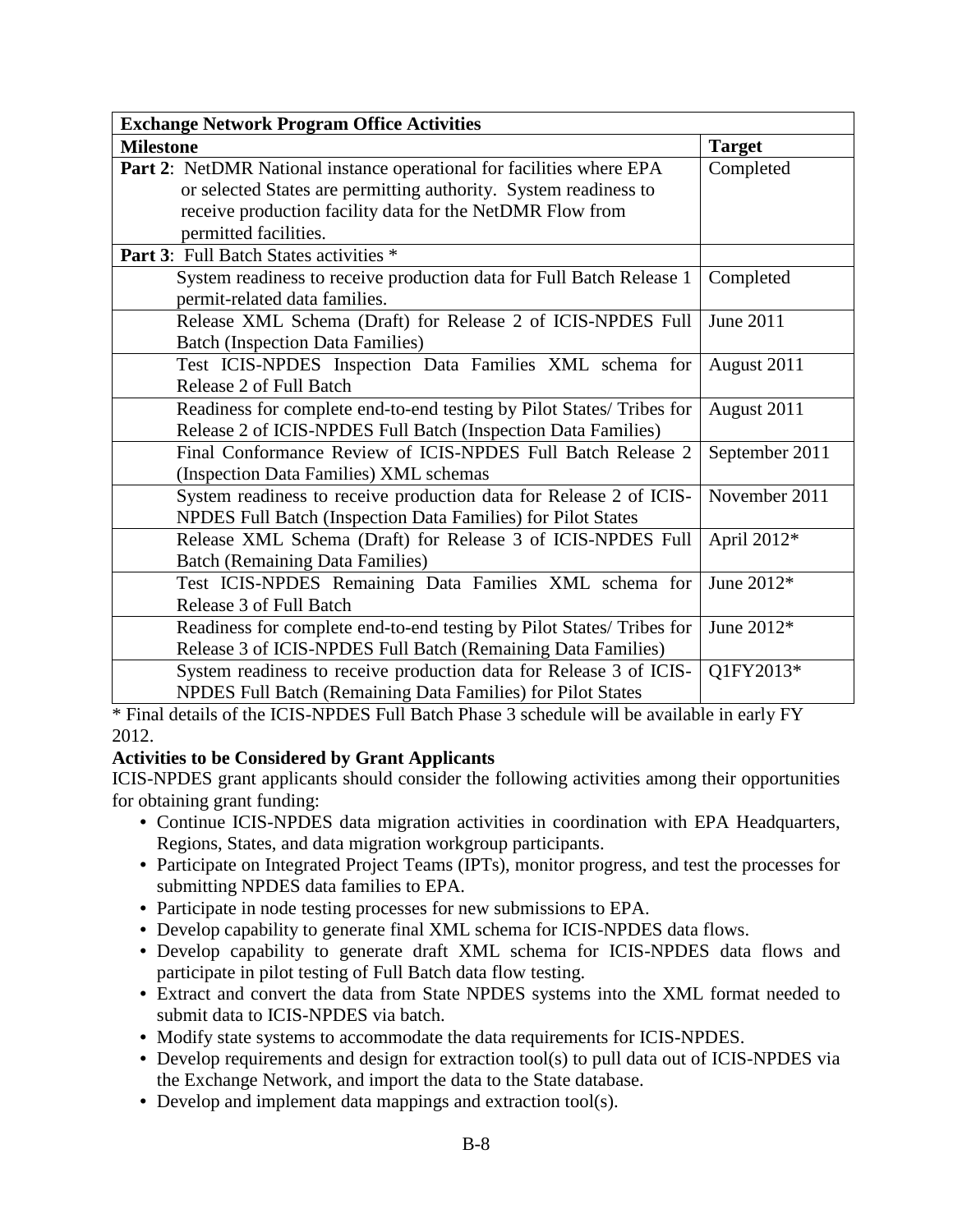#### **Network Electronic Discharge Monitoring Reports (NetDMR)**

#### **Description:**

Electronic transmission of discharge monitoring reports (DMR's) allows NPDES permitting authorities to get out of the business of printing and mailing hard copy paper DMR forms to thousands of facilities, sorting the paper forms received, keypunching results by hand, and filing the paper forms. The National Installation of NetDMR has been developed collaboratively among a group of states (led by Texas), OECA and OEI to be a common, centrally-hosted electronic DMR application closely integrated with EPA's ICIS-NPDES system. The Central Data Exchange (CDX) is used for the exchange of data between NetDMR and ICIS-NPDES.

Version 1.0 of the National Installation of NetDMR was released for use by permittees of select pilot states and EPA Regions in June 2009, and Release 1.3.3, put into production in June 2011, includes many additional improvements. Nine states and eight EPA Regions now have their own customized instance within the National Installation of NetDMR, and additional instances can be created. States that elect to use NetDMR must also be users of ICIS-NPDES, as NetDMR is closely integrated with EPA's ICIS-NPDES system. NetDMR provides no connection to EPA's Permit Compliance System (PCS), and PCS is scheduled to be retired soon after development of the ICIS-NPDES full batch capability is complete.

States that have specific business reasons why an instance within the National Installation of NetDMR cannot meet their programmatic requirements may wish to develop and deploy an alternative electronic DMR (eDMR) system within their state environment. State-hosted eDMR systems can be used to ensure timely and accurate reporting of DMRs by permittees to the regulatory authority and EPA's ICIS-NPDES system, using CDX and the Exchange Network.

| <b>Exchange Network Program Office Activities</b>                                                                                                                           |                                  |  |
|-----------------------------------------------------------------------------------------------------------------------------------------------------------------------------|----------------------------------|--|
| <b>Milestone</b>                                                                                                                                                            | <b>Target Completion</b><br>Date |  |
| Readiness for complete end-to-end testing by facilities for the<br>NetDMR Flow to EPA.                                                                                      | Complete                         |  |
| XML schema for NetDMR is final.                                                                                                                                             | Complete                         |  |
| NetDMR centrally-hosted instance pilot facility demonstration<br>completed and application approved for production.                                                         | Complete                         |  |
| NetDMR centrally-hosted instance ready for testing with authorized<br>states slated for Group I, II, or III production.                                                     | Complete                         |  |
| NetDMR operational for facilities where EPA is permitting authority.<br>Readiness to receive production facility data for the NetDMR Flow<br>from EPA-permitted facilities. | Complete                         |  |
| NetDMR centrally-hosted instance ready for Group I and Group II<br>authorized states to move into production.                                                               | Complete                         |  |
| NetDMR centrally-hosted instance ready for Group III authorized<br>states to move into production.                                                                          | December 2012 $*$                |  |

\* Note: production implementation dates can be staggered in time, per state and EPA consultation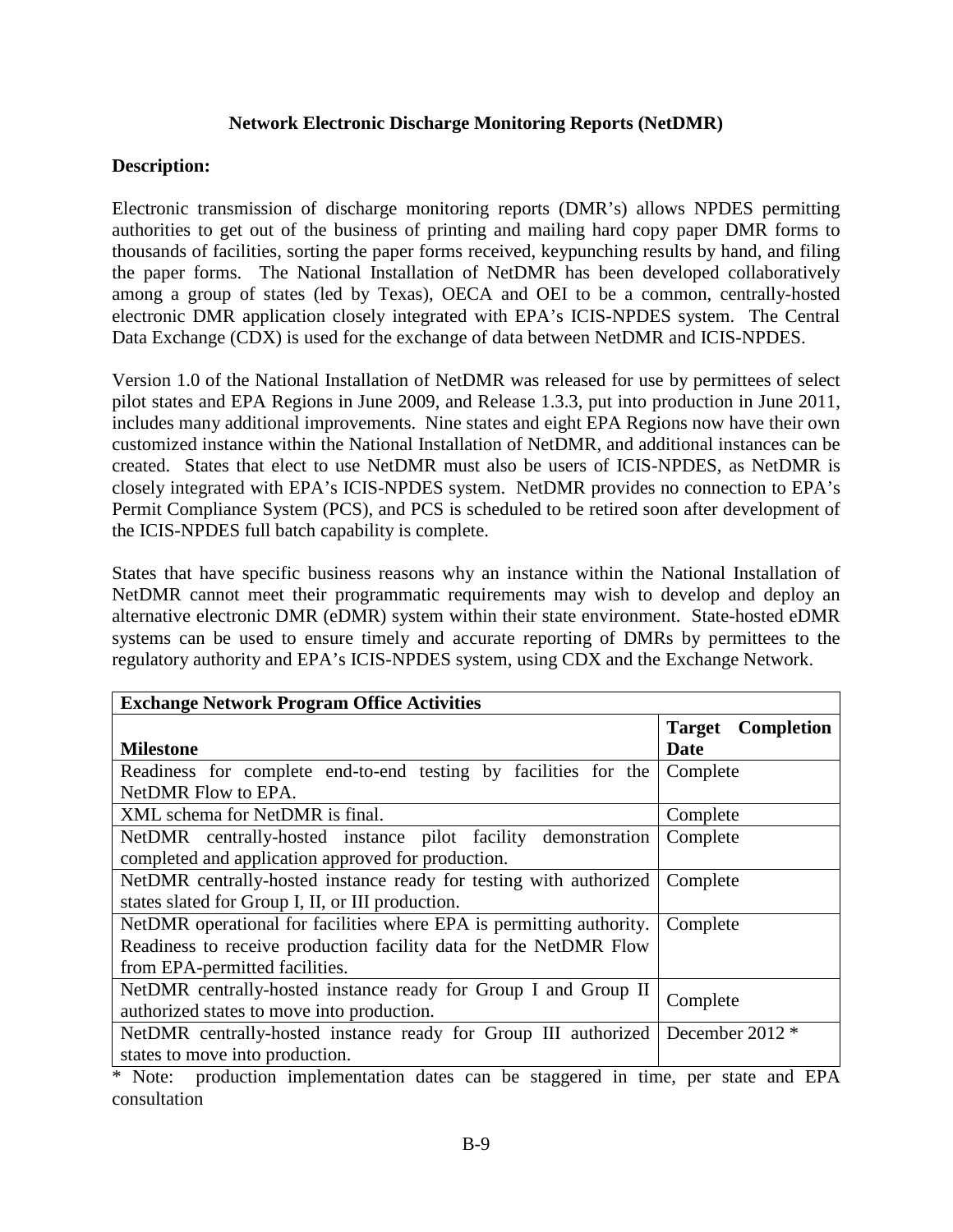#### **Activities to be Considered by the Grant Applicants**

The 2012 Exchange Network grant process could support efforts by states, in consultation with their EPA Regions, to: pilot test and launch their instances within the National Installation of NetDMR (Area 1); or develop, test, and implement their own eDMR system (Area 2).

#### *Area 1 – Testing and Implementation of State Instance within NetDMR National Installation*

Effective implementation includes development of all the business processes to move from a paper-based system to an electronic system, with the understanding that a paper-based system will need to be maintained for several years until all permittees are converted to the electronic system. Applicants could describe the efforts needed by the state to effectively test and launch the use of their instance within the National Installation of NetDMR, and discuss their adoption rate goals and milestones. Applications could also assist states in converting from paper to electronic processes, ensuring that Subscriber Agreements are properly handled according to CROMERR requirements, and ensuring that permit limits are up to date in ICIS-NPDES. Applicants could identify specific production implementation dates that the state preferred for their implementation of the NetDMR tool.

#### *Area 2 – Development, Testing and Implementation of eDMR System Within a State Environment*

Some states have specific business reasons why an instance within the National Installation of NetDMR cannot meet their programmatic requirements; thus they need an alternative eDMR system. For states with these requirements, this area will provide support for technical activities that lead to successful implementation of an eDMR system within the state environment. In these cases, applicants might explain why it is advantageous to develop and deploy a stand-alone system (which requires state operation and maintenance). Applicants could discuss costs and milestones associated with deploying and testing the application to ensure it works properly and sends required data to ICIS-NPDES using the approved schema and methodology.

*NOTE: A state's participation in either Area 1 or 2 is contingent upon its completion of data clean up and migration from PCS to ICIS-NPDES. Under either Area the grantee could indicate whether the state plans to require mandatory use of electronic submission of DMR's for permits that are renewed after the project is completed.*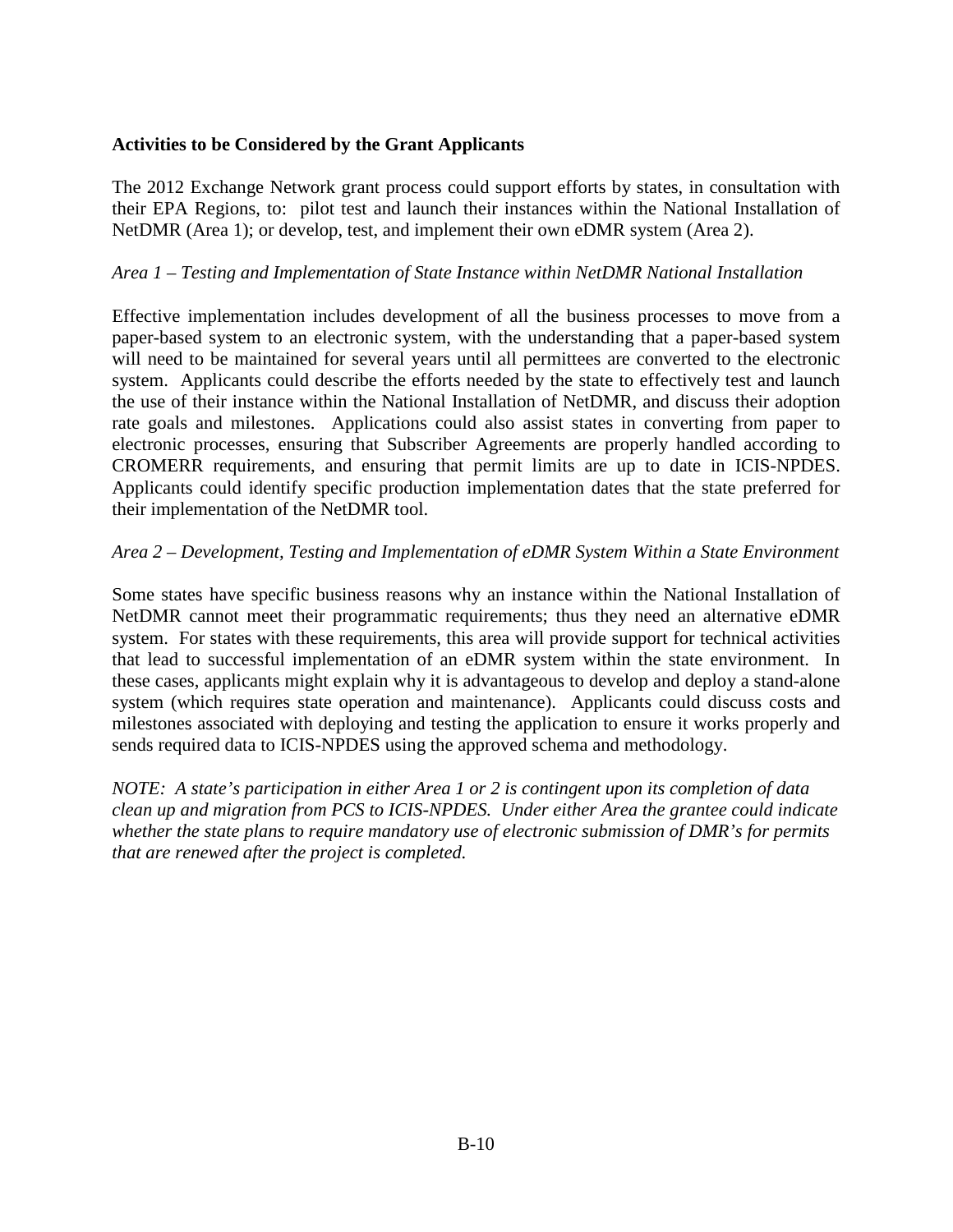#### **Resource Conservation and Recovery Act Information (RCRAInfo)**

#### **Description:**

RCRAInfo is a national, Web-based system which provides data entry, data management, and data reporting functions used to support the implementation and oversight of the Resource Conservation and Recovery Act (RCRA) of 1976 and the Hazardous and Solid Waste Amendments (HSWA) of 1984 as administered by EPA (through its Regions) and authorized States. RCRAInfo identifies and categorizes hazardous waste handlers, and includes high quality information about regulated activities, permit/closure status, compliance with Federal and State regulations, and cleanup activities. Only those that are a delegated authority under RCRA Subtitle C can submit data to RCRAInfo, however, non-delegated states or tribes can receive data from RCRAInfo via RCRAInfo outbound services.

| <b>Exchange Network Program Office Activities</b> |                                         |  |
|---------------------------------------------------|-----------------------------------------|--|
| <b>Milestone</b>                                  | <b>Target</b><br><b>Completion Date</b> |  |
| <b>Outbound Web Services evaluation</b>           | Completed                               |  |
| Phase I Outbound Web Services Implementation      | Completed                               |  |
| <b>Phase I Outbound Web Services Testing</b>      | 08/2011                                 |  |
| Minor release of schema, version 5.3              | 12/2011                                 |  |
| Phase II Outbound Web Services Implementation     | 12/2011                                 |  |
| Phase II Outbound Web Services Testing            | 03/2012                                 |  |
| Convert Load Error Report to XML format           | 03/2012                                 |  |
| Phase III Outbound Web Services Implementation    | 09/2012                                 |  |
| Phase III Outbound Web Services Testing           | 12/2012                                 |  |
| Phase IV Outbound Web Services Implementation     | 06/2013                                 |  |
| <b>Phase IV Outbound Web Services Testing</b>     | 09/2013                                 |  |

#### **Additional Activities to be considered by Grant Applicants**

EPA encourages recipients to evaluate and explore the use of outbound web services and to partner with EPA to identify outbound service needs and requirements. Participants are encouraged to develop innovative ways for interacting with RCRAInfo Data. With RCRAInfo now being fully ready for XML submittal, EPA encourages States to prepare to transition from flat-file data submittals to XML data submittals using CDX. EPA will be working with the States in 2011 to develop a strategy and a schedule for converting completely to XML submissions. Additionally, States that are currently performing double-data entry should seek to use either RCRAInfo inbound or outbound services to eliminate that double-data entry.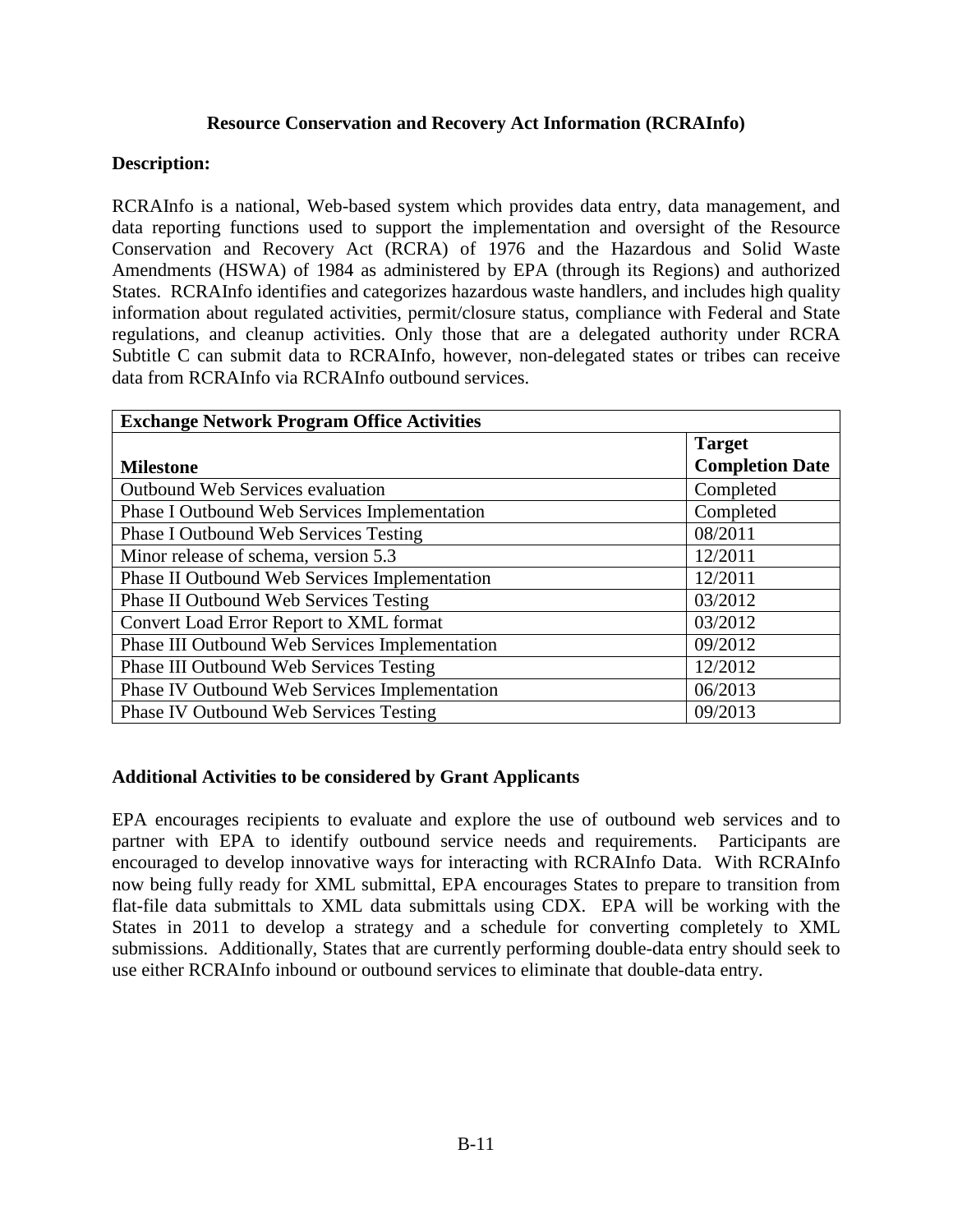#### **Assessment TMDL Tracking & ImplementatioN System (ATTAINS)**

#### **(Integrated Reporting (303(d)/305(b))**

#### **Description:**

EPA maintains the Assessment TMDL Tracking & ImplementatioN System (ATTAINS) to document assessment decisions reported by States under the Clean Water Act Sections 303(d) and 305(b) and to track Total Maximum Daily Loads (TMDLs). This information is critical to measure environmental outcomes under the EPA Strategic Plan and the Office of Water National Water Program Guidance. The Office of Water Integrated Reporting (OWIR) data exchange meets EPA's current Integrated Reporting guidance and meets the reporting specifications in the most recent version of EPA's Assessment Database [http://www.epa.gov/waters/adb/tools.htm] The OWIR-ATT data flow provides the means for States to submit Integrated Reporting (303(d)/305(b)) water quality assessment data. States should submit spatial representations of the water assessment units reported in the OWIR-ATT submission using the NHDEvent data flow.

For more information on the OWIR-ATT data flow, please visit [http://www.exchangenetwork.net/exchanges/water/owir.htm,](http://www.exchangenetwork.net/exchanges/water/owir.htm) and for the NHDEvent data flow, please visit [http://exchangenetwork.net/exchanges/water/nhdevent.htm.](http://exchangenetwork.net/exchanges/water/nhdevent.htm)

| <b>Exchange Network Program Office Activities</b>                 |                             |  |  |
|-------------------------------------------------------------------|-----------------------------|--|--|
|                                                                   | Completion<br><b>Target</b> |  |  |
| <b>Milestone</b>                                                  | Date                        |  |  |
| Release XML OWIR-ATT, Attribute Schema – (Version 2.0)            | Completed                   |  |  |
| Separate, update and rename the OWIR-EVT data flow as NHDEvent    | Completed                   |  |  |
| with updated schema, NHDEvent Version 2.0.                        |                             |  |  |
| Includes separated and updated Flow Configuration Document.       |                             |  |  |
| Receive production attribute data and populate EPA's ATTAINS IR   | Completed                   |  |  |
| Regional Review Web site                                          |                             |  |  |
| Launch Integrated Project Team (IPT) to evaluate system data flow | Summer 2011                 |  |  |
| and data elements (outreach)                                      |                             |  |  |
| Evaluate IPT feedback                                             | Fall 2011                   |  |  |
| Other Exchange Network activities: Development of Water Quality   | Spring 2012                 |  |  |
| Conditions and Integrated Reporting Data Standard.                |                             |  |  |

#### **Additional Activities to be considered by Grant Applicants**

- Participate in dialogue about using the Exchange Network as a tool for States to submit Integrated Reporting data via an Integrated Project Team.
- EPA will begin working on the Water Quality Conditions and Integrated Reporting Data Standard. The Data Standard will not apply to the 2012 Integrated Report.
- Identify innovative tools that may enhance the interaction between EPA Regions and States during the 303(d)/IR review and approval process.
- Identify innovative ways to share geospatial information related to Integrated Reporting data and utilize Web-based services and applications.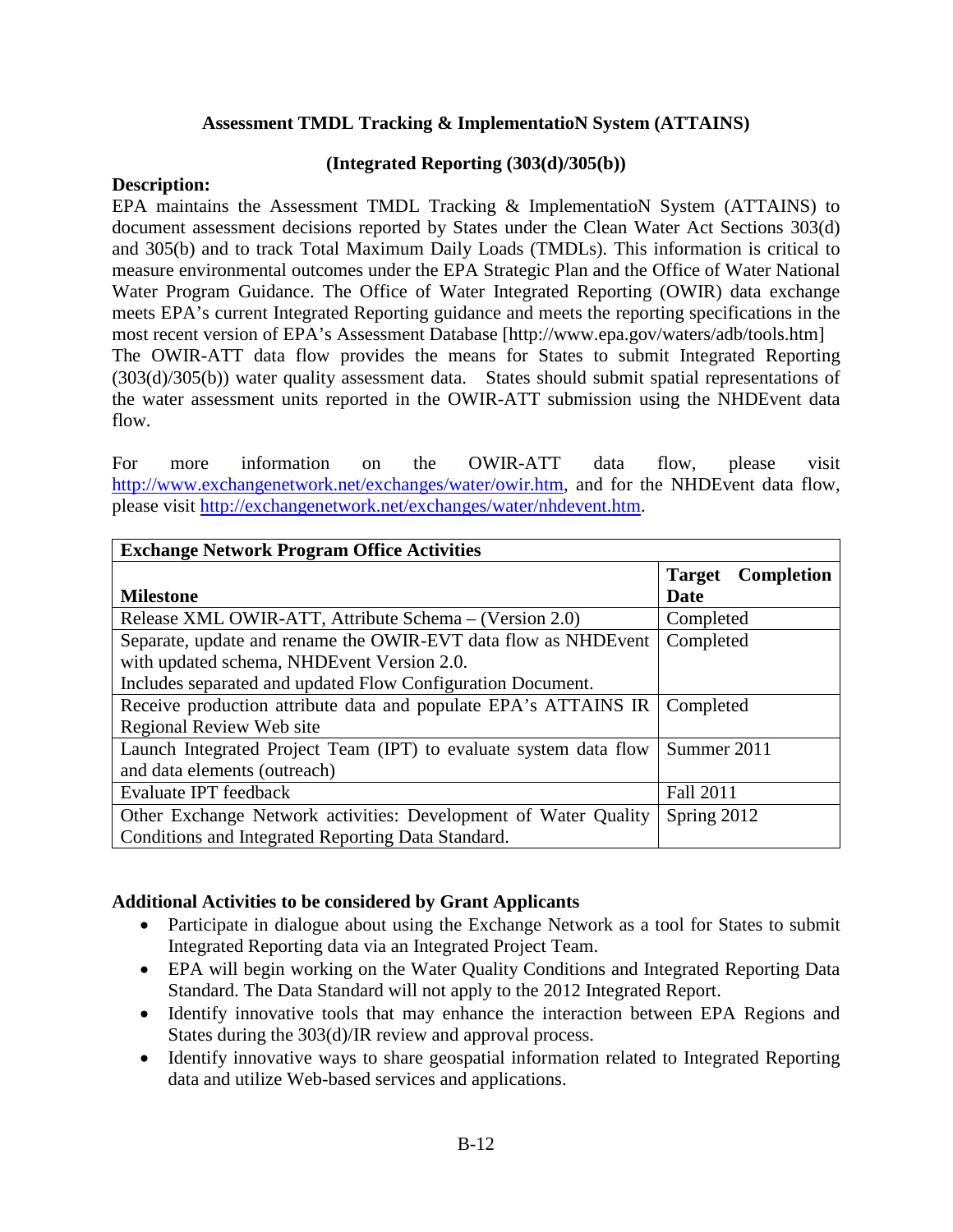#### **eBeaches**

#### **Description:**

eBeaches is the electronic data transmission system that allows EPA to securely receive and display state beach water quality and swimming advisory data as soon as state and local agencies send the data. eBeaches supports the Beaches Environmental Assessment and Coastal Health (BEACH) Act requirement to collect, store, and display beach public right-to-know pollution occurrence data. States should submit spatial representations of the beaches reported in the Beach Notification (PRAWN) and monitoring stations in Beach Monitoring (WQX) submissions using the NHDEvent data flow.

| <b>Exchange Network Program Office Activities - PRAWN</b>      |                        |  |  |
|----------------------------------------------------------------|------------------------|--|--|
|                                                                | <b>Target</b>          |  |  |
| <b>Milestones</b>                                              | <b>Completion Date</b> |  |  |
| Test notification XML schema - (Version 2.1)                   | Completed              |  |  |
| Release notification XML Schema – (Version 2.1)                | Completed              |  |  |
| Availability of database or system for testing                 | Available              |  |  |
| Availability of Node services for testing                      | Available              |  |  |
| Readiness for complete end-to-end testing by states/tribes     | Ready                  |  |  |
| System readiness to receive production data to EPA             | Ready                  |  |  |
| Flow Configuration Document completed or updated               | Completed              |  |  |
| Separate, update and rename the OWIR-EVT data flow as NHDEvent | Completed              |  |  |
| with updated schema, NHDEvent Version 2.0.                     |                        |  |  |
| Includes separated and updated Flow Configuration Document.    |                        |  |  |

| <b>Exchange Network Program Office Activities - Beach WQX</b>  |                        |  |
|----------------------------------------------------------------|------------------------|--|
|                                                                | <b>Target</b>          |  |
| <b>Milestones</b>                                              | <b>Completion Date</b> |  |
| Test Beach Access DB use of WQX XML schema (V2.0)              | Completed              |  |
| Release Beach Access DB use of WQX XML Schema (V2.0)           | Completed              |  |
| Availability of database or system for testing                 | Available              |  |
| Availability of Node services for testing                      | Available              |  |
| Readiness for complete end-to-end testing by states/tribes     | Ready                  |  |
| System readiness to receive production data to EPA             | Ready                  |  |
| Flow Configuration Document completed or updated               | Completed              |  |
| Separate, update and rename the OWIR-EVT data flow as NHDEvent | Completed              |  |
| with updated schema, NHDEvent Version 2.0.                     |                        |  |
| Includes separated and updated Flow Configuration Document.    |                        |  |

#### **Activities and Suggestions to be considered by Grant Applicants**

Applicants should consider the following steps prior to data submissions.

• Read all support documentation at <http://www.epa.gov/waterscience/beaches/grants/datausers/index.htm>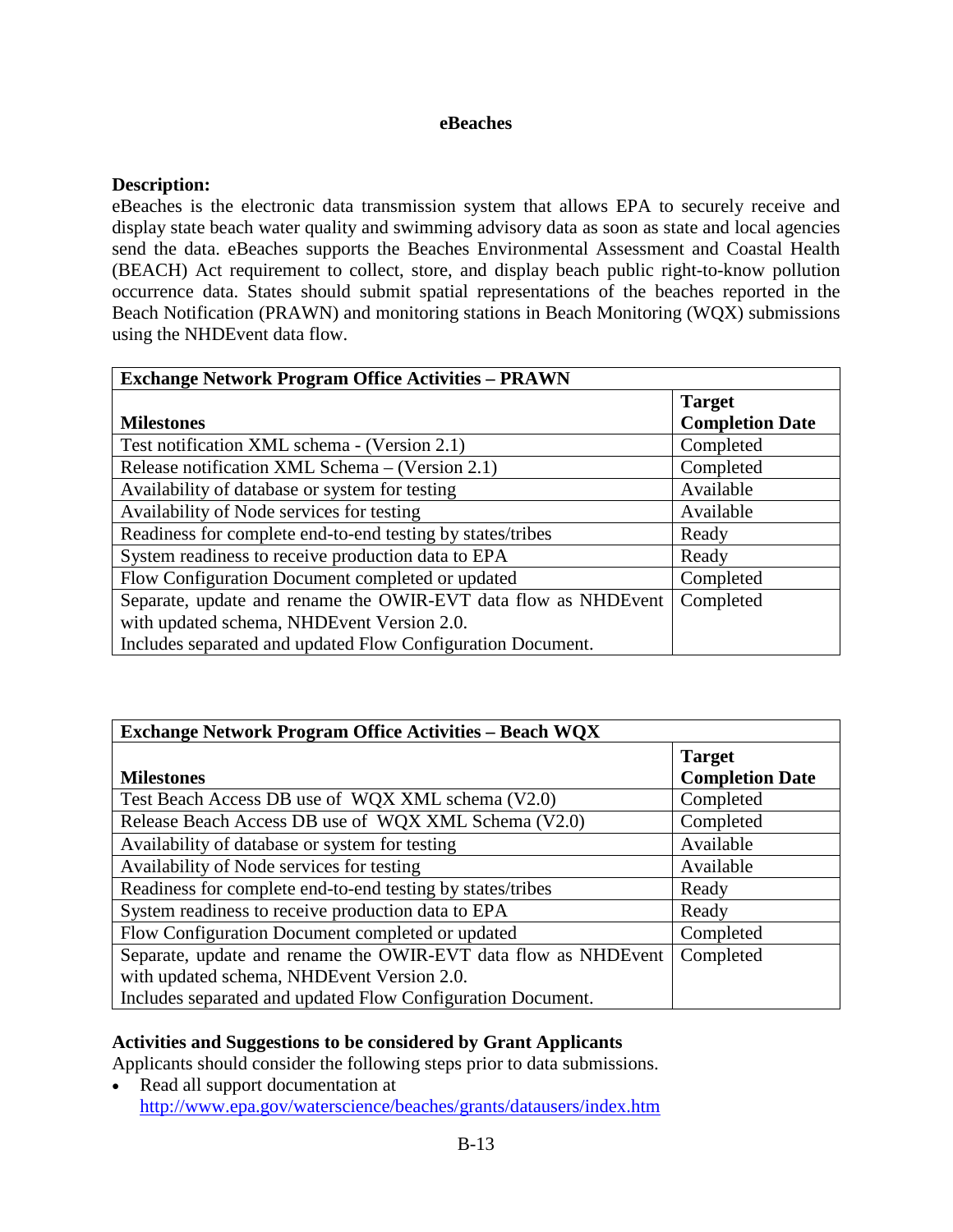- Map systems to the approved national XML schemas.
- Begin linking beach locations consistent with the NHD and the Geospatial One Stop Hydrography Standard. Implement NHDEvent data flow for BEACON beach locations that have been georeferenced to the NHD.
- Quality check organization name (org\_id) to sample station (station\_id) to beach name (project \_id aka beach\_id and national project id (EPABEACH) relationship/links to ensure correct stations are linked to corresponding beach.
- Check with other internal state offices for existing Node capability and before developing Node capability for each beach data flow.
- Validate XML instance documents prior to submission via CDX or Node.
- Participate in biweekly Beach conference calls.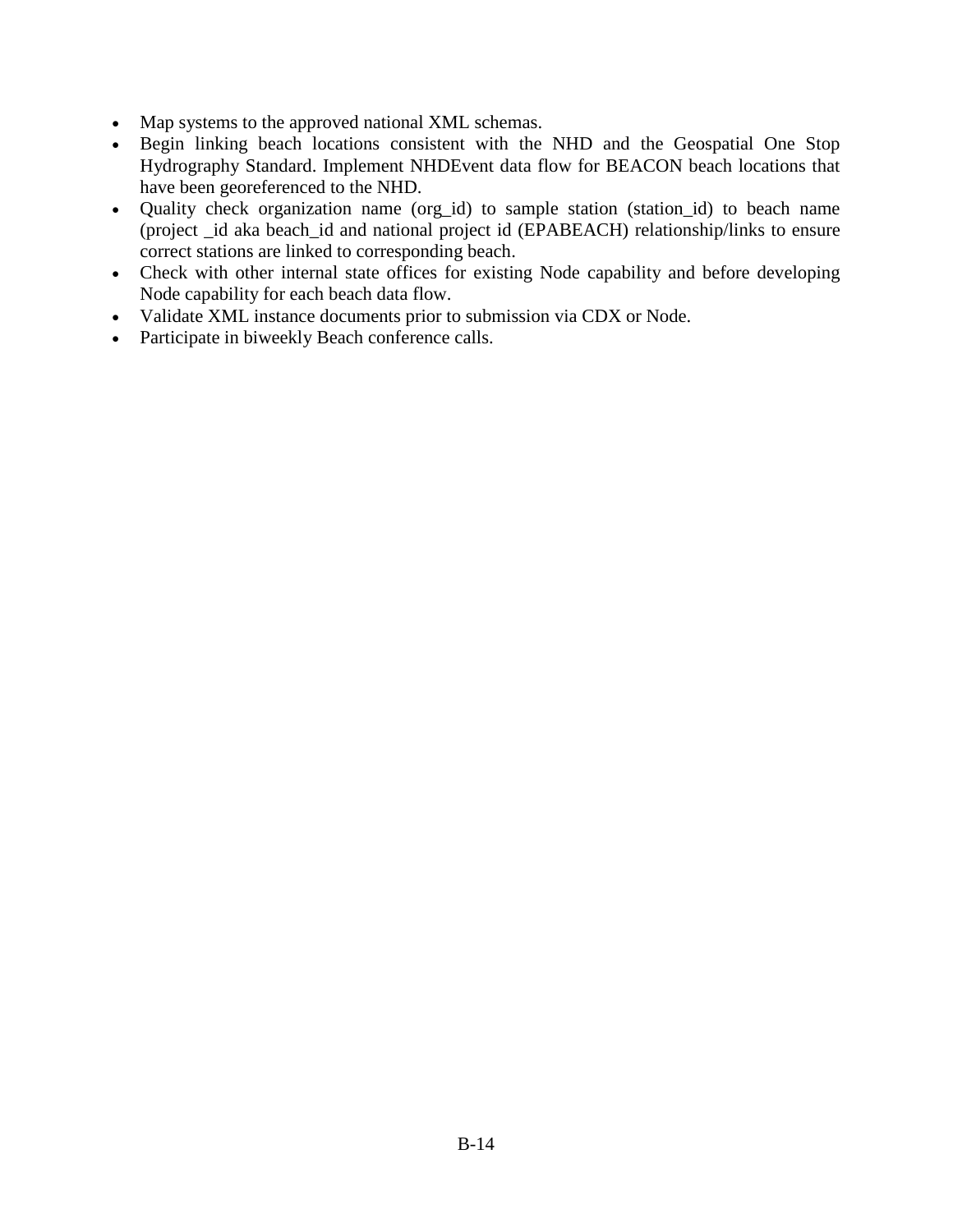#### **Safe Drinking Water Information System (SDWIS)**

#### **Description:**

The Safe Drinking Water Information System (SDWIS) receives and stores basic inventory and regulatory compliance data for all public drinking water systems in the country. Data flows use XML from state primacy agencies to EPA.

| <b>Exchange Network Program Office Activities</b>              |                                         |  |
|----------------------------------------------------------------|-----------------------------------------|--|
| <b>Milestone</b>                                               | <b>Target</b><br><b>Completion Date</b> |  |
| Report out on compliance with data standards                   | FY 2011                                 |  |
| Laboratory to State reporting using XML schema                 | Completed                               |  |
| Flow Configuration Document updated and/or completed           | $FY$ 2011 $3rd$ Qtr.                    |  |
| XML Schema updated and/or completed                            | FY 2011 3rd Otr.                        |  |
| Availability of database for system for testing                | FY 2011 4 <sup>th</sup> Otr.            |  |
| Availability of node services for testing                      | FY 2011 4 <sup>th</sup> Otr.            |  |
| Readiness for complete end-to-end testing by States/ Tribes    | FY 2011 4 <sup>th</sup> Otr.            |  |
| Readiness for submission of production data to EPA             | FY 2011 4 <sup>th</sup> Otr.            |  |
| Ready to Receive and/or Publish public water system compliance | FY 2012 1st Qtr.                        |  |
| monitoring data                                                |                                         |  |

#### **Additional Activities to be considered by Grant Applicants:**

The EPA Administrator's Drinking Water Strategy includes state sharing of compliance monitoring data (CMD) from public water systems with EPA to improve at the national level the understanding of trends in drinking water quality, program oversight and success.

- If they have not done so already, EPA encourages states using SDWIS State to deploy the Lab-to-Sate module, which allows laboratories to report sample results electronically to state primacy agencies
- States should work with the Drinking Water program to develop and test the CMD XML schema
- Non-SDWIS states/tribes should consider activities that include development of sharable code and data mapping tools and should consider collaborating with other states/tribes
- Encourage the development and sharing of the Exchange Network capabilities for this data flow by supporting database/node installation, training and mentoring opportunities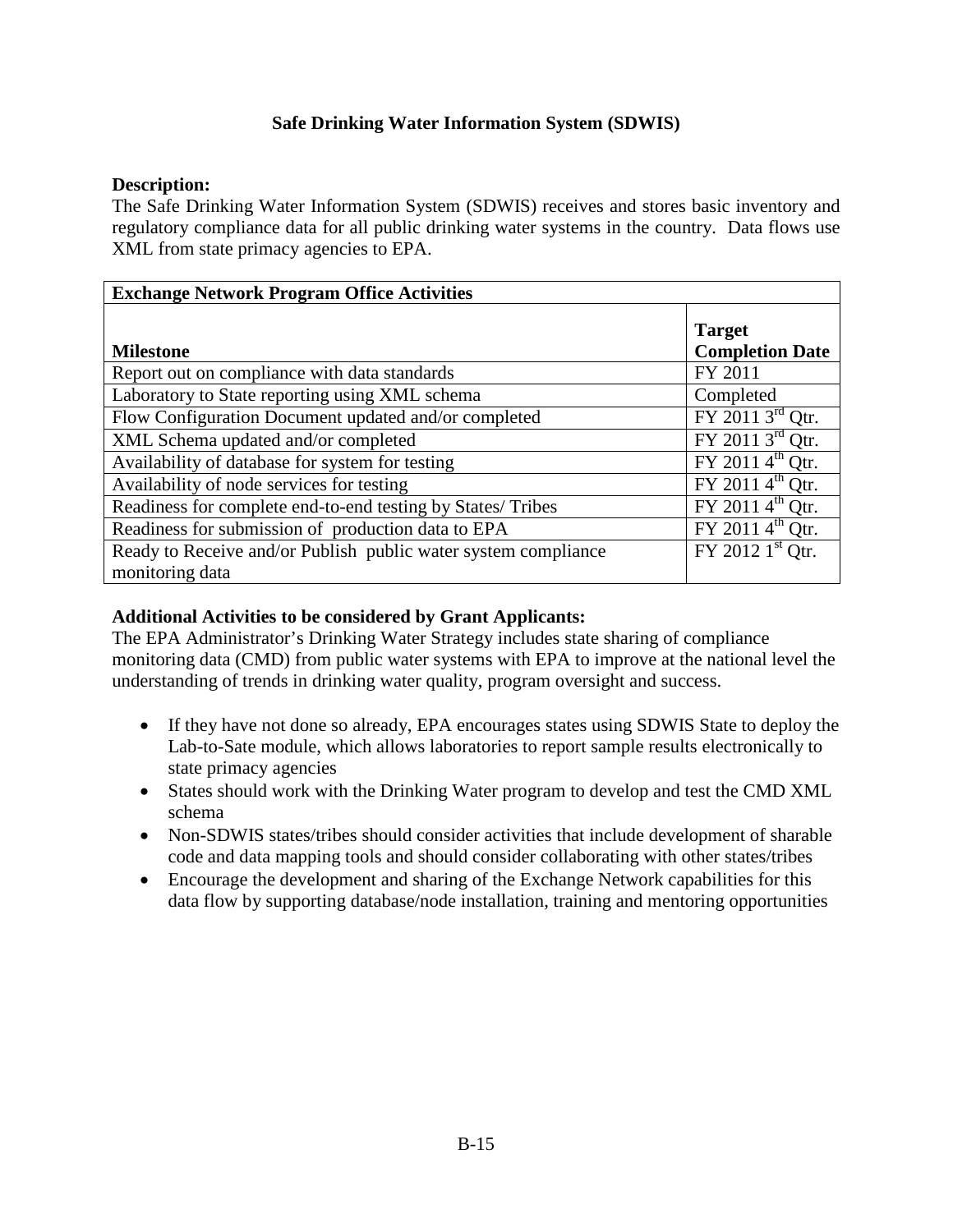#### **Underground Injection Control (UIC) Information System**

#### **Description:**

EPA launched a new UIC national information system in December 2007 and immediately began accepting data through EPA's Exchange Network. The UIC data system is designed to provide high quality, consistent and complete program information to support EPA's objective to manage and oversee the national and regional program. The data fields are at well level, with fields for UIC inventory (linked to FRS), permits, geospatial coordinates, inspections, compliance with mechanical integrity, violations and enforcement actions.

As of the start of 2011, 22 of the 69 State and Region UIC programs were submitting data quarterly to the UIC DB, with 4 other programs expected to start submitting data by mid-2011. An additional 16 UIC programs are currently mapping their data to the EPA XML schema and should start submitting by the end of 2011 or early FY 2012. EPA is following a strategy and schedule to engage all 69 programs in mapping their data by 2012 and to start flowing data for all programs by 2013...

A revised XML document (Version 2.0) was released under the same UIC data model to improve performance. All UIC data submitters after May 14, 2010 mapped their data to the new XML schema.

Each state is expected to transition from existing reporting to a single quarterly submission to the UIC data base once it meets the data quality and completeness requirements outlined in a transition data policy memorandum issued in March, 2009.

| <b>Exchange Network Program Office Activities</b>                         |                        |  |  |
|---------------------------------------------------------------------------|------------------------|--|--|
|                                                                           | <b>Target</b>          |  |  |
| <b>Milestone</b>                                                          | <b>Completion Date</b> |  |  |
| Release final XML Schema - (Version 1.0)                                  | Completed              |  |  |
| Flow configuration document completed                                     | Completed              |  |  |
| System ready to receive production data from states                       | Completed              |  |  |
| Release revised XML Schema - - (Version 2.0)                              | Completed              |  |  |
| Revised flow configuration document, other documentation completed        | Completed              |  |  |
| Other: Successful mapping, conversion of state data consistent with EPA   | $On\text{-going}$      |  |  |
| mapping instructions, and node to node submission of source data to       |                        |  |  |
| EPA's UIC database (for all 68 UIC programs)                              |                        |  |  |
| Other: Validation of data received in EPA's database after each quarterly | $On\text{-going}$      |  |  |
| submission to address data quality/completeness issues, to continue until |                        |  |  |
| transition requirements are met.                                          |                        |  |  |

#### **Additional Activities to be considered by Grant Applicants:**

• For Class V state programs with no effective existing database, EPA will support activities to build local data system that leads to efficient data transfer to EPA's database. EPA has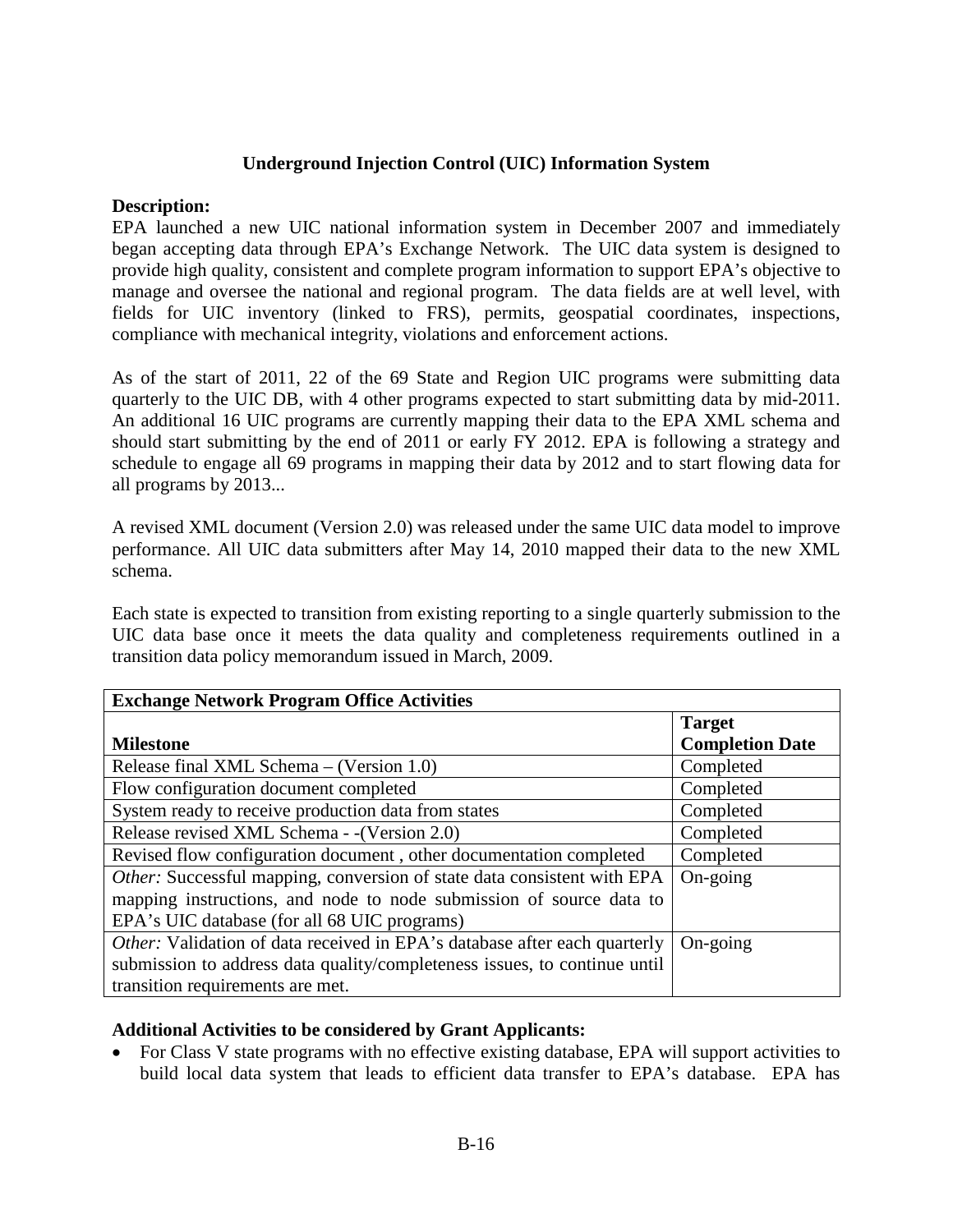existing data templates and data transfer tools available, and will provide technical support on request.

- EPA requests that UIC applicants to include participation in existing EPA Integrated Project Teams (IPT) in their project narrative.
- Since the UIC DB objective is to phase out of other reporting, EPA requests UIC applicants to address how QA/QC issues raised during the quarterly data submission cycle will be addressed until transition is complete.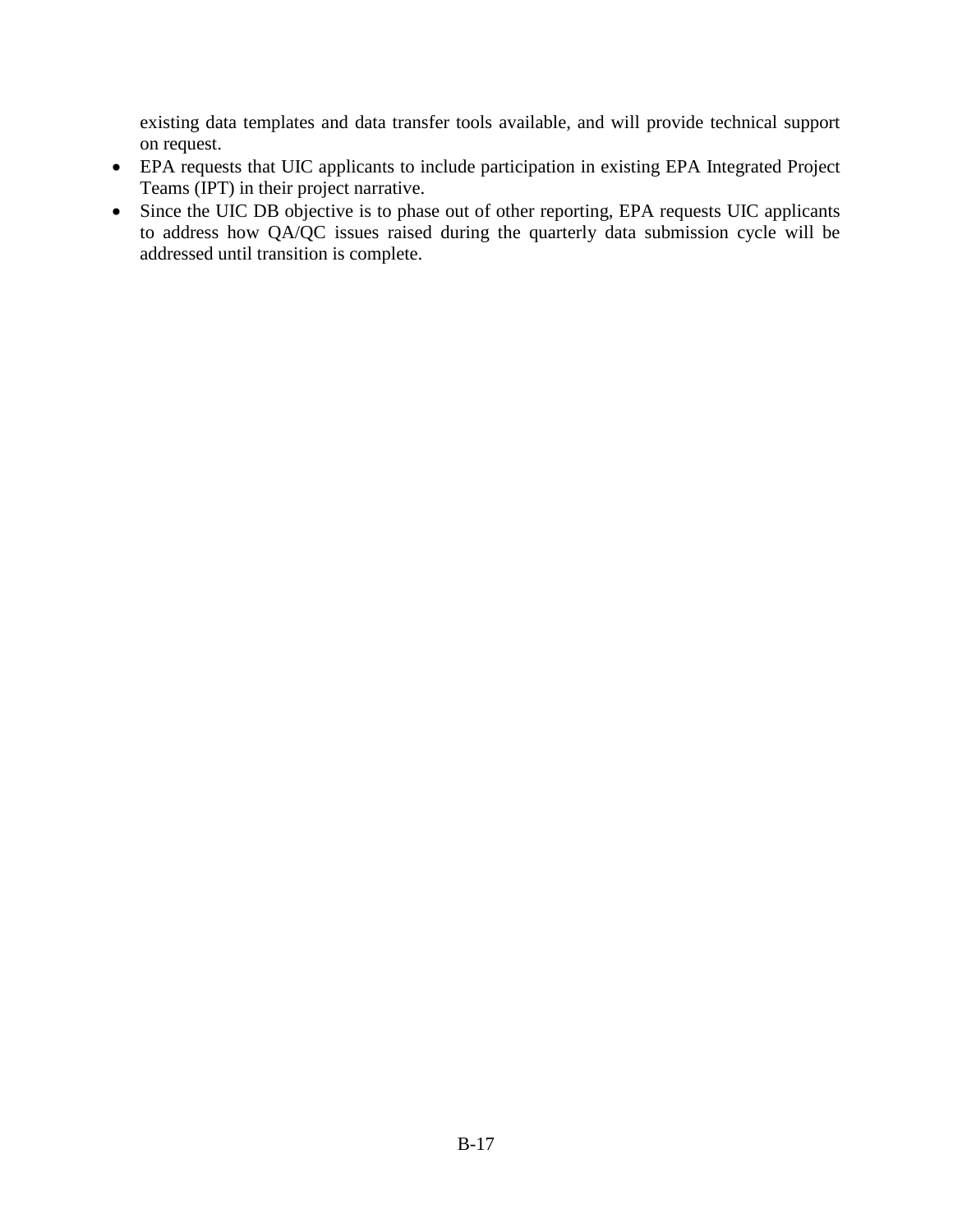#### **Water Quality Exchange (WQX)**

#### **Description:**

WQX defines the framework by which EPA compiles water quality monitoring data (physical, chemical, biological and habitat) into the STORET Data Warehouse [\(http://www.epa.gov/storet/dw\\_home.html\)](http://www.epa.gov/storet/dw_home.html). Data are collected by multi-jurisdictional entities via a shared schema. The purpose of the compilation of data in the STORET Data Warehouse is to provide a seamless collection of monitoring data that is not restricted by jurisdictional boundaries. For more information about WQX, please visit<http://www.epa.gov/storet/wqx.html> or [http://www.exchangenetwork.net/exchanges/water/wqx.htm.](http://www.exchangenetwork.net/exchanges/water/wqx.htm)

| <b>Exchange Network Program Office Activities</b>                                                                                                                       |                                         |  |
|-------------------------------------------------------------------------------------------------------------------------------------------------------------------------|-----------------------------------------|--|
| <b>Milestone</b>                                                                                                                                                        | <b>Target</b><br><b>Completion Date</b> |  |
| System readiness to receive test and production data to EPA (WQX v1.0, WQX)<br>$v2.0$ and WQX $v2.1$ )                                                                  | Completed                               |  |
| WQX Web Tool in production (WQX Web is an XML generation tool that supports<br>all WQX schema data elements)                                                            | Completed                               |  |
| De-support for distributed STORET database (WQX data flow will be primary<br>mechanism for submitting data, and STORET database submissions are no longer<br>accepted). | Completed<br>(September 2009)           |  |
| STORET Warehouse Catalog, Monitoring Location, and Results Web Services<br>available                                                                                    | Completed                               |  |
| Additional STORET Warehouse Web Services release with full USGS NWIS Web<br>Services alignment                                                                          | Fall 2011                               |  |
| STORET Warehouse web mapping services available**                                                                                                                       | Completed                               |  |

\*\* The STORET Warehouse web mapping services are available at the following URL: [http://www.epa.gov/waters/geoservices/docs/waters\\_mapping\\_services.html.](http://www.epa.gov/waters/geoservices/docs/waters_mapping_services.html) Note that two separate services exist for STORET: STORET\_NAD83 and STORET\_WMERC.

**Additional Activities to be considered by Grant Applicants**

- 
- Utilize WQX v2.0 or v2.1 to flow biological and habitat monitoring parameters
- Develop applications that use EPA STORET Warehouse web services (data and spatial) for data integration and analysis
- Adopt and encourage all applicable data standards for data submission and sharing
- Identify innovative ways for sharing continuous monitoring data
- Encourage the development of common catalogue services that provide standard water quality data discovery and publishing to the Exchange Network community
- Build tools that integrate water quality data from various sources (e.g. USGS data) to present a common view of water quality data
- Encourage capacity with small data providers for participating with other data partners and submitting data through WQX and WQX Web
- Develop shareable translation and validation tools to facilitate water quality and biological data exchange.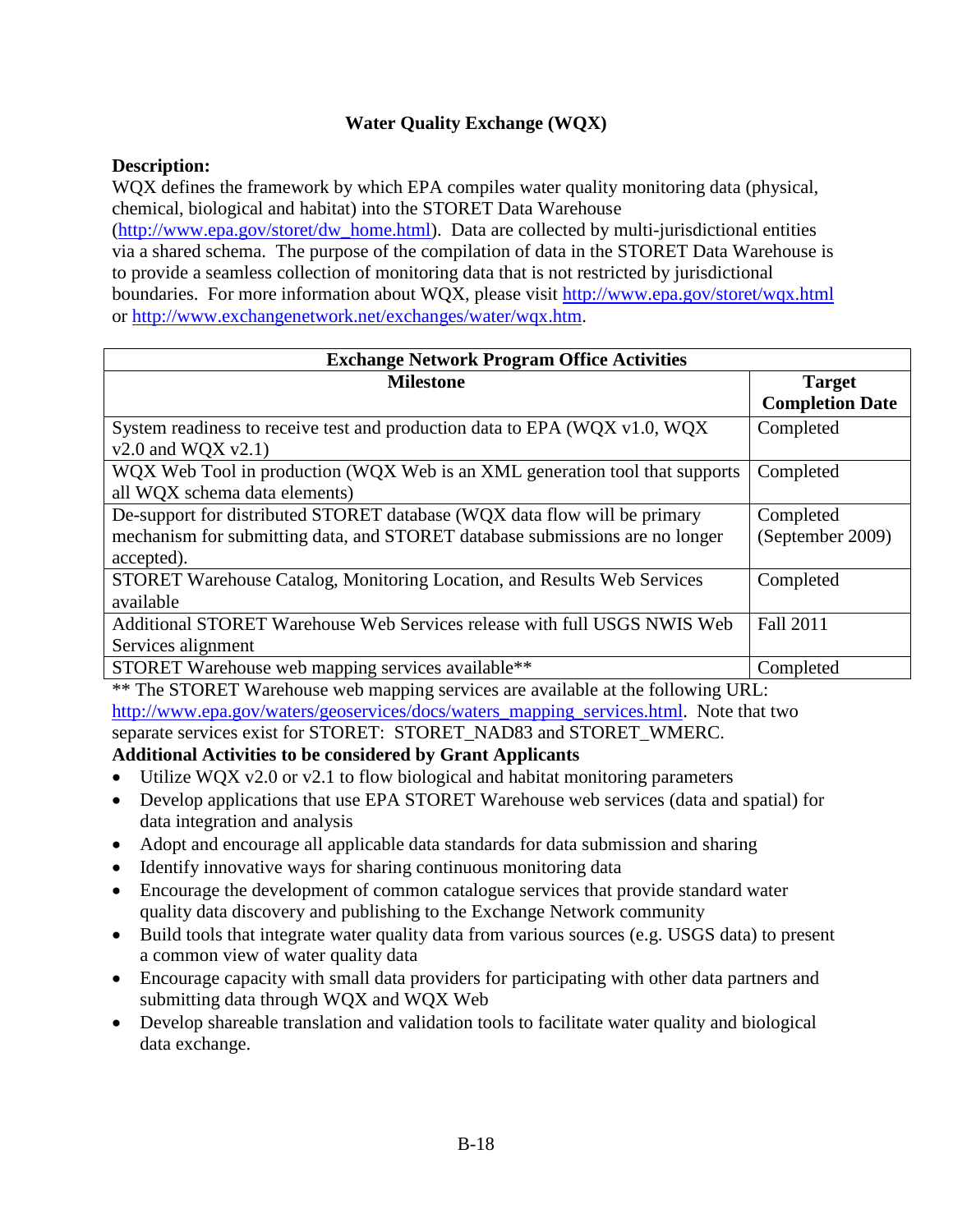• Begin linking station locations consistent with the NHD and the Geospatial One Stop Hydrography Standard. Implement NHDEvent data flow for STORET/WQX monitoring locations that have been georeferenced to the NHD.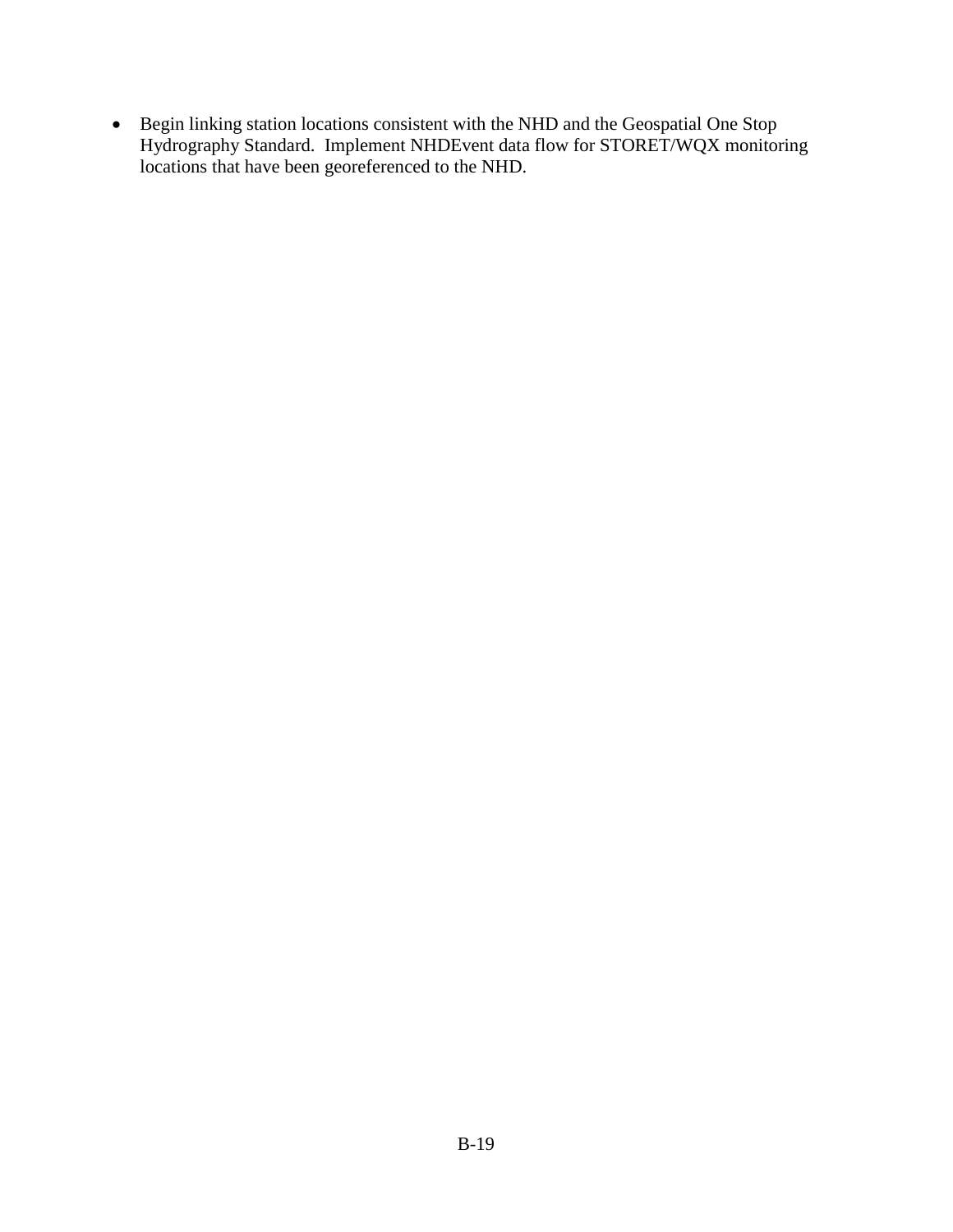#### **Facility Registry System (FRS)**

#### **Description:**

The Facility Registry System (FRS) is EPA's centrally managed database that provides access to the names, locations, associated program IDs, industrial classification, affiliation and other information for facilities subject to environmental regulations and other sites of environmental interest. These integrated facility identification records allow EPA, its state and tribal partners, web application owners and the public to access environmental information reported from and about facilities and sites. The Facility Id 3.0 (FACID 3.0) schema is available now. It allows EN partners to publish and access facility identification information more easily. FACID 2.3 is still available and supported for those partners not yet ready to move to FACID 3.0.

| <b>Exchange Network Program Office Activities</b>           |                          |  |
|-------------------------------------------------------------|--------------------------|--|
| <b>Milestone</b>                                            | <b>Target Completion</b> |  |
|                                                             | Date                     |  |
| Test XML schema – NEW FACID Version 3.0 replacing           | Completed                |  |
| FACID <sub>2.3</sub>                                        |                          |  |
| Release XML Schema – NEW FACID Version 3.0                  | Completed                |  |
| Availability of database or system for testing              | Available                |  |
| Availability of Node services for testing                   | Available                |  |
| Readiness for complete end-to-end testing by states/tribes  | Ready                    |  |
| System readiness to receive production data to EPA          | Ready                    |  |
| Flow configuration document completed or updated            | Completed                |  |
| Availability of GHG Facility Records                        | Available                |  |
| Availability of State/Tribal Master Records by Web Services | Available                |  |
| Availability to receive Polygon Locational data             | Available                |  |

#### **Outbound web services available via FACID 2.3:**

There are two methods of service requests that are functionally used to retrieve data from FRS through the Web Services with the Central Data Exchange. They are Query and Solicit service requests. Query requests are synchronous while Solicit requests are asynchronous.

| <b>Name</b>                | <b>Parameters</b>                      | Type of service request<br>(Solicit and/or Query) |
|----------------------------|----------------------------------------|---------------------------------------------------|
| GetFRSFacilityByRegistryID | Registry ID                            | Solicit and Query                                 |
| GetFacilityByName          | State Code and<br><b>Facility Name</b> | Solicit and Query                                 |
| GetFacilityByCityName      | <b>State Code and City</b><br>Name     | Solicit and Query                                 |
| GetFacilityByCountyName    | State Code and<br><b>County Name</b>   | Solicit                                           |
| GetFacilityByZipCode       | State Code and Zip                     | Solicit                                           |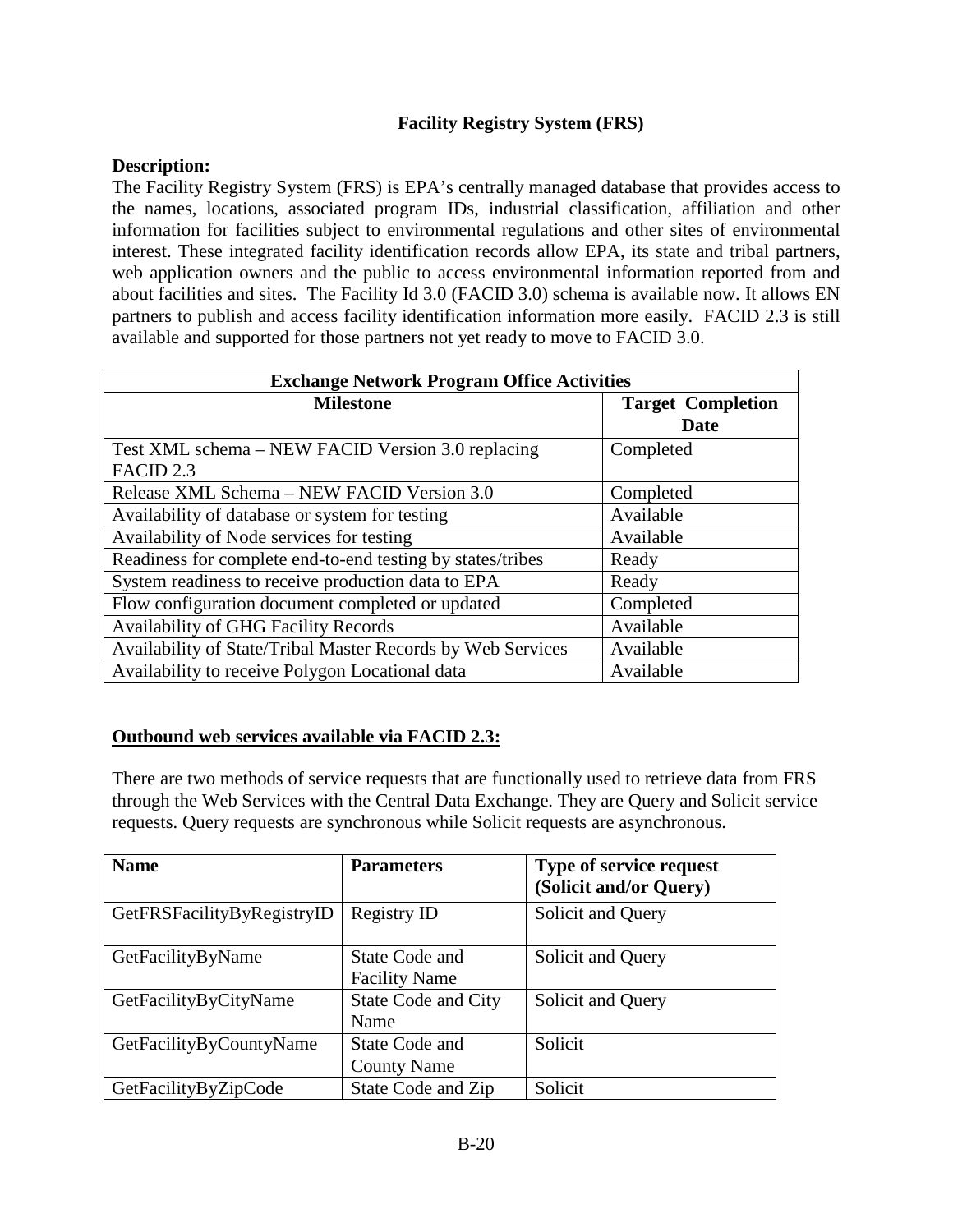|                        | Code                        |                   |
|------------------------|-----------------------------|-------------------|
| GetFacilityByStateID   | <b>State Code and State</b> | Solicit and Query |
|                        | ID                          |                   |
| GetFacilityBySICCode   | State Code and SIC          | Solicit           |
|                        | Code                        |                   |
| GetFacilityByNaicsCode | State Code and              | Solicit           |
|                        | <b>NAICS</b> Code           |                   |

#### **Outbound web services available via FACID 3.0:**

| <b>Name</b>           | <b>Parameters</b>   | <b>Type of</b><br><b>Service</b> | <b>Notes</b>                        |
|-----------------------|---------------------|----------------------------------|-------------------------------------|
|                       |                     | <b>Request</b>                   |                                     |
| GetFacilityByID       | RegistryID,         | Query                            | Get detailed facility data for one  |
|                       | Originating         |                                  | facility.                           |
|                       | <b>Partner Name</b> |                                  |                                     |
|                       | and                 |                                  |                                     |
|                       | Program             |                                  |                                     |
|                       | Acronym             |                                  |                                     |
| GetFacilityInterestID | Registry ID,        | Query                            | Full set of parameters but          |
|                       | Originating         |                                  | returning a payload of summary      |
|                       | <b>Partner Name</b> |                                  | facility and environmental interest |
|                       | and                 |                                  | data (FacilityInterest) rather than |
|                       | Program             |                                  | the full schema, to aid in          |
|                       | Acronym             |                                  | performance.                        |

#### **Future Enhancements:**

#### 1. Data validation tool at FRSNODE:

FRS is planning to implement a data validation tool at the node that performs data validation on the facilities as they are processed. This will prevent poor quality data entering into FRS.

#### 2. Improve notifications on FACID3.0 dataflow:

At present, a synchronous notification is sent to the submitter for the transaction that notifies that file has been received at FRS end. FRS is planning to send more notifications on the submissions in future, so it gives additional details, such as count of processed and rejected records per transaction and diagnostics, such as identified issues with the rejected data, et cetera. This will give more information to submitters about their submission and help them to improve the quality of their data.

#### **Additional Activities to be considered by Grant Applicants**

EPA encourages states and tribes to exchange facility data with FRS including: Integrated State Master Facility databases; other types of facilities datasets of interest include Tier 2 Chemical Inventory Reporting facilities, CAFO's (Concentrated Animal Feed Operations), Underground Storage Tanks, Leaking Underground Storage Tanks, Landfills, Spill Prevention Control and Counter Measure facilities and other facility types of environmental interest. As an example of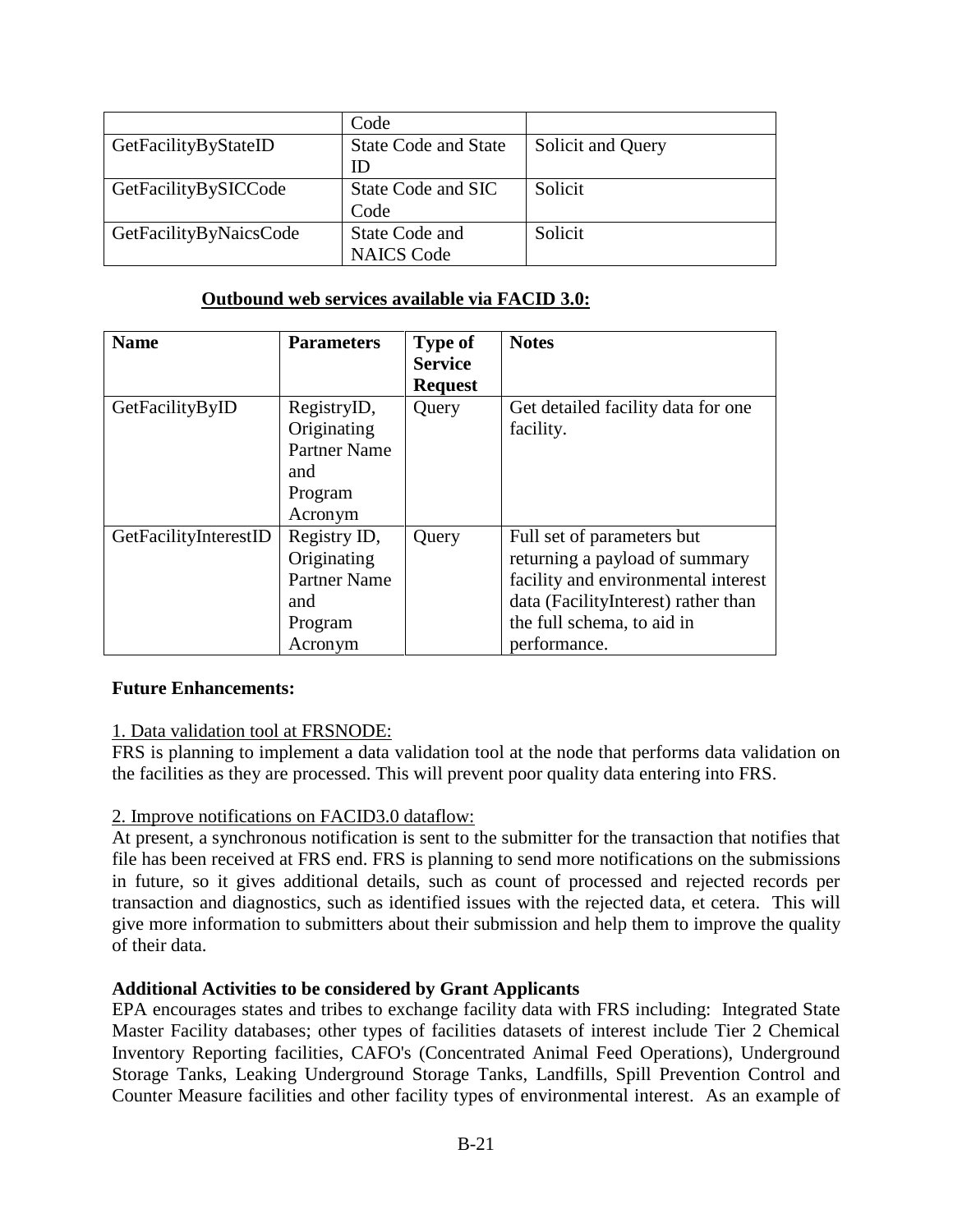one of its' newest EPA program office data assets, FRS will be able to publish to Exchange Network partners the universe of Greenhouse Gas Reporters in summer of 2011, which may be useful to state programs.

EPA encourages states and tribes to flow geospatial locational data (latitude and longitude data and, where possible, linear and polygonal locational values, along with collection metadata) to FRS or publish the data for partners interested in locating and mapping facilities or sites. EPA encourages applicants to collaborate on best practices and continually improve their facility records to conform more closely to data standards and to better reflect the true (as opposed to merely valid) identity and location of environmental interests. This level of quality is especially important when first responders use the data. Tribes should consider using the FACID schema to share data about Open Dumps in Indian Country (see Open Dump Section on page A-31 of this Appendix).

Applicants should consider that flows don't necessarily need to be one-way. EN technology allows facility data and location information to flow from states and partners to FRS, from FRS to states, tribes and the public, and also allows for the exchange of information among states, tribes and other partners.

One way that FRS can provide value to partners is that it integrates information from multiple programs that relate to a single facility or site. This allows for both cross-media integration and cross-jurisdictional/regional analyses. FRS also provides error correction, quality assurance, and validation tools. Additionally, FRS indexes facilities to congressional districts, census blocks, and watershed HUC codes, which can aid in query and analysis. Such data attribute and validity improvement functions are useful for analyses by EPA and its partners.

The FACID schema can also support multi-agency collaboration, such as that demonstrated by the Heartland Emergency Response Exchange (HERE) exchange. Applicants should consider proposing projects that involve flowing data from EPA to states and partners for integration and analysis, as well as flows that share facility identification data among states and with local governments.

FRS data can be extracted using the outbound services via CDX through FACID 2.3 and 3.0 data flows.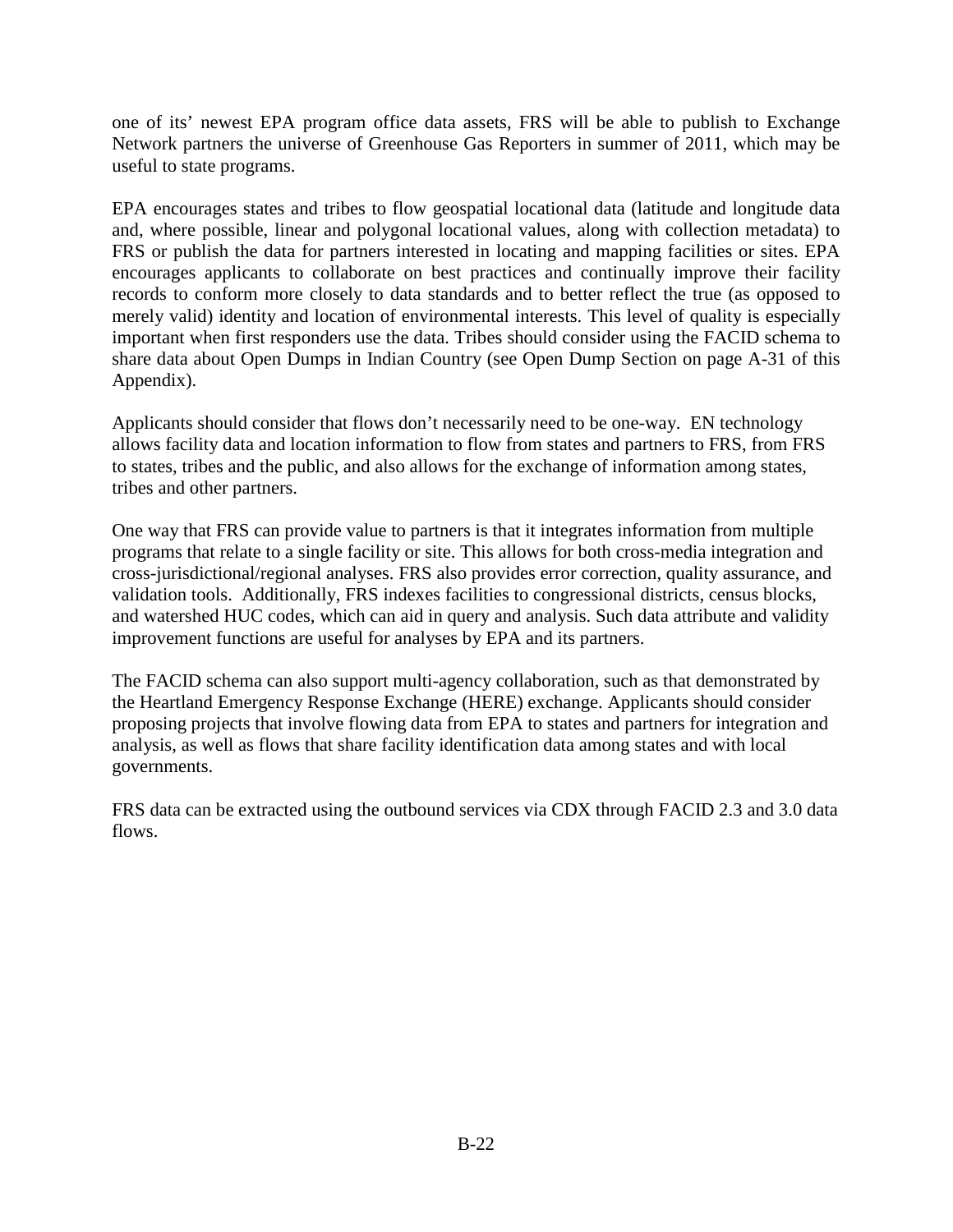#### **Toxics Release Inventory System (TRIS)**

#### **Description:**

The TRI System is an annual reporting requirement for industries with toxic chemical releases (deadline is July 1st of every year). The TRI Data Exchange (TDX) provides for simultaneous submission of TRI reports to both EPA and states via CDX. Benefits of the TRI Data Exchange include:

- For participating states and EPA, elimination of duplicative data entry, reduction of state data reconciliation, and faster access to the data
- For facilities, reduced burden through simultaneous submission to both EPA and the state to meet EPCRA Section 313 reporting requirements

| <b>Exchange Network Program Office Activities</b>                                                                                                                                                                                                                                                                                                                                                                                                              |                                         |  |  |
|----------------------------------------------------------------------------------------------------------------------------------------------------------------------------------------------------------------------------------------------------------------------------------------------------------------------------------------------------------------------------------------------------------------------------------------------------------------|-----------------------------------------|--|--|
| <b>Milestones</b>                                                                                                                                                                                                                                                                                                                                                                                                                                              | <b>Target</b><br><b>Completion Date</b> |  |  |
| Load/Update XML Schema (if necessary) for FY2011                                                                                                                                                                                                                                                                                                                                                                                                               | 11/30/2011                              |  |  |
| Enhance existing ad-hoc query services (TDX Viewer) to allow partners<br>to search for TRI transactions using an expanded number of criteria, and<br>display XML data as a mock TRI form using a stylesheet. The TDX<br>Viewer application, first released in Dec. 2009, is hosted on CDX and<br>allows partners to identify how many times reports have been sent to<br>them via CDX and if the transmissions succeeded or failed to reach the<br>state node. | Completed<br>04/01/2011                 |  |  |
| Continue to investigate use of additional Web services for further<br>application functionality                                                                                                                                                                                                                                                                                                                                                                | Ongoing                                 |  |  |
| Test and Support operational Node-to-Node data exchanges between<br><b>CDX</b> and States                                                                                                                                                                                                                                                                                                                                                                      | Ongoing                                 |  |  |

#### **Additional Activities to be considered by Grant Applicants:**

- Work with the TRI Program to test XML schema on the state node to accept TRI data from EPA.
- States should develop procedures that enable the import of TRI data into their systems. The procedures should support data in XML format received via their state node.
- Encourage environmental state program office employees at TDX states to take advantage of the benefits offered by the TDX Viewer tool. More information can be found at [http://www.epa.gov/tri/stakeholders/state/state\\_exchange/index.htm](http://www.epa.gov/tri/stakeholders/state/state_exchange/index.htm)
- Use the TRI XML schema to develop loading/converter tools to populate the state database directly from incoming data sources via CDX.
- Leverage existing tools and services developed by states already on the TRI Data Exchange. [http://www.epa.gov/tri/stakeholders/state/state\\_exchange/index.htm](http://www.epa.gov/tri/stakeholders/state/state_exchange/index.htm)
- Collaborate with states on the TRI Data Exchange and other states interested in joining by developing sharable code (i.e., monthly conference calls)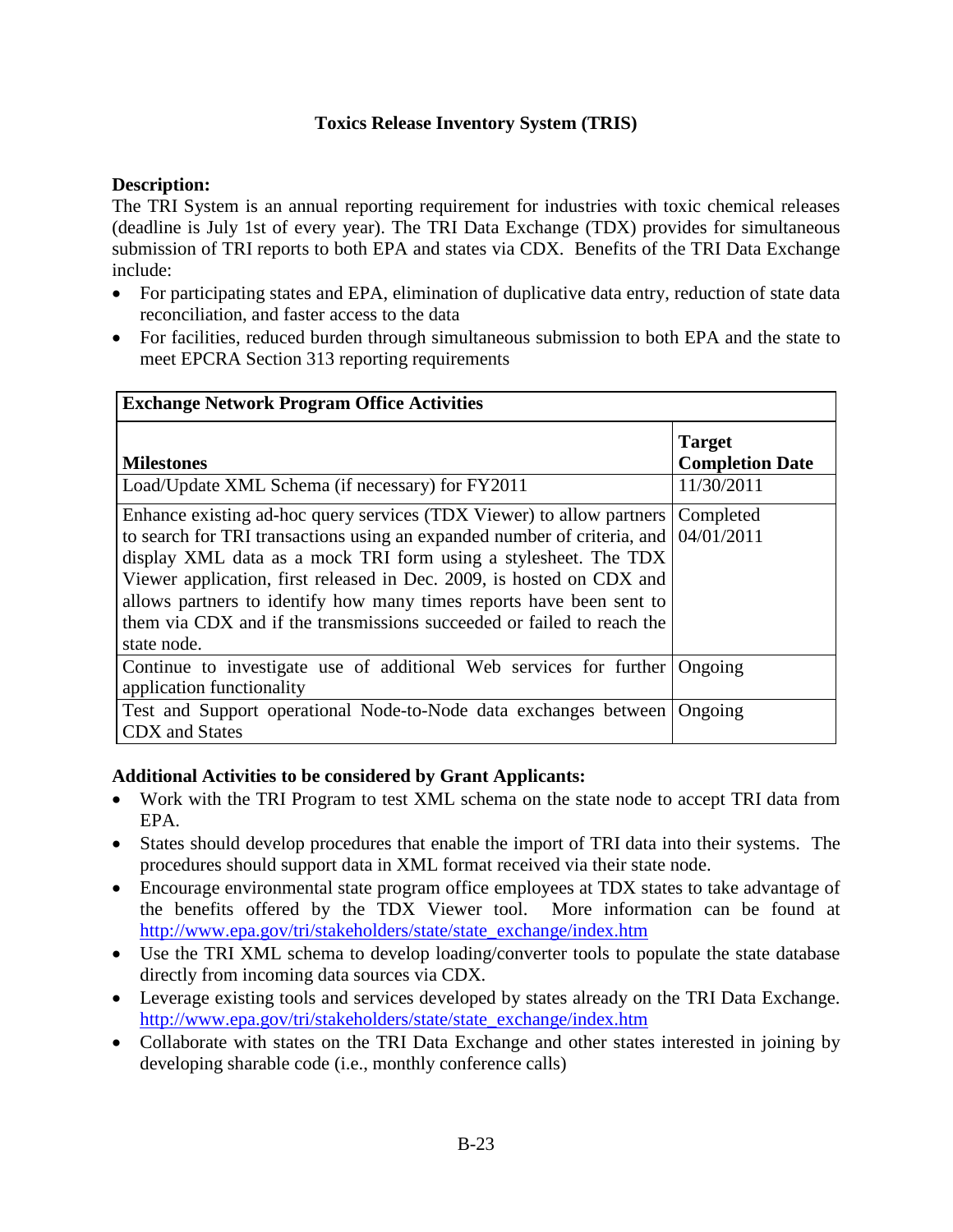# **III. Non-Regulatory and Innovative Data Exchanges**

This section of Appendix B highlights non-regulatory and innovative data exchanges that meet specific business needs. These data exchanges could support environmental decision-making and operations, address cross-cutting environmental issues, or support specific state, territorial, or tribal environmental programs.

Applicants could propose to implement geospatial data and tools to flow environmental information. Exchange Network partners could play an important role in helping the geospatial community at large realize the benefits of building interoperable solutions to share and re-use data. By adhering to applicable geospatial standards and measurement guidelines for metadata creation and publishing, and by implementing Open Geospatial Consortium (OGC) compliant Web service capabilities*,* Network partners can take important steps to ensure the development and maintenance of shareable geospatial data resources.

|  | $B-25$ |
|--|--------|
|  |        |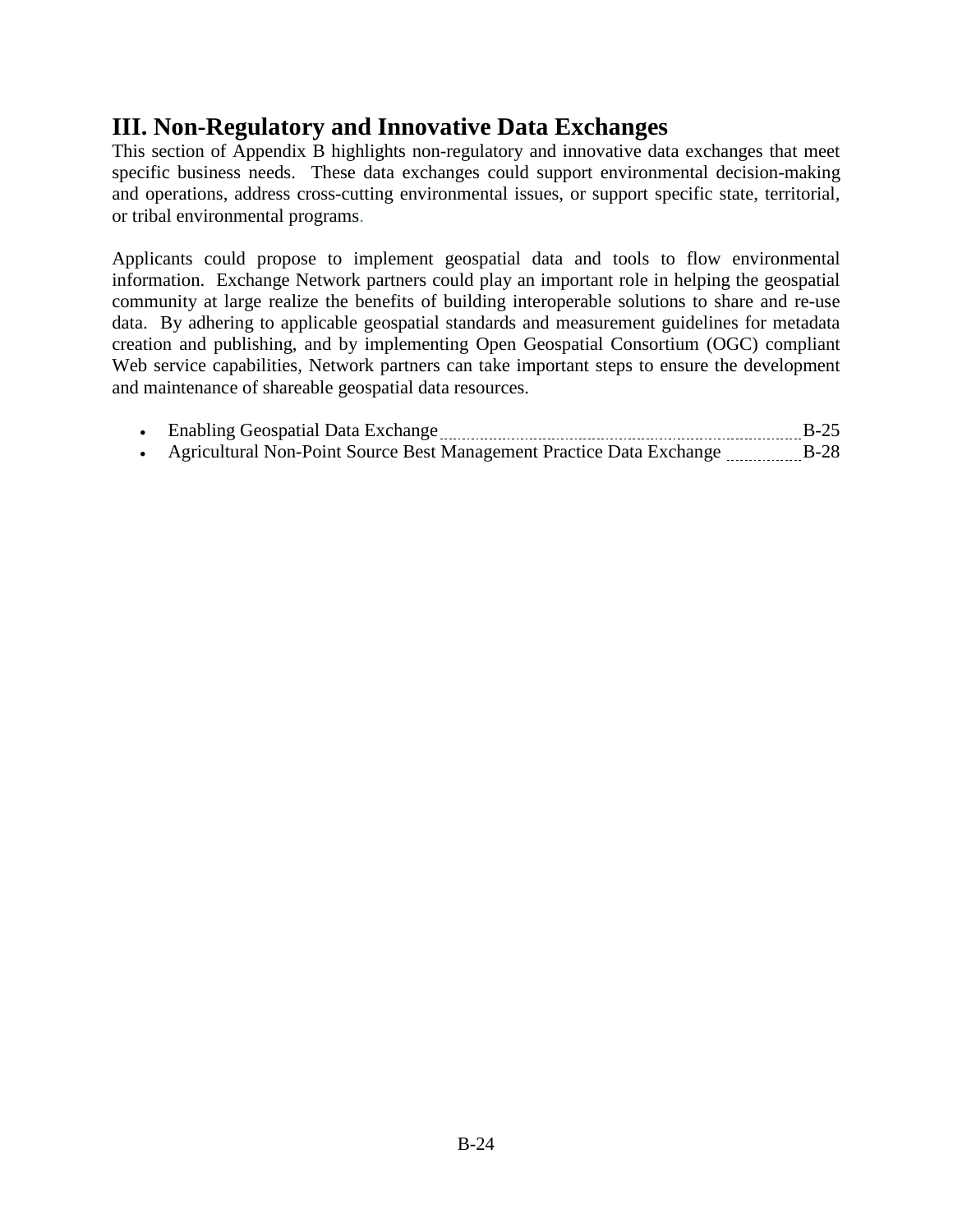#### **Enabling Geospatial Data Exchange**

#### **Description:**

Geospatial data represent features on the Earth expressed as points, lines, or polygons and are used in tandem with programmatic data, through geospatial information systems and browsers, to support programmatic analysis using a geographic or place-based context.

Office of Management and Budget (OMB) Circular A-16 "Coordination of Geographic Information and Related Spatial Data Activities" identifies 34 critical geospatial data themes that are essential components of the National Spatial Data Infrastructure (NSDI)  $(http://www.wikipediause.gov/omb/circulars/a016/a016 rev.html).$  The A-16 geospatial data theme categories encompass a wide variety of place-based data sets including those related to biodiversity, wetlands, watershed boundaries, soils, hydrography, administrative units and demographics which are essential to environmental analysis and decision-making.

Place-based approaches are particularly crucial for dealing with human health, environmental issues, and business areas. Business activities include: problem assessment, emergency response, enforcement, habitat protection and restoration, and drinking water protection. Placebased approaches are recognized as key to business processes in the August 11 2009 White House Memo, "Developing Effective Place Based Policies for the FY 2011 Budget". Additionally, the June 2009 Congressional Research Service report, "Geospatial Information and Geographic Information Systems (GIS): Current Issues and Future Challenges", describes the need for a more robust "NSDI 2.0" approach, with a recommendation of bolstering existing partnerships such as the Exchange Network to improve the sharing, access to, and discovery of, these critical data assets.

Through integrated data collection and sharing approaches, such as via the Exchange Network, cross–jurisdictional geospatial and geospatially-enabled datasets can support more consistent business approaches and robust analysis for informed decision-making and response to human health and environmental issues. An example of this is watershed boundary data sets that cross political boundaries. The Exchange Network can serve a critical role in the future expansion of the National Spatial Data Infrastructure by facilitating transport and sharing of these data sets across various levels and of government and across jurisdictional boundaries because the model of data stewardship it uses encompasses multiple levels of government. Thus it could serve to empower the development of national data layers, while maintaining data and metadata stewardship, as well as maintenance and ownership at the appropriate organizations and levels of government. Relevant examples are the existing EPA Office of Water - National Hydrography Dataset (NHD) NHDUpdate and NHDEvent flows. Much of EPA's data is gathered at the state level, and historically had to be manually integrated. The Exchange Network facilitates this integration in an automated fashion, both saving time and potentially improving data quality.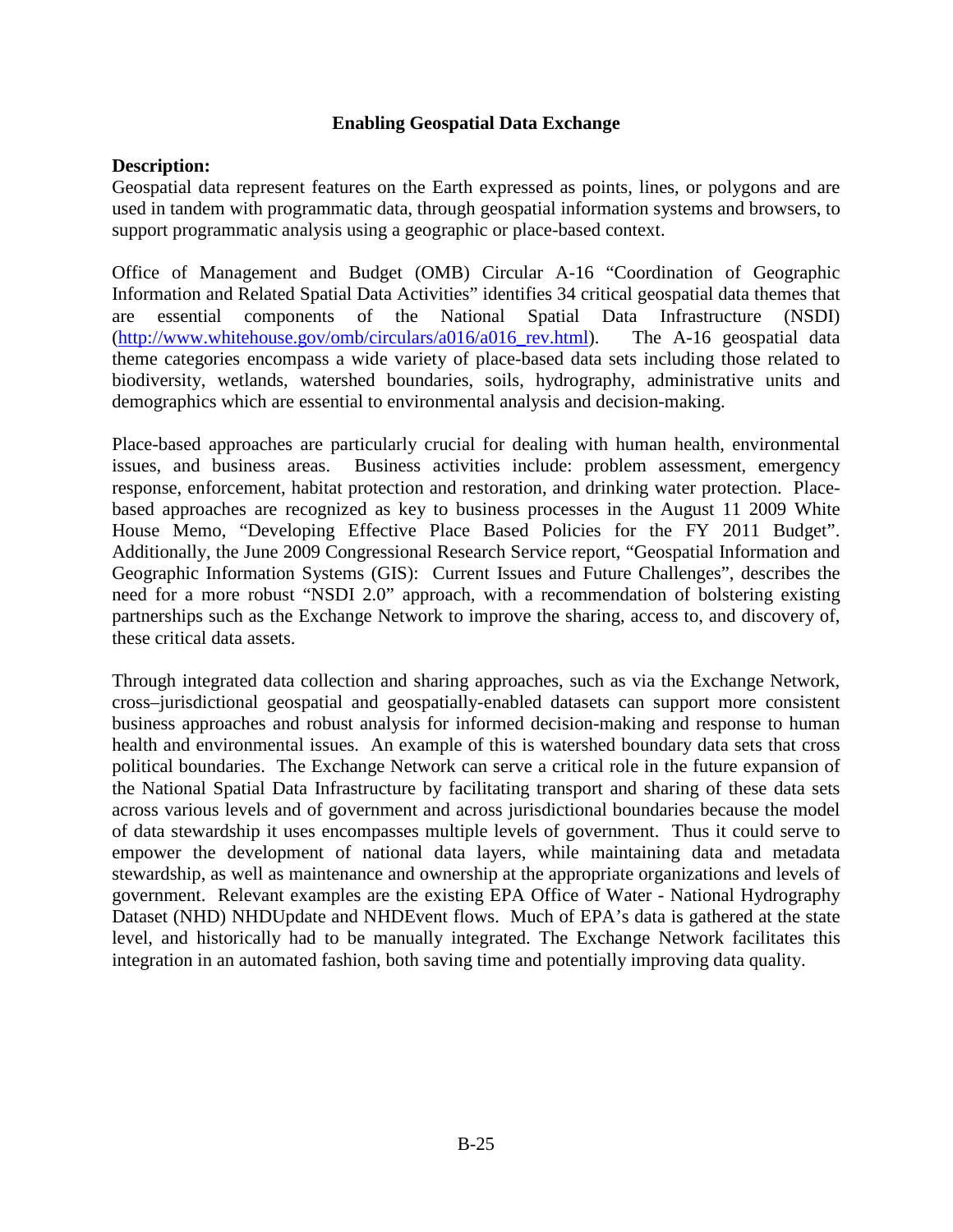| <b>Exchange Network Program Office Activities</b>               |                                         |  |  |
|-----------------------------------------------------------------|-----------------------------------------|--|--|
| <b>Milestones</b>                                               | <b>Target</b><br><b>Completion Date</b> |  |  |
| Evaluate existing standards and schema (XML/GML) to support     | Completed                               |  |  |
| coverages                                                       |                                         |  |  |
| Develop XML/GML schema and concept of operations for discovery, | Completed                               |  |  |
| update or exchange of coverages                                 |                                         |  |  |
| Release XML Schema                                              | Completed                               |  |  |
| Conduct/complete testing                                        | Completed                               |  |  |
| Complete readiness evaluation for implementation                | Completed                               |  |  |

#### **Additional Activities to be considered by Grant Applicants:**

The intent of this category is not to fund the creation of new data (e.g. conducting water sampling) or exchange entire national data coverage. It is rather, where practical, to expand the sharing of important updates to robust geospatial data elements such as points, linear and polygonal data by state or local agencies across the Network partnership, and to facilitate the publishing of data, services, and metadata using Open Geospatial Consortium (OGC) standards and interfaces. Applications should focus on examining federated models for the exchange of local geospatial data state-wide and cross-state, especially when considering regional multi-state ecosystems (such as Large Aquatic Ecosystems).

A key objective is to move government users toward data interoperability and the leveraging of existing COTS and Open Source technologies. Thus applications should incorporate as appropriate existing standards-based approaches for data exchange. This should include Transactional Web Feature Service (WFS-T), Sensor Observation Service (SOS) and others, as applicable.

Applications relevant to this topic should be centered on one or more key business areas that would benefit from the publishing of updated geospatial data and/or of geospatially-enabled programmatic data both inside and outside the Network. Innovative applications will demonstrate exchange and publication of geospatial data assets and metadata for use in applications involving multiple jurisdictions and/or focusing on multi-media environmental problems. Relevant applications could demonstrate:

- Exchange of local portions of nationally significant datasets that fall under the purview of A-16 NSDI data themes, particularly those of relevance to solving environmental challenges and supporting multi-level governmental partnerships, and which are not being coordinated by other initiatives (for example, roadway data being coordinated through Transportation For The Nation).
- Exchange of local data useful for the support of various community-based sustainability/planning initiatives among jurisdictions, such as land use/land cover parcel data, transit/transportation data, zoning and planning data, building permit and/or LEED building/infrastructure data; or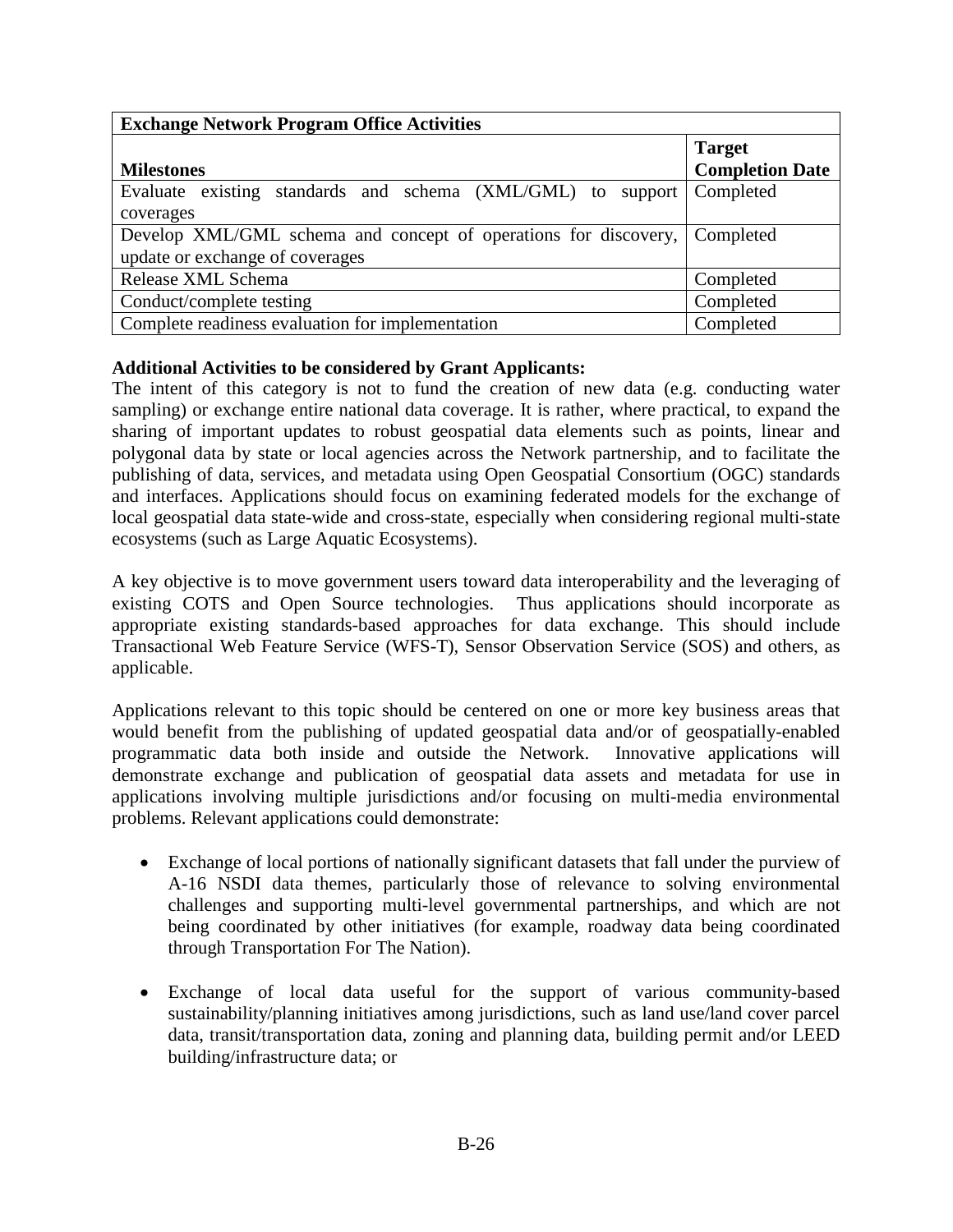- Exchange of local data to support regionally- or ecosystem-based ecological restoration efforts (including Large Aquatic Ecosystems), such as: local water quality/habitat monitoring data, local land use/land cover data (habitat location, forested areas, riparian buffers, etc.), and local restoration project location data.
- Sharing geospatial data as a step towards developing and deploying placed-based solutions.
- Development of prototype solutions for the next generation NSDI, a merger of the existing National Spatial Data Infrastructure data, tools and catalogs along with the distributed computing resources of the Exchange Network.

In these examples, the value of exchanging geospatial data is the facilitation of the study of cross-jurisdictional problems with multiple data sources, using geographic location as an integrating concept. Data exchanges could be periodic, but applicants are also encouraged to examine synchronization-based services to support near-real time exchange for applications such as sensor data, monitoring and emergency response.

Applicants are encouraged to demonstrate how their application will foster collaboration across a broader community of interest (e.g., other federal agencies, state and local governments, regionally-based organizations etc.) and support the broad distribution of these data and metadata across the communities of interest identified. Applicants proposing the development of geospatial exchanges should leverage OGC standards, tools and services to adapt XML/GML schema which could potentially become national standards to support the discovery, exchange and update of these critical data sources. Applications should focus on solutions which could be replicated to other regional areas with similar requirements.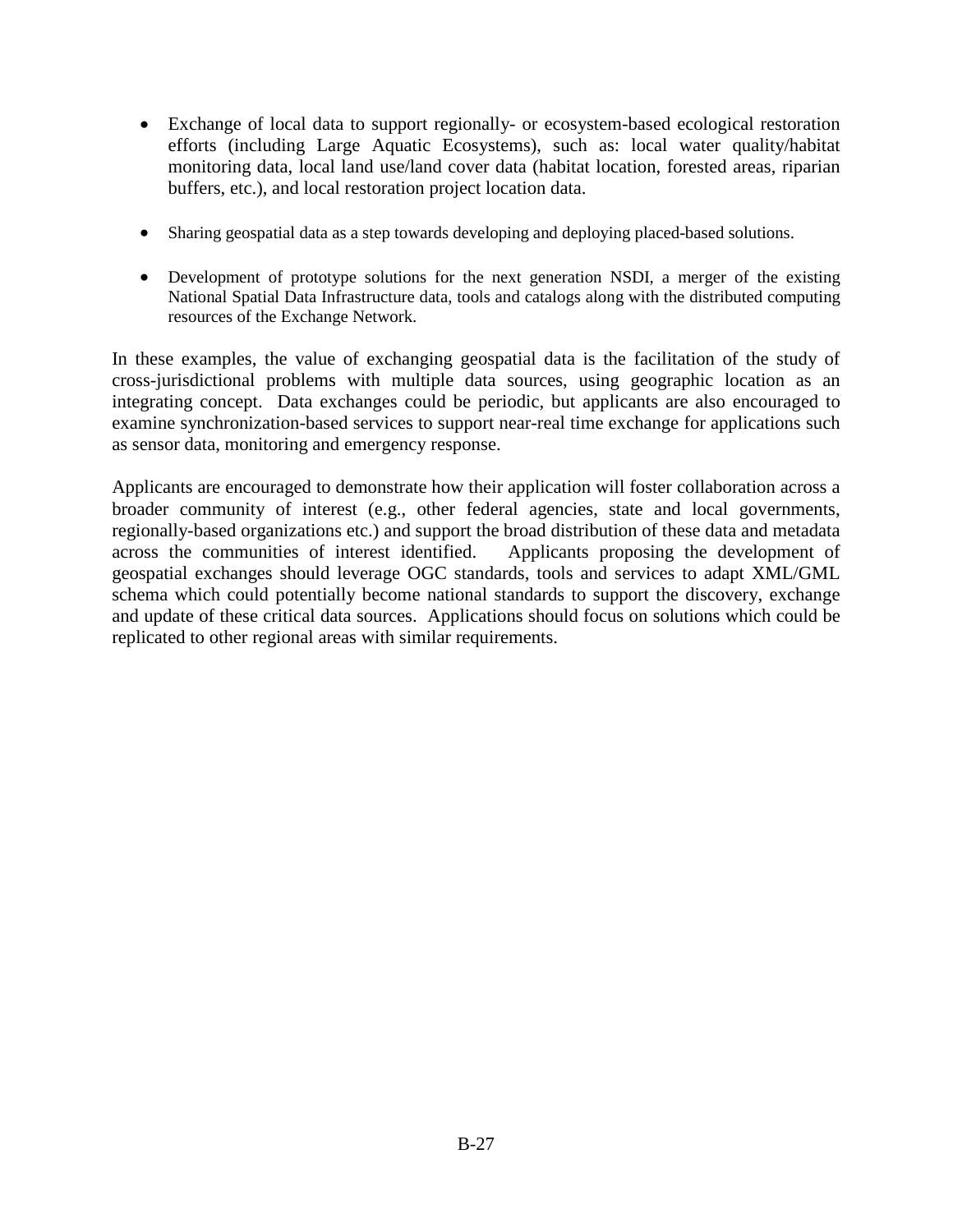#### **Agricultural Non-Point Source Best Management Practice Data Exchange (NPS BMP)**

#### **Description:**

Accurate, consistent, and spatially explicit non-point source best management practice data is a critical data flow for assessment of load reduction and corresponding water quality benefits. BMP's are components of Tributary Strategies for analyzing Total Maximum Daily Loads (TMDL's). BMP data aids the strategic targeting of environmental actions required to protect and restore the water quality conditions necessary to sustain a number of aquatic species.

The Chesapeake Bay Program Partnership, led by Pennsylvania Department of Environmental Protection, developed the data exchange templates, schema and services that standardizes the exchange. On a national scale, NPS BMP will provide a database of information on best management practices suitable to reduce loads and improve water quality in different geographic settings.

| <b>Exchange Network Program Office Activities</b>           |                                         |  |  |
|-------------------------------------------------------------|-----------------------------------------|--|--|
| <b>Milestone</b>                                            | <b>Target</b><br><b>Completion Date</b> |  |  |
| Report out on compliance with data standards                | Completed                               |  |  |
| Test XML schema                                             | Completed                               |  |  |
| Release XML Schema                                          | Completed                               |  |  |
| Availability of database or system for testing              | Completed                               |  |  |
| Availability of Node services for testing                   | Completed                               |  |  |
| Readiness for complete end-to-end testing by States/ Tribes | Completed                               |  |  |
| System readiness to receive production data to EPA          | Completed                               |  |  |
| Flow configuration document completed or updated            | Completed                               |  |  |

#### **Additional Activities to be considered by Grant Applicants**

Applicants are encouraged to do any of the following activities:

- Expand the current Regional exchange by leveraging the existing schema and standards.
- Develop the suite of services to support geographically and temporally based exchanges of BMP data.
- Build out the schema to include geo-spatial data exchange elements and develop additional validation and/or analytical tools to support this data flow.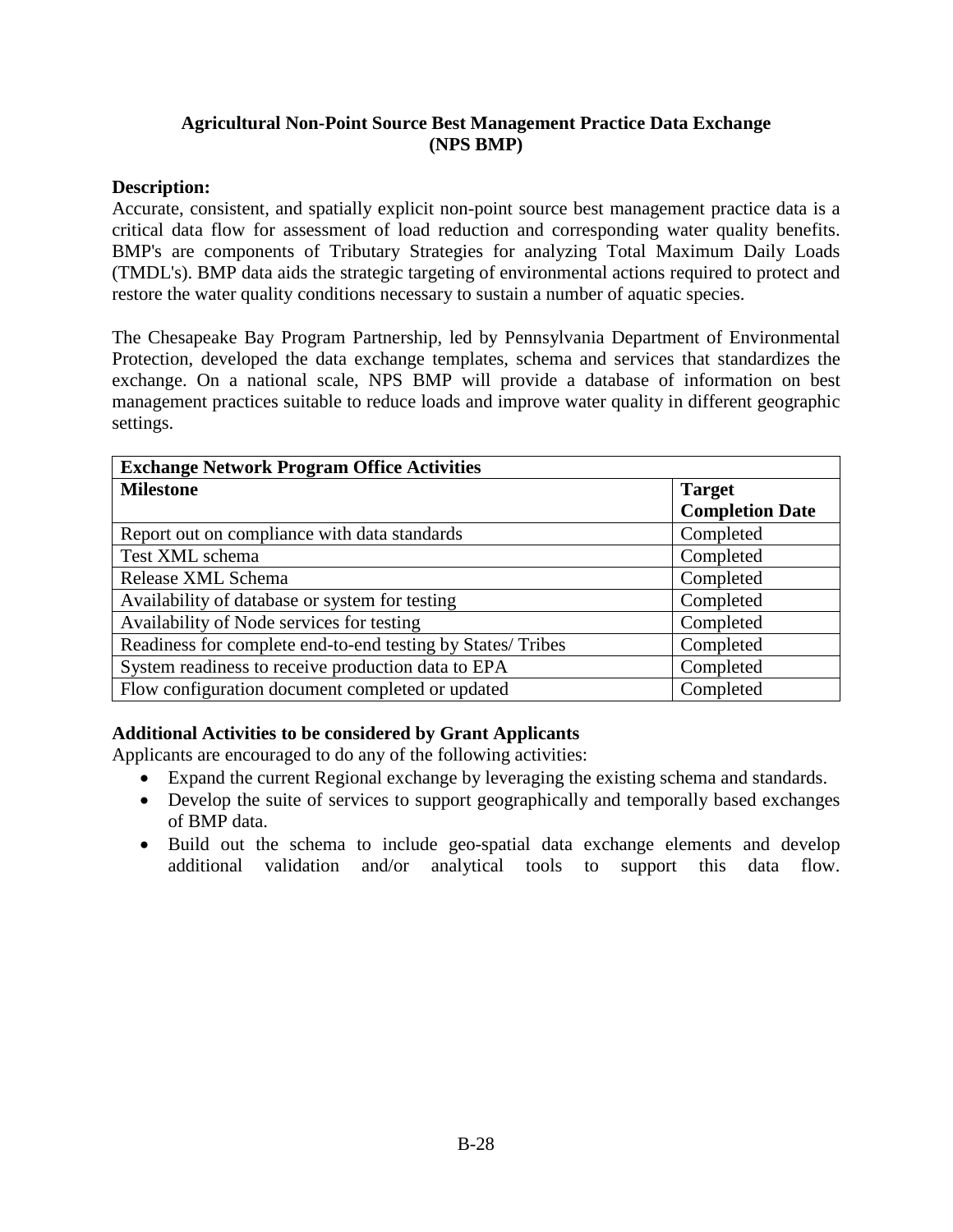# **Appendix C**

# **Cloud Transition Grants for EN Partners**

The Exchange Network Grant Program encourages projects that promote efficiency through the reuse of *shared* systems and resources. As cloud-based computing continues to grow and mature, EPA is exploring opportunities to offer cloud-based Exchange Network Nodes to Network partners. Sharing Node software and hardware in the cloud may help partners particularly small and medium-sized organizations—find even more cost efficient ways to manage their nodes and decrease operational costs. EPA is accepting grant applications from, state, territorial, and tribal groups that are interested in partnering with EPA on projects to pilot cloud-based Exchange Network Node solutions.

EPA is evaluating two cloud models for the Exchange Network including: 1) a multi-instance node model in which partners could transition their existing node into its own virtual machine in the cloud and 2) a multi-tenant application model which is analogous to a central shared node that can be individually configured by each partner to handle their different data flows. EPA anticipates establishing and maintaining this infrastructure in a central shared cloud environment. It is anticipated that these models will add the most value for small to medium sized partners that need to find even more cost efficient ways to manage their nodes and decrease operational costs. The details of these models are being developed and tested now.

The focus of this solicitation is to cover the transition cost for partners to move from a physical node implementation to either a virtual node (multi-instance) or into the multi-tenant (shared) node implementation. Funding for multi-tenant/mulit-instance model adoption will not exceed \$70,000. Actual award amounts will based upon the complexity of moving individual nodes and associated data flows (e.g. number of active data flows) to one of these environments.

#### **Applications should clearly state which of the two cloud models are being requested.**

#### **Multi-Tenant Node Application**

EPA is particularly interested in working closely with partners to leverage this new model for a shared node implementation (partners share a common scalable node). Installations of this type would provide a simplified solution for any partner (particularly partners lacking adequate resources for a dedicated node environment). Much of the basic administration is done centrally and partners are able to concentrate on configuring data flows instead of administering application servers.

Under the Multi-Tenant Node solution:

- Partners would configure data flows on the new centrally-hosted cloud node, but partner databases stay in place.
- State databases connect to the Cloud Node through a new secure channel or backend bridge.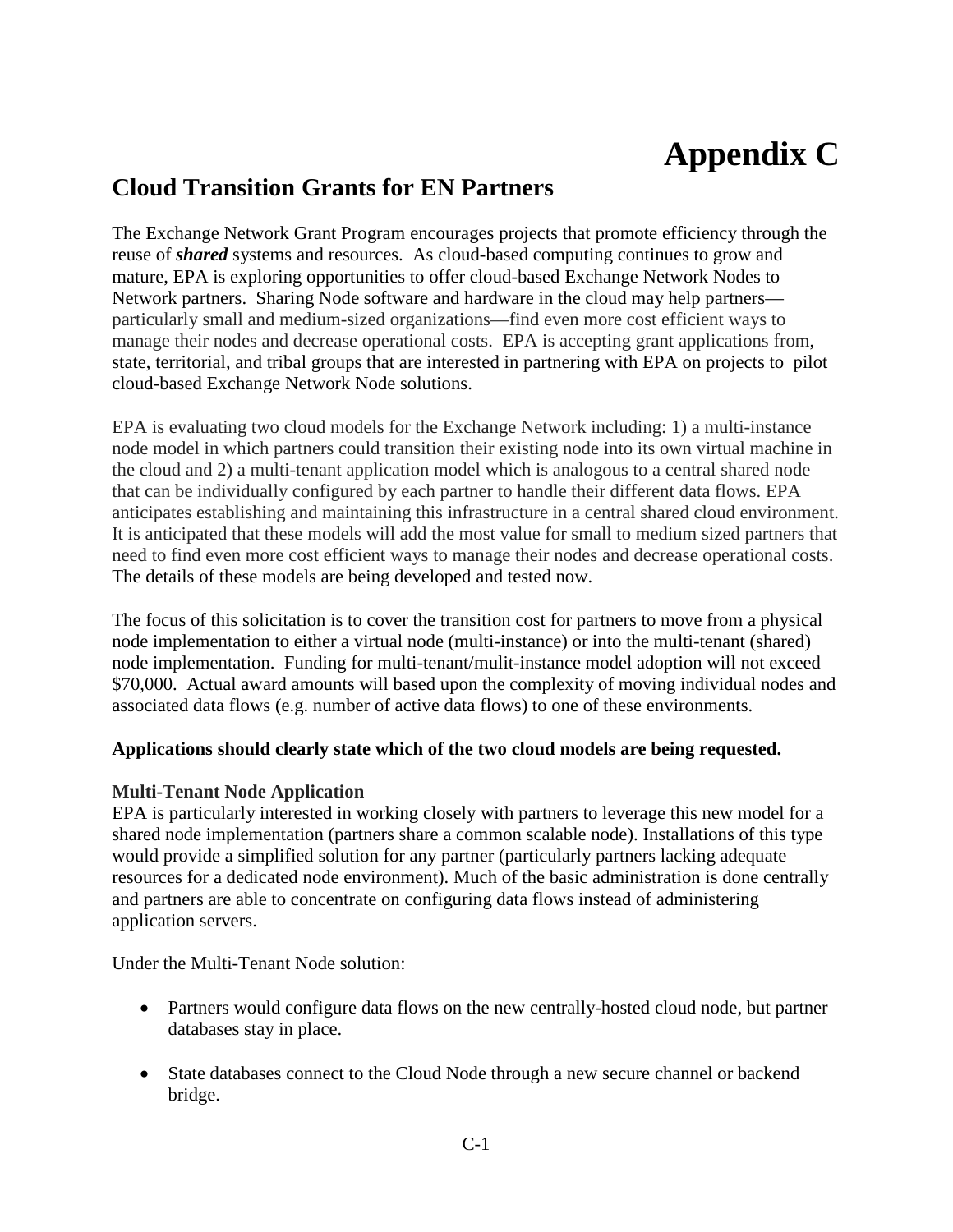- Node administrators would retain control of their Node data flows and the manner in which the cloud node can access their databases.
- Much of the administration would be done centrally, thereby reducing the amount of effort necessary to participate in the Network.

The multi-tenant model may offer some significant advantages over current nodes and multiinstance nodes. It eliminates software licensing costs, server costs, and much of the administration costs for partners while providing greater economies of scale.

Applications for transitioning to the multi-tenant node should focus on development activities such as:

- a) Dataflow configuration
- b) Testing
- c) Security Plan Requirements
- d) Node and Cloud Training

#### **Multi-Instance Nodes in the Cloud**

In this alternative EN deployment model, each node could be deployed into a virtual machine in the cloud and thus have its own platform and operating system. The physical location of the virtual machine would not matter since the load could be dynamically managed, optimized and secured in the cloud. Many state and tribal virtual nodes could coexist in the same cloud infrastructure at a lower cost. This list defines the key changes that partners could anticipate:

- Nodes would be moved to the cloud, but the partner databases would stay in place.
- State databases would connect to Cloud Nodes through a new secure channel or backend bridge.
- Node administrators would still have control of their virtual node, and how it accesses their databases.

A new node would be deployed on a virtual machine having one of a few supported operating systems, application servers, and approved node software packages. The following diagram shows the architecture of this model: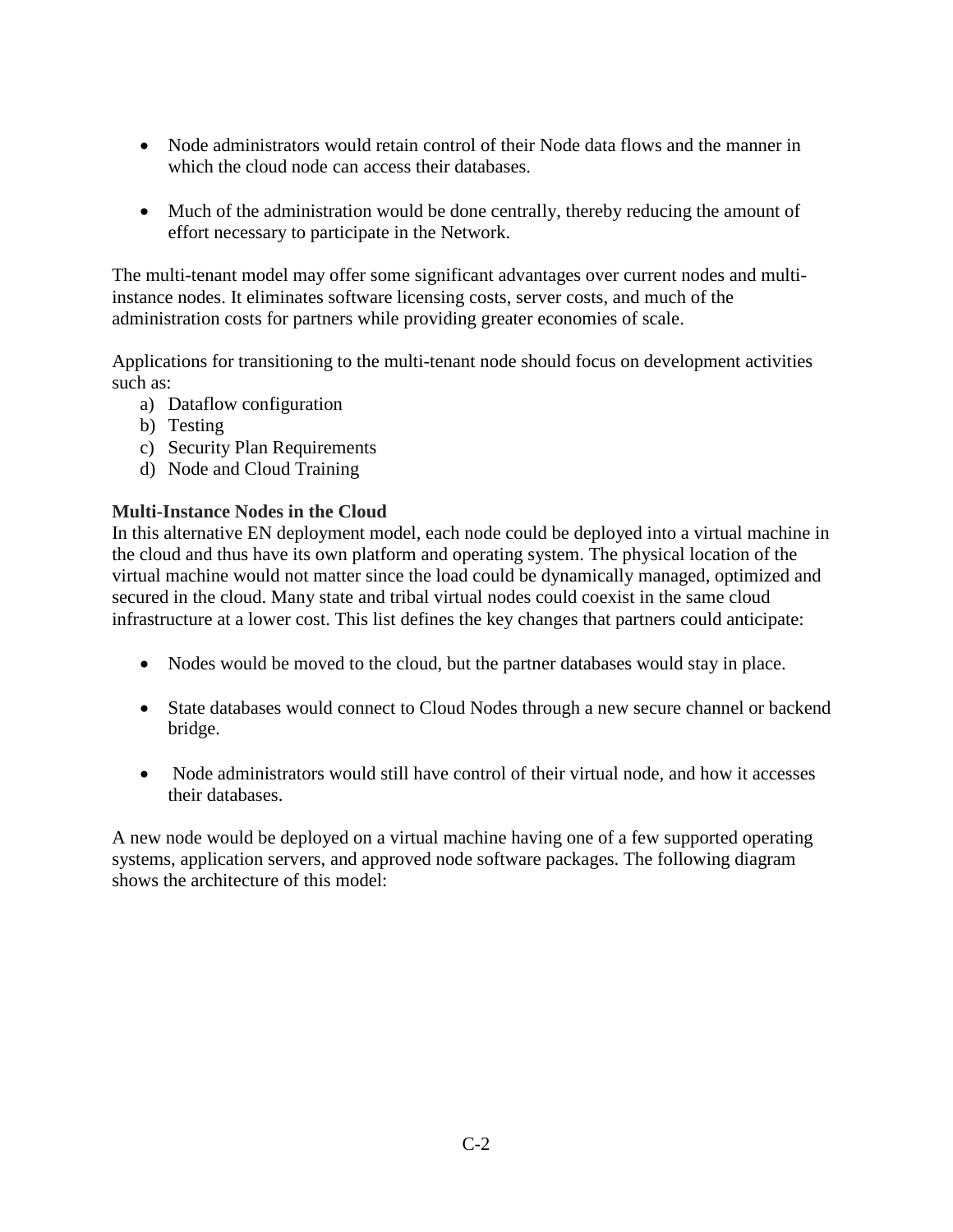

One key advantage of this model is that each node is running in its own virtual machine (VM), independent of others. The node administrator would have total control of the VM and the ability to customize the operating system to meet node specific requirements. The isolation from the VM layer would allow a node administrator to operate, maintain and control the node with no direct impact to other nodes. Furthermore, the bandwidth available to individual nodes could be scaled up or down easily based on demand.

Security control and management in the multi-instance model is relatively simple as the VM can have its own users and access control policies.

The multi-instance model has advantages such as:

- Horizontal scaling of nodes and management of (virtual) machines;
- Reuse of the existing node security model;
- High load on one node does not cause higher latency for other partners;
- Better performance SLAs and stronger security;
- Lower cost of cloud infrastructure;
- Lower operations and maintenance costs

Partners may apply individually for one EN Cloud transition grant to cover costs such as:

- Security reviews and documentation
- Data Flow migrations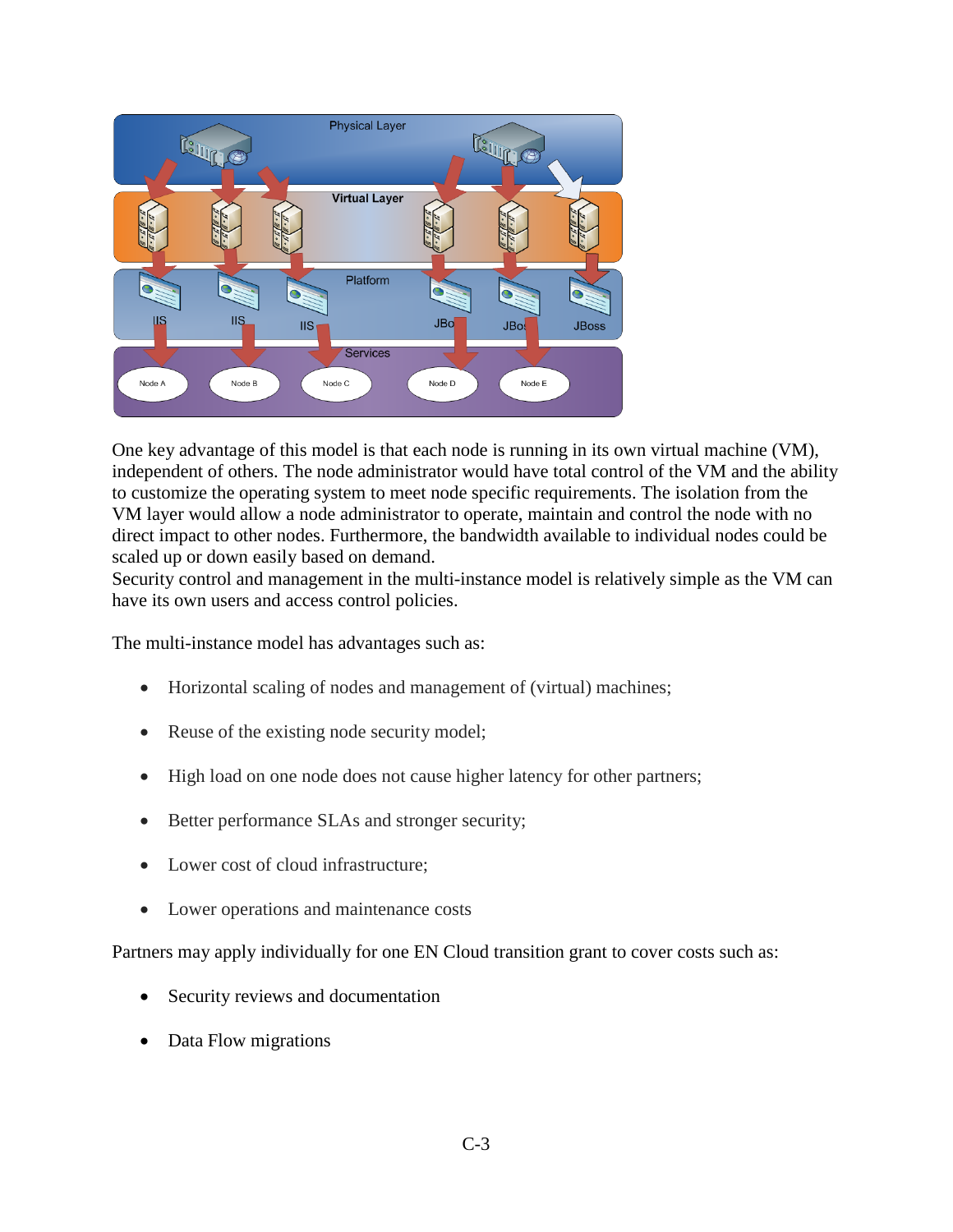- Node and Cloud Training
- Testing

#### **New Node Communication Model**

Another key goal of the solicitation is to explore various ways of interconnecting from the state applications and database servers (backend) to the nodes in the cloud environment. The following technical options are being evaluated:

- Backend Proxy: A small component will be deployed in the partner environment (backend) which makes outgoing connections, accepts/processes requests and returns XML results to the node in the cloud.
- TCP/IP Relay: A P2P style component will be installed in the backend environment. The component enables direct connections from the node in the cloud and relays TCP/IP to the partner backend database environment.
- Internet Service Bus (ISB): A component will be installed in the partner backend database environment which establishes a connection with the ISB for relaying network activity to/from the node in the cloud.
- Secure Virtual Private Network (VPN): This is a secure network connection from the partner's node in the cloud to the partner backend database environment. Once the connectivity is established, the node can make direct database connections through the secure channel.

Partners are encouraged to incorporate the exploration of one or more of these options into grant applications to help optimize this key component of the new cloud based models.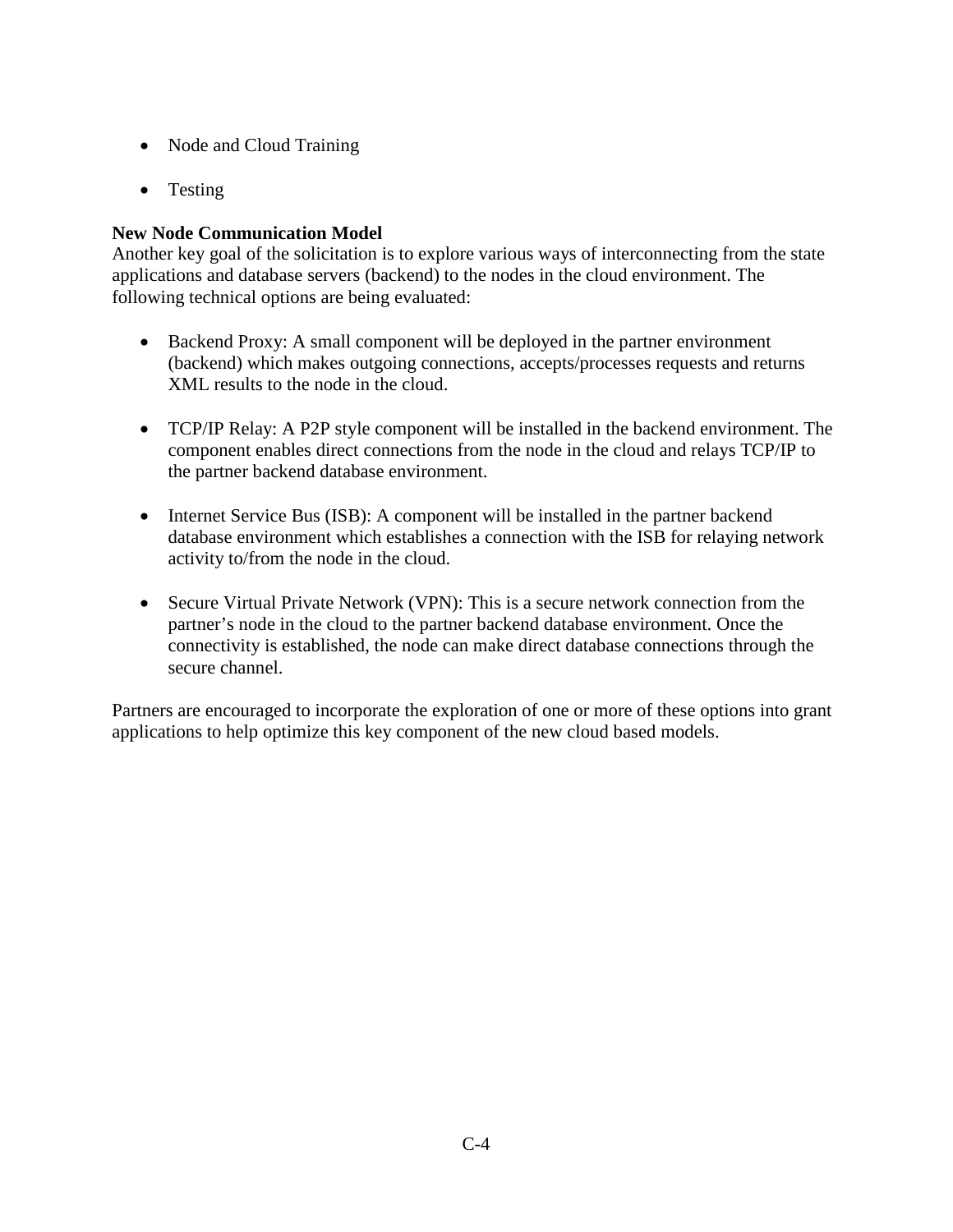# **Appendix D**

# **Detailed Instructions for Submitting Applications**

Applicants for the FY 2012 Exchange Network Grant program must submit an application package to EPA by November 4, 2011. EPA will accept applications for National Environmental Information Exchange Network grants in one of two ways: 1) an application submitted electronically through the grants.gov website; or 2) a hardcopy mailed or delivered application, including one original and two copies. Applicants who submit a hard copy are encouraged to also submit an electronic courtesy copy of the application by email, to Ryan Humrighouse at [ENGrantProgram@epa.gov.](mailto:mixon.edward@epa.gov) EPA will confirm receipt of each application with an e-mail to the contacts listed in the cover letter.

EPA will notify applicants of its selection decisions in or around April 2012. The notification letters will include further instructions to successful applicants for submittal of additional or updated documents. EPA plans to award all grants by August 2012.

**The following forms and documents are required under this announcement** (fillable forms can be obtained from [http://www.epa.gov/ogd/AppKit/application.htm\)](http://www.epa.gov/ogd/AppKit/application.htm):

- 1. Application for Federal Assistance (SF-424)
- 2. Budget Information for Non-Construction Programs (SF-424A)
- 3. Assurances for Non-Construction Programs (SF-424B)
- 4. Certification Regarding Lobbying Form
- 5. EPA Key Contacts Form 5700-54
- 6. EPA Form 4700-4 Preaward Compliance Review Report
- 7. Project Narrative
- 8. Detailed Itemized Budget
- 9. Disclosure of Lobbying Activities (SF-LLL), if applicable
- 10. Negotiated Indirect Cost Rate Agreement, if applicable
- 11. Programmatic Resources and Personnel
- 12. Cover Letter
- 13. Exchange Network Implementation Plan, if applicable
- 14. Additional Information for Inter-tribal Consortium, if applicable
- 15. Formal Project Partners Roles and Responsibilities, if applicable
- 16. List of Federally and/or Non-federally Funded Assistance Agreements

#### **1. Standard Form (SF) 424, Application for Federal Assistance**

Complete the form. Please note that the organizational Dun and Bradstreet (D&B) Data Universal Number System (DUNS) number must be included on the SF-424. Organizations may obtain a DUNS number at no cost by calling the toll-free DUNS number request line at 1-866- 705-5711.

#### **2. SF-424A, Budget Information for Non-Construction Programs**

Complete the form. The total amount of federal funding requested for the project period should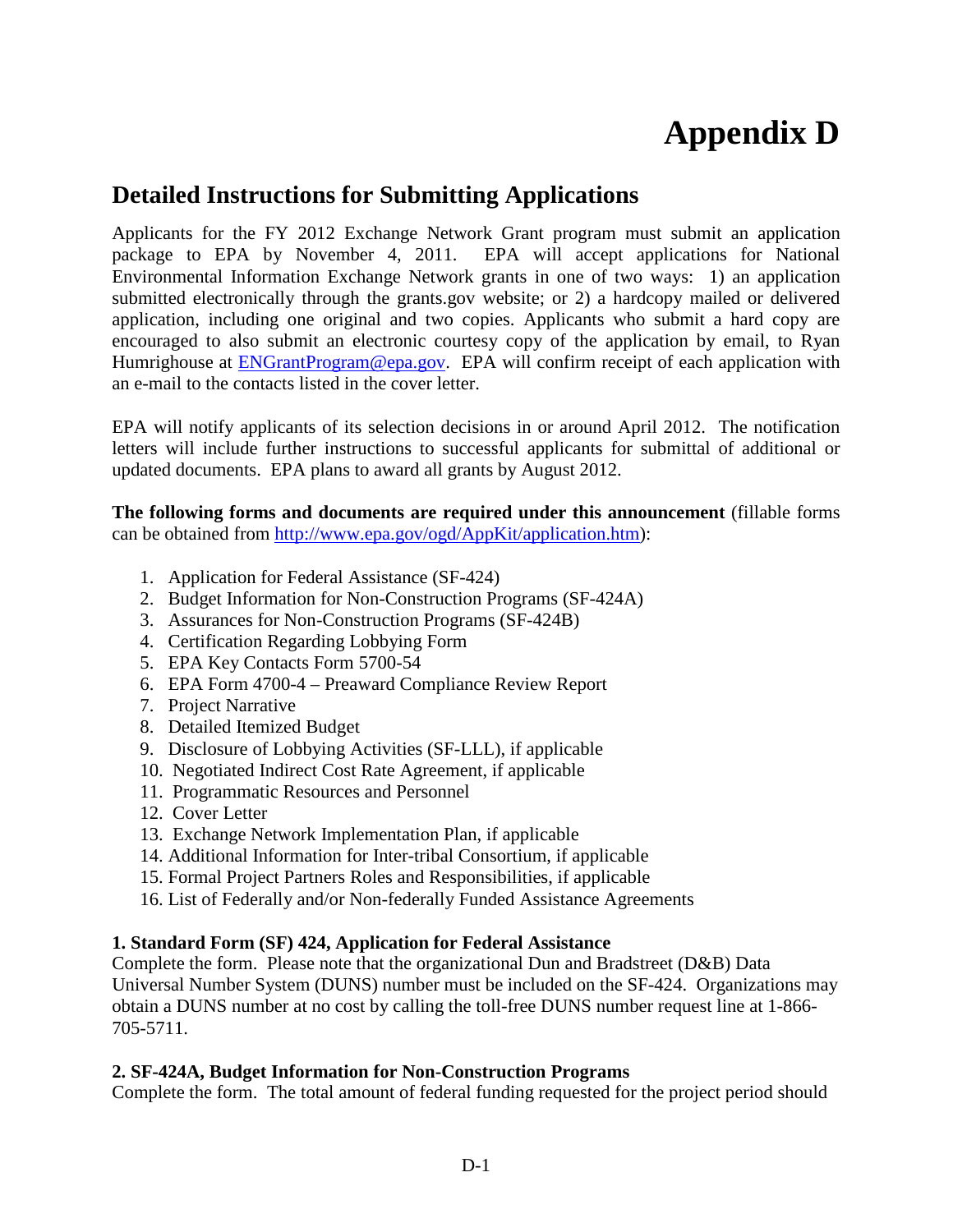be shown on line 5(e) and on line 6(k) of SF-424A. If indirect costs are included, the amount of indirect costs should be entered on line 6(j). The indirect cost rate (i.e., a percentage), the base (e.g., personnel costs and fringe benefits), and the amount should also be indicated on line 22. If indirect costs are requested, a copy of the Negotiated Indirect Cost Rate Agreement must be submitted as part of the application package. (See instructions for document 10 below.)

#### **3. SF-424B, Assurances for Non-Construction Program**

Complete the form.

#### **4. EPA Lobbying Form – Certification Regarding Lobbying**

Complete the form.

#### **5. EPA Form 5700-54, Key Contacts Form**

Complete the form.

#### **6. EPA Form 4700-4, Pre-Award Compliance Review Report.**

Complete the form.

#### **7. Project Narrative**

Applications must include a project narrative including: goals, outputs with dates, and outcomes that lead to environmental results. **The project narrative must address each of the Evaluation Criteria (Section V-A) of this Solicitation Notice.** Applicants must limit the project narrative to 10 single spaced pages. The ten-page limit does not include the required application forms (e.g., SF-424, SF-424A, SF-424B, SF-5700-54, etc.), cover letter, description of programmatic resources and personnel, description of roles of project partners, list of previously awarded assistance agreements, detailed itemized budget, or the Exchange Network Implementation Plan described in section III-B. *EPA will not review pages beyond the first ten pages of the project narrative.* Highly scoring applications will include within the ten-page project narrative a description of:

- project goals, outputs, outcomes that lead to environmental results, including a plan that allows the applicant to track and report progress toward achieving the project's expected goals (Appendix E provides an example of a project goals, outputs, outcomes);
- project roles and responsibilities for the applicant and any partners included in the project;
- how collaboration between IT/IM staff and environmental/health programs to integrate project outputs into the programs' business operations;
- applicant's commitment to re-use existing EN tools or share new tools with EN partners;
- amounts budgeted for each goal; and
- summarized qualifications of the project manager and other key personnel and the applicant's resources which would contribute to project success.

The narrative should describe the major goal or goals, outputs and outcomes leading to environmental results of the two-year project. To achieve outcomes that lead to environmental results, applicants should propose a project that contains one or more goals (for example, implement a WQX data exchange or publishing AQS data to neighboring partners) that will have outcomes supporting timely access to high quality environmental data. Projects can also support environmental results by improving the efficiency and security of data sharing (for instance,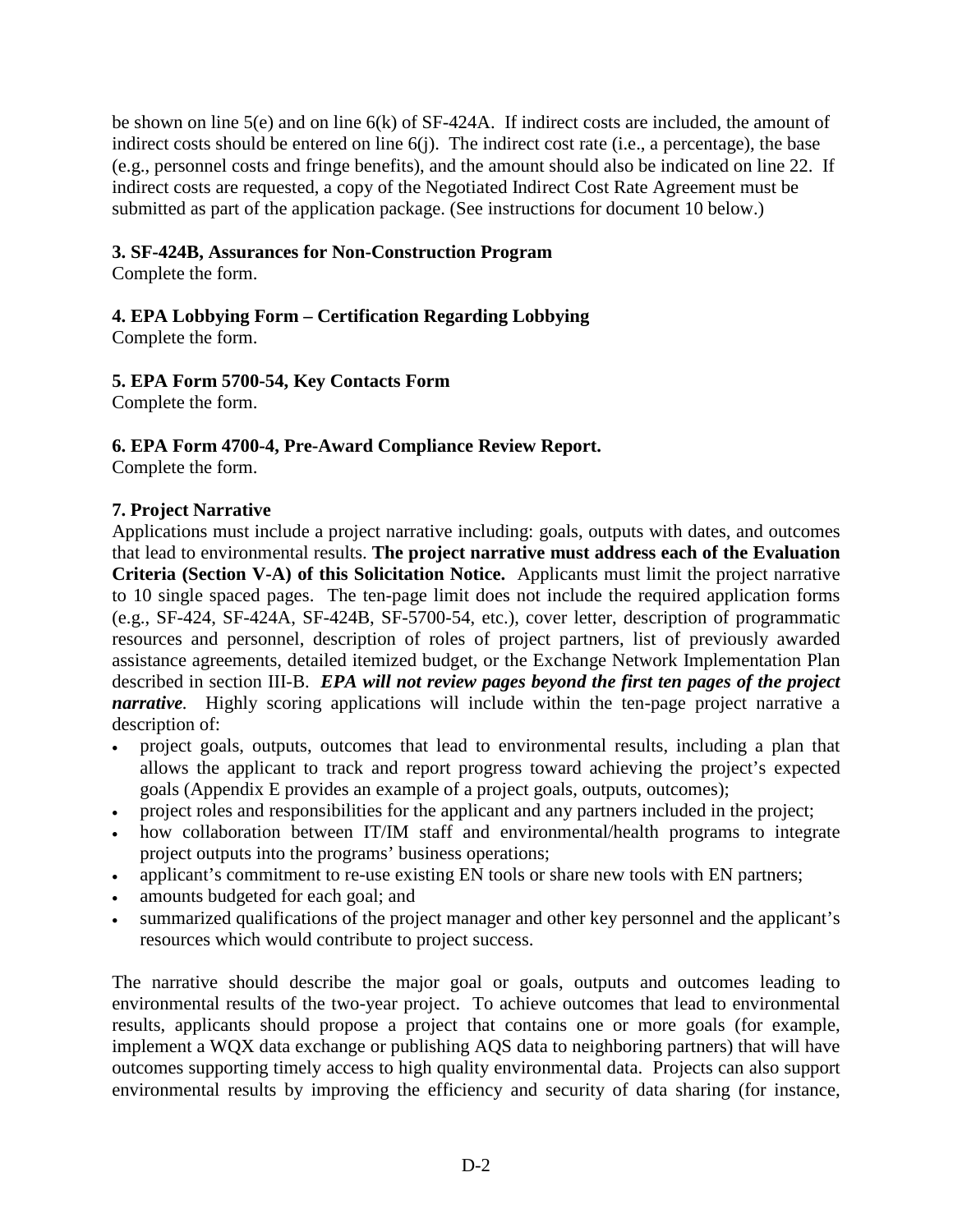making state electronic reporting systems CROMERR compliant for priority reports). EPA will evaluate the major technical and non-technical outputs of the proposed work and the outcomes, leading to environmental results, these outputs support. The schedule of outputs must be detailed enough to demonstrate an applicant's ability to track progress toward each goal. Each proposed goal must have at least one outcome leading to an environmental result.

Examples of project outputs might include technical products such as schema or EN data access tools and services. Non-technical outputs might include the creation of workgroups, issuance of RFPs or other major project actions or events. Examples of outcomes that support environmental results include: improving the timeliness and accuracy of environmental data; reducing the burden and costs of data management and reporting; strengthening environmental decision making by enhancing data access for environmental professionals and the public. Applicants can find a sample narrative with goals, outputs and outcomes in Appendix E.

#### **8. Detailed Itemized Budget**

Applicants should describe *both the total project budget and the costs associated with each major goal* in a detailed itemized budget. *The goal-specific budget information is important, because EPA may wish to consider partially funding some projects (i.e., funding only some goals for a project but not others).*The budget must include any relevant item listed below:

- A. Personnel List all staff positions by title. Give the annual salary of each person, the percentage of their time devoted to the project, the amount of each person's salary funded by the grant and the total personnel cost for the budget period.
- B. Fringe Benefits Identify the fringe benefit rate and total amount.
- C. Travel Specify the mileage, per diem, estimated number of in state and out of state trips other costs for each type of travel. EPA suggests that applicants include funds for travel to national, regional and area Exchange Network conferences.
- D. Equipment Identify each item of equipment to be purchased which has an estimated acquisition cost of \$5,000 or more per unit and a useful lifetime of more than one year. List the quantity and unit cost per item. Items with a unit cost of less than \$5,000 are supplies.
- E. Supplies Supplies include all tangible personal property other than "equipment." The detailed budget should identify categories of supplies (such as laboratory supplies or office supplies). List the quantity and unit cost per item.
- F. Contractual Identify each proposed contract and specify its purpose and estimated cost. Applicants who request in-kind services should list them here.
- G. Other List each item in sufficient detail for U.S. EPA to determine whether the costs are reasonable or allowable. List any item, such as training, not covered elsewhere here.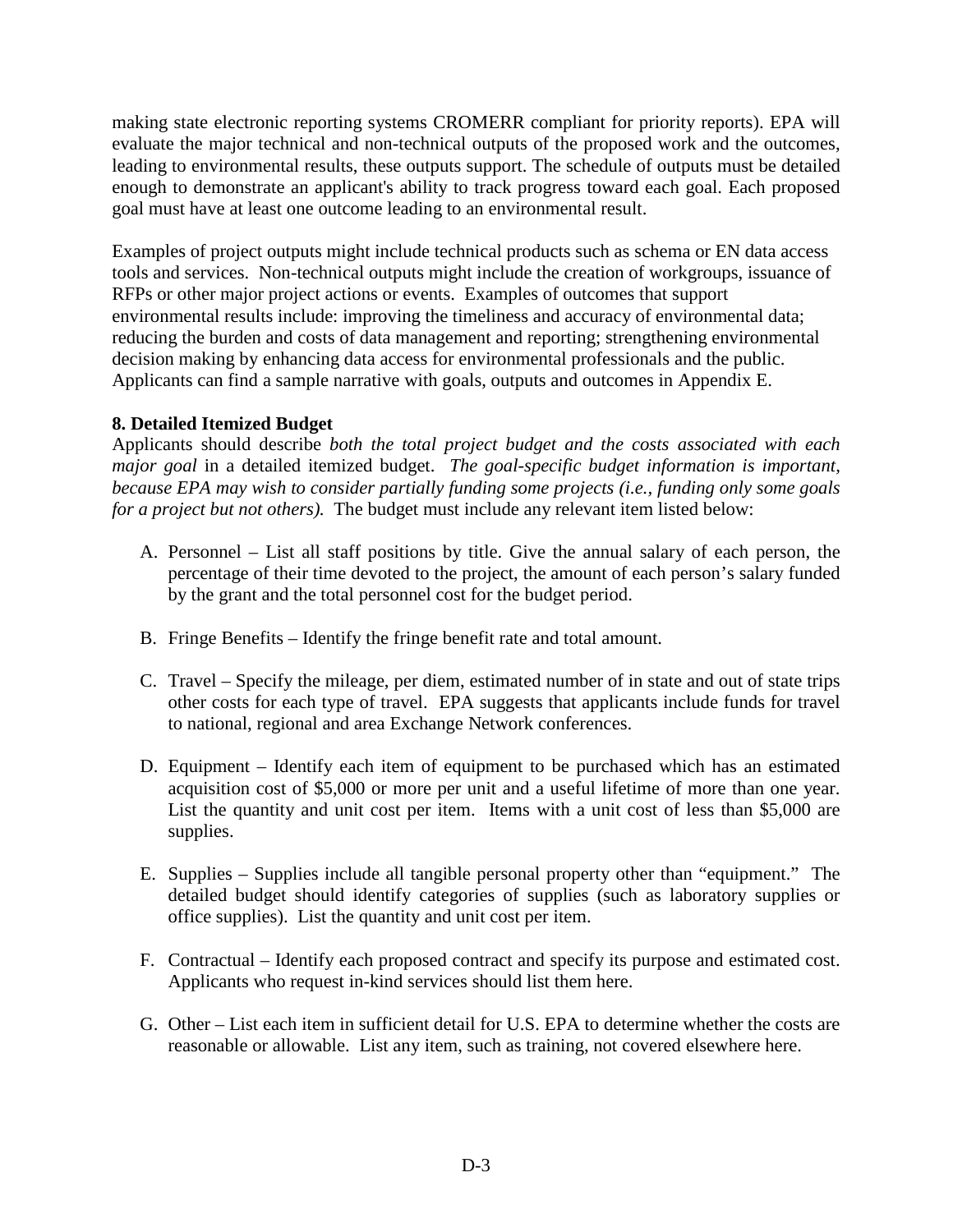- H. Indirect Charges If indirect charges are included in the budget, include the approved indirect cost rate with a copy of the Indirect Cost Rate Agreement, a description of the base used to calculate indirect costs and total cost of the base, and the total indirect charges requested. **Before an applicant can incur any costs under the indirect cost category, the Indirect Cost Rate Agreement must be approved and current.** If you do not have a current rate, you may submit a copy of the submitted application to the cognizant fiduciary agency.
- I. Management Fees When formulating budgets for applications, applicants must not include management fees or similar charges in excess of the direct costs and indirect costs at the rate approved by the applicants cognizant audit agency, or at the rate provided for by the terms of the agreement negotiated with EPA. The term "management fees or similar charges" refers to expenses added to the direct costs in order to accumulate and reserve funds for ongoing business expenses, unforeseen liabilities, or for other similar costs that are not allowable under EPA assistance agreements. Management fees or similar charges may not be used to improve or expand the project funded under this agreement, except to the extent authorized as a direct cost of carrying out the scope of work.

#### **9. SF-LLL, Disclosure of Lobbying Activities, if applicable**

This form is required if your organization is involved in lobbying. Complete the form if your organization is involved in lobbying activities.

#### **10. Negotiated Indirect Cost Rate Agreement**

This form is required if indirect costs are included in the project budget. You must submit a copy of your organization's Indirect Cost Rate Agreement as part of the application package if your proposed budget includes indirect costs.

**11. Programmatic Resources and Personnel:** Briefly describe the programmatic resources and personnel involved in the project for the recipient and any participating partner. Highlight any expertise or past experiences that may be particularly helpful in carrying out the project. Include biographical sketches or resumes of the lead and any partner Project Manager(s). Each biographical sketch should outline the education, work history, and knowledge/expertise of the individual that will be managing the proposed project.

#### **12. Cover Letter**

Applications must include a cover letter signed by an authorized organizational representative (AOR) who, by virtue of their position, is able to obligate staff time on the proposed project (a suggested cover letter template is available at the end of Appendix D) including:

- a. recipient information;
- b. project title;
- c. type of vehicle requested (grant/cooperative agreement/ Performance Partnership Grant);
- d. proposed amount of grant (broken down into direct funding and in-kind assistance if relevant);
- e. partners on the grant (if applicable);
- f. brief project summary including a statement of project goal(s);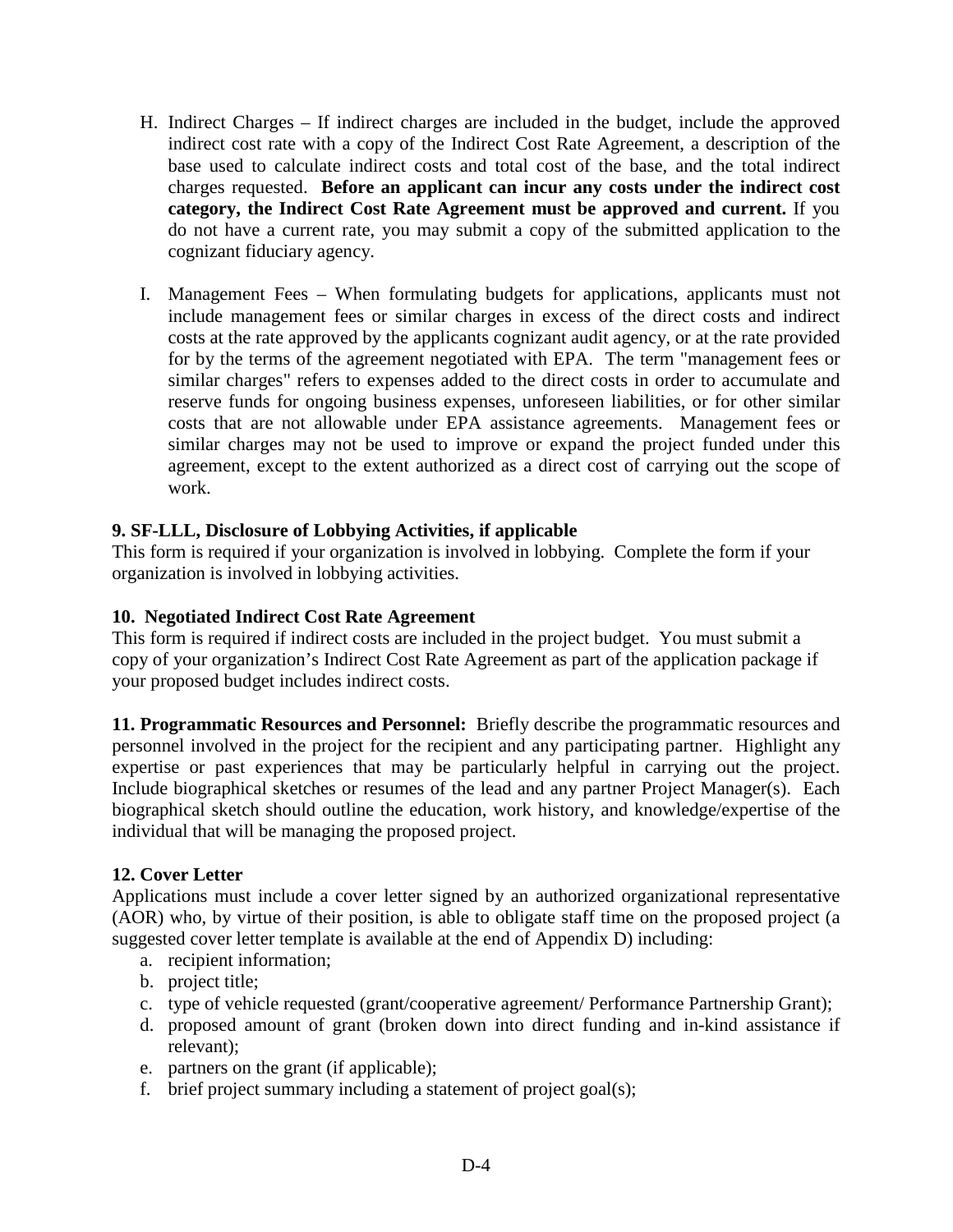- g. contact information for the project lead; and
- h. signature of executive level Authorized Organizational Representative (AOR).

**13. Exchange Network Implementation Plan.** All state applicants must submit a document of two to three pages explaining how the applicant plans to fully implement the Exchange Network for all regulatory and national system flows as described in Section III-B. This plan is optional for tribal and territorial applicants.

**14. Additional Information for Inter-tribal Consortium:** An inter-tribal consortium applying for an FY 2012 Exchange Network Grant must include documentation that shows:

- a formal partnership exists among the Indian tribal governments that are members of the inter-tribal consortium, and the majority of the members are federally recognized Indian tribes; and,
- the consortium's federally recognized tribal members have authorized the consortium to apply for and receive assistance from the Exchange Network Grant Program.

**15. Formal Project Partners – Roles and Responsibilities and Distribution of Funds:** If the proposed project involves formal project partners who will actively participate in implementing the project, provide a description of the roles and responsibilities of each partner in carrying out each of the project goals. Describe how the recipient would coordinate work among the partners using methods such as regular teleconferences, meetings, or written status reports. If the recipient plans to distribute funding to other partners, describe the method for doing so. Exchange Network grant projects that include one or more formal partners can have budgets up to \$350,000.

Partnerships formed from within a single state, territorial, or tribal government (e.g., a "partnership" limited to the Environment and Public Health Departments within a state) are not eligible partnership and are limited to the \$200,000 maximum funding for a single-jurisdiction grant.

#### **16. List of Federally and/or Non-federally Funded Assistance Agreements**

Provide a list of previously awarded assistance agreements.

### **Submitting a Hard-Copy Application Package**

Applicants should submit one original and two paper copies of all of the documents listed above (EPA has provided a checklist of required application documents in Appendix G). Hard-copy applications must be postmarked or delivered to an overnight mail or courier service at or before 11:59 PM (Eastern Standard Time) on November 4, 2011. *EPA recommends the use of overnight delivery or courier services to reduce the chance of delays.* Applicants should send their hard-copy applications to one of the following addresses depending on the delivery method:

Ryan Humrighouse U.S. Environmental Protection Agency U.S. Environmental Protection Agency 1200 Pennsylvania Avenue, NW, (2823-T) 1301 Constitution Avenue, NW<br>Washington, DC 20460 6<sup>th</sup> Floor, Room 6416E Washington, DC 20460

**Mailing Address**:<br> **Physical Address** (*for overnight, or courier deliveries*):<br> **Ryan Humrighouse**<br> **Physical Address** (*for overnight, or courier deliveries*):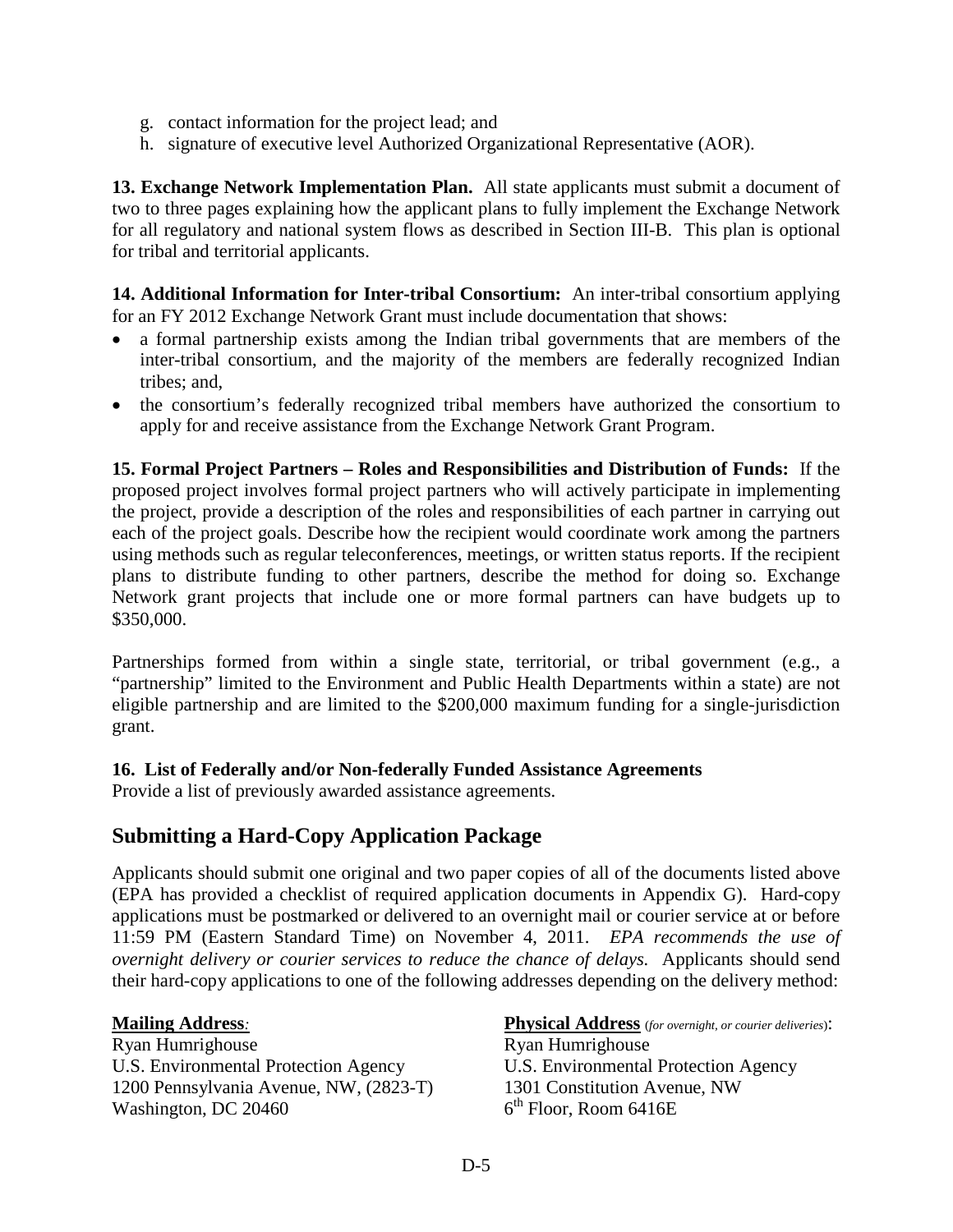#### Washington, DC 20004

Applicants who submit a hard copy are encouraged to also submit an electronic copy of the application by email, to Ryan Humrighouse at [ENGrantProgram@epa.gov.](mailto:mixon.edward@epa.gov)

EPA will provide electronic acknowledgement of receipt of each application. If you do not receive acknowledgement of receipt from EPA regarding the submission of your grant application within 30 days of the application deadline, please contact Ryan Humrighouse, Exchange Network Grants Manager, at (202)-566-1680 or humrighouse.ryan@epa.gov. Failure to do so may result in your application not being considered. Please retain documentation that shows that you submitted your application by the deadline.

#### **Submitting an Electronic Application Package through Grants.gov**

Electronic application packages can also be submitted through the grants.gov Web site, [http://www.grants.gov.](http://www.grants.gov/) The Funding Opportunity Number for this announcement is **EPA-OEI-12-01**. Electronic applications must be submitted to this Web site by 11:59 pm on November 4, 2011. EPA advises applicants to submit their electronic applications early, so that if any technical difficulties arise, there will still be time to address them before the application deadline.

If you wish to apply electronically via grants.gov, the electronic submission of your application must be made by an official representative of your institution who is registered with grants.gov and authorized to sign applications for Federal assistance. For more information, go to [http://www.grants.gov](http://www.grants.gov/) and click on "Get Registered" on the left side of the page. *Note that the registration process may take a week or longer.* If your organization is not currently registered with grants.gov, please encourage your office to designate an AOR and ask that individual to begin the registration process as soon as possible.

To begin the application process under this grant announcement, go to [http://www.grants.gov](http://www.grants.gov/) and click on "Apply for Grants" on the left side of the page. Then click on "Apply Step 1: Download a Grant Application Package" to download the Adobe viewer and obtain the application package. **To apply through grants.gov you must use Adobe Reader applications and download the compatible Adobe Reader version** (Adobe Reader applications are available to [download for free on the Grants.gov website.](http://grants.gov/help/download_software.jsp) For more information on Adobe Reader please visit the [Help section](http://grants.gov/help/help.jsp) on grants.gov at<http://www.grants.gov/help/help.jsp> or [http://www.grants.gov/aboutgrants/program\\_status.jsp\)](http://www.grants.gov/aboutgrants/program_status.jsp).

Once you have downloaded the viewer, you may retrieve the application package by entering the Funding Opportunity Number, EPA-OEI-12-01, or the appropriate CFDA number (CFDA 66.608), in the appropriate field. Then complete and submit the application package as indicated. You may also be able to access the application package by clicking on the Application button at the top right of the synopsis page for this announcement on http://www.grants.gov (to find the synopsis page, go to http://www.grants.gov and click on the "Find Grant Opportunities" button on the left side of the page and then go to "Search Opportunities" and use the "Browse by Agency" feature to find EPA Opportunities.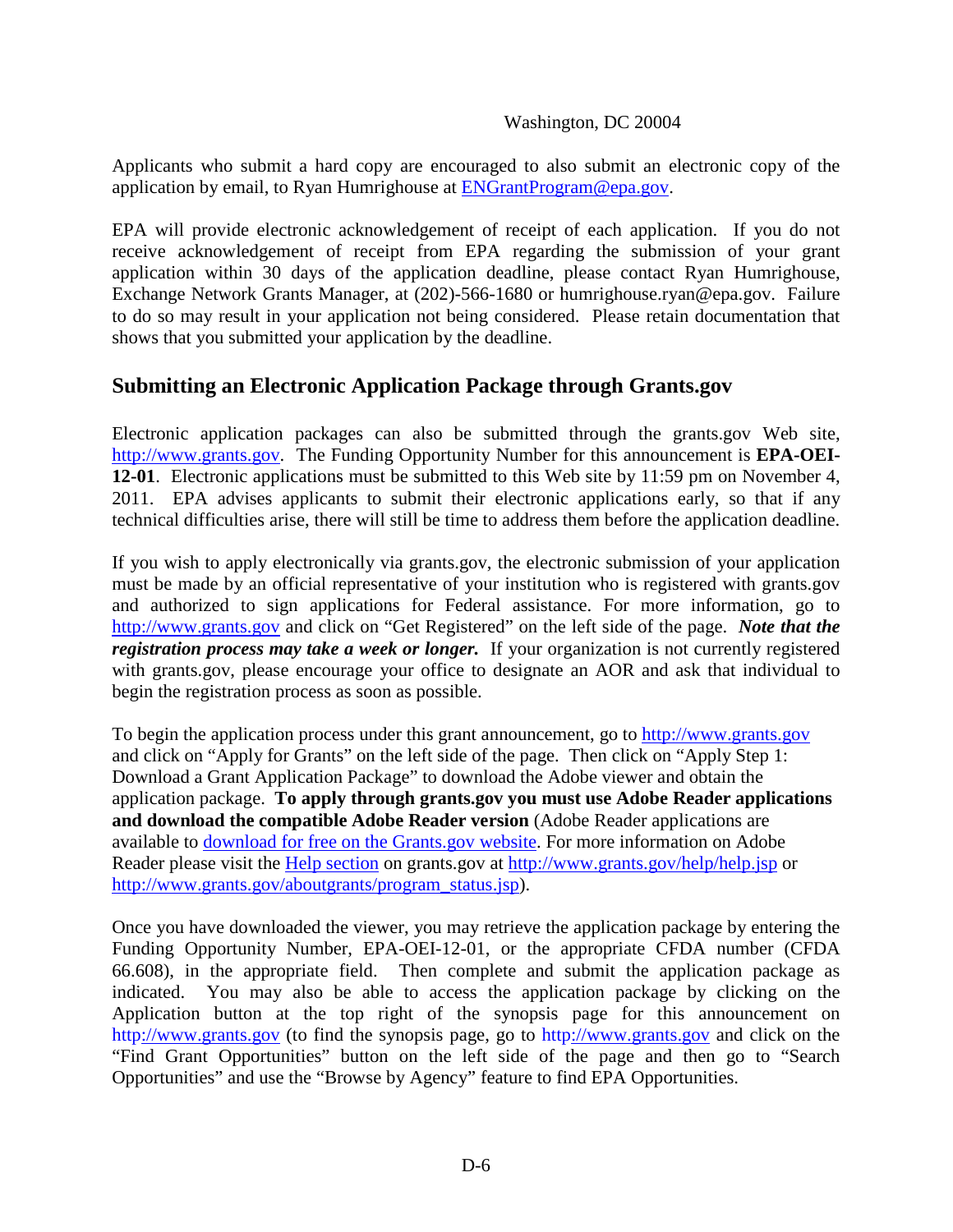Please be sure to review the additional instructions below before applying electronically under this announcement through use of grants.gov that are available for download on grants.gov.

Application materials submitted through grants.gov will be time/date stamped electronically. If you have not received a confirmation of receipt from EPA (not from grants.gov) within 30 days of the application deadline, please contact Ryan Humrighouse, Exchange Network Grant Program Manager, at (202)-566-1680 or humrighouse.ryan@epa.gov. Failure to do so may result in your application not being reviewed.

### **Grants.gov Application Preparation and Submission Instructions**

**The application package** *must* **include all of the following materials** (fillable forms can be obtained from [http://www.epa.gov/ogd/AppKit/application.htm\)](http://www.epa.gov/ogd/AppKit/application.htm):

- 1. Application for Federal Assistance (SF-424)
- 2. Budget Information for Non-Construction Programs (SF-424A)
- 3. Assurances for Non-Construction Programs (SF-424B)
- 4. Certification Regarding Lobbying Form
- 5. EPA Key Contacts Form 5700-54
- 6. EPA Form 4700-4 Preaward Compliance Review Report
- 7. Project Narrative
- 8. Detailed Itemized Budget (Budget Narrative Attachment Form)
- 9. Disclosure of Lobbying Activities (SF-LLL), if applicable
- 10. Negotiated Indirect Cost Rate Agreement, if applicable
- 11. Programmatic Resources and Personnel
- 12. Cover Letter
- 13. Exchange Network Implementation Plan, if applicable
- 14. Additional Information for Inter-tribal Consortium, if applicable
- 15. Formal Project Partners Roles and Responsibilities, if applicable
- 16. List of Federally and/or Non-federally Funded Assistance Agreements

#### **1. Standard Form (SF) 424, Application for Federal Assistance**

Complete the form. There are no attachments. Please note that the organizational Dun and Bradstreet (D&B) Data Universal Number System (DUNS) number must be included on the SF-424. Organizations may obtain a DUNS number at no cost by calling the toll-free DUNS number request line at 1-866-705-5711.

#### **2. SF-424A, Budget Information for Non-Construction Programs**

Complete the form. There are no attachments. The total amount of federal funding requested for the project period should be shown on line 5(e) and on line 6(k) of SF-424A. If indirect costs are included, the amount of indirect costs should be entered on line 6(j). The indirect cost rate (i.e., a percentage), the base (e.g., personnel costs and fringe benefits), and the amount should also be indicated on line 22. If indirect costs are requested, a copy of the Negotiated Indirect Cost Rate Agreement must be submitted as part of the application package. (See instructions for document 10 below.)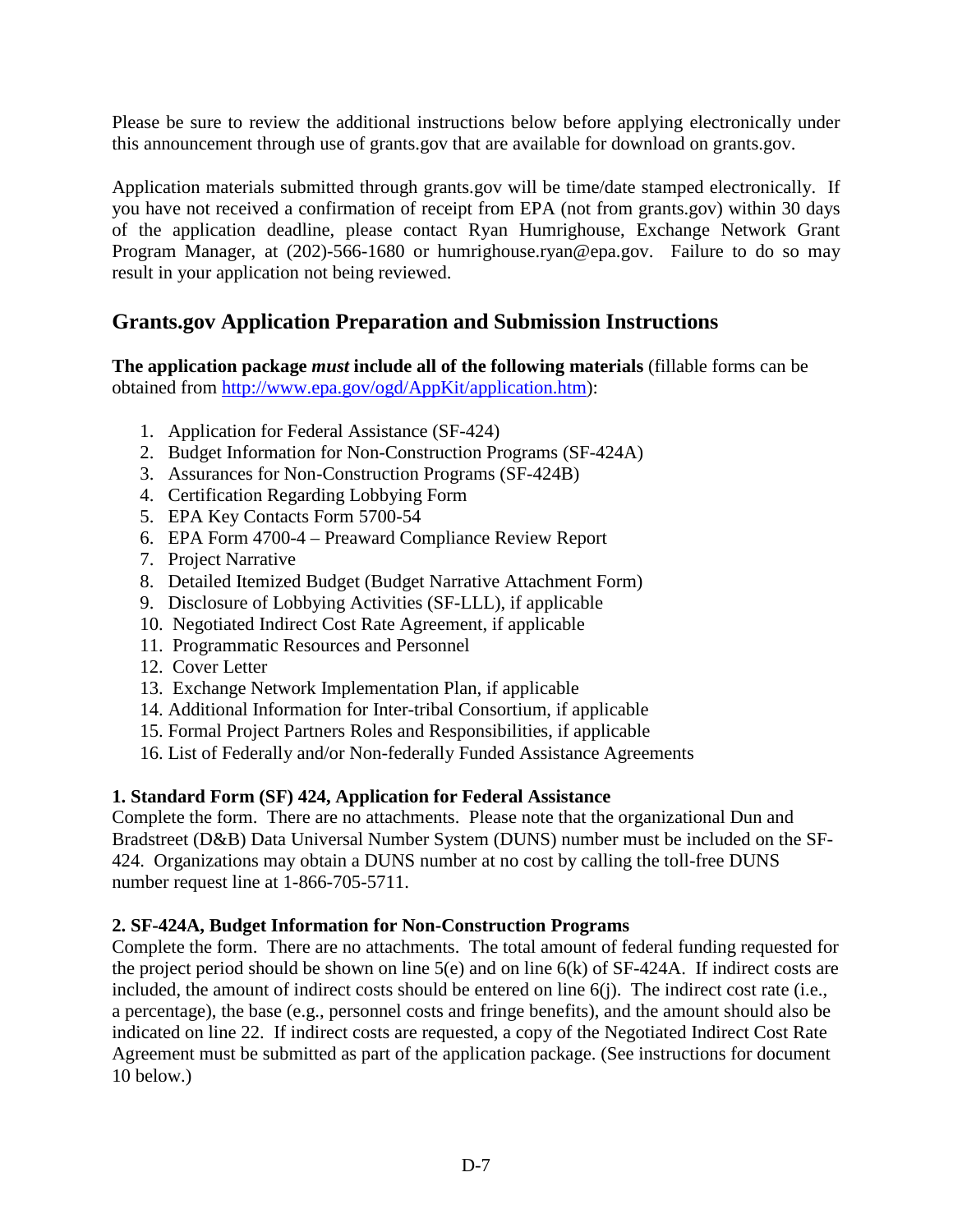#### **3. SF-424B, Assurances for Non-Construction Program**

Complete the form. There are no attachments.

#### **4. EPA Lobbying Form – Certification Regarding Lobbying**

Complete the form. There are no attachments.

#### **5. EPA Form 5700-54, Key Contacts Form**

Complete the form. There are no attachments. If additional pages are needed, attach these additional pages to the electronic application package by using the "Other Attachments Form" in the "Optional Documents" box. (See Additional Application Preparation and Submission Instructions below for more details.)

#### **6. EPA Form 4700-4, Pre-Award Compliance Review Report**

Complete the form.

#### **7. Project Narrative**

For document 7, you will need to attach electronic files. Prepare your project narrative as described above and save the documents to your computer as an MS Word or PDF file. When you are ready to attach your project narrative to the application package, click on "Project Narrative Attachment Form," and open the form. Click "Add Mandatory Project Narrative File," and then attach your project narrative (previously saved to your computer) using the browse window that appears. You may then click "View Mandatory Project Narrative File" to view it. Enter a brief descriptive title of your project in the space beside "Mandatory Project Narrative File Filename;" the filename should be no more than 40 characters long. If there are other attachments to submit to accompany your application, you may click "Add Optional Project Narrative File" and proceed as before. When you have finished attaching the necessary documents, click "Close Form." When you return to the "Grant Application Package" page, select the "Project Narrative Attachment Form" and click "Move Form to Submission List." The form should now appear in the box that says, "Mandatory Completed Documents for Submission."

#### **8. Detailed Itemized Budget (Budget Narrative Attachment Form)**

For document 8, you will need to attach electronic files. Prepare the Detailed Itemized Budget in as described above and save the documents to your computer as an MS Word or PDF file. When you are ready to attach your budget to the application package, click on "Budget Narrative Attachment Form" and then "Add Mandatory Budget Narrative." Follow the same general procedures for attaching document 7 – the Project Narrative.

#### **9. SF-LLL, Disclosure of Lobbying Activities, if applicable**

This form is required if your organization is involved in lobbying. Complete the form if your organization is involved in lobbying activities.

#### **10. Other Attachments Form – Negotiated Indirect Cost Rate Agreement**

This form is required if indirect costs are included in the project budget. Use the "Other Attachments Form" in the "Optional Documents" box to attach a copy of your organization's Indirect Cost Rate Agreement, if applicable. (See Additional Application Preparation and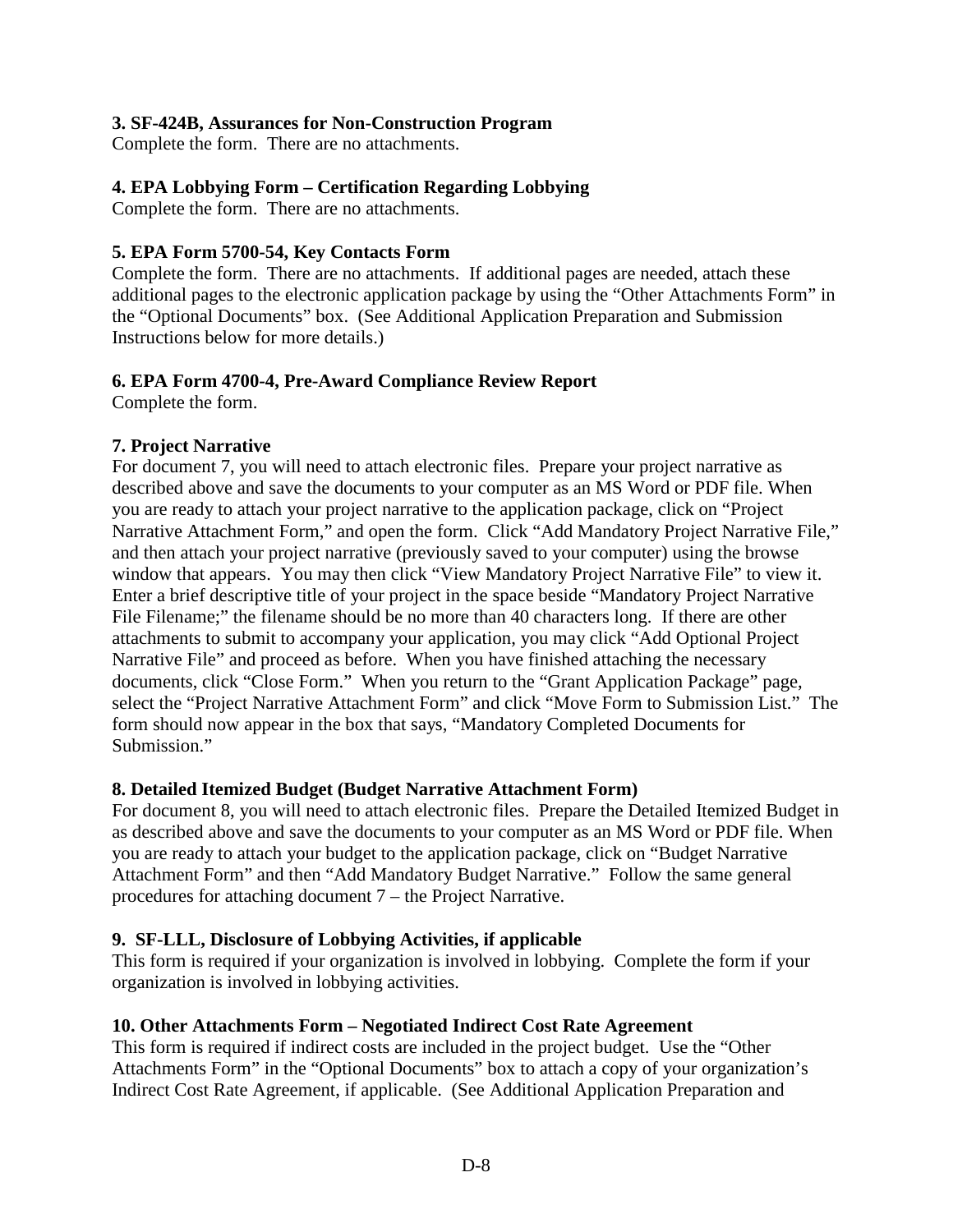Submission Instructions below for more details.) You must submit a copy of your organization's Indirect Cost Rate Agreement as part of the application package if your proposed budget includes indirect costs.

#### **11. Other Attachments Form – Programmatic Resources and Personnel**

Use the "Other Attachments Form" in the "Optional Documents" box to attach a copy of the programmatic resources and personnel document. Briefly describe the programmatic resources and personnel involved in the project for the recipient and any participating partner. Highlight any expertise or past experiences that may be particularly helpful in carrying out the project. Include biographical sketches or resumes of the lead and any partner Project Manager(s). Each biographical sketch should outline the education, work history, and knowledge/expertise of the individual that relate to managing the proposed project.

#### **12. Other Attachments Form – Cover Letter**

Prepare your cover letter as outlined above and save the document to your computer as an MS Word file. (U.S. EPA prefers to receive documents in MS Word 97, 2003.) To add the cover letter, click "Other Attachments Form" in the "Optional Documents" box and then attach your document (previously saved to your computer) using the browse window that appears (a suggested cover letter template is available at the end of Appendix D).

#### **13. Other Attachments Form – Exchange Network Implementation Plan**

All state applicants must submit a document of two to three pages explaining how the applicant plans to fully implement the Exchange Network for all regulatory and national system flows. This plan is optional for tribal and territorial applicants. Prepare your Implementation Plan as described in Section III-B and use the "Other Attachments Form" in the "Optional Documents" box to attach a copy of the

#### **14. Other Attachments Form – Additional Information for Inter-tribal Consortium**

An inter-tribal consortium applying for an FY 2012 Exchange Network Grant must include documentation that shows:

- a formal partnership exists among the Indian tribal governments that are members of the inter-tribal consortium, and the majority of the members are federally recognized Indian tribes; and,
- the consortium's federally recognized tribal members have authorized the consortium to apply for and receive assistance from the Exchange Network Grant Program.

Use the "Other Attachments Form" in the "Optional Documents" box to attach a copy of any additional information required for inter-tribal consortium.

**15. Formal Project Partners – Roles and Responsibilities and Distribution of Funds:** If the proposed project involves formal project partners who will actively participate in implementing the project, provide a description of the roles and responsibilities of each partner in carrying out each of the project goals. Describe how the recipient would coordinate work among the partners using methods such as regular teleconferences, meetings, or written status reports. If the recipient plans to distribute funding to other partners, describe the method for doing so. Exchange Network grant projects that include one or more formal partners can have budgets up to \$350,000.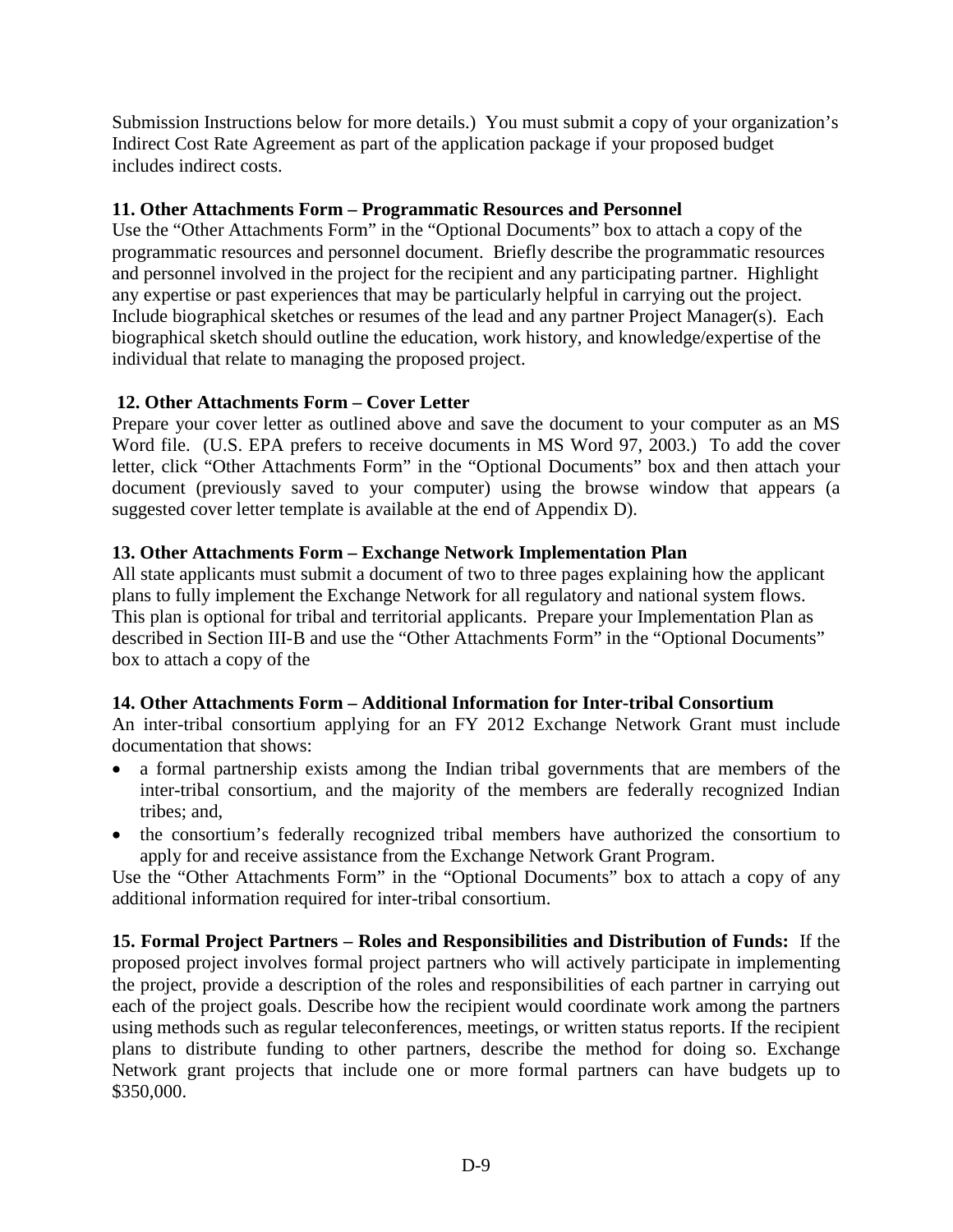Partnerships formed from within a single state, territorial, or tribal government (e.g., a "partnership" limited to the Environment and Public Health Departments within a state) are not eligible partnership and are limited to the \$200,000 maximum funding for a single-jurisdiction grant. Use the "Other Attachments Form" in the "Optional Documents" box to attach a copy of the document.

#### **16. Other Attachments Form – List of Federally and/or Non-federally Funded Assistance Agreements**

Prepare your list of federally and/or non-federally funded assistance agreements and save the document to your computer as an MS Word file. To add the list of previously awarded assistance agreements, click "Add Optional Project Narrative File" and then attach your document (previously saved to your computer) using the browse window that appears

#### **Additional Application Preparation and Submission Instructions**

**Documents 1 through 6** listed under Application Materials above should appear in the "Mandatory Documents" box on the Grants.gov Grant Application Package page. For documents 1 through 6, click on the appropriate form and then click "Open Form" below the box. The fields that must be completed will be highlighted in yellow. Optional fields and completed fields will be displayed in white. If you enter an invalid response or incomplete information in a field, you will receive an error message. When you have finished filling out each form, click "Save." When you return to the electronic Grant Application Package page, click on the form you just completed, and then click on the box that says, "Move Form to Submission List." This action will move the document over to the box that says, "Mandatory Completed Documents for Submission."

**For documents 7 and 8**, you will need to attach electronic files. Prepare your project narrative and detailed itemized budget as described above and save the documents to your computer as an MS Word or PDF file. When you are ready to attach your documents to the application package, click on "Project Narrative Attachment Form," and open the form. Click "Add Mandatory Project Narrative File," and then attach your documents (previously saved to your computer) using the browse window that appears. You may then click "View Mandatory Project Narrative File" to view it. Enter a brief descriptive title of your project in the space beside "Mandatory Project Narrative File Filename;" the filename should be no more than 40 characters long. If there are other attachments to submit to accompany your application, you may click "Add Optional Project Narrative File" and proceed as before. When you have finished attaching the necessary documents, click "Close Form." When you return to the "Grant Application Package" page, select the "Project Narrative Attachment Form" and click "Move Form to Submission List." The form should now appear in the box that says, "Mandatory Completed Documents for Submission." Follow the same general procedures for attaching document 8 – the Detailed Itemized Budget – using the "Budget Narrative Attachment Form."

**Documents 9 through 16** are listed in the "Optional Documents" box, but *please note that these so-called "optional" documents must also be submitted as part of the application package, if applicable to your organization.* To attach documents 9 through 16, use the "Other Attachments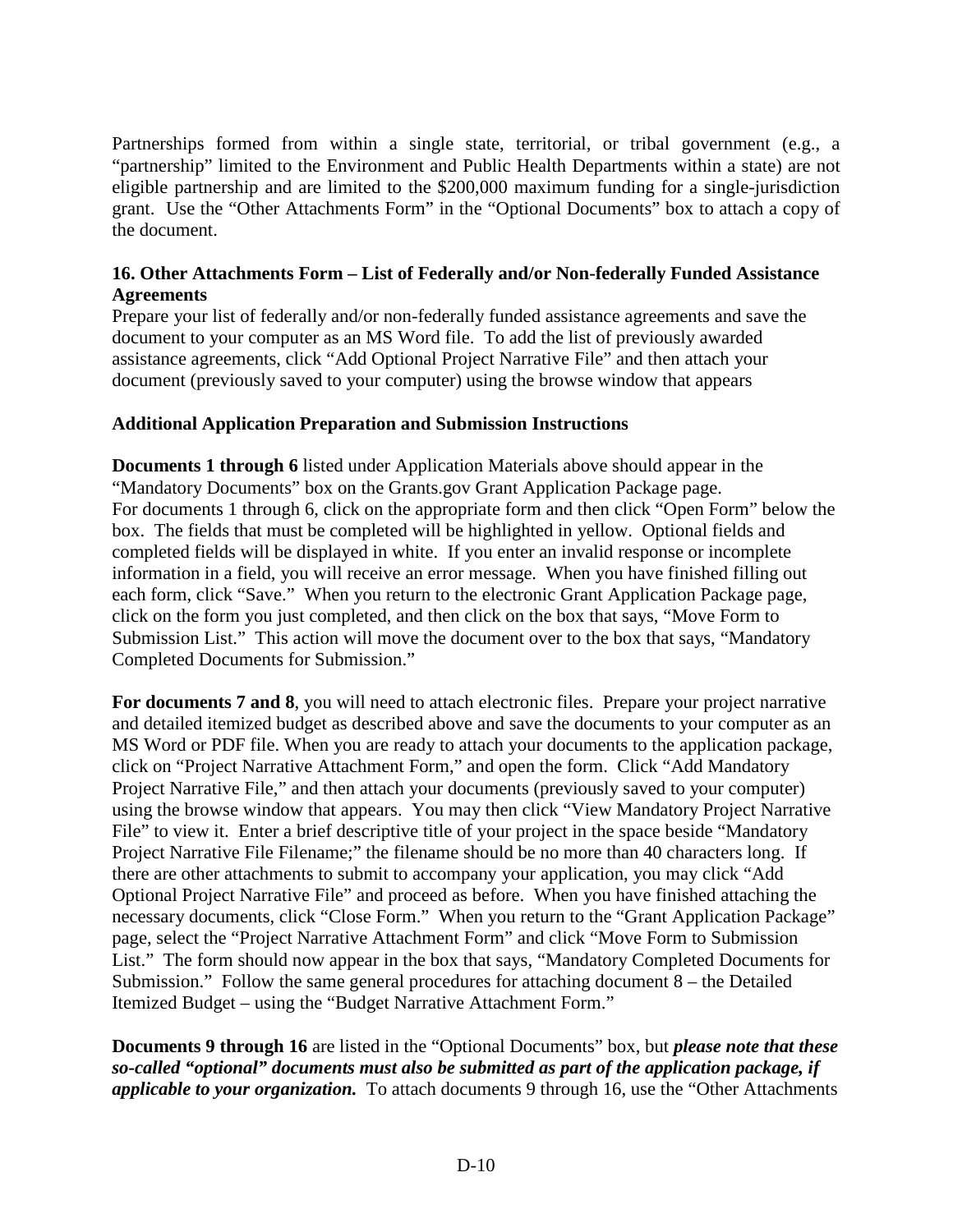Form" in the "Optional Documents" box. After attaching the documents, please remember to highlight the "Other Attachments Form" and click "Move Form to Submission List" in order to move the documents to the box that says, "Optional Completed Documents for Submission.

Once you have finished filling out all of the forms/attachments and they appear in one of the "Completed Documents for Submission" boxes, click the "Save" button that appears at the top of the Web page. *It is suggested that you save the document a second time, using a different name, since this will make it easier to submit an amended package later, if necessary.* Please use the following format when saving your file: "Applicant Name – FY 2012 Exchange Network –  $1<sup>st</sup>$ Submission" or "Applicant Name – FY 2012 Exchange Network – Back-up Submission." If it becomes necessary to submit an amended package at a later date, the name of the  $2<sup>nd</sup>$  submission should be changed to "Applicant Name –  $\overline{FY}$  2012 Exchange Network –  $2^{nd}$  Submission."

Once your application package has been completed and saved, send it to your AOR for submission to U.S. EPA through grants.gov. Please advise your AOR to close all other software programs before attempting to submit the application package through grants.gov.

In the "Application Filing Name" box, your AOR should enter your organization's name and the words, "FY 2012 Exchange Network." The filing name should not exceed 40 characters (i.e., abbreviate where possible). From the "Grant Application Package" page, your AOR may submit the package by clicking the "Submit" button that appears at the top of the page. The AOR will then be asked to verify the agency and funding opportunity number for which the application package is submitted. If problems arise during the submission process, the AOR should reboot the computer before trying to submit the application package again. [It may be necessary to turn off the computer (not just restart it) or change computers before attempting to submit the package again.] If you continue to experience submission problems, the AOR may contact grants.gov for assistance at 1-800-518-4726 or email at<http://www.grants.gov/help/help.jsp> or call Ryan Humrighouse at 202-566-1680. You are encouraged to submit your application early, in case problems are encountered that result in delays.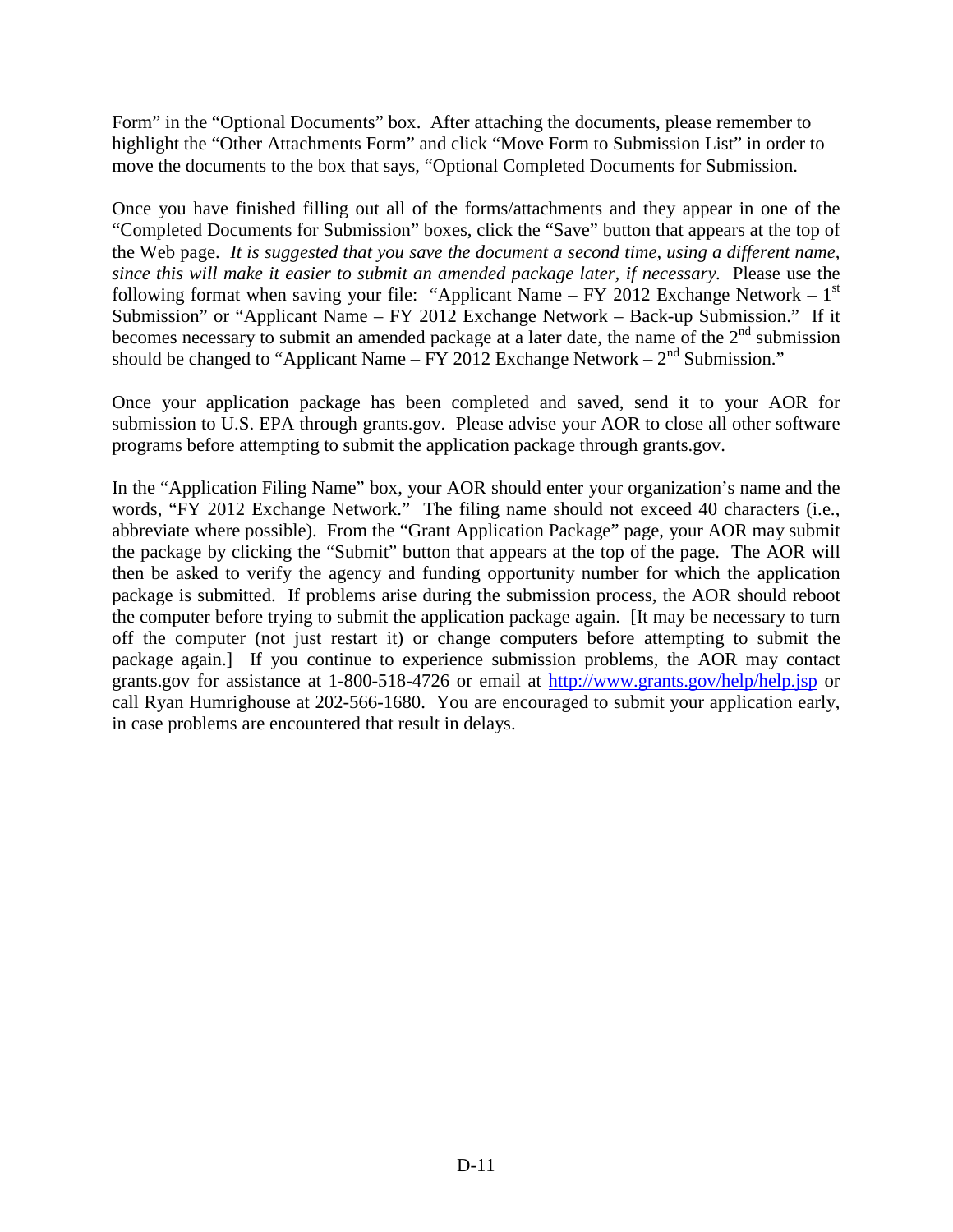#### **Suggested template for cover letter**

*[Organizational Letterhead]*

Mr. Ryan Humrighouse U.S. Environmental Protection Agency Office of Environmental Information 1200 Pennsylvania Ave., NW, Mail Code 2823-T Washington, DC 20460

Dear Mr. Humrighouse:

I am pleased to submit the [state, tribe or territory name here] [Name of Department or Agency]'s application for a [**type of assistance**: grant, cooperative agreement, Performance Partnership Grant or Consolidated Grant amendment], entitled [project name], under the FY 2012 Exchange Network Grant Program. This application is seeking [dollar amount] in direct grants funding and [dollar amount of Funds] in in-kind support. We have ['no' or number of partners] formal partners in this grant application. [Our partners are: name partners].

[short narrative description of project including a statement of project goal(s)]

The contact for this grant application is:

Name and Title of Project Lead Name of Office or Division Name of Department or Agency Full Mailing Address Phone Number(s) Email address

If there are any questions, please feel free to call either myself or the contact named in this letter.

Sincerely,

#### **[Name/Title of Authorized Organizational Representative]**

Attachment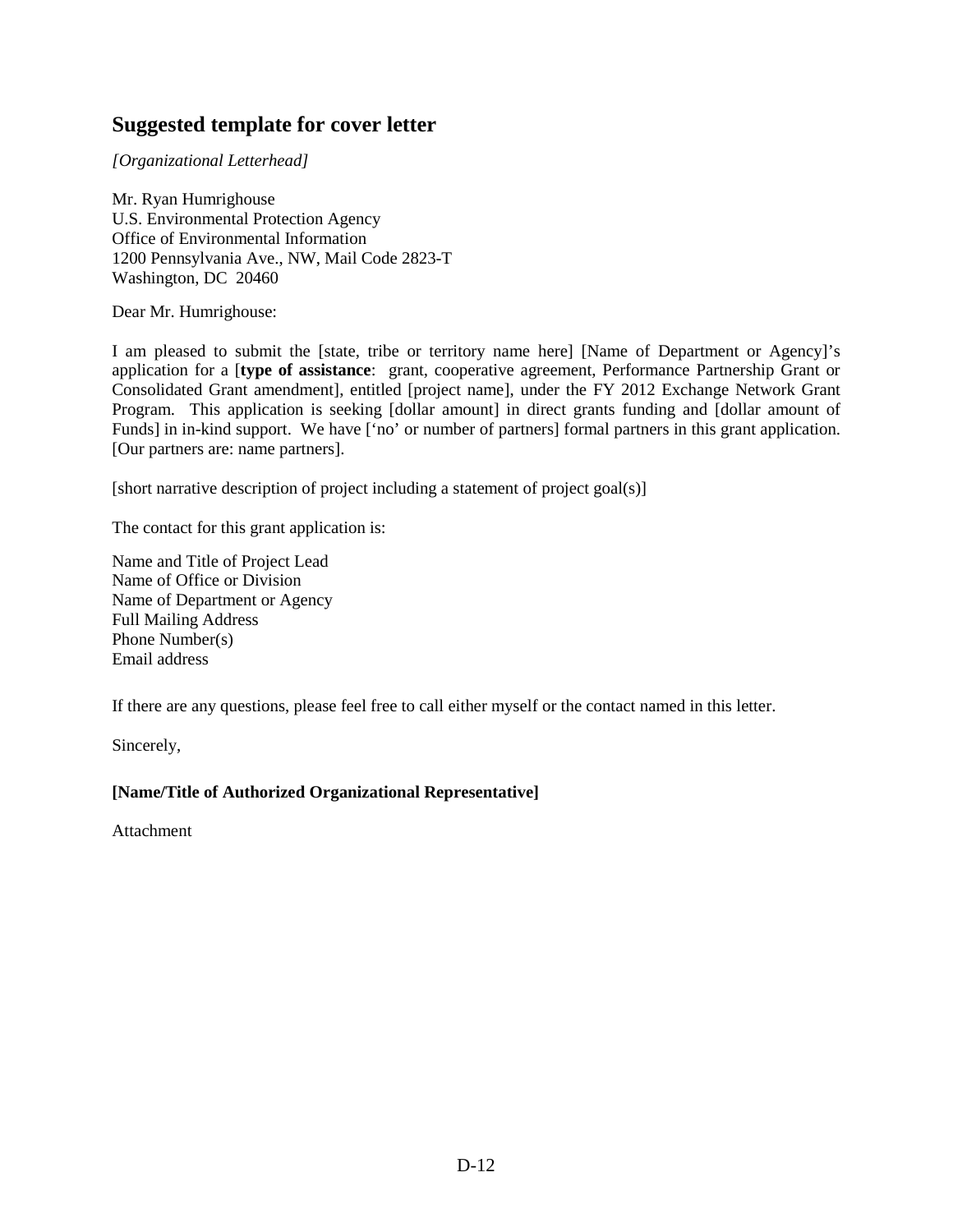# **Appendix E**

## **Sample Project Goals, Outputs and Outcomes**

#### **Goals**

#### 1. **Emissions Inventory System (EIS) & Greenhouse Gas (GHG) Data Flows**

Freedonia DEP has been sending NEI data to EPA using the Exchange Network. However, as EPA moves to a new database, called the Emissions Inventory System, this data flow will need to be upgraded to meet the new schema, CERS.

Freedonia requires Title V facilities to provide Greenhouse Gas (GHG) data to the state, unless they are providing data directly to The Climate Registry (TCR). Currently three Freedonia companies have agreed to supply data to TCR. The remainder of the Title V facilities must supply GHG data to Freedonia DEP annually using the same online system as NEI data. This system is called the **Permitting and Air Reporting System of Freedonia (PARSOF)**.

1.1. **Map EIS & GHG data elements** to the CERS XML Schema.

This includes detailed analysis and specifications for transferring data from PARSOF to CERS schema.

- 1.2. Implement the **production EIS data flow**. This includes:
	- Develop the Extract, Transform and Load (ETL) process to load PARSOF data to staging tables
	- Develop an EIS node plug-in to transfer the data from the staging tables to XML
	- Configure the node data flow
	- Test the data flow and perform quality assessment
- 1.3. Implement the **GHG data flow** to production. Repeat step 1.2 with minor adaptations for GHG data.
- 1.4. **Improve GIS Locations** for emission points from Title V facilities, including preparation of geospatial metadata for the Latitude/Longitude Data Standard and meeting EPA's minimum accuracy of 25 meters for most points. This will improve the accuracy of data in both EIS and GHG.

This includes obtaining and entering locations and stack parameters for approximately 9,500 emission points into the PARSOF database. Some of these data will need to be transformed from the Breeze modeling software, and some obtained from paper maps and checked against aerial photos. Also if time allows, other locations and associated web applications for environmental assessment/integration may be improved.

1.5. **Add application module** to the Facility Explorer web application **to allow easy access to emission point locations** and associated data. This will be used to evaluate emission rates of surrounding major facilities within a given radius of a proposed construction project.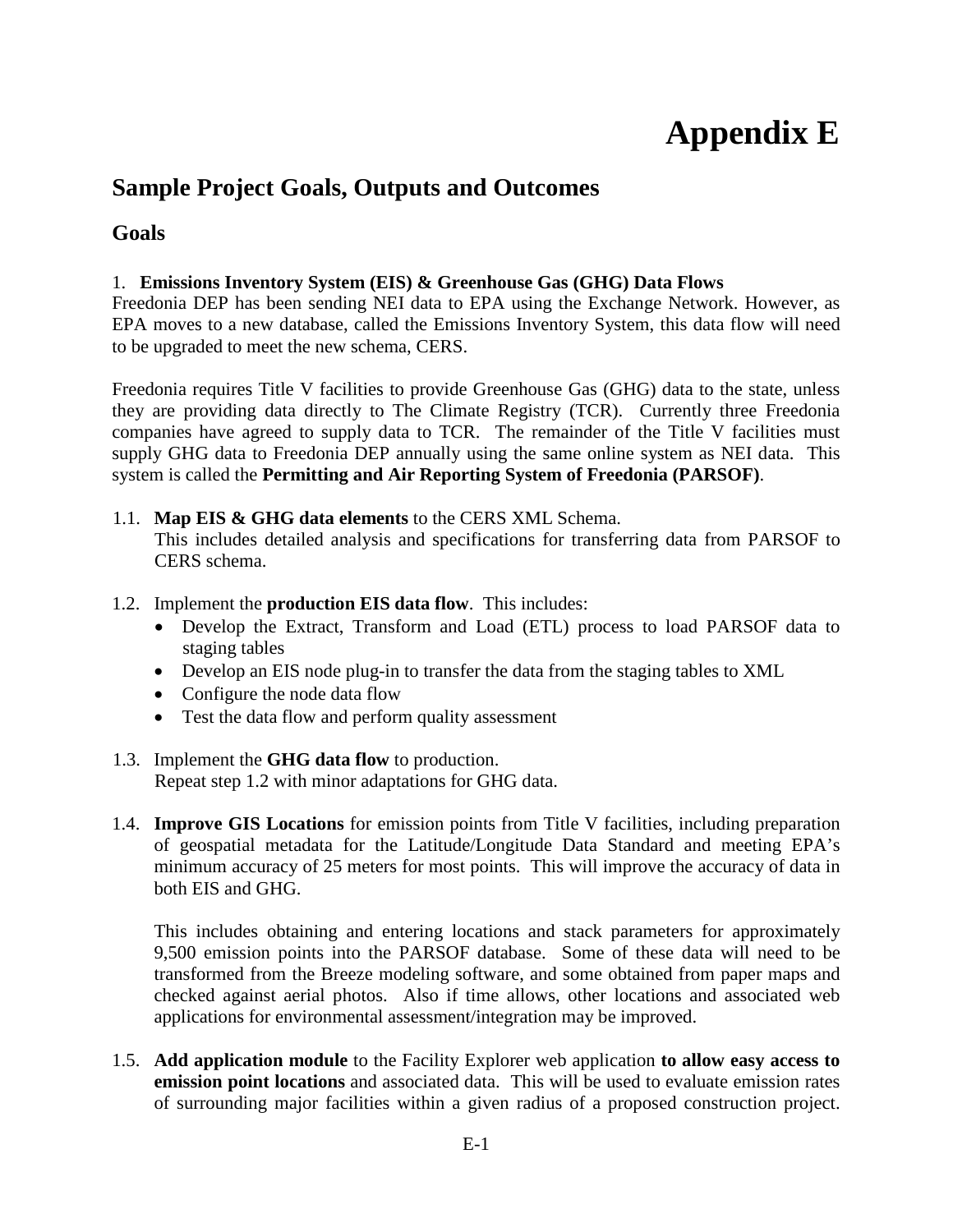This is a required assessment under the Prevention of Significant Deterioration (PSD) permitting program.

Currently when a construction project is proposed, the applicant contacts DEP who then queries the database for nearby sites, and manually finds the emission point data for each site to send to the applicant. The proposed web application module will allow the applicant to run a simple query themselves, thus obtaining the data immediately, and completely eliminating the need for DEP staff to find data.

The proposed application module includes programming to load the emission point locations as sub-entities into Freedonia's Environmental Facilities Database (EFD) warehouse, request the search, do the GIS query, retrieve needed report data from EFD and PARSOF, and build the report using SQL Reporting Services. The report will include:

- **facility** name, address, and plant ID;
- permitted or potential facility-wide **emission rates** in tons per year for:  $SO_2$ , NOx, CO, Pb,  $PM_{10}$ , and (if available)  $PM_{2.5}$ ;
- a list of **emission point locations** with XY coordinates in UTM;
- permitted or potential **emission rates** and the most recent two years of actual emissions for each emission point for:  $SO_2$ , NOx, CO, Pb, PM<sub>10</sub>, and (if available) PM<sub>2.5</sub>; and
- **stack parameters**, including stack ID, height, diameter, temperature, flow rate, emission point type, bypass stack (Y/N), and obstructed (Y/N).

#### 2. **Water Quality Exchange (WQX) Flow**

The replacement database for STORET, AWQMS (Ambient Water Quality Management System) is being developed by several states and Region 8, including Illinois, Minnesota, Utah, the National Park Service, and possibly Alaska. Freedonia is planning to implement this database to replace Freedonia STORET as the state database.

- 2.1. **Map** the data elements to the XML Schema. This includes detailed analysis and specifications for transferring data from the state database to WQX schema.
- 2.2. **Implement** the data flow to CDX (EPA's Node). This includes:
	- adapt the 4.1 WQX Windsor node plug-in to transfer the data from the state database to XML;
	- set up and configure the node; and
	- test the data flow and perform quality assessment.
- 2.3. **Document the flow implementation** for use by other states using AWQMS and the same type of Node. Illinois and Minnesota use a Windsor .NET node. Other agencies have also mentioned the possibility of using the Windsor Node by the time this is implemented. Freedonia DEP will develop the documentation and provide any applicable code to these other agencies for streamlined implementation.
- 2.4. Publish a **Web Service** which will allow applications to pull water quality monitoring data. This web service will allow applications to query water quality monitoring data from the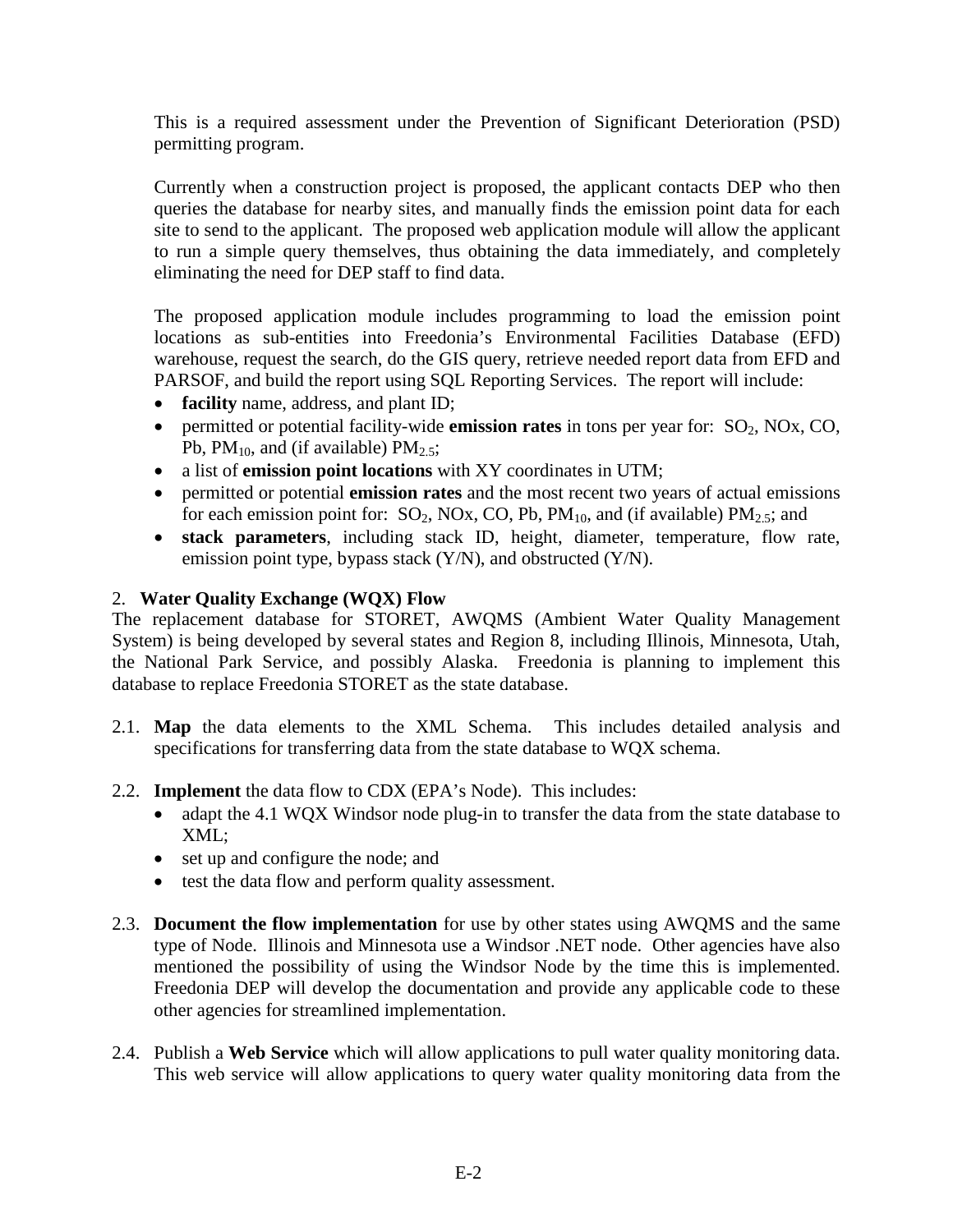state's database. Initial plans are for at least two staging tables which can be populated using an automated DTS/SSIS or other script.

At a minimum, the staging tables should include the following elements and any other required elements in the WQX schema.

The output will be in WQX standard XML and include all elements in the staging tables. This grant will focus on making this work with Freedonia data. However, this can be extended later in two ways:

- add data to Freedonia's staging tables from other sources, such as USGS, the Freedonia Pesticide Monitoring database (FPEST), and raw water samples from the Safe Drinking Water Information System (SDWIS). This will allow applications to pull easily pull monitoring data from a variety of sources; or
- share the code and documentation with other states using AWQMS.

| Goal         | o<br>Output                         | Target Date <sup>1</sup> | <b>Outcome</b>                              |
|--------------|-------------------------------------|--------------------------|---------------------------------------------|
| EIS &        | 1.1 CERS data mapped to             | Jan. 1, 2011             | Increased availability of timely, high      |
| <b>GHG</b>   | XML schema                          |                          | quality data to other Exchange Network      |
| Data         | 1.2 EIS flow to EPA                 | June 1, 2011             | partners will improve environmental         |
| <b>Flows</b> | becomes operational                 |                          | decision-making.                            |
|              | 1.3 GHG flow to EPA                 | Dec. 31, 2011            |                                             |
|              | becomes operational <sup>2</sup>    |                          |                                             |
|              | 1.4 Improve GIS locations &         | Sept. 30, 2012           |                                             |
|              | geospatial metadata for air         |                          |                                             |
|              | release points $3$                  |                          |                                             |
|              | 1.5 Add Assessment                  | Mar. 31, 2012            |                                             |
|              | Module <sup>3</sup> to evaluate air |                          |                                             |
|              | emissions near new                  |                          |                                             |
|              | construction projects               |                          |                                             |
| $WQX^4$      | 2.1 Data mapped to XML              | Mar. 31, 2011            | Increased availability of data to other     |
|              | schema <sup>2</sup>                 |                          | <b>Exchange Network partners</b>            |
|              | 2.2 Implement WQX Flow <sup>3</sup> | Sept. 30, 2011           | Electronic availability of standardized,    |
|              | 2.3 Written documentation of        | Jan. 31, 2012            | timely, high quality data over the Exchange |
|              | implementing WQX with               |                          | Network will improve the analysis of water  |
|              | multi-state AWQMS database          |                          | quality monitoring data and lead to better  |
|              | 2.4 Publish Web Service             | Sept. 30, 2012           | decision-making.                            |

**Goals, Outputs, Target Dates and Outcomes**

<sup>1</sup> Estimated Grant Period: October 1, 2012 through Sept. 30, 2014. If DEP is notified of the grant award by August 1or before, dates will be shifted so they fall within the grant period.

<sup>2</sup>These tasks also accomplish the following intermediate outcome:

• **Improved business processes** that facilitate **burden reduction** on the regulated community. <sup>3</sup>

<sup>3</sup>These tasks also accomplish the following two intermediate outcomes:

- **Increased speed and timeliness of data exchange** by allowing data exchanges to happen more frequently, thereby decreasing the lag between partner systems;
- **Increased efficiency** of data exchange by reducing administrative burden, including reducing or eliminating manual intervention for tasks such as scheduling, resubmissions, or security.

<sup>4</sup>This goal also accomplishes the following intermediate outcomes.

• Economies of scale through shared infrastructure to achieve **reduced costs and expanded functionality**.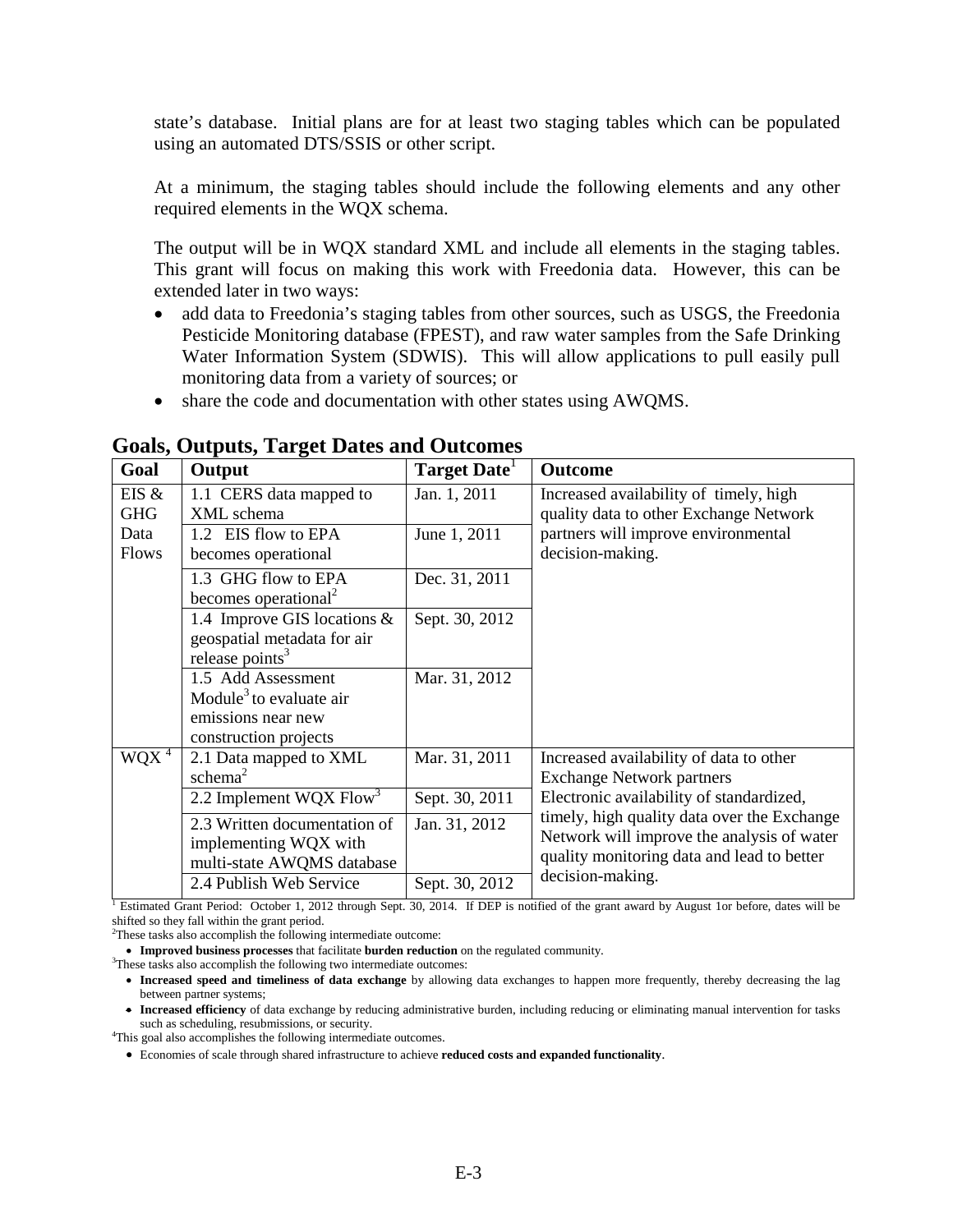**Please see our attached Detailed Budget which links expected investments under this agreement to each goal to support and complete the proposed work referenced in this Narrative.**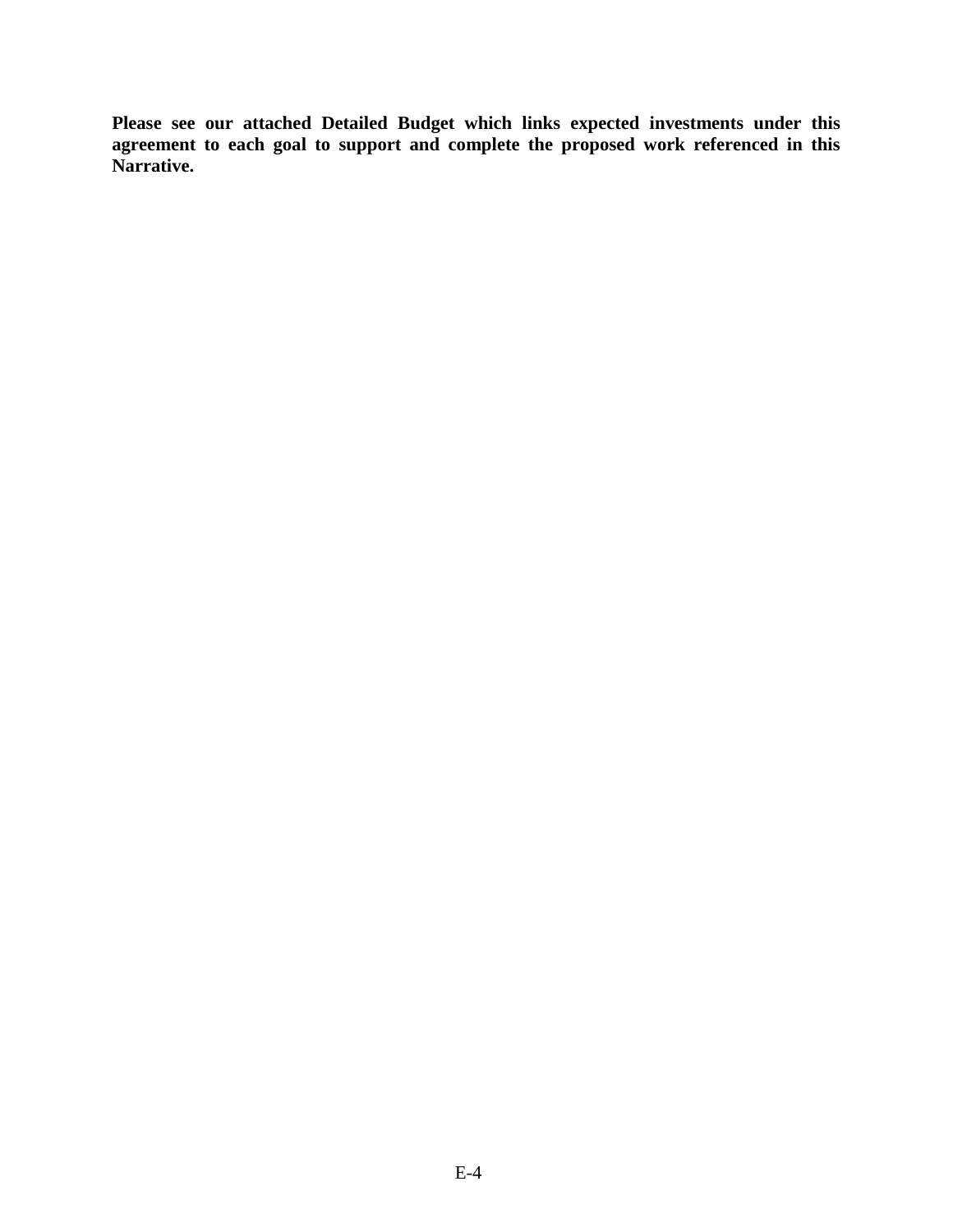## **Appendix F**

### **Contracts and Subawards**

#### **Can funding be used for the applicant to make subawards acquire contract services or fund partnerships?**

EPA awards funds to one eligible applicant as the recipient even if other eligible applicants are named as partners or co-applicants or members of a coalition or consortium. The recipient is accountable to EPA for the proper expenditure of funds.

Funding may be used to provide subgrants or subawards of financial assistance, which includes using subawards or subgrants to fund partnerships, provided the recipient complies with applicable requirements for subawards or subgrants including those contained in 40 [CFR](http://www.gpoaccess.gov/cfr/retrieve.html_) Parts 30 or 31, as appropriate. Applicants must compete contracts for services and products, including consultant contracts, and conduct cost and price analyses to the extent required by the procurement provisions of the regulations at 40 CFR Parts 30 or 31, as appropriate. The regulations also contain limitations on consultant compensation. Applicants are not required to identify subawardees/subgrantees and/or contractors (including consultants) in their application. However, if they do, the fact that an applicant selected for award has named a specific subawardee/subgrantee, contractor, or consultant in the application EPA selects for funding does not relieve the applicant of its obligations to comply with subaward/subgrant and/or competitive procurement requirements as appropriate. Please note that applicants may not award sole source contracts to consulting, engineering or other firms assisting applicants with the application solely based on the firm's role in preparing the application.

Successful applicants cannot use subgrants or subawards to avoid requirements in EPA grant regulations for competitive procurement by using these instruments to acquire commercial services or products from for-profit organizations to carry out its assistance agreement. The nature of the transaction between the recipient and the subawardee or subgrantee must be consistent with the standards for distinguishing between vendor transactions and subrecipient assistance under Subpart B Section .210 of [OMB Circular A-133](http://www.whitehouse.gov/omb/circulars/a133/a133.html_) , and the definitions of subaward at 40 CFR 30.2(ff) or subgrant at 40 CFR 31.3, as applicable. EPA will not be a party to these transactions. Applicants acquiring commercial goods or services must comply with the competitive procurement standards in 40 CFR Part 30 or 40 CFR Part 31.36 and cannot use a subaward/subgrant as the funding mechanism.

#### **How will an applicant's proposed subawardees/subgrantees and contractors be considered during the evaluation process described in Section V of the announcement?**

Section V of the announcement describes the evaluation criteria and evaluation process that will be used by EPA to make selections under this announcement. During this evaluation, except for those criteria that relate to the applicant's own qualifications, past performance, and reporting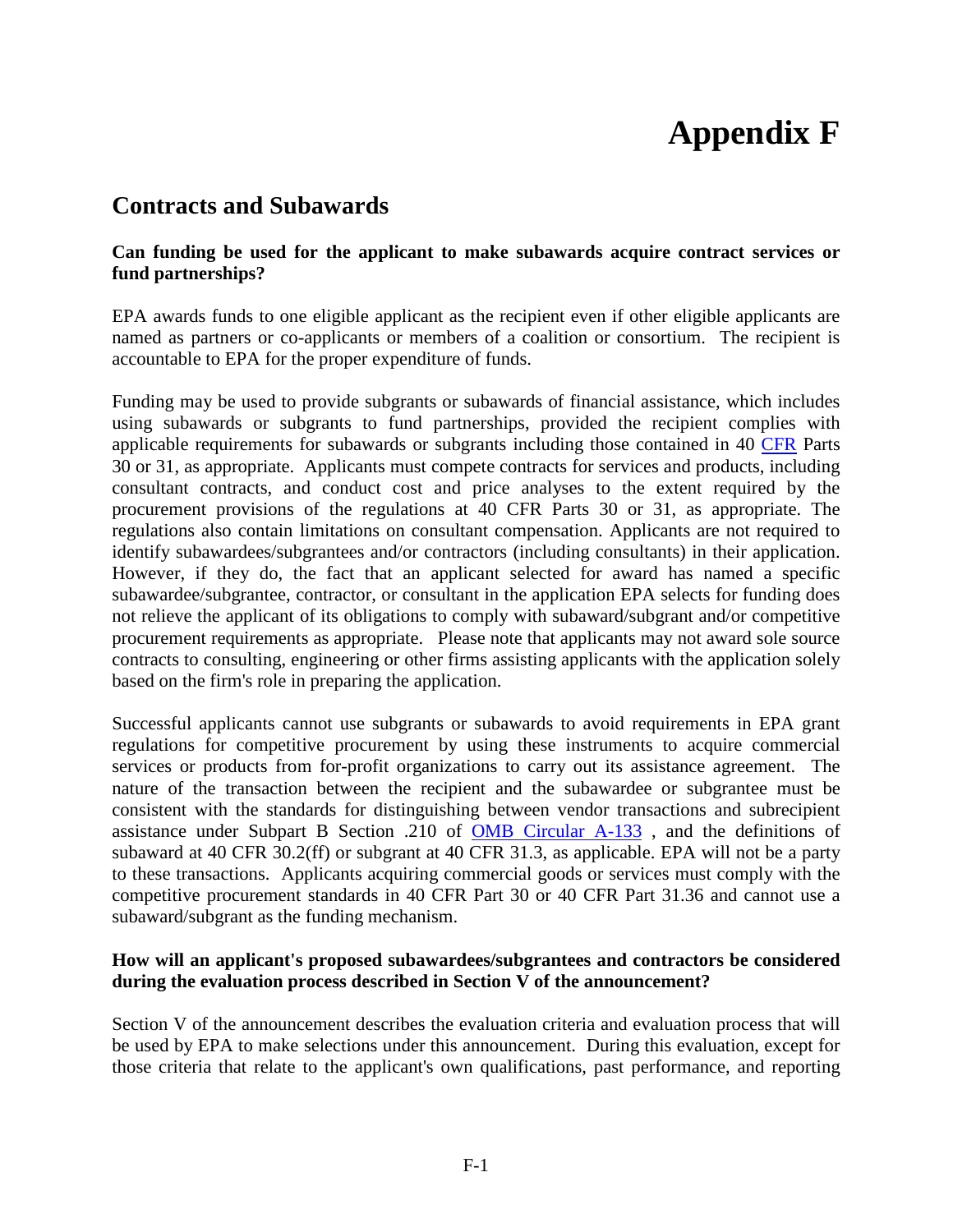history, the review panel will consider, if appropriate and relevant, the qualifications, expertise, and experience of:

(i) an applicant's named subawardees/subgrantees identified in the application if the applicant demonstrates in the application that if it receives an award that the subaward/subgrant will be properly awarded consistent with the applicable regulations in 40 CFR Parts 30 or 31. For example, applicants must not use subawards/subgrants to obtain commercial services or products from for profit firms or individual consultants.

(ii) an applicant's named contractor(s), including consultants, identified in the application if the applicant demonstrates in its application that the contractor(s) was selected in compliance with the competitive Procurement Standards in 40 CFR Part 30 or 40 CFR 31.36 as appropriate. For example, an applicant must demonstrate that it selected the contractor(s) competitively or that a proper non-competitive sole-source award consistent with the regulations will be made to the contractor(s), that efforts were made to provide small and disadvantaged businesses with opportunities to compete, and that some form of cost or price analysis was conducted. EPA may not accept sole source justifications for contracts for services or products that are otherwise readily available in the commercial marketplace.

EPA will not consider the qualifications, experience, and expertise of named subawardees/subgrantees and/or named contractor(s) during the application evaluation process unless the applicant complies with these requirements.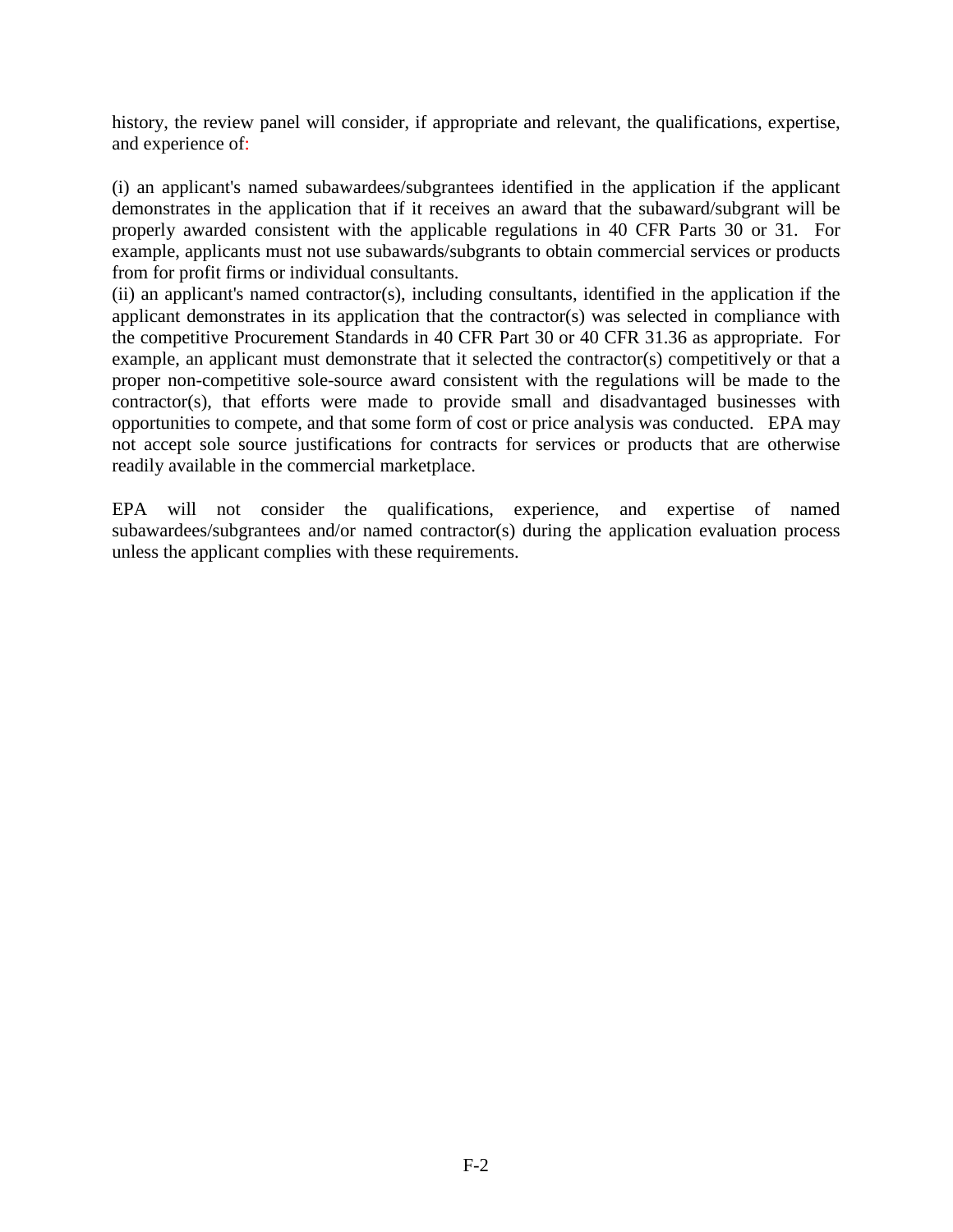## **Appendix G**

#### **Checklist of Documents to Submit**

The following documents are required under this Solicitation Notice and constitute the full application to EPA for assistance agreement funding. Fillable forms can be obtained from [http://www.epa.gov/ogd/AppKit/application.htm\)](http://www.epa.gov/ogd/AppKit/application.htm). All applicable forms and documents must be submitted and validated within grants.gov, postmarked, or delivered by an overnight courier service **at or before 11:59pm on November 4, 2011**. To confirm applicant eligibility and/or applicability of any of the listed forms or documents below, please contact Ryan Humrighouse at (202) 566-1680 or [Humrighouse.ryan@epa.gov.](mailto:Humrighouse.ryan@epa.gov)

- $\square$  Standard Form 424, "Applications for Federal Assistance"
- $\square$  Standard Form 424A, "Budget Information for Non Construction Programs"
- $\square$  Standard Form 424B, "Assurances for Non Construction Programs"
- $\Box$  Certification Regarding Lobbying Form
- □ Standard Form 5700-54, "Key Contacts Form"
- EPA Form 4700-4, "Preaward Compliance Review Report"
- $\Box$  Project Narrative
	- o No more than 10-pages, single-spaced.
	- o Must address Evaluation Criteria *[Section V-A]* and link activities to results/outcomes.
- $\Box$  Detailed Itemized Budget
	- o Describe both total project budget and the costs associated with each major goal.
	- o If budget includes indirect costs, an approved IDC Agreement is required.
- $\Box$  Standard Form LLL, "Disclosure of Lobbying Activities", if applicable
- $\Box$  Negotiated Indirect Cost Agreement, if applicable
- **Programmatic Resources and Personnel**
- $\Box$  Cover Letter
	- o Recipient Information
	- o Project Title
	- o Type of Assistance Vehicle identified *[Section II-B]*
	- o Partners, if applicable *[Section III-C]*
	- o Brief Project Summary
	- o Contact Information for Project Lead
	- o Signature of Executive as Authorized Organizational Representative
- Exchange Network Implementation Plan, if applicable *[Section III-B-3]*
- $\Box$  Description of Inter-Tribal Consortium Eligibility, if applicable
- $\Box$  Formal Project Partners, if applicable
	- o Project Narrative *[above]* details roles and responsibilities of lead and partners in carrying out each project goal.
	- o If lead will distribute funding to partners, describe methodology or state no distribution.
	- o Letters of support and intent included from all proposed partners.
- $\Box$  List of Federally and/or Non-federally Funded Assistance Agreements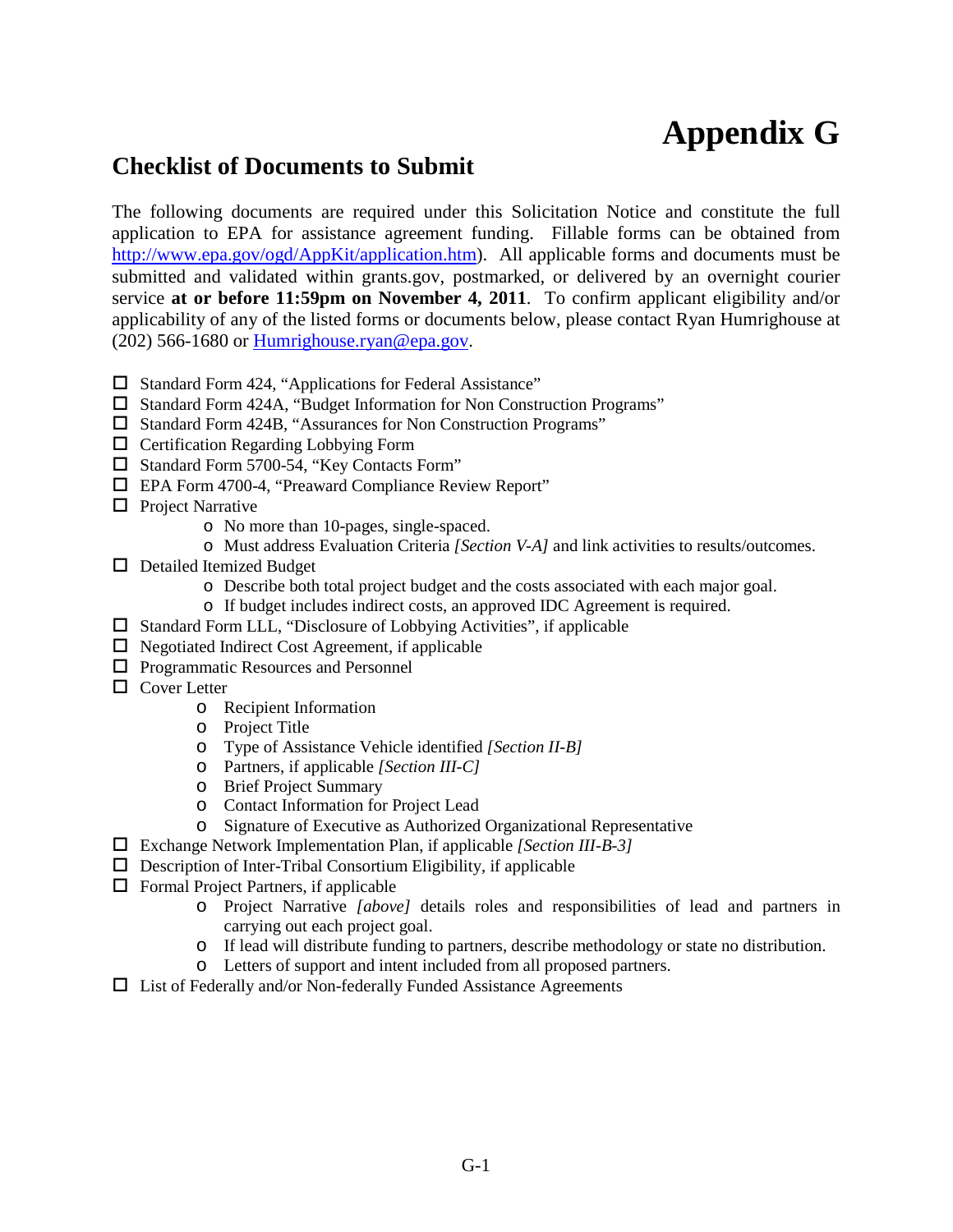# **Appendix H**

### **Sample Implementation Plan**

 $\Gamma$ 

| <b>State Implementation Plan for National and Priority Systems Exchange Network Flows</b> |                                                         |                                                |                                                         |                              |                                                       |                                         |  |  |  |
|-------------------------------------------------------------------------------------------|---------------------------------------------------------|------------------------------------------------|---------------------------------------------------------|------------------------------|-------------------------------------------------------|-----------------------------------------|--|--|--|
| State:                                                                                    |                                                         | Agency:                                        |                                                         |                              |                                                       |                                         |  |  |  |
| <b>National</b><br><b>Priority</b><br><b>Systems Data</b><br><b>Flows</b>                 | <b>Authority or</b><br><b>Delegation</b><br>(Yes or No) | <b>Direct</b><br><b>User</b><br>(Yes or<br>No) | <b>Flowing</b><br><b>Data</b><br>(Yes, No<br>or $N/A$ ) | Date of latest Data Exchange | <b>Target Date</b><br>for a<br>sustained data<br>flow | <b>Explanation or other</b><br>comments |  |  |  |
| AQS                                                                                       |                                                         |                                                |                                                         |                              |                                                       |                                         |  |  |  |
| <b>EIS</b>                                                                                |                                                         |                                                |                                                         |                              |                                                       |                                         |  |  |  |
| <b>WQX</b>                                                                                |                                                         |                                                |                                                         |                              |                                                       |                                         |  |  |  |
| <b>SDWIS</b>                                                                              |                                                         |                                                |                                                         |                              |                                                       |                                         |  |  |  |
| <b>UIC</b>                                                                                |                                                         |                                                |                                                         |                              |                                                       |                                         |  |  |  |
| eBeaches                                                                                  |                                                         |                                                |                                                         |                              |                                                       |                                         |  |  |  |
| <b>ICIS NPDES</b>                                                                         |                                                         |                                                |                                                         |                              |                                                       |                                         |  |  |  |
| <b>RCRAinfo</b>                                                                           |                                                         |                                                |                                                         |                              |                                                       |                                         |  |  |  |
| <b>FRS</b>                                                                                |                                                         |                                                |                                                         |                              |                                                       |                                         |  |  |  |
| TRI                                                                                       |                                                         |                                                |                                                         |                              |                                                       |                                         |  |  |  |